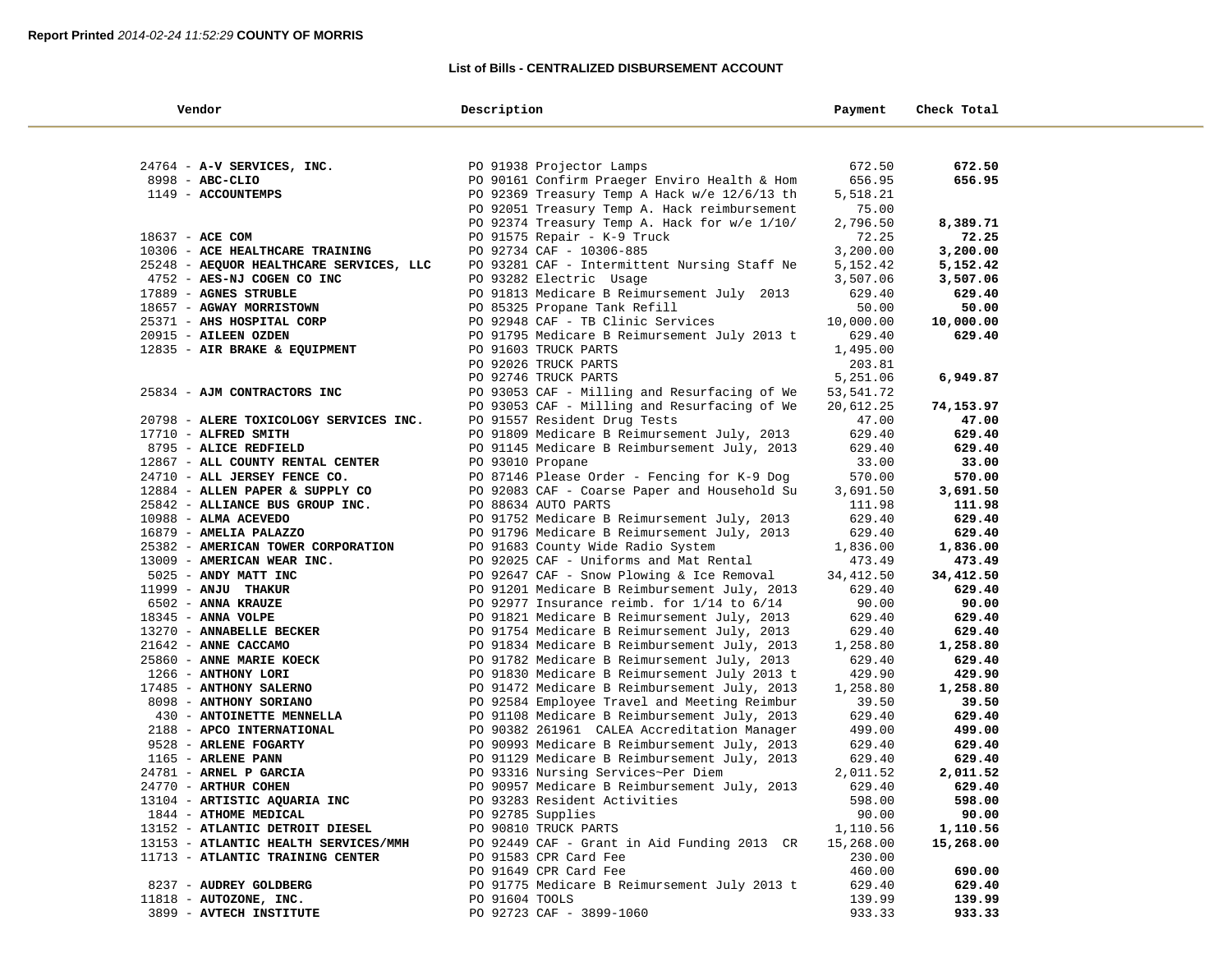|                | 5364 - BARBARA POBURSKI                | PO 91798 Medicare B Reimursement July, 2013  | 629.40     | 629.40     |
|----------------|----------------------------------------|----------------------------------------------|------------|------------|
|                | 7126 - BARBARA FLINT                   | PO 91769 Medicare B Reimursement July 2013 t | 629.40     | 629.40     |
|                | 12576 - BARBARA KENNEDY                | PO 92978 Mi. & Insurance reimb. for 9/13 to  | 80.05      | 80.05      |
|                | 16832 - BARBARA OREFICE                | PO 91449 Medicare B Reimbursement July, 2013 | 1,258.80   | 1,258.80   |
|                | 20141 - BARBARA SANGSTER               | PO 91166 Medicare B Reimbursement July, 2013 | 629.40     | 629.40     |
|                | 776 - BARBARULA LAW OFFICES            | PO 92949 Legal services January, 2014        | 1,944.00   | 1,944.00   |
|                | 12060 - BARKEL FLEMMING                | PO 93317 Nursing Services~Per Diem           | 1,108.24   | 1,108.24   |
|                | 11400 - BARON HR HEALTHCARE LLC        | PO 93284 CAF - Intermittent Nursing Staff Ne | 317.20     | 317.20     |
|                | 8561 - BATTERIES PLUS                  | PO 91951 Radio Batteries                     | 400.70     | 400.70     |
|                |                                        |                                              |            |            |
|                | 25847 - BEATRICE DANIEL                | PO 91358 Medicare B Reimbursement July, 2013 | 1,258.80   | 1,258.80   |
|                | 17888 - BENJAMIN STRUBLE               | PO 91197 Medicare B Reimbursement July, 2013 | 629.40     | 629.40     |
|                | 20655 - BERTRAM PALK                   | PO 91835 Medicare B Reimbursement July, 2013 | 910.80     | 910.80     |
|                | 1353 - BETTY DIXON                     | PO 91765 Medicare B Reimursement July 2013 t | 629.40     | 629.40     |
|                | 9988 - BETTY MCBURNEY                  | PO 91430 Medicare B Reimbursement July, 2013 | 1,258.80   | 1,258.80   |
|                | 13338 - BEYER BROS CORP                | PO 92027 TRUCK PARTS                         | 101.21     | 101.21     |
|                | 9476 - BINSKY & SNYDER SERVICES LLC    | PO 92587 CAF - Labor Rates HVAC Repair and S | 9,097.24   | 9,097.24   |
|                | 13413 - BOONTON AUTO PARTS             | PO 91605 AUTO BODY SUPPLIES                  | 393.44     | 393.44     |
|                | 13560 - BOROUGH OF BUTLER              | PO 92661 Boro of Butler Electric             | 313.79     | 313.79     |
|                | 15946 - BOROUGH OF MADISON             | PO 92371 CAF - 2013 Supplemental Municipal A | 754.50     | 754.50     |
|                | 13856 - CABLEVISION                    | PO 89491 OPTIMUM ONLINE                      | 59.95      | 59.95      |
|                | 13856 - CABLEVISION                    | PO 90547 Cable for the Wharton Garage        | 464.52     | 464.52     |
|                | 20526 - CABLEVISION                    | PO 91547 Cablevision                         | 55.90      | 55.90      |
|                | 13856 - CABLEVISION                    | PO 91606 OPTIMUM ONLINE                      | 59.95      | 59.95      |
|                | 8451 - CABLEVISION                     | PO 92795 Cable Service                       | 218.51     | 218.51     |
|                |                                        |                                              |            |            |
|                | 1523 - CARGOTEC USA INC                | PO 89298 TRUCK PARTS                         | 295.82     | 295.82     |
|                | 25848 - CARMEN FRANKLIN                | PO 91772 Medicare B Reimursement July, 2013  | 629.40     | 629.40     |
|                | 14287 - CAROL DI ANTHONY               | PO 90976 Medicare B Reimbursement July, 2013 | 629.40     | 629.40     |
|                | 26506 - CAROLYN O'GRADY                | PO 91793 Medicare B Reimursement July, 2013  | 629.40     | 629.40     |
|                | 25474 - CARRELLE L CALIXTE             | PO 93318 Nursing Services~Per Diem           | 2,460.64   | 2,460.64   |
|                | 18831 - CENTRAL JERSEY TITLE CO. INC.  | PO 92339 OSTF - Professional Services - 2013 | 5,503.00   | 5,503.00   |
|                | 7940 - CHARLES NADARAJAH               | PO 93319 Nursing Services~Per Diem           | 1,400.00   | 1,400.00   |
|                | 15003 - CHARLOTTE GREEN                | PO 91776 Medicare B Reimursement July, 2013  | 629.40     | 629.40     |
|                | 5868 - CHRISTINA DORR                  | PO 91766 Medicare B Reimursement July, 2013  | 629.40     | 629.40     |
|                | 5840 - CIPOLLINI CARTING               | PO 92490 CAF - Snow Plowing & Ice Removal    | 5,272.50   |            |
|                |                                        | PO 92770 CAF - Snow Plowing & Ice Removal    | 2,000.00   | 7,272.50   |
|                | 1177 - CLARENCE HOLLENBECK             | PO 91404 Medicare B Reimbursement July, 2013 | 1,258.80   | 1,258.80   |
|                | 2882 - CLARITA HARRISON                | PO 91399 Medicare B Reimbursement July, 2013 | 1,258.80   | 1,258.80   |
|                | 20319 - CLAUDIA BUDDY                  | PO 90943 Medicare B Reimbursement July, 2013 | 629.40     | 629.40     |
|                | 18519 - CLIFF WOLFE                    | PO 93048 Survey Convention                   | 227.92     | 227.92     |
|                | 20928 - CLINICAL RESEARCH ACADEMY      | PO 92461 Subgrant Agreement; 20928-14-954 WI | 5,000.00   |            |
|                |                                        | PO 92462 CAF - 20928-985                     | 4,000.00   | 9,000.00   |
| $8277 - COANJ$ |                                        | PO 91647 COANJ Dues "2014"                   | 750.00     | 750.00     |
|                |                                        |                                              |            |            |
|                | $12043$ - COMCAST                      | PO 92335 High Speed Internet Long Valley Gar | 449.40     | 449.40     |
|                | 26074 - COMMUNICATIONS SERVICE         | PO 92108 New car wiring                      | 77.50      | 77.50      |
|                | 25489 - CONCRETE CONSTRUCTION CORP.    | PO 93035 CAF - Intersection Improvements to  | 36,101.69  | 36,101.69  |
|                | 13972 - CONSOLIDATED ENVIRONMENTAL INC | PO 92008 Exhaust Cleaning in Kitchen & Laund | 7,470.00   | 7,470.00   |
|                | 12612 - COPPER SERVICES                | PO 92787 Telephone Conferencing Service      | 7.31       | 7.31       |
|                | 14644 - CORNERSTONE FAMILY PROGRAMS    | PO 92248 CAF - Adult Day Care Center         | 1,374.48   | 1,374.48   |
|                | 14027 - COUNTY COLLEGE OF MORRIS       | PO 93268 Expenditures in connection with maj | 89,706.05  | 89,706.05  |
|                | 14022 - COUNTY COLLEGE OF MORRIS       | PO 93350 1ST HALF 2/14 OPERATING BUDGET      | 568,256.75 | 568,256.75 |
|                | 14022 - COUNTY COLLEGE OF MORRIS       | PO 93351 2ND HALF 2/14 OPERATING BUDGET      | 568,256.75 | 568,256.75 |
|                | 14029 - COUNTY COLLEGE OF MORRIS       | PO 93492 CAF - 2014 Printing Services - Febr | 15,720.75  | 15,720.75  |
|                | 13 - COUNTY OF MORRIS                  | PO 93409 1ST HALF FEBRUARY METERED MAIL      | 176.27     | 176.27     |
|                | 13 - COUNTY OF MORRIS                  | PO 93447 1ST HALF FEBRUARY 2014 METERED MAIL | 5,239.79   | 5,239.79   |
|                | 24317 - CURTIS JAMES                   | PO 92844 Subscription                        | 458.00     | 458.00     |
|                | 12523 - D&B AUTO SUPPLY                | PO 91607 AUTO PARTS                          | 2,161.19   |            |
|                |                                        | PO 92031 AUTO PARTS                          | 1,453.04   | 3,614.23   |
|                | 12523 - D&B AUTO SUPPLY                | PO 92752 AUTO PARTS                          | 2,228.07   | 2,228.07   |
|                | 7602 - D&N ANIMAL RECOVERY             | PO 91240 2013 Deer Removal                   | 4,678.83   | 4,678.83   |
|                | 24337 - DAILY RECORD                   | PO 92640 PUBLIC NOTICE                       | 52.94      | 52.94      |
|                | 14123 - DAILY RECORD                   | PO 92739 Contract Awards - 01/22/14 Meeting  | 368.76     | 368.76     |
|                | 14123 - DAILY RECORD                   | PO 92780 ADVERTISEMENT                       | 401.40     | 401.40     |
|                |                                        | PO 92945 ADVERTISEMENT                       |            | 303.22     |
|                | 14123 - DAILY RECORD                   |                                              | 303.22     |            |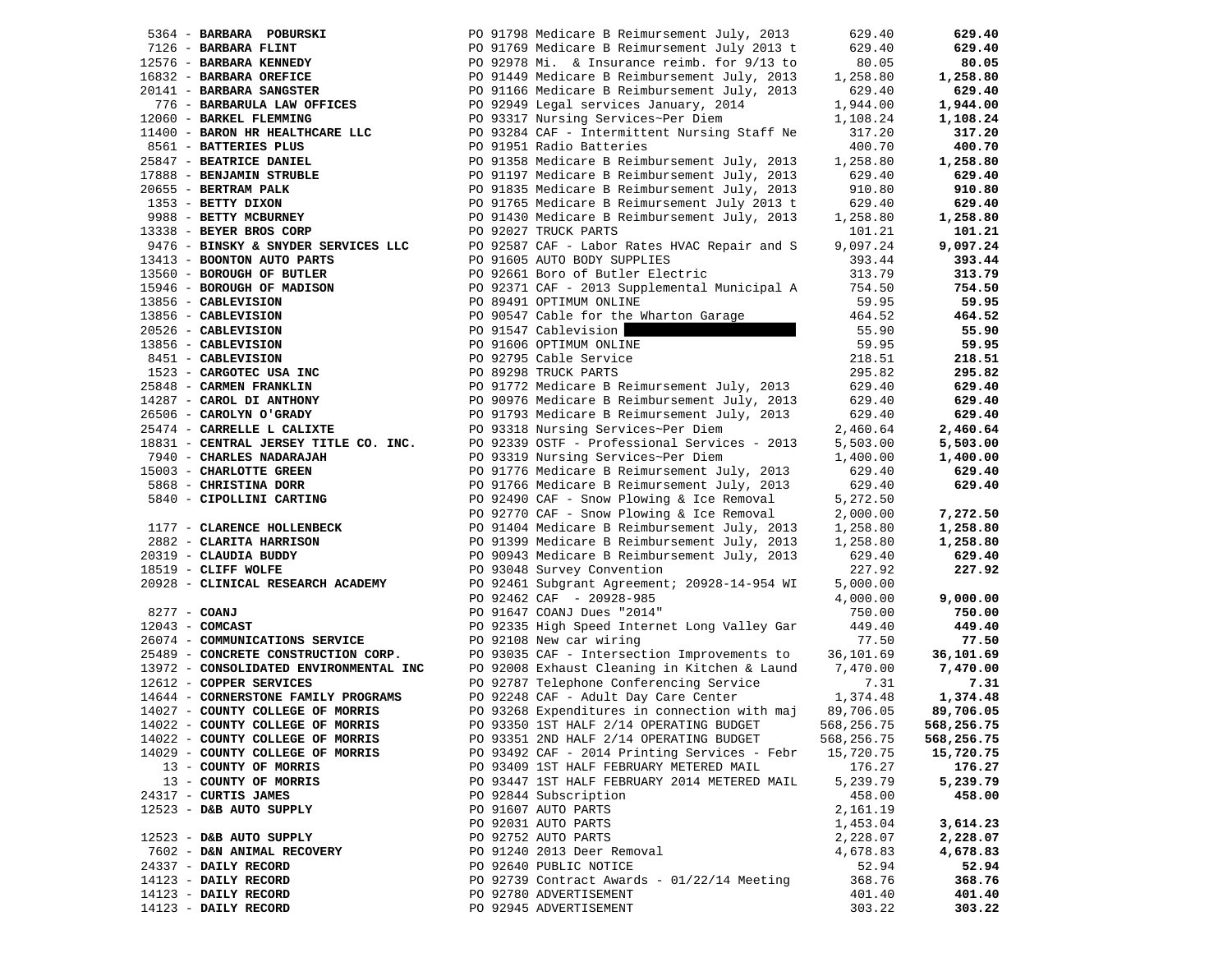| 14123 - DAILY RECORD        |                                         | PO 93006 Daily Record - AD# 0101985902 - Can                                                       | 47.48              | 47.48              |
|-----------------------------|-----------------------------------------|----------------------------------------------------------------------------------------------------|--------------------|--------------------|
| 5334 - DALA EKENEZAR        |                                         | PO 92979 Insurance reimb. for $1/14$ to $6/14$                                                     | 72.00              | 72.00              |
| 11155 - DANILO LAPID        |                                         | PO 93320 Nursing Services~Per Diem                                                                 | 1,020.95           | 1,020.95           |
| 10856 - DAVID DECOONS       |                                         | PO 92643 Equipment                                                                                 | 129.99             | 129.99             |
|                             | 25386 - DAVID JEAN-LOUIS                | PO 93321 Nursing Services~Per Diem                                                                 | 1,966.00           | 1,966.00           |
| $274$ - DEER PARK           |                                         |                                                                                                    | 285.88             | 285.88             |
| $274$ - DEER PARK           |                                         | PO 93321 Nursing Services<br>PO 90081 WATER COOLER/COFFEE SERVICE<br>Cooler deinking water for ETS | 36.89              | 36.89              |
| $274$ - DEER PARK           |                                         | PO 93055 DRINKING WATER                                                                            | 9.96               | 9.96               |
|                             | 14228 - DELL MARKETING L.P.             | PO 89682 backup exec2012 server                                                                    | 635.56             | 635.56             |
| 1511 - DENES HEIDINGER      |                                         | PO 92980 Mi. & Insurance reimb. for 12/13 to                                                       | 116.60             | 116.60             |
| 25850 - DENNIS COLDITZ      |                                         | PO 91758 Medicare B Reimursement July, 2013                                                        | 629.40             | 629.40             |
| 21638 - DENNIS GRAU         |                                         | PO 93285 Resident Activities                                                                       | 150.00             | 150.00             |
|                             | 24829 - DHS MONITORING SERVICES         | PO 92004 Nursing Supplies                                                                          | 65.84              | 65.84              |
| 14312 - DIRECT SUPPLY INC   |                                         | PO 93286 Durable Nursing Equipment                                                                 | 841.47             | 841.47             |
| 8347 - DOMINICK ESPOSITO    |                                         | PO 91376 Medicare B Reimbursement July, 2013                                                       | 1,258.80           | 1,258.80           |
| 2960 - DOROTHY FONG         |                                         | PO 90994 Medicare B Reimbursement July, 2013                                                       | 629.40             | 629.40             |
| 26502 - DOROTHY MCGARVA     |                                         | PO 91789 Medicare B Reimursement July, 2013                                                        | 1,258.80           | 1,258.80           |
| 8178 - DOROTHY STEPHENS     |                                         | PO 91195 Medicare B Reimbursement July, 2013                                                       | 629.40             | 629.40             |
| 9517 - DOROTHY VALLEAU      |                                         | PO 91820 Medicare B Reimursement July, 2013                                                        | 629.40             | 629.40             |
|                             | 14379 - DOVER BRAKE & CLUTCH CO INC     | PO 91608 TRUCK PARTS                                                                               | 50.98              | 50.98              |
|                             | 14384 - DOVER HOUSING AUTHORITY         | PO 92459 CAF - Grant in Aid Funding 2013 GIA                                                       | 3,425.66           | 3,425.66           |
|                             | 14394 - DOVER/VG MUNICIPAL ALLIANCE     | PO 92662 CAF - 2013 Municipal Alliance Funds                                                       | 1,868.72           |                    |
|                             |                                         | PO 92663 CAF - 2013 Supplemental Municipal A                                                       | 2,000.00           | 3,868.72           |
| 18527 - DUDLEY WOODBRIDGE   |                                         | PO 91524 Medicare B Reimbursement July, 2013                                                       | 1,258.80           | 1,258.80           |
| 322 - EAGLE AUTOMOTIVE      |                                         | PO 91571 Towing Charge - CIS/J. Rae                                                                | 160.00             |                    |
|                             |                                         | PO 91609 AYTI OARTS                                                                                | 124.50             | 284.50             |
| 1441 - EDILMA ACEVEDO       |                                         | PO 92988 Insurance reimb. for 1/14 to 6/14                                                         | 72.00              | 72.00              |
| 12467 - EDITHA MARQUEZ      |                                         | PO 93322 Nursing Services~Per Diem                                                                 | 1,120.00           | 1,120.00           |
| 14806 - EDWARD FRONZUTO     |                                         | PO 91773 Medicare B Reimursement July, 2013                                                        | 629.40             | 629.40             |
|                             | 26117 - EDWARDS LEARNING CENTER         | PO 92472 CAF - EDWARDS-JR/JS-14-WFNJ                                                               | 4,666.65           | 4,666.65           |
| 4433 - ELAINE COOPER        |                                         | PO 91760 Medicare B Reimursement July, 2013                                                        | 629.40             | 629.40             |
| 21649 - ELEANOR CARROLL     |                                         | PO 91757 Medicare B Reimursement July, 2013                                                        | 629.40             | 629.40             |
| 20909 - ELEANOR SGRO        |                                         | PO 91481 Medicare B Reimbursement July, 2013                                                       | 1,258.80           | 1,258.80           |
| 10560 - ELEANOR SHANN       | 17946 - ELEANOR SYLVESTER               | PO 91177 Medicare B Reimbursement July, 2013<br>PO 91832 Medicare B Reimursement July, 2013        | 629.40<br>1,067.40 | 629.40<br>1,067.40 |
|                             | 13263 - ELIZABETH LASSITER              | PO 91072 Medicare B Reimbursement July, 2013                                                       | 629.40             | 629.40             |
| 1802 - ELIZABETH LORI       |                                         | PO 91831 Medicare B Reimursement July, 2013                                                        | 429.90             | 429.90             |
|                             | 13305 - ELIZABETH N. BELZ               | PO 90917 Medicare B Reimbursement July, 2013                                                       | 629.40             | 629.40             |
| 20233 - ELLEN DODD          |                                         | PO 91366 Medicare B Reimbursement July, 2013                                                       | 1,258.80           | 1,258.80           |
| 4438 - ELVA WEININGER       |                                         | PO 91231 Medicare B Reimbursement July, 2013                                                       | 629.40             | 629.40             |
|                             | 17157 - EMERALD PROFESSIONAL            | PO 93287 Adult Briefs                                                                              | 15, 132. 22        | 15,132.22          |
|                             | 2047 - EMPLOYMENT HORIZONS, INC.        | PO 92249 CAF - Grant in Aid Funding 2013                                                           | 13,484.00          |                    |
|                             |                                         | PO 92250 CAF - PEER Grouping System                                                                | 19,254.00          | 32,738.00          |
| 18572 - ENID YEARWOOD       |                                         | PO 90885 Medicare B Reimbursement July, 2013                                                       | 629.40             | 629.40             |
| $19011$ - ER PRINTING       |                                         | PO 93169 Name Plates for BPC                                                                       | 60.00              | 60.00              |
|                             | 26495 - ERNEST H FITZHERBERT JR         | PO 91748 Medicare B Reimursement July, 2013                                                        | 629.40             | 629.40             |
| 6576 - ESTHER ROBERTS       |                                         | PO 91462 Medicare B Reimbursement July, 2013                                                       | 1,258.80           | 1,258.80           |
| 14673 - ETHEL FENTZLAFF     |                                         | PO 91379 Medicare B Reimbursement July, 2013                                                       | 1,258.80           | 1,258.80           |
| 11531 - EVELYN BROWN        |                                         | PO 90939 Medicare B Reimbursement July, 2013                                                       | 629.40             | 629.40             |
| 20265 - EVELYN TOLENTINO    |                                         | PO 93323 Nursing Services~Per Diem                                                                 | 883.75             | 883.75             |
|                             | 14604 - EXTEL COMMUNICATIONS            | PO 91545 Telephone System Maintenace Per Sta                                                       | 822.00             | 822.00             |
| 14641 - FAMILY INTERVENTION |                                         | PO 92454 CAF - Grant in Aid Funding 2013 GIA                                                       | 16,828.00          |                    |
|                             |                                         | PO 92458 CAF - FC-13114                                                                            | 7,645.00           | 24,473.00          |
| 20423 - FASTER URGENT CARE  |                                         | PO 93315 CAF - Comp Medical Services - Diagn                                                       | 4,070.00           | 4,070.00           |
| 20423 - FASTER URGENT CARE  |                                         | PO 93341 CAF - Medical Services for County E                                                       | 20,809.09          | 20,809.09          |
| 20423 - FASTER URGENT CARE  |                                         | PO 93342 CAF - Medical Services for County E                                                       | 2,550.00           | 2,550.00           |
| 24219 - FAY TEIXEIRA        |                                         | PO 91815 Medicare B Reimursement July 2013                                                         | 629.40             | 629.40             |
| $10515$ - FAYE STEELE       |                                         | PO 91812 Medicare B Reimursement July, 2013                                                        | 629.40             | 629.40             |
| $14666$ - FEDEX             |                                         | PO 90344 Correspondence to consultant                                                              | 41.77              | 41.77              |
| 14668 - FEDEX               |                                         | PO 91984 EXPRESS MAIL                                                                              | 237.67             |                    |
|                             |                                         | PO 92109 Express Mail                                                                              | 713.26             |                    |
|                             |                                         | PO 92667 Shipping                                                                                  | 99.08              | 1,050.01           |
|                             | 9388 - FFI PROFESSIONAL SAFETY SERVICES | PO 88122 CAF - NJSC#A81357                                                                         | 49,827.50          |                    |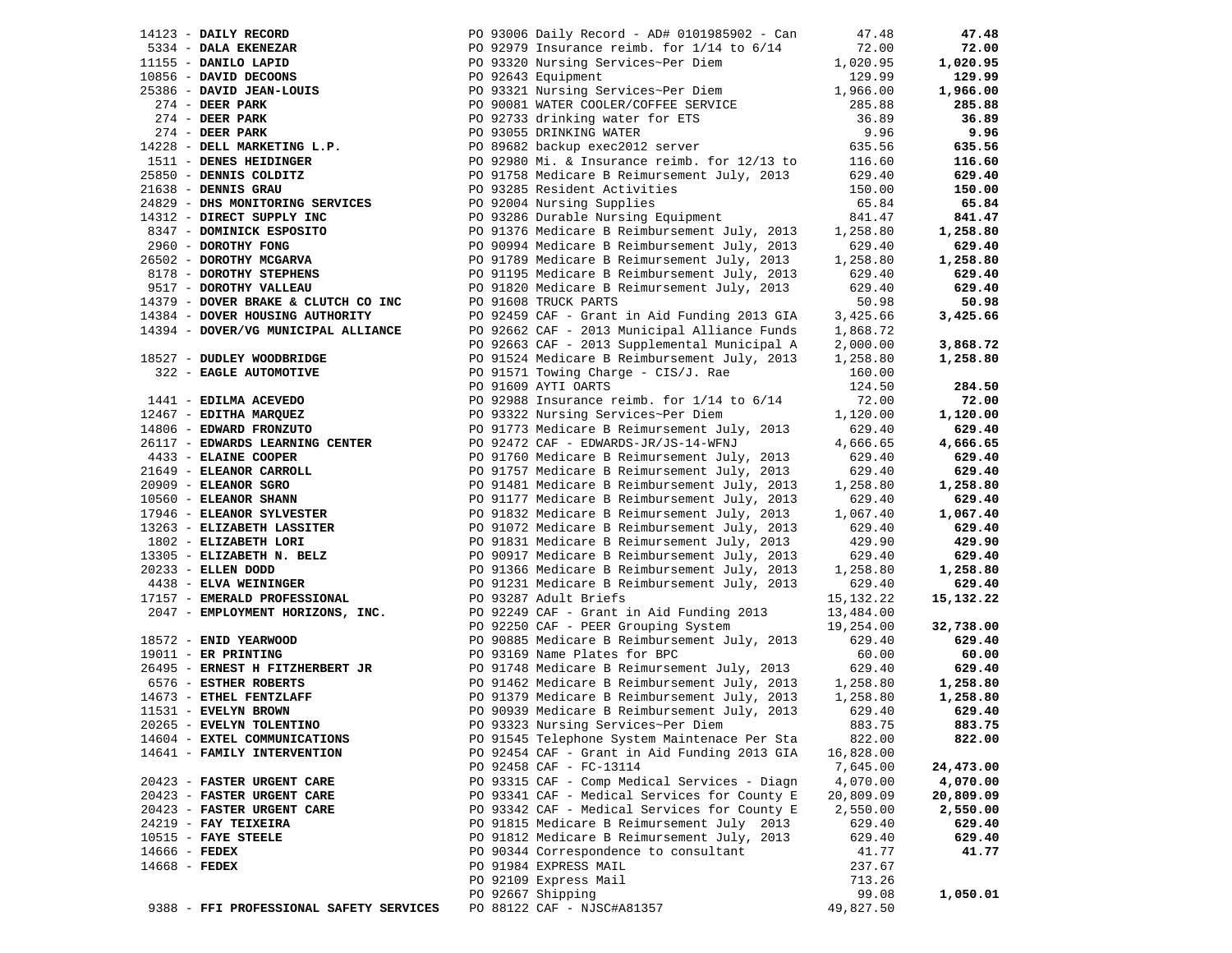|                                        |                | PO 92258 Uniforms                            | 1,698.42   | 51,525.92  |
|----------------------------------------|----------------|----------------------------------------------|------------|------------|
| 3051 - LAZ PARKING                     |                | PO 92936 CAF - Juror Parking at the Headquar | 3,682.00   | 3,682.00   |
| 25854 - FISHER CRAIGE                  |                | PO 91761 Medicare B Reimursement July, 2013  | 629.40     | 629.40     |
| 12325 - FRANK BRODEEN OLC              |                | PO 92483 CAF - Snow Plowing & Ice Removal    | 21,500.00  | 21,500.00  |
| 15712 - GAIL LAWRENCE                  |                | PO 91784 Medicare B Reimursement July, 2013  | 629.40     | 629.40     |
| 7373 - GAILE THOMPSON                  |                | PO 91202 Medicare B Reimbursement July, 2013 | 629.40     | 629.40     |
| 25849 - GAJENDRAKU SANDESARA           |                | PO 91804 Medicare B Reimursement July 2013 t | 629.40     | 629.40     |
| $714$ - GALLS, LLC                     |                | PO 90408 FLASHLIGHTS                         | 65.47      | 65.47      |
| 14857 - GARDEN STATE HIGHWAY           |                | PO 90890 Safety Items                        | 9,964.50   | 9,964.50   |
| 8753 - GARDEN STATE OFFICE SYSTEMS     |                | PO 86769 Equipment                           | 10,161.81  | 10,161.81  |
| $21652$ - GARY RIETH                   |                | PO 91803 Medicare B Reimursement July, 2013  | 629.40     | 629.40     |
| 14887 - GENERAL PLUMBING SUPPLY INC.   |                | PO 92122 PLUMBING                            | 1,036.36   | 1,036.36   |
| 8167 - GENEVA JACKSON                  |                | PO 91780 Medicare B Reimursement July, 2013  | 629.40     | 629.40     |
| 13258 - GEORGE BAYLOR                  |                | PO 91331 Medicare B Reimbursement July, 2013 | 1,258.80   | 1,258.80   |
| 416 - GEORGE ERATH                     |                | PO 91375 Medicare B Reimbursement July, 2013 | 1,258.80   | 1,258.80   |
| 8269 - GEORGINA GRAY-HORSLEY           |                | PO 93324 Nursing Services~Per Diem           | 895.16     | 895.16     |
| 469 - GERALD PENNINO                   |                | PO 92680 Reimbursement - Morris County Colle | 527.75     | 527.75     |
| 6564 - GERHARD VIENNA                  |                | PO 91514 Medicare B Reimbursement July, 2013 | 1,258.80   | 1,258.80   |
| $6316$ - GILBY'S                       |                | PO 91585 Silk Screening / New Recurits       | 1,642.00   | 1,642.00   |
| 16566 - GLORIA NIEC                    |                | PO 91792 Medicare B Reimursement July, 2013  | 629.40     | 629.40     |
| 25361 - GOLDEN NUGGET                  |                | PO 92052 77th Annual NJAEO Conference @ Gold | 846.00     | 846.00     |
| 2086 - GREAT WEST LIFE                 |                | PO 93104 Profit Sharing Program CONTRIBUTION | 90,834.78  | 90,834.78  |
| 26326 - GREEN OUTLOOK LANDSCAPING &    |                | PO 92078 CAF - Snow Plowing & Ice Removal    | 18,287.50  | 18,287.50  |
| 26326 - GREEN OUTLOOK LANDSCAPING &    |                | PO 92491 CAF - Snow Plowing & Ice Removal    | 2,000.00   | 2,000.00   |
| 19134 - GRINNELL RECYCLING INC.        |                | PO 91674 Disposable Recycling                | 689.42     | 689.42     |
| 9668 - HANOVER POWER SPORTS            |                | PO 91702 Repairs for 2006 Yamaha ATV         | 358.22     | 358.22     |
| 17533 - SCANTRON CORPORATION           |                | PO 91945 Yearly Maintenance Contract         | 579.00     | 579.00     |
| 9728 - HARRIET VALLECER RN             |                | PO 93325 Nursing Services~Per Diem           | 280.00     | 280.00     |
| 2084 - HATCH MOTT MACDONALD, LLC       |                | PO 92672 CAF - Construction Support Services | 6,456.74   | 6,456.74   |
| 14507 - HENRY ELLIOTT                  |                | PO 91373 Medicare B Reimbursement July, 2013 | 1,258.80   | 1,258.80   |
| 25160 - HERMA I. MCNAB                 |                | PO 91744 Medicare B Reimursement July, 2013  | 629.40     | 629.40     |
| 24349 - HESS CORPORATION               |                | PO 92829 GAS - HESS SUPPLY - LONG VALLEY     | 519.30     | 519.30     |
| 24349 - HESS CORPORATION               |                | PO 92830 GAS - HESS SUPPLY - 1317            | 3,172.79   | 3,172.79   |
| 24349 - HESS CORPORATION               |                | PO 92832 GAS - HESS - SUPPLY - 1316          | 60,705.87  | 60,705.87  |
| 20737 - HOOVER TRUCK CENTERS INC       |                | PO 91610 TRUCK PARTS                         | 2,139.25   | 2,139.25   |
| 15241 - HORIZON BLUE CROSS BLUE SHIELD |                | PO 92967 Dental coverage for 2/14            | 4,172.86   | 4,172.86   |
| 15241 - HORIZON BLUE CROSS BLUE SHIELD |                | PO 93491 Minimum Premium County Main - Nove  | 105,624.38 | 105,624.38 |
| 15241 - HORIZON BLUE CROSS BLUE SHIELD |                | PO 93536 Minimum Premium PBA - November 201  | 25, 242.99 | 25,242.99  |
| 10414 - HUBER & ASSOCIATES             |                | PO 92639 GUARDIANSHIP EVALUATION             | 400.00     | 400.00     |
| 15260 - HUDSON CTY COMMUNITY COLLEGE   |                | PO 93490 Fall 2013 Chargeback - K. J. Kopec  | 272.30     | 272.30     |
| 20932 - IDA RANDLE                     |                | PO 91801 Medicare B Reimursement July, 2013  | 629.40     | 629.40     |
| 17802 - ILENE M. ST. JOHN              |                | PO 91491 Medicare B Reimbursement July, 2013 | 1,258.80   | 1,258.80   |
| 10767 - ILLIENE CHARLES, RN            |                | PO 93326 Nursing Services~Per Diem           | 2,018.10   | 2,018.10   |
| 4592 - INFORMATION & TECHNOLOGY        |                | PO 92465 CAF - 4592-1054                     | 870.00     |            |
|                                        |                | PO 92466 CAF - 4592-1053                     | 870.00     |            |
|                                        |                | PO 92473 CAF - 4592-1050                     | 870.00     |            |
|                                        |                | PO 92474 CAF - 4592-1055                     | 870.00     |            |
|                                        |                | PO 92475 CAF - 4592-1059                     | 870.00     |            |
|                                        |                | PO 92476 CAF - 4592-1049                     | 870.00     |            |
|                                        |                | PO 92477 CAF - 4592-1047                     | 870.00     | 6,090.00   |
| 1664 - INGRAM LIBRARY SERVICES         |                | PO 92599 Received Books                      | 1,151.51   |            |
|                                        |                | PO 92600 Received Books                      | 2,011.03   | 3,162.54   |
| 26347 - INTEGRATED HEALTH SYSTEMS      |                | PO 89744 Morris View EHS Project - Hardware  | 69,519.90  | 69,519.90  |
| 6100 - INTER CITY TIRE                 | PO 91611 TIRES |                                              | 3,329.79   |            |
|                                        | PO 92043 TIRES |                                              | 1,698.53   |            |
|                                        | PO 92757 TIRES |                                              | 2,251.17   | 7,279.49   |
| 19245 - INTERNATIONAL SALT CO. LLC.    |                | PO 92077 CAF - Rock Salt                     | 30,905.23  |            |
|                                        |                | PO 92079 CAF - Rock Salt                     | 29,612.18  | 60,517.41  |
| 10172 - INTERSATE WASTE SERVICES, INC. |                | PO 90441 CAF - Refuse Collection and Removal | 1,505.49   |            |
|                                        |                | PO 90849 CAF - Refuse Collection and Removal | 614.60     | 2,120.09   |
| 21366 - ISABEL RUIZ                    |                | PO 91163 Medicare B Reimbursement July, 2013 | 629.40     | 629.40     |
| 15433 - J & D SALES & SERVICE LLC      |                | PO 92758 AIR COMPRESSOR                      | 454.54     | 454.54     |
| 7982 - J & J TRUCK EQUIPMENT           |                | PO 91612 TRUCK PARTS                         | 155.08     | 155.08     |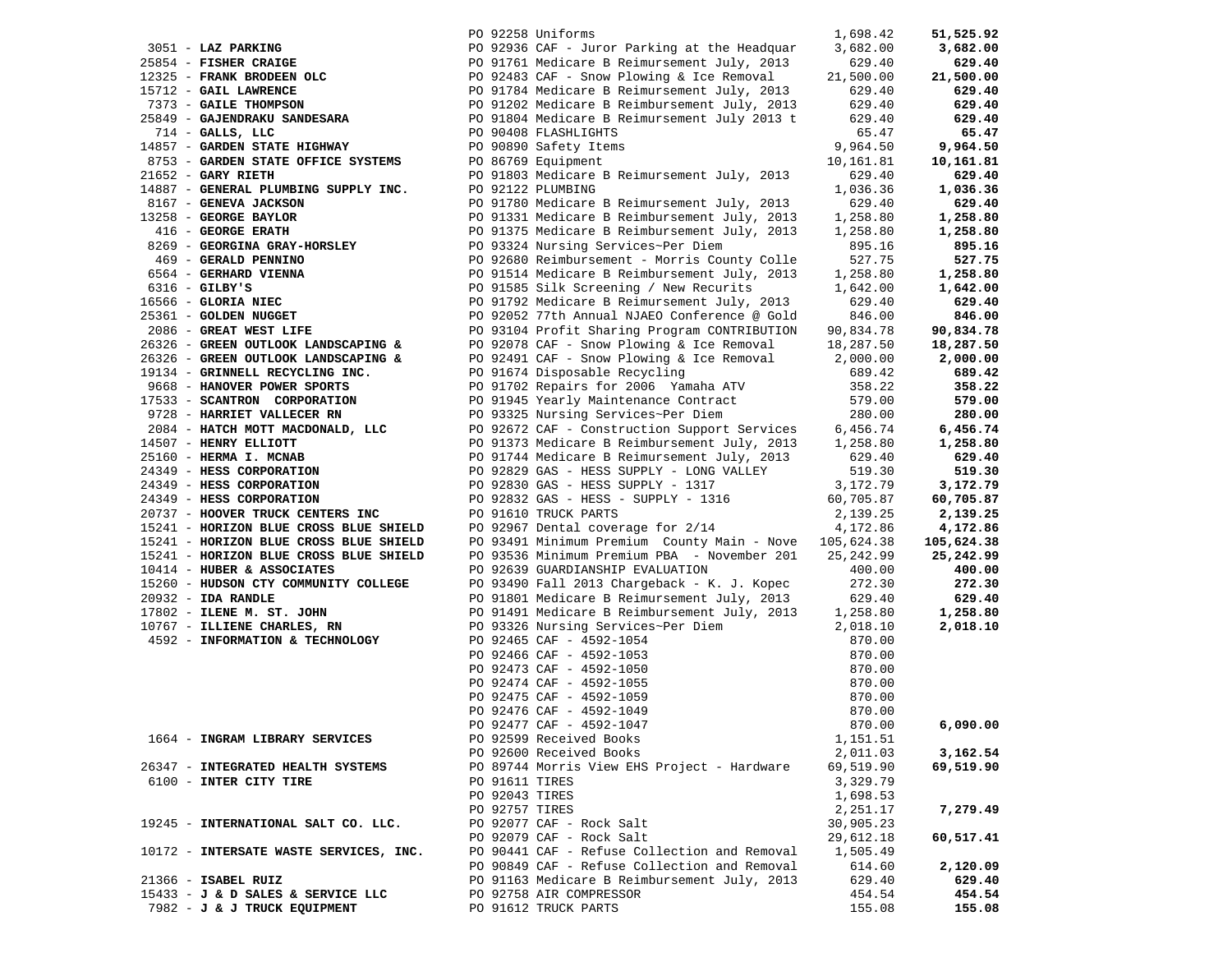| $15840$ - JACK LUCAS                                                                                                                                        |                | PO 91424 Medicare B Reimbursement July, 2013                                                                                                                                                                                         | 1,258.80               | 1,258.80  |
|-------------------------------------------------------------------------------------------------------------------------------------------------------------|----------------|--------------------------------------------------------------------------------------------------------------------------------------------------------------------------------------------------------------------------------------|------------------------|-----------|
| 8482 - JAGDISH DANG                                                                                                                                         |                | PO 93288 CAF - Psychiatric Consulting Servic                                                                                                                                                                                         | 2,200.00               | 2,200.00  |
| 21369 - JAMES DEACON                                                                                                                                        |                | PO 91360 Medicare B Reimbursement July, 2013                                                                                                                                                                                         | 1,258.80               | 1,258.80  |
| 21373 - JAMES GRUBBS                                                                                                                                        |                | PO 91393 Medicare B Reimbursement July, 2013                                                                                                                                                                                         | 1,258.80               | 1,258.80  |
| 12197 - JAMES H WOLF                                                                                                                                        |                | PO 93289 CAF - Qualified Physician to Overse                                                                                                                                                                                         | 710.00                 | 710.00    |
| 17400 - JAMES J ROSENBERG                                                                                                                                   |                | PO 91737 Medicare B Reimbursement July, 2013                                                                                                                                                                                         | 1,258.80               | 1,258.80  |
| 3749 - JANET NIENSTADT                                                                                                                                      |                | PO 91120 Medicare B Reimbursement July, 2013                                                                                                                                                                                         | 629.40                 | 629.40    |
| 2442 - JANET TRIGGS                                                                                                                                         |                |                                                                                                                                                                                                                                      |                        | 629.40    |
|                                                                                                                                                             |                | PO 91819 Medicare B Reimursement July, 2013                                                                                                                                                                                          | 629.40                 |           |
| 2760 - JANWAY COMPANY                                                                                                                                       |                | PO 89596 Proforma Invoice for 25 LBM Bags                                                                                                                                                                                            | 671.25                 | 671.25    |
| 658 - JEANNE YOUNG                                                                                                                                          |                | PO 92989 Insurance reimb. for $1/14$ to $6/14$                                                                                                                                                                                       | 90.00                  | 90.00     |
| 21555 - JEDDIE A GARCIA                                                                                                                                     |                | PO 93327 Nursing Services~Per Diem                                                                                                                                                                                                   | 277.20                 | 277.20    |
| 26499 - JEFFREY C MCLEAR                                                                                                                                    |                | PO 91745 Medicare B Reimursement July, 2013 629.40                                                                                                                                                                                   |                        | 629.40    |
| 20591 - JEFFREY PAUL                                                                                                                                        |                | PO 91723 OEM Expenses                                                                                                                                                                                                                | 66.88                  | 66.88     |
| 20591 - JEFFREY PAUL                                                                                                                                        |                | PO 92854 OEM Expenses                                                                                                                                                                                                                | 447.57                 | 447.57    |
| 457 - JERRY THIEL                                                                                                                                           |                | PO 92990 Mi. & Insurance reimb. for 1/14 to                                                                                                                                                                                          | 123.45                 | 123.45    |
| 1585 - JERSEY BATTERED WOMEN'S                                                                                                                              |                | PO 92451 CAF - JJ-1306                                                                                                                                                                                                               | 1,340.00               | 1,340.00  |
| 960 - JERSEY CENTRAL POWER & LIGHT                                                                                                                          |                | PO 92150 Utility - Electric JCPL<br>PO 92261 Utility - Electric JCPL                                                                                                                                                                 | 1,474.74               | 1,474.74  |
| 960 - JERSEY CENTRAL POWER & LIGHT                                                                                                                          |                |                                                                                                                                                                                                                                      | 805.54                 | 805.54    |
| 960 - JERSEY CENTRAL POWER & LIGHT                                                                                                                          | PO 92516 JCP&L |                                                                                                                                                                                                                                      | 15.35                  | 15.35     |
| 960 - JERSEY CENTRAL POWER & LIGHT                                                                                                                          |                | PO 92650 Utility - Electric JCPL                                                                                                                                                                                                     | 1,219.05               | 1,219.05  |
| 960 - JERSEY CENTRAL POWER & LIGHT                                                                                                                          |                | PO 92818 ELECTRIC - RUTH DAVIS DR / CAC                                                                                                                                                                                              | 355.44                 | 355.44    |
| 960 - JERSEY CENTRAL POWER & LIGHT                                                                                                                          |                | PO 92819 ELECTRIC - REMOTE - 0538                                                                                                                                                                                                    | 4,042.95               | 4,042.95  |
|                                                                                                                                                             |                |                                                                                                                                                                                                                                      |                        |           |
| 960 - JERSEY CENTRAL POWER & LIGHT                                                                                                                          |                | PO 92820 ELECTRIC - MORRISTOWN - 0528<br>PO 92821 ELECTRIC - 0537                                                                                                                                                                    | 42,529.53<br>74,402.22 | 42,529.53 |
| 960 - JERSEY CENTRAL POWER & LIGHT                                                                                                                          |                |                                                                                                                                                                                                                                      |                        | 74,402.22 |
| 960 - JERSEY CENTRAL POWER & LIGHT                                                                                                                          | PO 92850 JCP&L |                                                                                                                                                                                                                                      | 635.71                 | 635.71    |
| 960 - JERSEY CENTRAL POWER & LIGHT                                                                                                                          | PO 93148 JCP&L |                                                                                                                                                                                                                                      | 37.08                  | 37.08     |
| 960 - JERSEY CENTRAL POWER & LIGHT                                                                                                                          |                | PO 93290 Electric Usage                                                                                                                                                                                                              | 43,893.60              | 43,893.60 |
| 16888 - JERSEY PAPER PLUS INC                                                                                                                               |                | PO 92586 CAF - Coarse Paper and Household Su 1,320.00                                                                                                                                                                                |                        | 1,320.00  |
| 1622 - JERSEY TRACTOR-TRAILER                                                                                                                               |                | PO 92464 CAF - 1622-593                                                                                                                                                                                                              | 800.00                 |           |
|                                                                                                                                                             |                | PO 92464 CAF - 1622-593<br>PO 93064 CAF - 1622-441<br>PO 93070 CAF - 1622-1085<br>PO 93082 CAF - 1622-1096<br>PO 93083 CAF - 1622-1097<br>PO 93095 CAF - 1622-1076<br>PO 93096 CAF - 1622-1092<br>PO 93328 Nursing Services~Per Diem | 800.00                 |           |
|                                                                                                                                                             |                |                                                                                                                                                                                                                                      | 3,200.00               |           |
|                                                                                                                                                             |                |                                                                                                                                                                                                                                      | 3,200.00               |           |
|                                                                                                                                                             |                |                                                                                                                                                                                                                                      | 3,200.00               |           |
|                                                                                                                                                             |                |                                                                                                                                                                                                                                      | 3,200.00               |           |
|                                                                                                                                                             |                |                                                                                                                                                                                                                                      | 2,210.84               | 16,610.84 |
| $20888 - JESSY JACOB$                                                                                                                                       |                |                                                                                                                                                                                                                                      | 420.00                 | 420.00    |
| 26156 - JJS SERVICES, INC.<br>15508 - JML MEDICAL INC.<br>26493 - JOAN CARUSO<br>24772 - JOANN WEINSTEIN<br>26389 - JOBTARGET, LLC<br>20914 - JOHN BERNI JR |                | PO 92492 CAF - Snow Plowing & Ice Removal                                                                                                                                                                                            | 2,000.00               | 2,000.00  |
|                                                                                                                                                             |                | PO 93291 CAF - Medical Supplies for Various                                                                                                                                                                                          |                        |           |
|                                                                                                                                                             |                |                                                                                                                                                                                                                                      | 2,094.82               | 2,094.82  |
|                                                                                                                                                             |                | PO 91741 Medicare B Reimbursement July, 2013                                                                                                                                                                                         | 1,258.80               | 1,258.80  |
|                                                                                                                                                             |                | PO 91518 Medicare B Reimbursement July, 2013                                                                                                                                                                                         | 1,888.20               | 1,888.20  |
|                                                                                                                                                             |                | PO 91628 Publications & Subscriptions                                                                                                                                                                                                | 225.00                 | 225.00    |
|                                                                                                                                                             |                | PO 90919 Medicare B Reimbursement July, 2013                                                                                                                                                                                         | 629.40                 | 629.40    |
| $24191 - $ JOHN CIARAMELLA                                                                                                                                  |                | PO 91349 Medicare B Reimbursement July, 2013                                                                                                                                                                                         | 1,258.80               | 1,258.80  |
|                                                                                                                                                             |                | PO 91051 Medicare B Reimbursement July, 2013                                                                                                                                                                                         | 629.40                 | 629.40    |
| 5674 - JOHNSON & CONWAY LLP                                                                                                                                 |                | PO 92953 Open Space Preservation Trust Fund-                                                                                                                                                                                         | 3,215.57               |           |
|                                                                                                                                                             |                | PO 92955 Legal services rendered-various                                                                                                                                                                                             | 3,154.68               |           |
|                                                                                                                                                             |                | PO 92956 Berkshire Valley Road easement                                                                                                                                                                                              | 72.39                  | 6,442.64  |
| 12452 - JOHNSON & JOHNSON, ESQS                                                                                                                             |                | PO 92968 Legal services rendered for 11/13                                                                                                                                                                                           | 5,100.00               | 5,100.00  |
| 2695 - JOHNSTONE SUPPLY                                                                                                                                     | PO 92817 HVAC  |                                                                                                                                                                                                                                      | 339.60                 | 339.60    |
| 9798 - JONES & BARTLETT LEARNING, LLC                                                                                                                       |                | PO 91947 Fire Officer Books                                                                                                                                                                                                          | 1,250.56               | 1,250.56  |
| 1172 - JOSEPH LOSAPIO                                                                                                                                       |                | PO 91785 Medicare B Reimursement July, 2013                                                                                                                                                                                          | 629.40                 | 629.40    |
| 5319 - JOSEPH NOTOWICZ                                                                                                                                      |                | PO 91124 Medicare B Reimbursement July, 2013                                                                                                                                                                                         | 629.40                 | 629.40    |
| 16818 - JOSEPH OLIVIA, MD.                                                                                                                                  |                | PO 91448 Medicare B Reimbursement July, 2013                                                                                                                                                                                         | 1,258.80               | 1,258.80  |
| 20664 - JOSEPHINE SIKORA                                                                                                                                    |                | PO 91484 Medicare B Reimbursement July, 2013                                                                                                                                                                                         | 1,258.80               | 1,258.80  |
| 8962 - JOY SULLIVAN                                                                                                                                         |                | PO 92731 travel reimbursement                                                                                                                                                                                                        | 162.53                 | 162.53    |
|                                                                                                                                                             |                | PO 91823 Medicare B Reimursement July, 2013                                                                                                                                                                                          | 629.40                 | 629.40    |
| 8783 - JOYCE WALL                                                                                                                                           |                |                                                                                                                                                                                                                                      |                        |           |
| 11543 - JUAN MULERO                                                                                                                                         |                | PO 91117 Medicare B Reimbursement July, 2013                                                                                                                                                                                         | 629.40                 | 629.40    |
| 4486 - JUDITH BEECHER                                                                                                                                       |                | PO 91755 Medicare B Reimursement July, 2013                                                                                                                                                                                          | 629.40                 | 629.40    |
| 25659 - JUMBOOL DRIVING SCHOOL                                                                                                                              |                | PO 92460 CAF - 25659-888                                                                                                                                                                                                             | 3,140.00               | 3,140.00  |
| 7026 - JUNE TAYLOR                                                                                                                                          |                | PO 91199 Medicare B Reimbursement July, 2013                                                                                                                                                                                         | 629.40                 | 629.40    |
| 20776 - KAREN GOTTSHALL                                                                                                                                     |                | PO 92730 travel reimbursement                                                                                                                                                                                                        | 226.10                 | 226.10    |
| 21317 - KAREN HOGAN                                                                                                                                         |                | PO 93279 Resident Activities                                                                                                                                                                                                         | 34.42                  | 34.42     |
| 703 - KAREN REMUS                                                                                                                                           |                | PO 92981 Insurance reimb. for 1/14 to 6/14                                                                                                                                                                                           | 72.00                  | 72.00     |

| $15840$ - JACK LUCAS                                                                                                                                         |                | PO 91424 Medicare B Reimbursement July, 2013                                                                                                                                                                                        | 1,258.80  | 1,258.80  |
|--------------------------------------------------------------------------------------------------------------------------------------------------------------|----------------|-------------------------------------------------------------------------------------------------------------------------------------------------------------------------------------------------------------------------------------|-----------|-----------|
| 8482 - JAGDISH DANG                                                                                                                                          |                | PO 93288 CAF - Psychiatric Consulting Servic                                                                                                                                                                                        | 2,200.00  | 2,200.00  |
| 21369 - JAMES DEACON                                                                                                                                         |                | PO 91360 Medicare B Reimbursement July, 2013                                                                                                                                                                                        | 1,258.80  | 1,258.80  |
| 21373 - JAMES GRUBBS                                                                                                                                         |                | PO 91393 Medicare B Reimbursement July, 2013                                                                                                                                                                                        | 1,258.80  | 1,258.80  |
| 12197 - JAMES H WOLF                                                                                                                                         |                | PO 93289 CAF - Qualified Physician to Overse                                                                                                                                                                                        | 710.00    | 710.00    |
| 17400 - JAMES J ROSENBERG                                                                                                                                    |                | PO 91737 Medicare B Reimbursement July, 2013                                                                                                                                                                                        | 1,258.80  | 1,258.80  |
| 3749 - JANET NIENSTADT                                                                                                                                       |                | PO 91120 Medicare B Reimbursement July, 2013                                                                                                                                                                                        | 629.40    | 629.40    |
| 2442 - JANET TRIGGS                                                                                                                                          |                | PO 91819 Medicare B Reimursement July, 2013                                                                                                                                                                                         | 629.40    | 629.40    |
| 2760 - JANWAY COMPANY                                                                                                                                        |                | PO 89596 Proforma Invoice for 25 LBM Bags                                                                                                                                                                                           | 671.25    | 671.25    |
| 658 - JEANNE YOUNG<br>21555 - JEDDIE A GARCIA                                                                                                                |                | PO 92989 Insurance reimb. for $1/14$ to $6/14$                                                                                                                                                                                      | 90.00     | 90.00     |
|                                                                                                                                                              |                | PO 93327 Nursing Services~Per Diem                                                                                                                                                                                                  | 277.20    | 277.20    |
| 26499 - <b>JEFFREY C MCLEAR</b><br>20591 - <b>JEFFREY PAUL</b>                                                                                               |                | PO 91745 Medicare B Reimursement July, 2013                                                                                                                                                                                         | 629.40    | 629.40    |
| 20591 - JEFFREY PAUL                                                                                                                                         |                | PO 91723 OEM Expenses                                                                                                                                                                                                               | 66.88     | 66.88     |
| 20591 - JEFFREY PAUL                                                                                                                                         |                | PO 92854 OEM Expenses                                                                                                                                                                                                               | 447.57    | 447.57    |
| 457 - JERRY THIEL                                                                                                                                            |                | PO 92990 Mi. & Insurance reimb. for $1/14$ to                                                                                                                                                                                       | 123.45    | 123.45    |
| 1585 - JERSEY BATTERED WOMEN'S                                                                                                                               |                | PO 92451 CAF - JJ-1306                                                                                                                                                                                                              | 1,340.00  | 1,340.00  |
| 960 - JERSEY CENTRAL POWER & LIGHT                                                                                                                           |                | PO 92150 Utility - Electric JCPL                                                                                                                                                                                                    | 1,474.74  | 1,474.74  |
| 960 - JERSEY CENTRAL POWER & LIGHT                                                                                                                           |                | PO 92261 Utility - Electric JCPL                                                                                                                                                                                                    | 805.54    | 805.54    |
| 960 - JERSEY CENTRAL POWER & LIGHT                                                                                                                           | PO 92516 JCP&L |                                                                                                                                                                                                                                     | 15.35     | 15.35     |
| 960 - JERSEY CENTRAL POWER & LIGHT                                                                                                                           |                | PO 92650 Utility - Electric JCPL<br>PO 92818 ELECTRIC - RUTH DAVIS DR / CAC<br>PO 92819 ELECTRIC - REMOTE - 0538                                                                                                                    | 1,219.05  | 1,219.05  |
| 960 - JERSEY CENTRAL POWER & LIGHT                                                                                                                           |                |                                                                                                                                                                                                                                     | 355.44    | 355.44    |
| 960 - JERSEY CENTRAL POWER & LIGHT                                                                                                                           |                |                                                                                                                                                                                                                                     | 4,042.95  | 4,042.95  |
| 960 - JERSEY CENTRAL POWER & LIGHT                                                                                                                           |                | PO 92820 ELECTRIC - MORRISTOWN - 0528                                                                                                                                                                                               | 42,529.53 | 42,529.53 |
| 960 - JERSEY CENTRAL POWER & LIGHT                                                                                                                           |                | PO 92821 ELECTRIC - 0537                                                                                                                                                                                                            | 74,402.22 | 74,402.22 |
| 960 - JERSEY CENTRAL POWER & LIGHT                                                                                                                           | PO 92850 JCP&L |                                                                                                                                                                                                                                     | 635.71    | 635.71    |
| 960 - JERSEY CENTRAL POWER & LIGHT                                                                                                                           |                |                                                                                                                                                                                                                                     | 37.08     | 37.08     |
| 960 - JERSEY CENTRAL POWER & LIGHT                                                                                                                           |                | PO 93148 JCP&L<br>PO 93290 Electric Usage                                                                                                                                                                                           | 43,893.60 | 43,893.60 |
| 16888 - JERSEY PAPER PLUS INC                                                                                                                                |                | PO 92586 CAF - Coarse Paper and Household Su                                                                                                                                                                                        | 1,320.00  | 1,320.00  |
| 1622 - JERSEY TRACTOR-TRAILER                                                                                                                                |                | PO 92464 CAF - 1622-593                                                                                                                                                                                                             | 800.00    |           |
|                                                                                                                                                              |                |                                                                                                                                                                                                                                     | 800.00    |           |
|                                                                                                                                                              |                |                                                                                                                                                                                                                                     | 3,200.00  |           |
|                                                                                                                                                              |                |                                                                                                                                                                                                                                     | 3,200.00  |           |
|                                                                                                                                                              |                |                                                                                                                                                                                                                                     | 3,200.00  |           |
|                                                                                                                                                              |                |                                                                                                                                                                                                                                     | 3,200.00  |           |
|                                                                                                                                                              |                |                                                                                                                                                                                                                                     | 2,210.84  | 16,610.84 |
| $20888 - JESSY JACOB$                                                                                                                                        |                | PO 93064 CAF - 1622-93<br>PO 93064 CAF - 1622-441<br>PO 93070 CAF - 1622-1085<br>PO 93082 CAF - 1622-1096<br>PO 93083 CAF - 1622-1097<br>PO 93095 CAF - 1622-1076<br>PO 93096 CAF - 1622-1092<br>PO 93328 Nursing Services-Per Diem | 420.00    | 420.00    |
| 26156 - JJS SERVICES, INC.<br>15508 - JML MEDICAL INC.<br>26493 - JOAN CARUSO<br>24772 - JOANN WEINSTEIN<br>26389 - JOBTARGET, LLC<br>20914 - JOHN BERNI JR. |                | PO 92492 CAF - Snow Plowing & Ice Removal                                                                                                                                                                                           | 2,000.00  | 2,000.00  |
|                                                                                                                                                              |                | PO 93291 CAF - Medical Supplies for Various                                                                                                                                                                                         | 2,094.82  | 2,094.82  |
|                                                                                                                                                              |                | PO 91741 Medicare B Reimbursement July, 2013                                                                                                                                                                                        | 1,258.80  | 1,258.80  |
|                                                                                                                                                              |                | PO 91518 Medicare B Reimbursement July, 2013                                                                                                                                                                                        | 1,888.20  | 1,888.20  |
|                                                                                                                                                              |                | PO 91628 Publications & Subscriptions                                                                                                                                                                                               | 225.00    | 225.00    |
|                                                                                                                                                              |                | PO 90919 Medicare B Reimbursement July, 2013                                                                                                                                                                                        | 629.40    | 629.40    |
| 24191 - JOHN CIARAMELLA<br>25485 - JOHN JUSULAVAGE                                                                                                           |                | PO 91349 Medicare B Reimbursement July, 2013                                                                                                                                                                                        | 1,258.80  | 1,258.80  |
|                                                                                                                                                              |                | PO 91051 Medicare B Reimbursement July, 2013                                                                                                                                                                                        | 629.40    | 629.40    |
| 5674 - JOHNSON & CONWAY LLP                                                                                                                                  |                | PO 92953 Open Space Preservation Trust Fund-                                                                                                                                                                                        | 3,215.57  |           |
|                                                                                                                                                              |                | PO 92955 Legal services rendered-various                                                                                                                                                                                            | 3,154.68  |           |
|                                                                                                                                                              |                | PO 92956 Berkshire Valley Road easement                                                                                                                                                                                             | 72.39     | 6,442.64  |
| 12452 - JOHNSON & JOHNSON, ESQS                                                                                                                              |                | PO 92968 Legal services rendered for 11/13                                                                                                                                                                                          | 5,100.00  | 5,100.00  |
| 2695 - JOHNSTONE SUPPLY                                                                                                                                      | PO 92817 HVAC  |                                                                                                                                                                                                                                     | 339.60    | 339.60    |
| 9798 - JONES & BARTLETT LEARNING, LLC                                                                                                                        |                | PO 91947 Fire Officer Books                                                                                                                                                                                                         | 1,250.56  | 1,250.56  |
| 1172 - JOSEPH LOSAPIO                                                                                                                                        |                | PO 91785 Medicare B Reimursement July, 2013                                                                                                                                                                                         | 629.40    | 629.40    |
| 5319 - JOSEPH NOTOWICZ                                                                                                                                       |                | PO 91124 Medicare B Reimbursement July, 2013                                                                                                                                                                                        | 629.40    | 629.40    |
| 16818 - JOSEPH OLIVIA, MD.                                                                                                                                   |                | PO 91448 Medicare B Reimbursement July, 2013                                                                                                                                                                                        | 1,258.80  | 1,258.80  |
| 20664 - JOSEPHINE SIKORA                                                                                                                                     |                | PO 91484 Medicare B Reimbursement July, 2013                                                                                                                                                                                        | 1,258.80  | 1,258.80  |
| 8962 - JOY SULLIVAN                                                                                                                                          |                | PO 92731 travel reimbursement                                                                                                                                                                                                       | 162.53    | 162.53    |
| 8783 - JOYCE WALL                                                                                                                                            |                | PO 91823 Medicare B Reimursement July, 2013                                                                                                                                                                                         | 629.40    | 629.40    |
| 11543 - JUAN MULERO                                                                                                                                          |                | PO 91117 Medicare B Reimbursement July, 2013                                                                                                                                                                                        | 629.40    | 629.40    |
| 4486 - JUDITH BEECHER                                                                                                                                        |                | PO 91755 Medicare B Reimursement July, 2013                                                                                                                                                                                         | 629.40    | 629.40    |
| 25659 - JUMBOOL DRIVING SCHOOL                                                                                                                               |                | PO 92460 CAF - 25659-888                                                                                                                                                                                                            | 3,140.00  | 3,140.00  |
| 7026 - JUNE TAYLOR                                                                                                                                           |                | PO 91199 Medicare B Reimbursement July, 2013                                                                                                                                                                                        | 629.40    | 629.40    |
| 20776 - KAREN GOTTSHALL                                                                                                                                      |                | PO 92730 travel reimbursement                                                                                                                                                                                                       | 226.10    | 226.10    |
| 21317 - KAREN HOGAN                                                                                                                                          |                | PO 93279 Resident Activities                                                                                                                                                                                                        | 34.42     | 34.42     |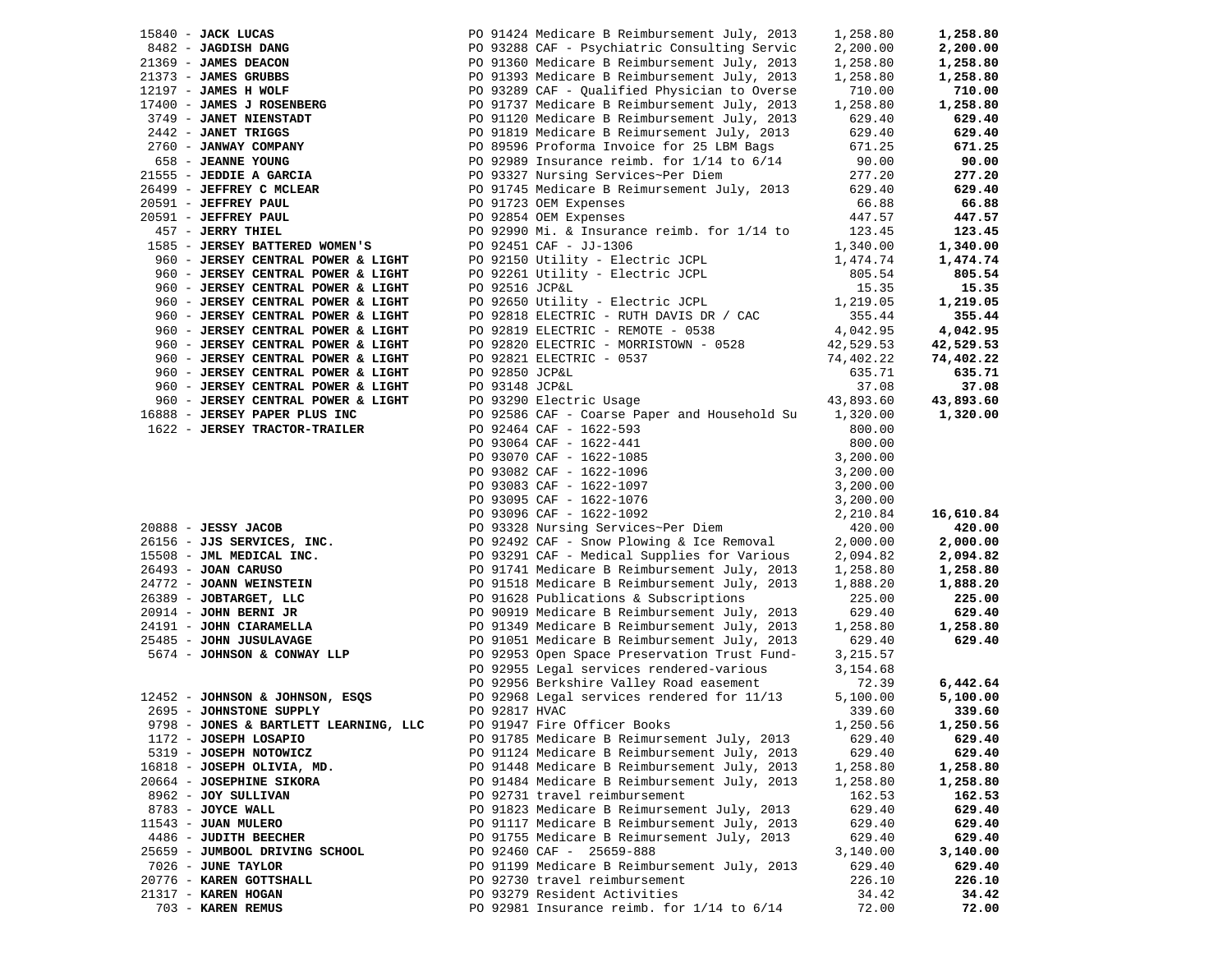| PO 93170 EXPENSE VOUCHER<br>$11239$ - KAREN WEBSTER                                                                           |                 |                                                                                                                                                                                                                                                  | 36.50     | 36.50     |
|-------------------------------------------------------------------------------------------------------------------------------|-----------------|--------------------------------------------------------------------------------------------------------------------------------------------------------------------------------------------------------------------------------------------------|-----------|-----------|
|                                                                                                                               |                 | 5252 - <b>KATHLEEN SCANLON</b> PO 91476 Medicare B Reimbursement July, 2013 1,258.80<br>24864 - <b>KELLY DZIAK</b> PO 92670 12-13-13 expenses 47.97                                                                                              |           | 1,258.80  |
| 24864 - KELLY DZIAK                                                                                                           |                 |                                                                                                                                                                                                                                                  | 47.97     | 47.97     |
| 15574 - KENVIL POWER EQUIPMENT, INC. PO 90553 parts                                                                           |                 |                                                                                                                                                                                                                                                  | 49.02     |           |
|                                                                                                                               |                 | PO 91654 machinery repairs & parts                                                                                                                                                                                                               | 393.56    | 442.58    |
| 26559 - KERRY KUBER                                                                                                           |                 | PO 93292 Resident Activities                                                                                                                                                                                                                     | 300.00    | 300.00    |
| 15587 - KEYSTONE PUBLIC SAFETY INC.                                                                                           |                 | PO 91645 Software Maintenance/Annual "2014" 11,650.00                                                                                                                                                                                            |           | 11,650.00 |
| 15607 - KINNELON MUNICIPAL ALLIANCE                                                                                           |                 | PO 92660 CAF - 2013 Municipal Alliance Funds 4,810.71                                                                                                                                                                                            |           | 4,810.71  |
| 12726 - LANGUAGE LINE SERVICES                                                                                                |                 | PO 90796 Interpretation Service                                                                                                                                                                                                                  | 71.40     | 71.40     |
| 15694 - LASHEN ELECTRONICS INC                                                                                                |                 |                                                                                                                                                                                                                                                  | 22.76     | 22.76     |
| 25486 - LASZLO CSENGETO                                                                                                       |                 | PO 92982 Mileage reimb. for 1/14<br>PO 92952 Legal Services of 1/14                                                                                                                                                                              | 15.40     | 15.40     |
|                                                                                                                               |                 | 25383 - LAW OFFICE OF ROBERT J. GREENBAUM PO 92952 Legal Services January, 2014<br>15717 - LAWYERS DIARY AND MANUAL PO 91706 annual nj lawyers diary                                                                                             | 6,942.00  | 6,942.00  |
|                                                                                                                               |                 |                                                                                                                                                                                                                                                  | 707.00    |           |
|                                                                                                                               |                 | PO 91707 new jersey legislative manual<br>PO 91642 NJ Lawyers Diary & Manuals "2014"                                                                                                                                                             | 76.00     | 783.00    |
| 16637 - LAWYERS DIARY AND MANUAL LLC                                                                                          |                 |                                                                                                                                                                                                                                                  | 475.00    | 475.00    |
| $12753$ - LENORA ABENE                                                                                                        |                 | PO 91751 Medicare B Reimursement July 2013 t 629.40                                                                                                                                                                                              |           | 629.40    |
| 11936 - LEXISNEXIS RISK DATA                                                                                                  |                 | PO 91586 Statement -                                                                                                                                                                                                                             | 310.00    | 310.00    |
| $17759$ - LINDA SPANN                                                                                                         |                 | PO 91811 Medicare B Reimursement July, 2013 629.40                                                                                                                                                                                               |           | 629.40    |
| 15816 - LONGFELLOWS SANDWICH DELI                                                                                             |                 | PO 92585 Dinner for the 1/29-14 HP Meeting a                                                                                                                                                                                                     | 273.86    | 273.86    |
| <b>1967 - LOREEN RAFISURA<br/>13630 - LORENZO CAMPOLI</b><br>1927 - LORENZO CAMPOLI                                           |                 |                                                                                                                                                                                                                                                  |           | 555.10    |
|                                                                                                                               |                 |                                                                                                                                                                                                                                                  |           | 1,258.80  |
|                                                                                                                               |                 |                                                                                                                                                                                                                                                  | 629.40    | 629.40    |
|                                                                                                                               |                 |                                                                                                                                                                                                                                                  | 28.91     | 28.91     |
|                                                                                                                               |                 |                                                                                                                                                                                                                                                  | 629.40    | 629.40    |
|                                                                                                                               |                 |                                                                                                                                                                                                                                                  | 2,038.75  | 2,038.75  |
|                                                                                                                               |                 |                                                                                                                                                                                                                                                  | 72.00     | 72.00     |
|                                                                                                                               |                 |                                                                                                                                                                                                                                                  | 2,520.00  |           |
|                                                                                                                               |                 | 13630 - LORENZO CAMPOLI<br>1977 - LORETTA HENDRICKSON<br>1979 - LORI L. KINTNER<br>8786 - LORI I. KINTNER<br>1979 - LORI TRAETTINO<br>1989 - LORI TRAETTINO<br>1999 - LORI TRAETTINO<br>1999 - LORI TRAETTINO<br>1999 - LORI TRAETTINO<br>1999 - | 67.50     | 2,587.50  |
|                                                                                                                               |                 |                                                                                                                                                                                                                                                  | 629.40    | 629.40    |
|                                                                                                                               |                 |                                                                                                                                                                                                                                                  | 629.40    | 629.40    |
| FO 91778 Medicare B Rein<br>15850 - LUM, DRASCO & POSITAN LLC<br>15850 - LUM, DRASCO & POSITAN LLC<br>2001747 Medicare B Peir |                 |                                                                                                                                                                                                                                                  | 629.40    | 629.40    |
|                                                                                                                               |                 |                                                                                                                                                                                                                                                  | 1,185.56  | 1,185.56  |
| 26505 - LUZ GOMEZ                                                                                                             |                 | PO 91747 Medicare B Reimursement July, 2013                                                                                                                                                                                                      | 839.20    | 839.20    |
| 15862 - M & B TRUCKING INC                                                                                                    |                 | PO 92493 CAF - Snow Plowing & Ice Removal                                                                                                                                                                                                        | 10,695.00 | 10,695.00 |
| $15862 - M \propto D$<br>$24002 - M \propto T$ Transform TMC                                                                  |                 | PO 91962 CAF - Snow Plowing & Ice Removal                                                                                                                                                                                                        | 5,735.00  | 5,735.00  |
|                                                                                                                               |                 | PO 92637 OPERATING SUPPLIES                                                                                                                                                                                                                      | 129.00    | 129.00    |
| 16280 - M. C. ECONOMIC DEVELOPMENT                                                                                            |                 | PO 93267 CAF - Freeholder Special Projects                                                                                                                                                                                                       | 32,500.00 | 32,500.00 |
| 9832 - M.C. JUVENILE DETENTION CENTER                                                                                         |                 | PO 92452 CAF - JAGB-1214<br>PO 91944 Tipping Fees<br>PO 92470 CAF - 15926-981<br>PO 93090 CAF - 15926-925                                                                                                                                        | 2,064.75  | 2,064.75  |
| 15909 - M.C. MUNICIPAL UTILITIES                                                                                              |                 |                                                                                                                                                                                                                                                  | 276.12    | 276.12    |
| 15926 - M.C. SCHOOL OF TECHNOLOGY                                                                                             |                 |                                                                                                                                                                                                                                                  | 668.96    |           |
|                                                                                                                               |                 |                                                                                                                                                                                                                                                  | 893.65    | 1,562.61  |
| 20783 - MA. LIZA IMPERIAL                                                                                                     |                 | PO 93330 Nursing Services~Per Diem 1,955.45                                                                                                                                                                                                      |           | 1,955.45  |
| 7568 - <b>MADUKWE IMO IBOKO, RN</b><br>15445 - <b>MAMIE JACOBUS</b>                                                           |                 | PO 93331 Nursing Services~Per Diem<br>PO 93331 Nursing Services~Per Diem<br>PO 91781 Medicare B Boinners                                                                                                                                         | 2,240.00  | 2,240.00  |
| 15445 - MAMIE JACOBUS                                                                                                         |                 | PO 91781 Medicare B Reimursement July 2013 t                                                                                                                                                                                                     | 629.40    | 629.40    |
| 3210 - MANPOWER                                                                                                               |                 | PO 93089 CAF - MANPOWER-JR/JS/SE-14-WFNJ - p<br>PO 93089 CAF - MANPOWER-JR/JS,<br>PO 92343 travel reimbursement                                                                                                                                  | 3,776.56  | 3,776.56  |
| 3368 - MANUELA SCHUSTER                                                                                                       |                 |                                                                                                                                                                                                                                                  | 177.34    | 177.34    |
|                                                                                                                               |                 | 25080 - MARIA CARMELITA OBLINA<br>27.54 PO 93332 Surveins Carmeline of the MARIA PLA<br>296.00 PO 91456 Medicare B Reimbursement July, 2013 1,258.80<br>21905 - MARIE DEMATTEO PO 91763 Medicare B Reimbursement July 2013 to 629.4              |           | 896.00    |
|                                                                                                                               |                 |                                                                                                                                                                                                                                                  |           | 1,258.80  |
|                                                                                                                               |                 |                                                                                                                                                                                                                                                  |           | 629.40    |
| 21905 - MARILYN L CIOFFI                                                                                                      |                 | PO 91350 Medicare B Reimbursement July, 2013 1,258.80                                                                                                                                                                                            |           | 1,258.80  |
| $11023$ - MARTHA YAGHI                                                                                                        |                 | PO 93333 Nursing Services~Per Diem                                                                                                                                                                                                               | 828.45    | 828.45    |
| 26497 - MARY A MONGEY                                                                                                         |                 | PO 91739 Medicare B Reimbursement July, 2013                                                                                                                                                                                                     | 1,258.80  | 1,258.80  |
| 10981 - MARY CONKLIN                                                                                                          |                 | PO 90961 Medicare B Reimbursement July, 2013                                                                                                                                                                                                     | 629.40    | 629.40    |
| 18075 - MARY ELAINE TODD                                                                                                      |                 | PO 91817 Medicare B Reimursement July, 2013                                                                                                                                                                                                      | 629.40    | 629.40    |
| 20781 - MARY JANE M. ARCINAS                                                                                                  |                 | PO 93334 Nursing Services~Per Diem                                                                                                                                                                                                               | 838.25    | 838.25    |
| 18076 - MARY TOGNO                                                                                                            |                 | PO 91818 Medicare B Reimursement July, 2013                                                                                                                                                                                                      | 881.40    | 881.40    |
| 11472 - MATILDE GARCERAN                                                                                                      |                 | PO 91386 Medicare B Reimbursement July, 2013                                                                                                                                                                                                     | 1,258.80  | 1,258.80  |
| 20933 - MAUREEN BARRATT                                                                                                       |                 | PO 90910 Medicare B Reimbursement July, 2013                                                                                                                                                                                                     | 629.40    | 629.40    |
| 1836 - MC MUA TRANSFER STATION                                                                                                |                 | PO 92085 CAF - Waste Collection Services                                                                                                                                                                                                         | 13,892.72 | 13,892.72 |
| 1836 - MC MUA TRANSFER STATION                                                                                                | PO 92116 REFUSE |                                                                                                                                                                                                                                                  | 170.93    | 170.93    |
| 11199 - MC ORGANIZATION FOR HISPANIC                                                                                          |                 | PO 92659 CAF - Grant in Aid Funding 2013 GIA                                                                                                                                                                                                     | 921.52    | 921.52    |
| 25792 - MCGRATH MUNICIPAL EQUIPMENT, LLC                                                                                      |                 | PO 91613 TRUCK PARTS                                                                                                                                                                                                                             | 209.50    | 209.50    |
| 14264 - MCMANIMON, SCOTLAND & BAUMANN LLC                                                                                     |                 | PO 92950 Solar Due Diligence matter                                                                                                                                                                                                              | 716.50    | 716.50    |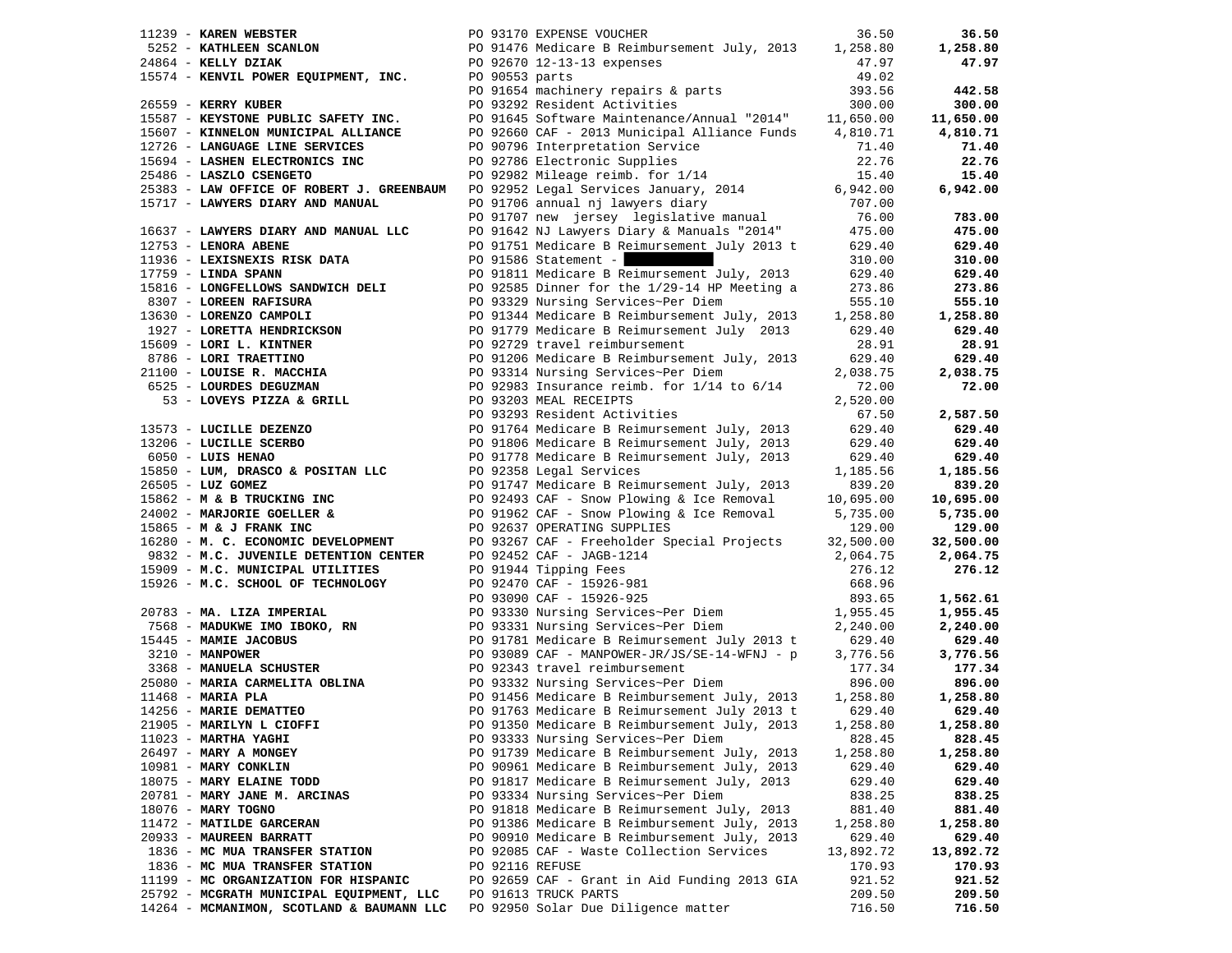| 20839 - MEDLINE INDUSTRIES INC                                                                                                                                                                                                                   | PO 93294 Storeroom~Nursing Supplies 1,401.00                                                                                    |                   | 1,401.00             |
|--------------------------------------------------------------------------------------------------------------------------------------------------------------------------------------------------------------------------------------------------|---------------------------------------------------------------------------------------------------------------------------------|-------------------|----------------------|
| 3443 - MELOJANE CELESTINO<br>1,126.65<br>1,126.65<br>20600 - MICHAEL LOWE<br>20600 - MICHAEL LOWE<br>20780 MICHAEL LOWE<br>20780 MICHAEL DOPOVICH<br>201139 Medicare B Reimbursement July 2013<br>2013 629.40<br>201139 Medicare B Reimbursement |                                                                                                                                 |                   | 1,126.65             |
|                                                                                                                                                                                                                                                  |                                                                                                                                 |                   | 1,364.00             |
|                                                                                                                                                                                                                                                  |                                                                                                                                 |                   | 629.40               |
|                                                                                                                                                                                                                                                  |                                                                                                                                 |                   | 881.40               |
| 20546 - MICHALSKI FUNERAL HOME<br>2005 - Alexander Alexander Control Control of Cassas and Control of Cassas and Control of Cassas and Control of                                                                                                |                                                                                                                                 | 4,250.00          | 4,250.00             |
| 24951 - MICHELLE CAPILI                                                                                                                                                                                                                          | PO 93336 Nursing Services~Per Diem                                                                                              | 560.00            | 560.00               |
|                                                                                                                                                                                                                                                  |                                                                                                                                 | 1,010.47          | 1,010.47             |
| 295 - MID-ATLANTIC TRUCK COMESNERS<br>1209 - MIRIAN ACEVEDO<br>6408 - MIRION TECHNOLOGIES (GDS) INC<br>25428 - MIRIANE ESTRIPLET<br>25428 - MONOGRAM MADNESS<br>25428 - MONOGRAM MADNESS<br>26408 - MONOGRAM MADNESS<br>26408 - MONOGRAM MAD     |                                                                                                                                 | 90.00             | 90.00                |
|                                                                                                                                                                                                                                                  |                                                                                                                                 | 369.24            | 369.24               |
| 25428 - MIRLENE ESTRIPLET                                                                                                                                                                                                                        |                                                                                                                                 | 3,640.00          | 3,640.00             |
|                                                                                                                                                                                                                                                  |                                                                                                                                 | 3,564.00          | 3,564.00             |
| 24348 - MOONLIGHT DESIGNS                                                                                                                                                                                                                        |                                                                                                                                 | 165.00            | 165.00               |
|                                                                                                                                                                                                                                                  | PO 91662 93rd annual meeting luncheon membe 125.00                                                                              |                   | 125.00               |
| 19478 - MORRIS COUNTY CHAMBER OF<br>24308 - MORRIS COUNTY ORTHOPAEDIC<br>24308 - MORRIS COUNTY ORTHOPAEDIC                                                                                                                                       |                                                                                                                                 | 30.75             | 30.75                |
| 16321 - MORRISTOWN LUMBER &                                                                                                                                                                                                                      |                                                                                                                                 | 19.96             |                      |
|                                                                                                                                                                                                                                                  | PO 92002 Resident Medical Treatment<br>PO 92009 Maintenance Supplies<br>PO 92762 SHOP SUPPLIES<br>PO 92762 SHOP SUPPLIES        | 37.99             |                      |
|                                                                                                                                                                                                                                                  | PO 93045 Dowels, Hex Nuts and Machine Screws                                                                                    | 20.22             | 78.17                |
| 16338 - MORRISTOWN NEIGHBORHOOD HOUSE                                                                                                                                                                                                            |                                                                                                                                 | 4,950.00          |                      |
|                                                                                                                                                                                                                                                  |                                                                                                                                 | 4,816.90          | 9,766.90             |
| 7206 - MORRISTOWN PATHOLOGY ASSOCIATES                                                                                                                                                                                                           | PO 92453 CAF - JJ-1308<br>PO 92457 CAF - JJ-1304<br>PO 91956 Consultant<br>PO 87290 Conm Expenses<br>PO 88108 CAF - NJSC#A83909 | 500.00            | 500.00               |
| 21791 - MOTOROLA SOLUTIONS INC                                                                                                                                                                                                                   |                                                                                                                                 | 292.00            | 292.00               |
| 21791 - MOTOROLA SOLUTIONS INC                                                                                                                                                                                                                   |                                                                                                                                 | 31,927.30         | 31,927.30            |
| 16366 - MOUNTAIN VIEW DEVELOPMENT                                                                                                                                                                                                                | PO 92497 CAF - Snow Plowing & Ice Removal $2,000.00$                                                                            |                   | 2,000.00             |
| 21858 - MUNICIPAL CAPITAL CORP                                                                                                                                                                                                                   | PO 91257 Copier rental - Dec 2013 - Feb 2014 1,077.36                                                                           |                   | 1,077.36             |
| 21858 - MUNICIPAL CAPITAL CORP                                                                                                                                                                                                                   | PO 91270 SAVIN MP C3502 COPIER PAYMENT 6 JAN 872.20                                                                             |                   | 872.20               |
| 21858 - MUNICIPAL CAPITAL CORP                                                                                                                                                                                                                   | PO 91565 Ricoh Copier rental                                                                                                    | 522.78            | 522.78               |
| 21858 - MUNICIPAL CAPITAL CORP                                                                                                                                                                                                                   | PO 91941 Ricoh Copier Quarterly Payment                                                                                         | 946.02            | 946.02               |
| 21858 - MUNICIPAL CAPITAL CORP                                                                                                                                                                                                                   | PO 92080 Copier Lease                                                                                                           | 195.61            | 195.61               |
| 21858 - MUNICIPAL CAPITAL CORP                                                                                                                                                                                                                   | PO 92324 Back Copier Lease for December 2013 495.79                                                                             |                   | 495.79               |
| 21858 - MUNICIPAL CAPITAL CORP                                                                                                                                                                                                                   | PO 92331 Back Office Copier Lease - Jan & Fe                                                                                    | 991.58            | 991.58               |
| 21858 - MUNICIPAL CAPITAL CORP                                                                                                                                                                                                                   | PO 92687 Quarterly copier lease payment.                                                                                        | 1,126.57          | 1,126.57             |
| 21858 - MUNICIPAL CAPITAL CORP                                                                                                                                                                                                                   | PO 92698 quarterly copier payment                                                                                               | 896.40            | 896.40               |
| 21858 - MUNICIPAL CAPITAL CORP                                                                                                                                                                                                                   | PO 93236 MAINTENANCE - RICOH MP C4502A DIGIT                                                                                    | 1,029.09          | 1,029.09             |
| 26553 - MUSIC & MEMORY, INC.                                                                                                                                                                                                                     |                                                                                                                                 | 1,000.00          |                      |
| 12624 - MY TOOL LADY                                                                                                                                                                                                                             | PO 93400 Conferences & Workshops<br>PO 92053 HARDWARE                                                                           | 1,447.99          | 1,000.00<br>1,447.99 |
| 19523 - N.J. NATURAL GAS COMPANY                                                                                                                                                                                                                 |                                                                                                                                 |                   |                      |
|                                                                                                                                                                                                                                                  | PO 92838 NATURAL GAS - WHARTON BRIDGE GEN<br>PO 92839 NATURAL GAS - WHARTON BRIDGES 1,513.17                                    | 36.23             |                      |
|                                                                                                                                                                                                                                                  |                                                                                                                                 |                   |                      |
|                                                                                                                                                                                                                                                  | PO 92840 NATURAL GAS - DOVER PROBATION<br>PO 92841 NATURAL GAS - WHARTON OFF -                                                  | 511.14<br>165.15  |                      |
|                                                                                                                                                                                                                                                  |                                                                                                                                 | 655.19            |                      |
|                                                                                                                                                                                                                                                  | PO 92842 NATURAL GAS - WHARTON ROADS<br>PO 90980 Medicare B Reimbursement July, 2013 629.40                                     |                   | 2,880.88             |
| 14423 - NANCY DUNLEAVY<br>16438 - NASCO                                                                                                                                                                                                          |                                                                                                                                 |                   | 629.40               |
| $16438 - NASCO$<br>16533 - NEW HOPE FOUNDATION INC.<br>PO 91268 CAF - Chapter 51 Funding ch 51 1322                                                                                                                                              | PO 91996 Resident Activities                                                                                                    | 176.05            | 176.05               |
|                                                                                                                                                                                                                                                  |                                                                                                                                 | 4,080.00          | 4,080.00             |
| 14560 - NEW JERSEY AIDS SERVICES<br>26260 - NEW PERSPECTIVES HEALTH, PO 93063 CAF - OJT-14S-08-DW<br>16552 - NEWBRIDGE SERVICES INC<br>20 92450 CAF - JJ-1303<br>20 92456 CAF - Grant in Aid Funding 2013 GIA<br>20 92456 CAF - Grant i          |                                                                                                                                 | 887.00            | 887.00               |
|                                                                                                                                                                                                                                                  |                                                                                                                                 | 3,996.00          | 3,996.00             |
|                                                                                                                                                                                                                                                  |                                                                                                                                 | 13,110.00         |                      |
|                                                                                                                                                                                                                                                  |                                                                                                                                 | 3,687.00<br>75.00 | 16,797.00            |
| 24712 - NICHOLAS L. ROCCAFORTE                                                                                                                                                                                                                   | PO 93296 Resident Activities                                                                                                    |                   | 75.00                |
| 16570 - NISIVOCCIA LLP                                                                                                                                                                                                                           | PO 92966 PROFESSIONAL SERVICES                                                                                                  | 3,000.00          |                      |
|                                                                                                                                                                                                                                                  | PO 93440 2013 GENERAL OBLIGATION DEBT SALE S                                                                                    | 7,700.00          | 10,700.00            |
| 21704 - NJ DEPARTMENT OF TREASURY                                                                                                                                                                                                                | PO 92845 SEWER - CAC RE: CENTRAL AVENUE / TW                                                                                    | 21.00             | 21.00                |
| 7766 - NJ PUBLIC SAFETY ACCREDITATION                                                                                                                                                                                                            | PO 91648 Annual Membership Dues "2014"                                                                                          | 300.00            | 300.00               |
| $16678$ - NJ TRANSIT                                                                                                                                                                                                                             | PO 92969 Bus Pass Order                                                                                                         | 525.00            | 525.00               |
| 6458 - NJAEO                                                                                                                                                                                                                                     | PO 91933 2014 NJAEO Annual Membeship Dues -J                                                                                    | 900.00            |                      |
|                                                                                                                                                                                                                                                  | PO 91934 2014 Registration fee for 77th Annu                                                                                    | 800.00            | 1,700.00             |
| 8991 - NJHMFA-HMIS                                                                                                                                                                                                                               | PO 90791 Annual Participation fee for 2014                                                                                      | 750.00            | 750.00               |
| $10662$ - NMS LABS                                                                                                                                                                                                                               | PO 91955 CAF - Toxicological Testing Service                                                                                    | 4,001.00          | 4,001.00             |
| 24270 - NORMAN COMLY                                                                                                                                                                                                                             | PO 91759 Medicare B Reimursement July, 2013                                                                                     | 629.40            | 629.40               |
| 1359 - NORMAN GALE OLDSMOBILE CORP                                                                                                                                                                                                               | PO 91619 AUTO PARTS                                                                                                             | 184.01            | 184.01               |
| 11396 - NORTH STAR ATHLETIC CLUB                                                                                                                                                                                                                 | PO 91540 Reimbursement for Polling Place Ren                                                                                    | 200.00            | 200.00               |
| 26357 - NORTHEAST COMMUNICATIONS, INC.                                                                                                                                                                                                           | PO 91687 EMERG. LIGHTS INSTALL - 2 NEW VEHIC                                                                                    | 530.00            | 530.00               |
| 16786 - O'MULLAN & BRADY P.C.                                                                                                                                                                                                                    | PO 93388 Professional Services - January 201                                                                                    | 18,785.00         | 18,785.00            |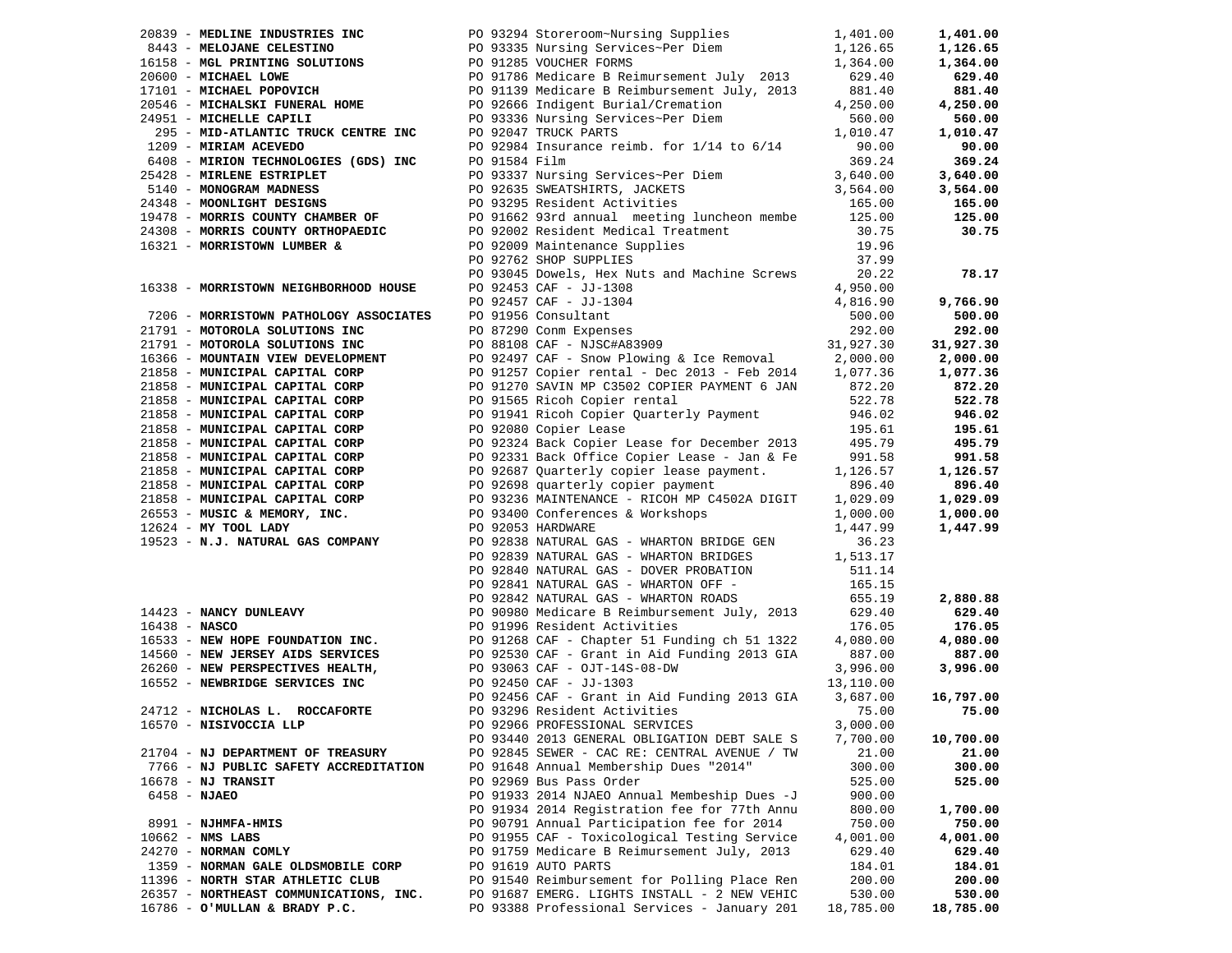| 8872 - OEGLAIRE INGRAM                         |                 | PO 91406 Medicare B Reimbursement July, 2013 | 1,258.80   | 1,258.80   |
|------------------------------------------------|-----------------|----------------------------------------------|------------|------------|
| 10246 - OFFICE OF TEMPORARY ASSISTANCE         |                 | PO 92970 Estimated Co. Share of SSIR for 2/1 | 38,500.00  | 38,500.00  |
| 10246 - OFFICE OF TEMPORARY ASSISTANCE         |                 | PO 92971 Estimated County Share for TANF Rec | 7,000.00   | 7,000.00   |
| 4654 - OFFICE TEAM                             |                 | PO 90293 Temporary Employee-Kimberly Johnson | 524.61     |            |
|                                                |                 | PO 90651 Temporary Employee - Kimberly Johns | 506.52     |            |
|                                                |                 |                                              |            |            |
|                                                |                 | PO 91264 Temporary Employee - Kimberly Johns | 506.52     | 1,537.65   |
| 10248 - OKCHIN MEERBERGER                      |                 | PO 91433 Medicare B Reimbursement July, 2013 | 1,258.80   | 1,258.80   |
| $14489$ - OLIVE EICK                           |                 | PO 91768 Medicare B Reimursement July, 2013  | 629.40     | 629.40     |
| 2929 - ORIENTAL TRADING COMPANY INC.           |                 | PO 91995 Resident Activities                 | 212.00     | 212.00     |
| 10287 - PANCIELLO CONSTRUCTION LLC             |                 | PO 92934 CAF - Labor Rates Concrete Replacem | 11,180.00  | 11,180.00  |
| 16887 - PAPER MART INC                         |                 | PO 91700 paper for the election office       | 934.40     | 934.40     |
| 2749 - PARSIPPANY CHILD DAY CARE CTR.          |                 | PO 92448 CAF - Grant in Aid Funding 2013 Inf | 2,839.00   | 2,839.00   |
| 5242 - PATRICIA HALLIGAN                       |                 | PO 91030 Medicare B Reimbursement July, 2013 | 629.40     | 629.40     |
| 11450 - PAUL CARIFI                            |                 | PO 91345 Medicare B Reimbursement July, 2013 | 1,258.80   | 1,258.80   |
| $11063$ - PAULA WARGO                          |                 | PO 91825 Medicare B Reimursement July, 2013  | 629.40     | 629.40     |
|                                                |                 | PO 91576 Quartely Web Site Maintenance       | 400.00     | 400.00     |
| 24966 - PAVIA KRIEGMAN<br>11975 - PEARL SAVAGE |                 |                                              |            |            |
| 11975 - PEARL SAVAGE                           |                 | PO 91475 Medicare B Reimbursement July, 2013 | 1,258.80   | 1,258.80   |
| 16966 - PENN-JERSEY PAPER CO.                  |                 | PO 93297 Storeroom~Nursing Supplies          | 2,295.45   | 2,295.45   |
| 19663 - PERFORMANCE TRAILERS INC.              |                 | PO 91618 TRUCK PARTS                         | 650.00     | 650.00     |
| 20911 - PETER HEYWANG                          |                 | PO 91400 Medicare B Reimbursement July, 2013 | 1,258.80   | 1,258.80   |
| 12426 - PETROCHOICE                            |                 | PO 91587 OIL AND LUBRICANTS                  | 2,264.09   | 2,264.09   |
| 19681 - PITNEY BOWES CREDIT CORP               |                 | PO 90798 Rental charges for Postage & Mail m | 2,747.88   |            |
|                                                |                 | PO 91698 lease agreement on the folder in th | 620.46     | 3,368.34   |
| 810 - POLAND SPRING                            |                 | PO 92373 Treasury Water and Rental for 12/15 | 21.92      | 21.92      |
| 26363 - PRAXAIR DISTRIBUTION                   |                 | PO 93298 Resident Oxygen                     | 1,756.36   | 1,756.36   |
| 10503 - PREMIER HEALTHCARE                     |                 | PO 93577 INVOICE #4881 DATED 2/1/14          | 78,275.30  | 78,275.30  |
| 6638 - PRESERVATION DESIGN                     |                 | PO 92852 CAF - Review Grant Applications for | 6,405.00   | 6,405.00   |
| 17528 - PRISCILLA SAWYER                       |                 | PO 91168 Medicare B Reimbursement July, 2013 | 629.40     | 629.40     |
| 3316 - PROJECT SELF SUFFICIENCY                |                 | PO 92722 CAF - PSS3316-14Y-WIA               | 2,285.00   |            |
|                                                |                 | PO 92724 CAF - PSS3316-14Y-WIA               | 1,685.00   |            |
|                                                |                 |                                              | 400.00     |            |
|                                                |                 | PO 92735 CAF - Work First New Jersey - PSS3  |            |            |
|                                                |                 | PO 92725 CAF - Work First New Jersey - PSS3  | 870.00     | 5,240.00   |
| $17189$ - PSE&G CO                             |                 | PO 92822 GAS - PSE & G - MOMBAG              | 38,610.21  | 38,610.21  |
| 21413 - QUALITY AUTO GLASS, INC                |                 | PO 91588 AUTO PARTS                          | 431.50     | 431.50     |
| 264 - R & J CONTROL, INC.                      |                 | PO 91630 Equipment                           | 3,495.00   | 3,495.00   |
| 25392 - R. GAYLE KRANZ                         |                 | PO 91783 Medicare B Reimursement July, 2013  | 629.40     | 629.40     |
| 930 - RALPH MCGRANE                            |                 | PO 91099 Medicare B Reimbursement July, 2013 | 629.40     | 629.40     |
| 24823 - RAMAPO COLLEGE OF NJ                   |                 | PO 93071 CAF - 24823-908                     | 3,200.00   | 3,200.00   |
| 24823 - RAMAPO COLLEGE OF NJ                   |                 | PO 93097 CAF - 24823-853                     | 3,200.00   | 3,200.00   |
| 26494 - RAYMOND DRAKE                          |                 | PO 91750 Medicare B Reimursement July, 2013  | 629.40     | 629.40     |
| 26223 - RE-TRON TECHNOLOGIES INC.              |                 | PO 91590 TRUCK PARTS                         | 319.96     | 319.96     |
| 12128 - READY SUPPLY                           |                 | PO 93276 Adult Briefs                        | 3,057.60   |            |
|                                                |                 | PO 93300 Adult Briefs                        | 3,732.00   | 6,789.60   |
| 17270 - RECORDER COMMUNITY NEWSPAPERS          |                 | PO 92518 Newspaper Subscription              | 118.00     | 118.00     |
| 1578 - REED SYSTEMS, LTD.                      |                 | PO 91589 TRUCK PARTS                         | 529.11     | 529.11     |
| 7384 - REGINA BRENDLE                          |                 | PO 91337 Medicare B Reimbursement July, 2013 | 1,258.80   | 1,258.80   |
| 6561 - RICHARD ESTLER                          |                 | PO 90986 Medicare B Reimbursement July, 2013 | 629.40     | 629.40     |
| 8196 - RICHARD JENNINGS                        |                 | PO 91408 Medicare B Reimbursement July, 2013 | 1,258.80   | 1,258.80   |
| 7952 - RIOS' ENGRAVING                         |                 | PO 91690 Brass Plates                        | 2,305.00   |            |
|                                                | PO 91982 Plaque |                                              | 89.00      | 2,394.00   |
| 25852 - RITA FORTENBERRY                       |                 | PO 91770 Medicare B Reimursement July, 2013  | 629.40     | 629.40     |
|                                                |                 |                                              |            |            |
| 17338 - RITACCO CONSTRUCTION INC               |                 | PO 93196 CAF - Replacment of County Bridge # | 5,880.60   |            |
|                                                |                 | PO 93196 CAF - Replacment of County Bridge # | 29, 491.13 | 35, 371.73 |
| 13770 - ROBERT A. CHARMOY, DMD PA              |                 | PO 93263 Dental Program                      | 60.00      | 60.00      |
| 21324 - ROBERT PECK                            |                 | PO 91797 Medicare B Reimursement July 2013 t | 629.40     | 629.40     |
| 17622 - ROBERT SHEEHAN                         |                 | PO 91808 Medicare B Reimursement July, 2013  | 629.40     | 629.40     |
| 21654 - ROBERT WHITMORE                        |                 | PO 91826 Medicare B Reimursement July, 2013  | 629.40     | 629.40     |
| 25846 - ROSA QUICENO                           |                 | PO 91799 Medicare B Reimursement July, 2013  | 629.40     | 629.40     |
| 17517 - ROSAMOND SANTELLA                      |                 | PO 91805 Medicare B Reimursement July 2013 t | 629.40     | 629.40     |
| 7805 - ROSE DUMAPIT                            |                 | PO 93338 Nursing Services~Per Diem           | 1,680.00   | 1,680.00   |
| 24397 - ROSEMARY BATANE COBCOBO                |                 | PO 93339 Nursing Services~Per Diem           | 1,680.00   | 1,680.00   |
| 5345 - ROUTE 23 AUTOMALL LLC                   |                 | PO 90824 AUTO PARTS                          | 444.12     | 444.12     |
| 17419 - ROYAL COMMUNICATIONS INC.              |                 | PO 91716 Radio Repair                        | 301.00     | 301.00     |
|                                                |                 |                                              |            |            |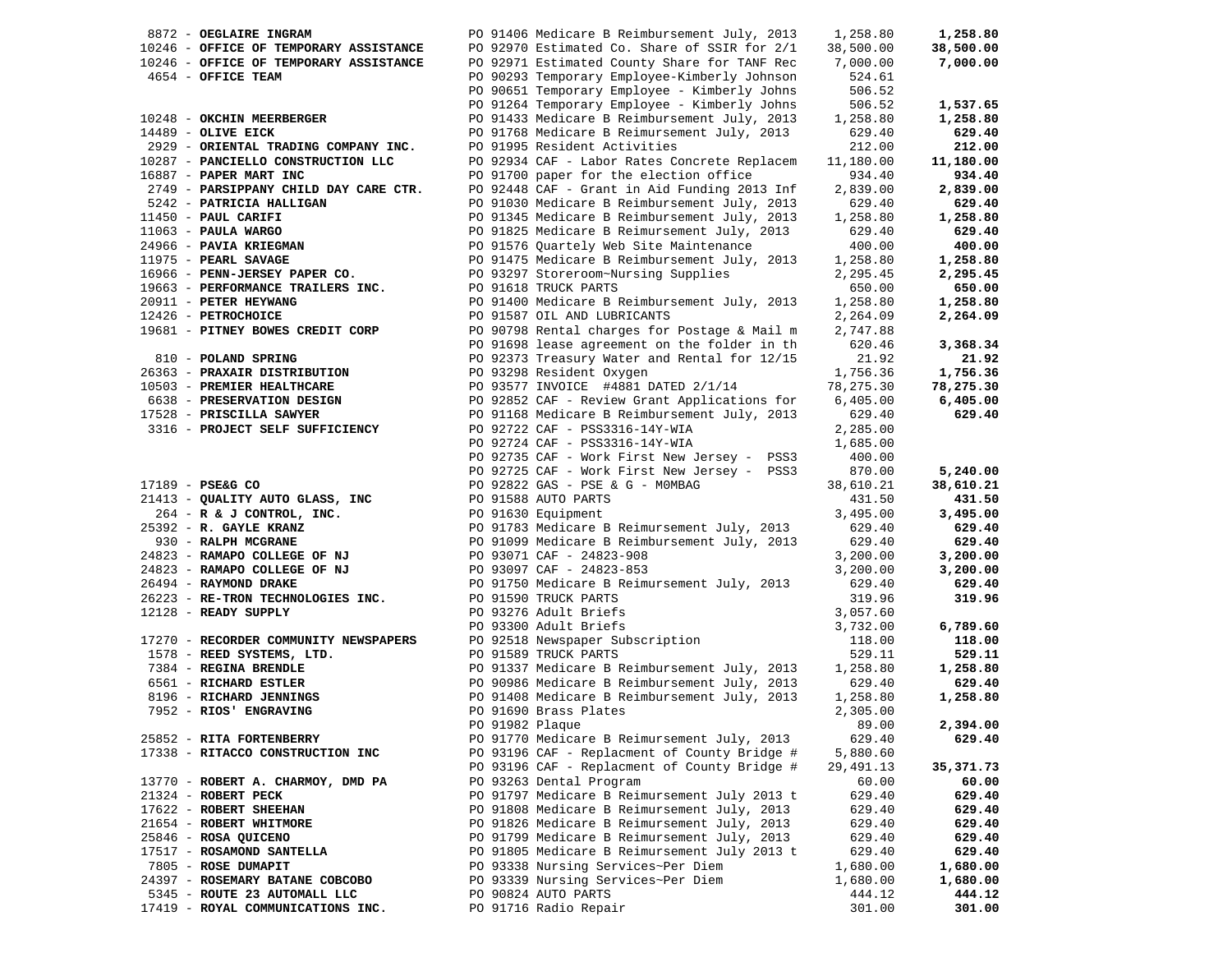| 25564 - RUG AND FLOOR STORE                                                                                                                                                                                                                              |  | PO 91992 new carpet for 4 offices 7,900.00<br>PO 93093 CAF - 9938-852 3,116.00                                                               |           | 7,900.00  |
|----------------------------------------------------------------------------------------------------------------------------------------------------------------------------------------------------------------------------------------------------------|--|----------------------------------------------------------------------------------------------------------------------------------------------|-----------|-----------|
| 9938 - RUTGERS CENTER FOR CONTINUING                                                                                                                                                                                                                     |  |                                                                                                                                              |           | 3,116.00  |
| 24895 - RUTGERS OCPE                                                                                                                                                                                                                                     |  | PO 86949 Safe Drinking Water Act Update cour 510.00<br>PO 93396 EXTENSION FACULTY SALARIES FOR OCT. 11,816.61                                |           | 510.00    |
| 17446 - RUTGERS THE STATE UNIVERSITY                                                                                                                                                                                                                     |  |                                                                                                                                              |           | 11,816.61 |
| 8521 - RUTGERS UNIVERSITY                                                                                                                                                                                                                                |  | PO 88181 Rutgers-Noise Enforcement course 190.00                                                                                             |           | 190.00    |
| 17452 - RUTGERS, THE STATE UNIVERSITY                                                                                                                                                                                                                    |  | PO 92467 CAF - 17452-1042<br>PO 92468 CAF - 17452-1000<br>PO 92469 CAF - 17452-1086<br>PO 92471 CAF - 17452-1093<br>PO 93094 CAF - 17452-884 | 3,200.00  |           |
|                                                                                                                                                                                                                                                          |  |                                                                                                                                              | 3,200.00  |           |
|                                                                                                                                                                                                                                                          |  |                                                                                                                                              | 3,200.00  |           |
|                                                                                                                                                                                                                                                          |  |                                                                                                                                              |           |           |
|                                                                                                                                                                                                                                                          |  |                                                                                                                                              | 3,200.00  |           |
|                                                                                                                                                                                                                                                          |  |                                                                                                                                              | 3,196.00  | 15,996.00 |
| 20670 - SAFARILAND LLC                                                                                                                                                                                                                                   |  | PO 82807 Please Order - Trajectory Kit Carry                                                                                                 | 59.39     | 59.39     |
| 21319 - SCHINDLER ELEVATOR CORPORATION                                                                                                                                                                                                                   |  | PO 93301 Contract Charge for Elevator Mainte 2,334.14                                                                                        |           | 2,334.14  |
| 21685 - SENIOR SALON SERVICES LLC<br>20899 - SGS TESTCOM INC                                                                                                                                                                                             |  | PO 93302 CAF - Cosmetology Services                                                                                                          | 5,750.00  | 5,750.00  |
|                                                                                                                                                                                                                                                          |  | PO 89487 MONTHLY INSPECTION MAINTENANCE 189.41                                                                                               |           | 189.41    |
|                                                                                                                                                                                                                                                          |  |                                                                                                                                              |           | 95.80     |
|                                                                                                                                                                                                                                                          |  |                                                                                                                                              |           | 184.37    |
|                                                                                                                                                                                                                                                          |  |                                                                                                                                              |           | 468.12    |
|                                                                                                                                                                                                                                                          |  |                                                                                                                                              |           | 30.00     |
|                                                                                                                                                                                                                                                          |  |                                                                                                                                              |           | 10,143.75 |
|                                                                                                                                                                                                                                                          |  |                                                                                                                                              |           | 199.50    |
|                                                                                                                                                                                                                                                          |  |                                                                                                                                              |           | 85.20     |
|                                                                                                                                                                                                                                                          |  |                                                                                                                                              |           | 118.70    |
|                                                                                                                                                                                                                                                          |  |                                                                                                                                              |           |           |
|                                                                                                                                                                                                                                                          |  |                                                                                                                                              |           | 255.00    |
|                                                                                                                                                                                                                                                          |  |                                                                                                                                              |           | 3,033.06  |
|                                                                                                                                                                                                                                                          |  |                                                                                                                                              |           | 394.13    |
|                                                                                                                                                                                                                                                          |  |                                                                                                                                              |           | 216.93    |
|                                                                                                                                                                                                                                                          |  |                                                                                                                                              |           | 13,016.60 |
|                                                                                                                                                                                                                                                          |  |                                                                                                                                              |           | 348.05    |
|                                                                                                                                                                                                                                                          |  |                                                                                                                                              |           | 181.98    |
|                                                                                                                                                                                                                                                          |  |                                                                                                                                              |           | 110.15    |
|                                                                                                                                                                                                                                                          |  |                                                                                                                                              |           | 1,672.63  |
|                                                                                                                                                                                                                                                          |  |                                                                                                                                              |           | 69.71     |
| 2089 - <b>SAHUAR SANUATER DE CONSTRUES AND 1999 - 1098102</b> (1899 - <b>2089 - 2089 - 2089 - 2089 - 2089 - 2089 - 2089 - 2089 - 2089 - 2089 - 2089 - 2089 - 2089 - 2089 - 2089 - 2089 - 2089 - 2089 - 2089 - 2089 - 2089 - 2089 - </b>                  |  |                                                                                                                                              |           | 94.92     |
|                                                                                                                                                                                                                                                          |  |                                                                                                                                              |           | 76.85     |
|                                                                                                                                                                                                                                                          |  |                                                                                                                                              |           | 915.30    |
|                                                                                                                                                                                                                                                          |  |                                                                                                                                              |           | 81.24     |
|                                                                                                                                                                                                                                                          |  |                                                                                                                                              |           | 80.28     |
|                                                                                                                                                                                                                                                          |  |                                                                                                                                              |           |           |
|                                                                                                                                                                                                                                                          |  |                                                                                                                                              |           | 1,626.33  |
|                                                                                                                                                                                                                                                          |  |                                                                                                                                              |           | 2,387.80  |
|                                                                                                                                                                                                                                                          |  |                                                                                                                                              |           | 202.11    |
| 5021 - STATE SHUTTLE INC                                                                                                                                                                                                                                 |  | PO 92726 CAF - Agreement #STATSHUT-14M-JARC 3,686.94<br>PO 92478 CAF - Agreement #STATSHUT-14M-JARC 2,212.16                                 |           |           |
|                                                                                                                                                                                                                                                          |  |                                                                                                                                              | 2,212.16  | 5,899.10  |
| 12311 - STATEWIDE COMMUNICATIONS INC                                                                                                                                                                                                                     |  | PO 84585 OIT Workroom Workbench Rebuild - Ro                                                                                                 | 2,080.00  | 2,080.00  |
|                                                                                                                                                                                                                                                          |  | PO 91582 Medical - Willie, Finn                                                                                                              | 1,426.50  | 1,426.50  |
|                                                                                                                                                                                                                                                          |  |                                                                                                                                              |           |           |
| 17875 - STORY TELLING ARTS INC<br>17875 - STORY TELLING ARTS INC<br>1999985 CAF - Grant in Aid Funding 2013<br>2014 Training<br>2013<br>2014 Training<br>2013<br>2014 Training<br>2013<br>2014 Training<br>2013<br>2014 Training<br>2013<br>2014 Trainin |  |                                                                                                                                              |           | 8,492.00  |
|                                                                                                                                                                                                                                                          |  |                                                                                                                                              |           | 72.00     |
|                                                                                                                                                                                                                                                          |  |                                                                                                                                              |           | 5,490.00  |
| 549 - SUDESH MEHTA                                                                                                                                                                                                                                       |  | PO 92986 Insurance reimb. for $1/14$ to $6/14$                                                                                               | 72.00     | 72.00     |
| 20734 - SUMMIT TRANSMISSION BRAKE                                                                                                                                                                                                                        |  | PO 91593 AUTO PARTS                                                                                                                          | 541.45    | 541.45    |
| 20734 - SUMMIT TRANSMISSION BRAKE                                                                                                                                                                                                                        |  | PO 92778 AUTO PARTS                                                                                                                          | 2,400.00  | 2,400.00  |
| 26337 - SUPREME-METRO CORP.                                                                                                                                                                                                                              |  | PO 92499 CAF - Snow Plowing & Ice Removal                                                                                                    | 2,000.00  | 2,000.00  |
| 11096 - SURVET LAND SURVEYORS LLC                                                                                                                                                                                                                        |  | PO 92330 OSTF - Professional Services - Will                                                                                                 | 600.00    | 600.00    |
|                                                                                                                                                                                                                                                          |  | PO 92987 Insurance reimb. for 1/14 to 6/14                                                                                                   |           |           |
| 522 - SUSAN KLEIN                                                                                                                                                                                                                                        |  |                                                                                                                                              | 72.00     | 72.00     |
| 25400 - SUZIE COLLIN                                                                                                                                                                                                                                     |  | PO 93340 Nursing Services~Per Diem                                                                                                           | 2,823.45  | 2,823.45  |
| 3901 - SYLVIA MIDLER                                                                                                                                                                                                                                     |  | PO 91109 Medicare B Reimbursement July, 2013                                                                                                 | 629.40    | 629.40    |
| 16110 - T. Y. LIN INTERNATIONAL                                                                                                                                                                                                                          |  | PO 93049 old Ref# CF09000629000                                                                                                              | 1,904.00  | 1,904.00  |
| 26030 - TABB INC.                                                                                                                                                                                                                                        |  | PO 90381 Medical                                                                                                                             | 572.50    | 572.50    |
| 18096 - TAX COLLECTOR                                                                                                                                                                                                                                    |  | PO 92816 SEWER - MORRISTOWN                                                                                                                  | 62,620.24 | 62,620.24 |
| 7574 - TELE-MEASUREMENTS, INC.                                                                                                                                                                                                                           |  | PO 93168 VGA Cable                                                                                                                           | 49.00     | 49.00     |
| 17990 - TELESEARCH INC                                                                                                                                                                                                                                   |  | PO 92370 Adjuster's Temp K. Santiago 12/1/13                                                                                                 | 3,101.25  |           |
|                                                                                                                                                                                                                                                          |  | PO 92517 Adjuster's Temp K. Santiago w/e 1/1                                                                                                 | 1,716.00  | 4,817.25  |
| 26361 - TELVENT DTN, LLC                                                                                                                                                                                                                                 |  | PO 88794 Weather Service Reporting                                                                                                           | 3,864.00  | 3,864.00  |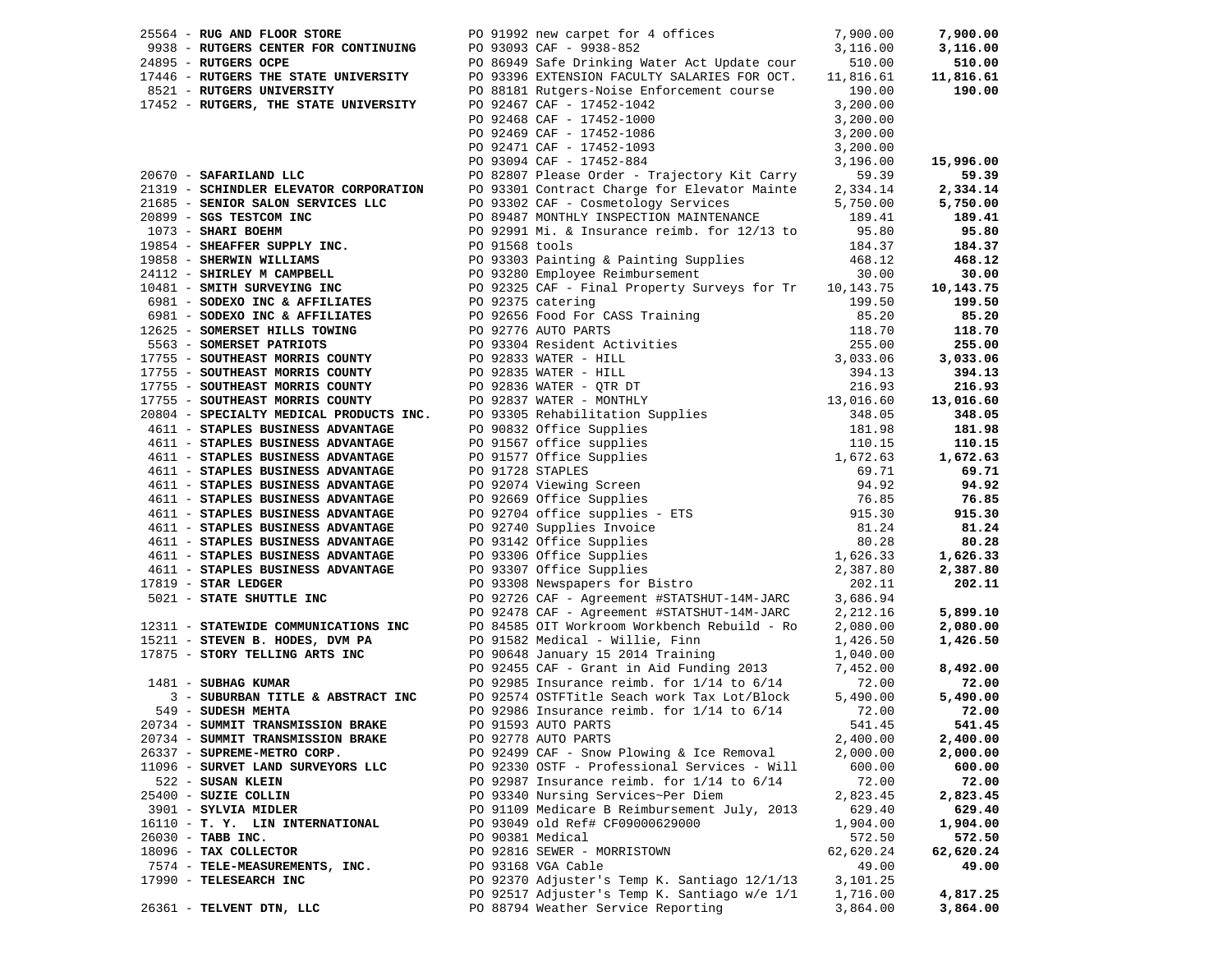|                                        | 1915 - TRI-COUNTY SEWER & DRAIN<br>20005 - TRICO EQUIPMENT SERVICES LLC<br>20005 - TRICO EQUIPMENT SERVICES LLC<br>21.76<br>221.76<br>221.76<br>221.76<br>2333 - TRIMBOLI & PRUSINOWSKI, LLC<br>24804 - TRITEC OFFICE EQUIPMENT INC<br>24804 - T                                                                                                                                                                                                                                                                        |          | 2,700.39  |
|----------------------------------------|-------------------------------------------------------------------------------------------------------------------------------------------------------------------------------------------------------------------------------------------------------------------------------------------------------------------------------------------------------------------------------------------------------------------------------------------------------------------------------------------------------------------------|----------|-----------|
|                                        |                                                                                                                                                                                                                                                                                                                                                                                                                                                                                                                         |          |           |
|                                        |                                                                                                                                                                                                                                                                                                                                                                                                                                                                                                                         |          | 4,080.00  |
|                                        |                                                                                                                                                                                                                                                                                                                                                                                                                                                                                                                         |          | 424.48    |
|                                        |                                                                                                                                                                                                                                                                                                                                                                                                                                                                                                                         |          | 108.01    |
|                                        |                                                                                                                                                                                                                                                                                                                                                                                                                                                                                                                         |          | 131.95    |
|                                        |                                                                                                                                                                                                                                                                                                                                                                                                                                                                                                                         |          | 22.54     |
|                                        |                                                                                                                                                                                                                                                                                                                                                                                                                                                                                                                         |          | 33.18     |
| 24804 - TRITEC OFFICE EQUIPMENT INC    | PO 92941 OFFICE MACHINES<br>PO 93054 COMBBW MAINTENANCE CONTRACT 13,917.65                                                                                                                                                                                                                                                                                                                                                                                                                                              |          | 13,917.65 |
|                                        |                                                                                                                                                                                                                                                                                                                                                                                                                                                                                                                         |          | 52.50     |
|                                        |                                                                                                                                                                                                                                                                                                                                                                                                                                                                                                                         |          | 280.35    |
|                                        |                                                                                                                                                                                                                                                                                                                                                                                                                                                                                                                         |          | 1,258.80  |
|                                        |                                                                                                                                                                                                                                                                                                                                                                                                                                                                                                                         |          | 638.75    |
|                                        |                                                                                                                                                                                                                                                                                                                                                                                                                                                                                                                         |          | 3,999.84  |
|                                        | 24804 - TRITEC OFFICE EQUIPMENT INC FOR 9309 Copies over Contract~Dietician's Of 52.50<br>24804 - TRITEC OFFICE EQUIPMENT INC PORT PORT OF THE COPING TRITEC OF THE COPINENT INC PORT PORT OF SUPPLEMENT INC<br>25390 - TRUCHSIA H<br>1793 - <b>V.A. SPATZ &amp; SONS INC.</b><br>25245 - <b>VEOLIA ES TECHNICAL SOLUTIONS, LLC</b> PO 91943 Hazardous Materials Removal<br>2799.84<br>2799.90<br>2799.90<br>2790.90<br>286 - <b>VERIZON</b><br>286 - <b>VERIZON</b><br>286 - <b>VERIZON</b><br>209.23<br>209.23<br>209 |          | 2,000.00  |
|                                        |                                                                                                                                                                                                                                                                                                                                                                                                                                                                                                                         |          | 790.90    |
|                                        |                                                                                                                                                                                                                                                                                                                                                                                                                                                                                                                         |          | 124.10    |
|                                        |                                                                                                                                                                                                                                                                                                                                                                                                                                                                                                                         |          | 30.61     |
|                                        |                                                                                                                                                                                                                                                                                                                                                                                                                                                                                                                         |          | 209.23    |
|                                        |                                                                                                                                                                                                                                                                                                                                                                                                                                                                                                                         |          | 130.71    |
|                                        |                                                                                                                                                                                                                                                                                                                                                                                                                                                                                                                         |          | 34.75     |
|                                        |                                                                                                                                                                                                                                                                                                                                                                                                                                                                                                                         |          |           |
|                                        |                                                                                                                                                                                                                                                                                                                                                                                                                                                                                                                         |          | 1,161.64  |
|                                        |                                                                                                                                                                                                                                                                                                                                                                                                                                                                                                                         |          | 210.35    |
|                                        |                                                                                                                                                                                                                                                                                                                                                                                                                                                                                                                         |          | 29.06     |
|                                        |                                                                                                                                                                                                                                                                                                                                                                                                                                                                                                                         |          | 242.93    |
|                                        |                                                                                                                                                                                                                                                                                                                                                                                                                                                                                                                         |          | 29.60     |
|                                        |                                                                                                                                                                                                                                                                                                                                                                                                                                                                                                                         |          | 285.30    |
|                                        |                                                                                                                                                                                                                                                                                                                                                                                                                                                                                                                         |          | 10,305.75 |
|                                        |                                                                                                                                                                                                                                                                                                                                                                                                                                                                                                                         |          | 85.61     |
|                                        |                                                                                                                                                                                                                                                                                                                                                                                                                                                                                                                         |          | 83.75     |
|                                        |                                                                                                                                                                                                                                                                                                                                                                                                                                                                                                                         |          | 246.78    |
|                                        |                                                                                                                                                                                                                                                                                                                                                                                                                                                                                                                         |          | 65.27     |
|                                        |                                                                                                                                                                                                                                                                                                                                                                                                                                                                                                                         |          | 459.00    |
| 10502 - VERIZON BUSINESS               | PO 91627 Telephone - Mgt Network                                                                                                                                                                                                                                                                                                                                                                                                                                                                                        | 1,292.23 |           |
|                                        | PO 91677 Telephone - Mgt Network                                                                                                                                                                                                                                                                                                                                                                                                                                                                                        | 1,293.62 | 2,585.85  |
| $10668$ - VERIZON CABS                 | PO 91679 Telephone Services - 911 switch                                                                                                                                                                                                                                                                                                                                                                                                                                                                                | 4,439.04 | 4,439.04  |
| 8233 - VERIZON WIRELESS                | PO 93033 Cell phones                                                                                                                                                                                                                                                                                                                                                                                                                                                                                                    | 6,224.11 | 6,224.11  |
| 16028 - VINCENT MASSALONGO             | PO 91787 Medicare B Reimursement July 2013 t                                                                                                                                                                                                                                                                                                                                                                                                                                                                            | 629.40   | 629.40    |
| 14319 - VISITING NURSE ASSOC. OF       | PO 92245 CAF - 2013 funding through the Olde                                                                                                                                                                                                                                                                                                                                                                                                                                                                            | 8,034.00 |           |
|                                        | PO 92247 CAF - 2013 funding through the Olde                                                                                                                                                                                                                                                                                                                                                                                                                                                                            | 988.00   | 9,022.00  |
| 25815 - VOLKER CRANE LLC               | PO 92938 A/V SYSTEM UPGRADE                                                                                                                                                                                                                                                                                                                                                                                                                                                                                             | 5,680.00 | 5,680.00  |
| 6146 - W.B. MASON COMPANY INC          | PO 92326 Office Supplies                                                                                                                                                                                                                                                                                                                                                                                                                                                                                                | 61.24    | 61.24     |
| 26518 - WALTER JONES                   | PO 93007 Reimb. for Work Boots                                                                                                                                                                                                                                                                                                                                                                                                                                                                                          | 90.00    | 90.00     |
| 18388 - WARREN COUNTY COMMUNITY COLL.  | PO 93098 CAF - 18388-968                                                                                                                                                                                                                                                                                                                                                                                                                                                                                                | 3,200.00 | 3,200.00  |
| 18389 - WARREN COUNTY TECHNICAL SCHOOL | PO 93091 CAF - 18389-929                                                                                                                                                                                                                                                                                                                                                                                                                                                                                                | 393.82   | 393.82    |
| 10812 - WEST PAYMENT CENTER            | PO 91258 Information charges - December 2013                                                                                                                                                                                                                                                                                                                                                                                                                                                                            | 539.07   | 539.07    |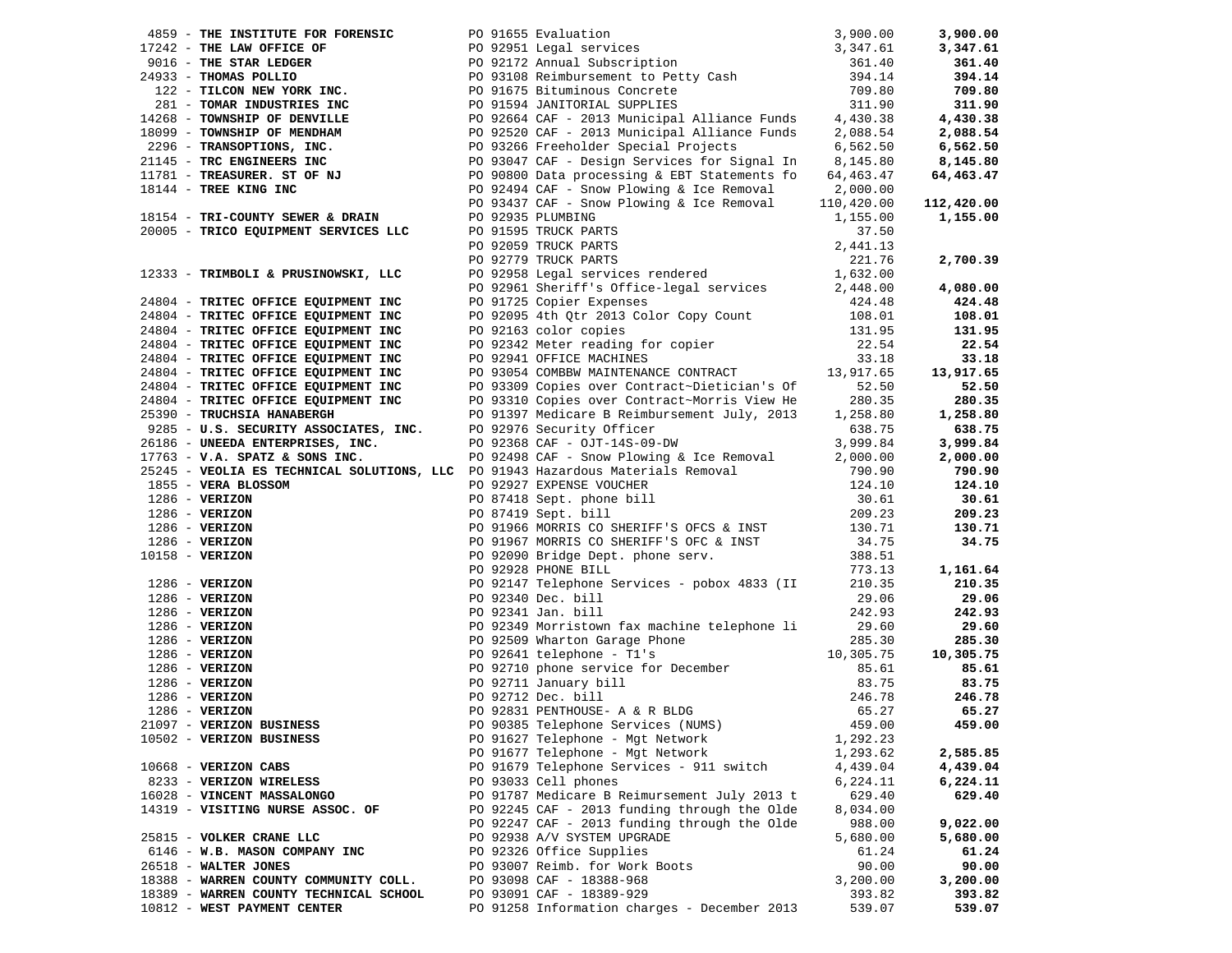| 10812 - WEST PAYMENT CENTER        | PO 91262 Discount plan charges: 11/5/13-12/4        | 162.00    | 162.00    |
|------------------------------------|-----------------------------------------------------|-----------|-----------|
| 4677 - WHITEMARSH CORPORATION      | PO 92060 GAS PUMP REPAIRS                           | 518.00    | 518.00    |
| 453 - WHITES HEALTHCARE            | PO 91870 Resident Medications                       | 368.03    | 368.03    |
| 25844 - WILFRIED SMITH             | PO 91742 Medicare B Reimursement July 2013          | 629.40    | 629.40    |
| 20610 - WILLIAM CALLERY            | PO 91829 Medicare B Reimursement July 2013 t        | 450.00    | 450.00    |
| 26507 - WILLIAM LAMOREAUX          | PO 91746 Medicare B Reimursement July, 2013         | 629.40    | 629.40    |
| $20941$ - WILLIAM OSA              | PO 91794 Medicare B Reimursement July, 2013 629.40  |           | 629.40    |
| 8335 - WILLIAM PATERSON UNIVERSITY | PO 93065 CAF - 8335-1041                            | 1,637.85  |           |
|                                    | PO 93066 CAF - 8335-996                             | 1,276.54  |           |
|                                    | PO 93067 CAF - 8335-907                             | 1,773.69  |           |
|                                    | PO 93068 CAF - 8335-890                             | 1,407.12  |           |
|                                    | PO 93069 CAF - 8335-1048                            | 2,046.15  |           |
|                                    | PO 93092 CAF - 8335-843                             | 1,760.55  | 9,901.90  |
| 1621 - WINSOR'S TRACTOR TRAILER    | PO 93062 CAF - 1621-932                             | 800.00    | 800.00    |
| 3793 - WOODRUFF ENERGY             | PO 93311 Gas Usage                                  | 57,050.26 | 57,050.26 |
| 24271 - YVONNE LYKEN               | PO 91085 Medicare B Reimbursement July, 2013        | 629.40    | 629.40    |
| 18599 - ZEP MANUFACTURING CO       | PO 91596 JANITORIAL SUPPLIES                        | 276.68    | 276.68    |
| $20140$ - ZERISH FYFFE             | PO 91005 Medicare B Reimbursement July, 2013 629.40 |           | 629.40    |
|                                    |                                                     |           |           |

TOTAL **3,610,994.85** 

|  |  |  |  | Total to be paid from Fund 01 Current Fund    | 2,877,329.11 |
|--|--|--|--|-----------------------------------------------|--------------|
|  |  |  |  | Total to be paid from Fund 02 Grant Fund      | 397,265.81   |
|  |  |  |  | Total to be paid from Fund 04 County Capital  | 293,509.98   |
|  |  |  |  | Total to be paid from Fund 13 Dedicated Trust | 42,889.95    |
|  |  |  |  |                                               |              |
|  |  |  |  |                                               | 3,610,994.85 |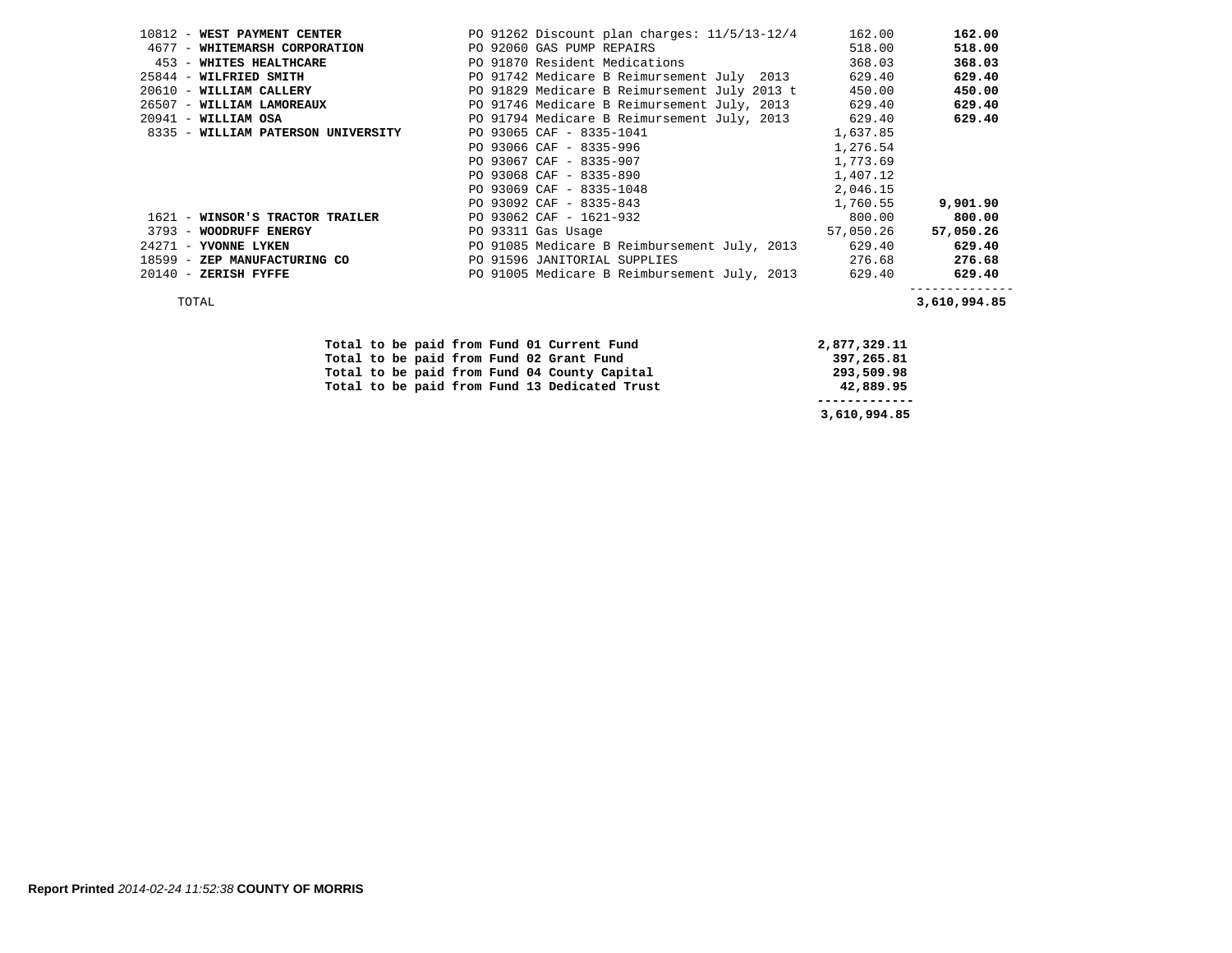### **List of Bills (Department/Account Detail) - CENTRALIZED DISBURSEMENT ACCOUNT**

| <b>Current Fund</b><br><b>County Administrator</b><br>93447 COUNTY OF MORRIS<br>1ST HALF FEBRUARY 2014 METERED MAIL<br>01-201-20-100100-068<br>POSTAGE & METERED MAIL<br>TOTAL FOR ACCOUNT<br>TOTAL for County Administrator | 10.82<br>27.23     | 10.82<br>============<br>10.82 |
|------------------------------------------------------------------------------------------------------------------------------------------------------------------------------------------------------------------------------|--------------------|--------------------------------|
|                                                                                                                                                                                                                              |                    |                                |
|                                                                                                                                                                                                                              |                    |                                |
|                                                                                                                                                                                                                              |                    |                                |
|                                                                                                                                                                                                                              |                    |                                |
|                                                                                                                                                                                                                              |                    |                                |
|                                                                                                                                                                                                                              |                    |                                |
| <b>Personnel</b>                                                                                                                                                                                                             |                    |                                |
| 93447 COUNTY OF MORRIS<br>1ST HALF FEBRUARY 2014 METERED MAIL<br>01-201-20-105100-068<br>POSTAGE & METERED MAIL<br>TOTAL FOR ACCOUNT                                                                                         |                    | 27.23                          |
|                                                                                                                                                                                                                              |                    |                                |
| TOTAL for Personnel                                                                                                                                                                                                          |                    | ============<br>27.23          |
|                                                                                                                                                                                                                              |                    |                                |
| <b>DEPARTMENT 105115</b>                                                                                                                                                                                                     |                    |                                |
| 93341 FASTER URGENT CARE<br>Diagnostic Tests (see attached) Jan 2014<br>Diagnostic Tests (see attached) Jan 2014<br>93342 FASTER URGENT CARE                                                                                 | 380.00<br>2,550.00 |                                |
| 01-201-20-105115-049<br>LABORATORY SERVICES<br>TOTAL FOR ACCOUNT                                                                                                                                                             |                    | 2,930.00                       |
| 93341 FASTER URGENT CARE<br>Medical Services/Fee (see attached) Jan                                                                                                                                                          | 20,429.09          |                                |
| 01-201-20-105115-084<br>OTHER OUTSIDE SERVICES<br>TOTAL FOR ACCOUNT                                                                                                                                                          |                    | 20,429.09                      |
| 93315 FASTER URGENT CARE<br>Diagnostic Tests (see attached)December                                                                                                                                                          | 4,070.00           |                                |
| (2013) OTHER OUTSIDE SERVICES<br>TOTAL FOR ACCOUNT<br>01-203-20-105115-084                                                                                                                                                   |                    | 4,070.00                       |
|                                                                                                                                                                                                                              |                    | ============                   |
| TOTAL for DEPARTMENT 105115                                                                                                                                                                                                  |                    | 27,429.09                      |
| <b>Board of Chosen Freeholders</b>                                                                                                                                                                                           |                    |                                |
| 92518 RECORDER COMMUNITY NEWSPAPERS<br>Renewal subscription of the Roxbury Regi                                                                                                                                              | 34.00              |                                |
| Renewal subscription for the Observer Tr<br>92518 RECORDER COMMUNITY NEWSPAPERS                                                                                                                                              | 50.00              |                                |
| Renewal subscription for the Mt. Olive C<br>92518 RECORDER COMMUNITY NEWSPAPERS                                                                                                                                              | 34.00              |                                |
| <b>BOOKS &amp; PERIODICALS</b><br>01-201-20-110100-028<br>TOTAL FOR ACCOUNT                                                                                                                                                  |                    | 118.00                         |
| 93447 COUNTY OF MORRIS<br>1ST HALF FEBRUARY 2014 METERED MAIL                                                                                                                                                                | 7.39               |                                |
| 93447 COUNTY OF MORRIS<br>1ST HALF FEBRUARY 2014 METERED MAIL                                                                                                                                                                | 94.87              |                                |
| 01-201-20-110100-068<br>POSTAGE & METERED MAIL<br>TOTAL FOR ACCOUNT                                                                                                                                                          |                    | 102.26                         |
| 93266 TRANSOPTIONS, INC.<br>First quarter 2014 January 2014-March 20                                                                                                                                                         | 6,562.50           |                                |
| First quarter Grant January 1, 2014-Marc<br>93267 M. C. ECONOMIC DEVELOPMENT                                                                                                                                                 | 32,500.00          |                                |
| Supplies for municipal shared services m<br>92854 JEFFREY PAUL                                                                                                                                                               | 102.32             |                                |
| 01-201-20-110100-079<br>SPECIAL PROJECTS<br>TOTAL FOR ACCOUNT                                                                                                                                                                |                    | 39,164.82                      |
| TOTAL for Board of Chosen Freeholders                                                                                                                                                                                        |                    | ============<br>39,385.08      |
|                                                                                                                                                                                                                              |                    |                                |
| <b>Clerk of the Board</b>                                                                                                                                                                                                    |                    |                                |
| 92945 DAILY RECORD<br>FUEL STATION GENERATOR 1/31/14                                                                                                                                                                         | 152.00             |                                |
| 92945 DAILY RECORD<br>W & W GENERATOR $1/31/14$                                                                                                                                                                              | 151.22             |                                |
| 92739 DAILY RECORD<br>French & Parillo $(p/d \t1/28)$                                                                                                                                                                        | 55.28              |                                |
| 92739 DAILY RECORD<br>RBA Group $(p/d \ 1/28)$<br>92739 DAILY RECORD<br>Boswell Engineering (p/d 1/28)                                                                                                                       | 52.94<br>51.90     |                                |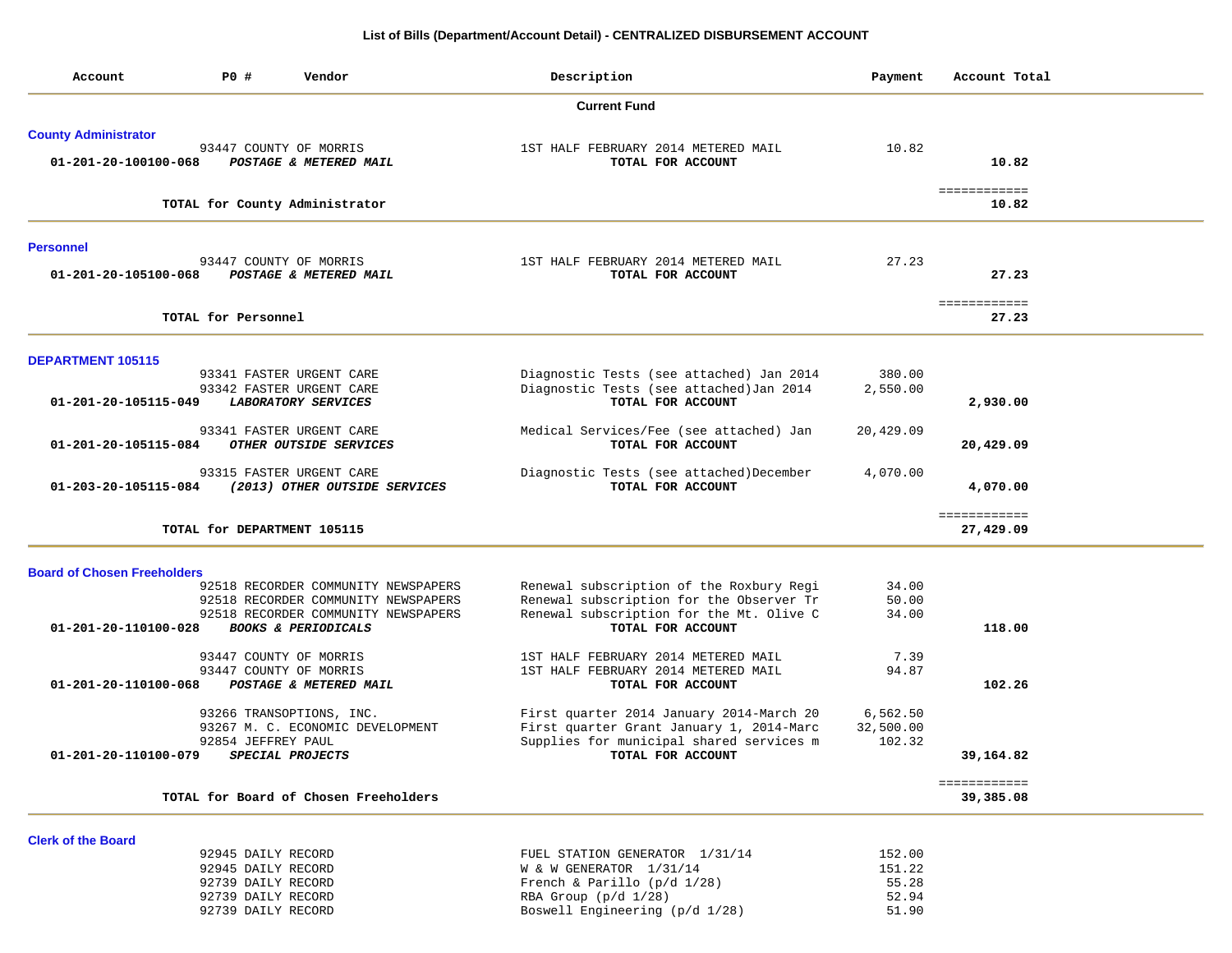| 92739 DAILY RECORD                                   | Two Rivers $(p/d \ 1/28)$            | 49.56  |          |
|------------------------------------------------------|--------------------------------------|--------|----------|
| 92739 DAILY RECORD                                   | FastER Urgent Care $(p/d \t1/28)$    | 51.90  |          |
| 92739 DAILY RECORD                                   | FastER Urgent Care $(p/d \t1/28)$    | 50.34  |          |
| 92739 DAILY RECORD                                   | Keller & Kirkpatrick (p/d 1/28)      | 56.84  |          |
| 92780 DAILY RECORD                                   | MAILING OF SAMPLE BALLOTS 1/27/14    | 96.62  |          |
| 92780 DAILY RECORD                                   | KENVIL TEAM TRACK 1/27/14            | 153.56 |          |
| 92780 DAILY RECORD                                   | TRANSFER SWITCH INSTALLATION 1/31/14 | 151.22 |          |
| 01-201-20-110105-022<br><i><b>ADVERTISING</b></i>    | TOTAL FOR ACCOUNT                    |        | 1,073.38 |
| 92740 STAPLES BUSINESS ADVANTAGE                     | 8.5x11 copy paper                    | 32.30  |          |
| 92740 STAPLES BUSINESS ADVANTAGE                     | Labels Address                       | 11.94  |          |
| 92740 STAPLES BUSINESS ADVANTAGE                     | Profile Pens                         | 16.90  |          |
| 92740 STAPLES BUSINESS ADVANTAGE                     | Avery Laser Labels                   | 20.10  |          |
| 01-201-20-110105-058<br>OFFICE SUPPLIES & STATIONERY | TOTAL FOR ACCOUNT                    |        | 81.24    |

### **TOTAL for Clerk of the Board 1,154.62**

 ============ 1,154.62

| <b>County Clerk</b>                                                                      |                                                               |        |                          |
|------------------------------------------------------------------------------------------|---------------------------------------------------------------|--------|--------------------------|
| 91707 LAWYERS DIARY AND MANUAL<br>01-201-20-120100-028<br><b>BOOKS &amp; PERIODICALS</b> | legislative manual for account #00504924<br>TOTAL FOR ACCOUNT | 76.00  | 76.00                    |
| 93447 COUNTY OF MORRIS<br>01-201-20-120100-068<br>POSTAGE & METERED MAIL                 | 1ST HALF FEBRUARY 2014 METERED MAIL<br>TOTAL FOR ACCOUNT      | 972.82 | 972.82                   |
| 91662 MORRIS COUNTY CHAMBER OF<br>01-201-20-120100-185<br>FOOD                           | 93rd annual meeting luncheon member regi<br>TOTAL FOR ACCOUNT | 125.00 | 125.00                   |
| 91706 LAWYERS DIARY AND MANUAL<br>01-203-20-120100-028<br>(2013) BOOKS & PERIODICALS     | nj lawyers diary njld2014 account #00504<br>TOTAL FOR ACCOUNT | 707.00 | 707.00                   |
| TOTAL for County Clerk                                                                   |                                                               |        | ============<br>1,880.82 |

|  | <b>County Board of Elections</b> |  |  |  |
|--|----------------------------------|--|--|--|
|--|----------------------------------|--|--|--|

| <b>County Board of Elections</b>                    |                                          |       |        |
|-----------------------------------------------------|------------------------------------------|-------|--------|
| 93006 DAILY RECORD                                  | Cancellation of Borad of Elections Commi | 12.48 |        |
| 93006 DAILY RECORD                                  | Affidavit of Publication Charge          | 35.00 |        |
| 01-201-20-121100-022<br><i><b>ADVERTISING</b></i>   | TOTAL FOR ACCOUNT                        |       | 47.48  |
| 93447 COUNTY OF MORRIS                              | 1ST HALF FEBRUARY 2014 METERED MAIL      | 0.69  |        |
| 01-201-20-121100-068<br>POSTAGE & METERED MAIL      | TOTAL FOR ACCOUNT                        |       | 0.69   |
| 91540 NORTH STAR ATHLETIC CLUB                      | North Star Athletic Club - June 4, 2013  | 50.00 |        |
| 91540 NORTH STAR ATHLETIC CLUB                      | North Star Athletic Club - August 13, 20 | 50.00 |        |
| 91540 NORTH STAR ATHLETIC CLUB                      | North Star Athletic Club-October 16, 201 | 50.00 |        |
| 91540 NORTH STAR ATHLETIC CLUB                      | North Star Athletic Club-November 5, 201 | 50.00 |        |
| 01-203-20-121100-067<br>(2013) POLLING PLACE RENTAL | TOTAL FOR ACCOUNT                        |       | 200.00 |
|                                                     |                                          |       |        |
| TOTAL for County Board of Elections                 |                                          |       | 248.17 |

## **Superintendent of Elections**

| Dale Kramer, Administrator - Regular Mem | 225.00            |        |
|------------------------------------------|-------------------|--------|
| Brian Hamilton, Statewide Voter Registra | 225.00            |        |
| Phyllis Coppola, Workflow Coordinator -  | 225.00            |        |
| George Coppola, Operations Coordinator - | 225.00            |        |
| TOTAL FOR ACCOUNT                        |                   | 900.00 |
| Bill<br>Cablevision<br>CREDIT            | 76.49<br>$-20.59$ |        |
|                                          |                   |        |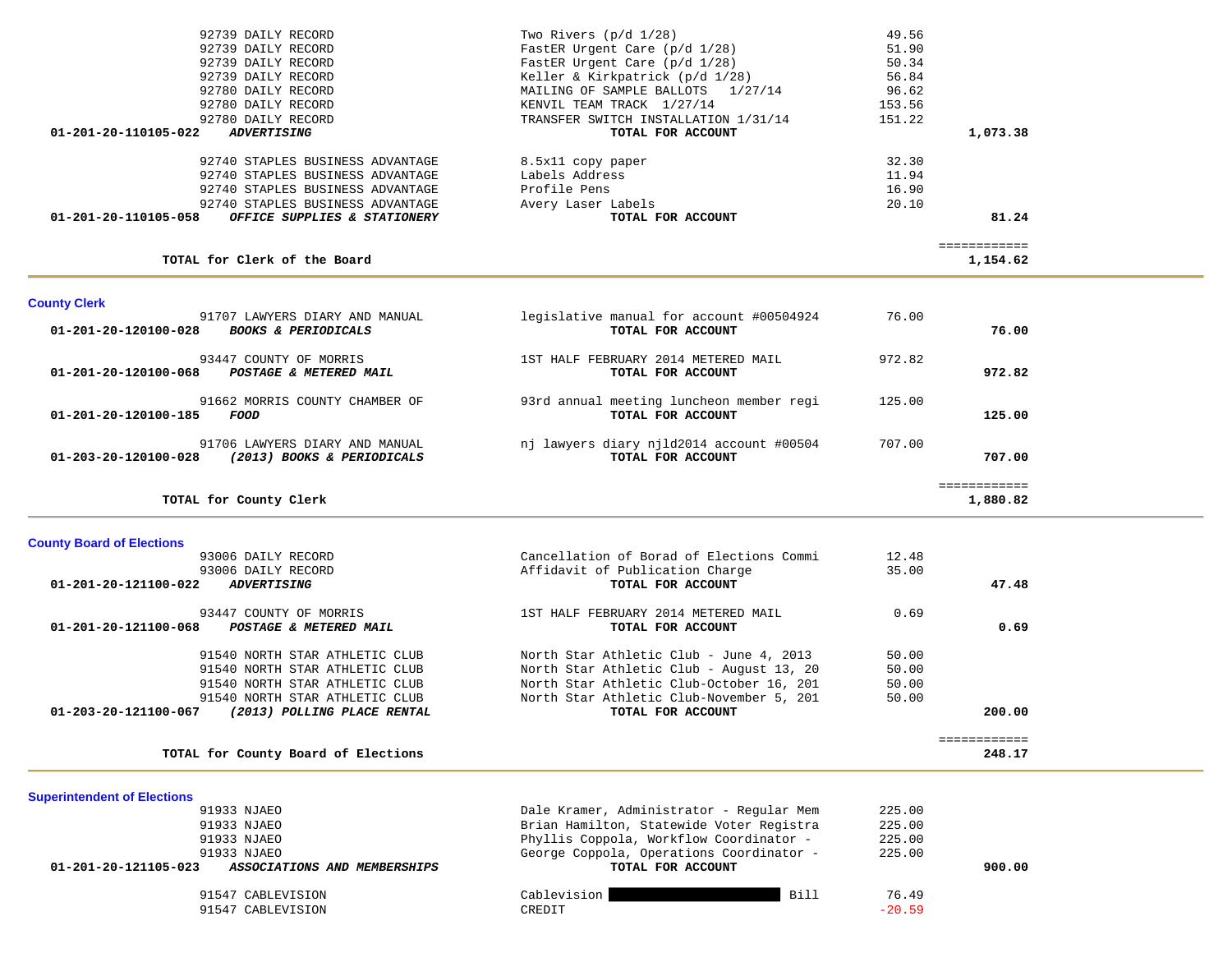| 01-201-20-121105-057<br>NATIONAL VOTER REGISTRATION      | TOTAL FOR ACCOUNT                         |          | 55.90        |  |
|----------------------------------------------------------|-------------------------------------------|----------|--------------|--|
| 93447 COUNTY OF MORRIS                                   | 1ST HALF FEBRUARY 2014 METERED MAIL       | 476.36   |              |  |
| $01 - 201 - 20 - 121105 - 068$<br>POSTAGE & METERED MAIL | TOTAL FOR ACCOUNT                         |          | 476.36       |  |
|                                                          |                                           |          |              |  |
| 92052 GOLDEN NUGGET                                      | Dale Kramer Reservation @ Golden Nugget,  | 252.00   |              |  |
| 92052 GOLDEN NUGGET                                      | Tourism/Occupancy Fee                     | 30.00    |              |  |
| 92052 GOLDEN NUGGET                                      | Brian Hamilton Reservation @ Golden Nugg  | 252.00   |              |  |
| 92052 GOLDEN NUGGET                                      | Tourism/Occupancy Fee                     | 30.00    |              |  |
| 92052 GOLDEN NUGGET                                      | George Coppola & Phyllis Coppola - (Shar  | 252.00   |              |  |
| 92052 GOLDEN NUGGET                                      | Tourism/Occupancy Fee                     | 30.00    |              |  |
| 91934 NJAEO                                              | Dale A. Kramer - Administrator - Member   | 200.00   |              |  |
| 91934 NJAEO                                              | Brian Hamilton-Statewide Voter Registrat  | 200.00   |              |  |
| 91934 NJAEO                                              | Phyllis Coppola - Workflow Coordinator -  | 200.00   |              |  |
| 91934 NJAEO                                              | George Coppola - Operations Coordinator   | 200.00   |              |  |
| 01-201-20-121105-082<br>TRAVEL EXPENSE                   | TOTAL FOR ACCOUNT                         |          | 1,646.00     |  |
|                                                          |                                           |          | ============ |  |
| TOTAL for Superintendent of Elections                    |                                           |          | 3,078.26     |  |
| <b>County Elections (Cty Clerk)</b>                      |                                           |          |              |  |
| 93447 COUNTY OF MORRIS                                   | 1ST HALF FEBRUARY 2014 METERED MAIL       | 12.51    |              |  |
| $01 - 201 - 20 - 121110 - 068$<br>POSTAGE & METERED MAIL | TOTAL FOR ACCOUNT                         |          | 12.51        |  |
|                                                          |                                           |          |              |  |
| 91700 PAPER MART INC                                     | paper 8x11 and 8x14 product 560100r, 5601 | 749.35   |              |  |
| 91700 PAPER MART INC                                     | classic crest envelope natural white mon  | 185.05   |              |  |
| (2013) PRINTING<br>01-203-20-121110-069                  | TOTAL FOR ACCOUNT                         |          | 934.40       |  |
|                                                          |                                           |          |              |  |
| 91698 PITNEY BOWES CREDIT CORP                           | lease invoice for the folder in the elec  | 620.46   |              |  |
| (2013) EQUIPMENT RENTAL<br>01-203-20-121110-259          | TOTAL FOR ACCOUNT                         |          | 620.46       |  |
|                                                          |                                           |          |              |  |
|                                                          |                                           |          | ============ |  |
| TOTAL for County Elections (Cty Clerk)                   |                                           |          | 1,567.37     |  |
| <b>County Treasurer</b>                                  |                                           |          |              |  |
| 92374 ACCOUNTEMPS                                        | Treasury Temp Andrew Hack for week endin  | 1,398.25 |              |  |
| 92374 ACCOUNTEMPS                                        | Treasury Temp Andrew Hack for week endin  | 1,398.25 |              |  |
| 92051 ACCOUNTEMPS                                        | Treasury Temp Andrew Hack reimbursement   | 75.00    |              |  |
| 92369 ACCOUNTEMPS                                        | Treasury Temp. Andrew Hack for week endi  | 529.33   |              |  |
| 01-201-20-130100-016<br>OUTSIDE SALARIES & WAGES         | TOTAL FOR ACCOUNT                         |          | 3,400.83     |  |
|                                                          |                                           |          |              |  |
| 93447 COUNTY OF MORRIS                                   | 1ST HALF FEBRUARY 2014 METERED MAIL       | 416.16   |              |  |
| POSTAGE & METERED MAIL<br>01-201-20-130100-068           | TOTAL FOR ACCOUNT                         |          | 416.16       |  |
| 92369 ACCOUNTEMPS                                        | Treasury Temp. Andrew Hack for week endi  | 779.04   |              |  |
| 92369 ACCOUNTEMPS                                        | Treasury Temp. Andrew Hack for week endi  | 75.00    |              |  |
| 92369 ACCOUNTEMPS                                        | Treasury Temp. Andrew Hack for week endi  | 1,398.25 |              |  |
| 92369 ACCOUNTEMPS                                        | Treasury Temp. Andrew Hack for week endi  | 1,378.28 |              |  |
| 92369 ACCOUNTEMPS                                        | Treasury Temp. Andrew Hack for week endi  | 858.93   |              |  |
| 92369 ACCOUNTEMPS                                        | Treasury Temp. Andrew Hack for week endi  | 499.38   |              |  |
| (2013) OUTSIDE SALARIES & WAGES<br>01-203-20-130100-016  | TOTAL FOR ACCOUNT                         |          | 4,988.88     |  |
| 92373 POLAND SPRING                                      | Treasury Water for 12/15/2013 to 1/14/20  | 20.93    |              |  |
| 92373 POLAND SPRING                                      | Treasury Rental fee for water cooler for  | 0.99     |              |  |
| 01-203-20-130100-084<br>(2013) OTHER OUTSIDE SERVICES    | TOTAL FOR ACCOUNT                         |          | 21.92        |  |
|                                                          |                                           |          | ============ |  |
| TOTAL for County Treasurer                               |                                           |          | 8,827.79     |  |
|                                                          |                                           |          |              |  |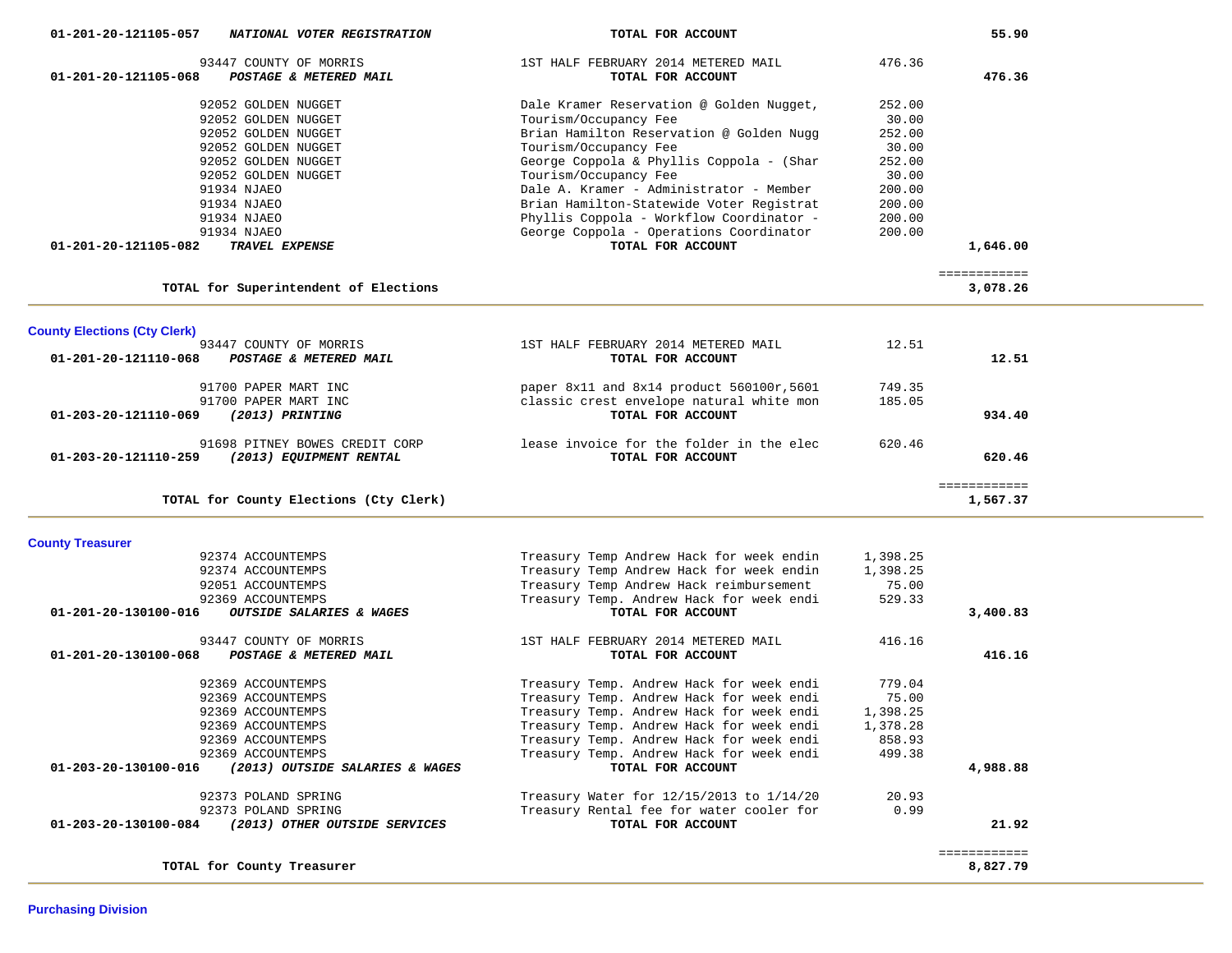| 01-201-20-130105-068                           | 93447 COUNTY OF MORRIS<br>POSTAGE & METERED MAIL                                                                                                                                                                                                                                                                                             | 1ST HALF FEBRUARY 2014 METERED MAIL<br>TOTAL FOR ACCOUNT                                                                                                                                              | 204.34                                                                                           | 204.34                    |  |
|------------------------------------------------|----------------------------------------------------------------------------------------------------------------------------------------------------------------------------------------------------------------------------------------------------------------------------------------------------------------------------------------------|-------------------------------------------------------------------------------------------------------------------------------------------------------------------------------------------------------|--------------------------------------------------------------------------------------------------|---------------------------|--|
| 01-201-20-130105-095                           | 91285 MGL PRINTING SOLUTIONS<br>91285 MGL PRINTING SOLUTIONS<br>OTHER ADMINISTRATIVE SUPPLIES                                                                                                                                                                                                                                                | M114-13 VOUCHER/ PO-LASER<br>SHIPPING<br>TOTAL FOR ACCOUNT                                                                                                                                            | 1,230.00<br>134.00                                                                               | 1,364.00                  |  |
| 01-201-20-130105-164                           | 93236 MUNICIPAL CAPITAL CORP<br>OFFICE MACHINES - RENTAL                                                                                                                                                                                                                                                                                     | 9821 BILLING FOR JAN & FEB 2014<br>TOTAL FOR ACCOUNT                                                                                                                                                  | 686.06                                                                                           | 686.06                    |  |
|                                                | 93054 TRITEC OFFICE EQUIPMENT INC<br>01-203-20-130105-044 (2013) EQUIPMENT SERVICE AGREEMENTS                                                                                                                                                                                                                                                | CC-CPC BLACK & WHITE COPIES FROM 10/01/2<br>TOTAL FOR ACCOUNT                                                                                                                                         | 13,917.65                                                                                        | 13,917.65                 |  |
| 01-203-20-130105-095                           | 93055 DEER PARK<br>(2013) OTHER ADMINISTRATIVE SUPPLIES                                                                                                                                                                                                                                                                                      | 0434495552 12/15/13-1/14/14<br>TOTAL FOR ACCOUNT                                                                                                                                                      | 9.96                                                                                             | 9.96                      |  |
| 01-203-20-130105-164                           | 93236 MUNICIPAL CAPITAL CORP<br>(2013) OFFICE MACHINES - RENTAL                                                                                                                                                                                                                                                                              | 9821 BILLING FOR DEC 2013<br>TOTAL FOR ACCOUNT                                                                                                                                                        | 343.03                                                                                           | 343.03                    |  |
|                                                | TOTAL for Purchasing Division                                                                                                                                                                                                                                                                                                                |                                                                                                                                                                                                       |                                                                                                  | ============<br>16,525.04 |  |
| <b>Office Services</b><br>01-201-20-130110-069 | 93492 COUNTY COLLEGE OF MORRIS<br><b>PRINTING</b>                                                                                                                                                                                                                                                                                            | Printing Services in accordance with 201<br>TOTAL FOR ACCOUNT                                                                                                                                         | 15,720.75                                                                                        | 15,720.75                 |  |
|                                                | TOTAL for Office Services                                                                                                                                                                                                                                                                                                                    |                                                                                                                                                                                                       |                                                                                                  | ============<br>15,720.75 |  |
| <b>County Board of Taxation</b>                |                                                                                                                                                                                                                                                                                                                                              |                                                                                                                                                                                                       |                                                                                                  |                           |  |
| 01-201-20-150100-068                           | 93447 COUNTY OF MORRIS<br>POSTAGE & METERED MAIL                                                                                                                                                                                                                                                                                             | 1ST HALF FEBRUARY 2014 METERED MAIL<br>TOTAL FOR ACCOUNT                                                                                                                                              | 170.22                                                                                           | 170.22                    |  |
| 01-201-20-150100-299                           | 92669 STAPLES BUSINESS ADVANTAGE<br>92669 STAPLES BUSINESS ADVANTAGE<br>92669 STAPLES BUSINESS ADVANTAGE<br><b>TRANSFERS</b>                                                                                                                                                                                                                 | HP Toner<br>Scotch Tape<br>#2 Pencils<br>TOTAL FOR ACCOUNT                                                                                                                                            | 48.51<br>24.75<br>3.59                                                                           | 76.85                     |  |
|                                                | TOTAL for County Board of Taxation                                                                                                                                                                                                                                                                                                           |                                                                                                                                                                                                       |                                                                                                  | ============<br>247.07    |  |
| <b>County Counsel</b>                          | 92949 BARBARULA LAW OFFICES                                                                                                                                                                                                                                                                                                                  | Campbell v. Carlucci                                                                                                                                                                                  | 384.00                                                                                           |                           |  |
|                                                | 92949 BARBARULA LAW OFFICES<br>92949 BARBARULA LAW OFFICES<br>92949 BARBARULA LAW OFFICES<br>92949 BARBARULA LAW OFFICES<br>92955 JOHNSON & CONWAY LLP<br>92955 JOHNSON & CONWAY LLP                                                                                                                                                         | Rojas v. MCSD<br>Palmer Discipline<br>Kanaus Discipline<br>Body scans<br>Construction Bd. of App.<br>JG Drywall                                                                                       | 960.00<br>516.00<br>36.00<br>48.00<br>2,882.54<br>229.56                                         |                           |  |
|                                                | 92955 JOHNSON & CONWAY LLP<br>92952 LAW OFFICE OF ROBERT J. GREENBAUM<br>92952 LAW OFFICE OF ROBERT J. GREENBAUM<br>92952 LAW OFFICE OF ROBERT J. GREENBAUM<br>92952 LAW OFFICE OF ROBERT J. GREENBAUM<br>92952 LAW OFFICE OF ROBERT J. GREENBAUM<br>92951 THE LAW OFFICE OF<br>92951 THE LAW OFFICE OF<br>92958 TRIMBOLI & PRUSINOWSKI, LLC | Special Counsel<br>Achenbach v. Achenbach<br>Grunow v. Nat'l Investment<br>Linears-Personnel<br>Est.Palmieri v. Ginsburg<br>State v. Paszkowski<br>McIves-Hand<br>Poculosky<br>Dist.1199J-Sandy Storm | 42.58<br>1,908.00<br>1,500.00<br>1,116.00<br>2,226.00<br>192.00<br>2,063.61<br>1,284.00<br>36.00 |                           |  |
|                                                | 92958 TRIMBOLI & PRUSINOWSKI, LLC<br>92958 TRIMBOLI & PRUSINOWSKI, LLC                                                                                                                                                                                                                                                                       | Norma Salinas<br>General                                                                                                                                                                              | 900.00<br>696.00                                                                                 |                           |  |

--

and the

÷,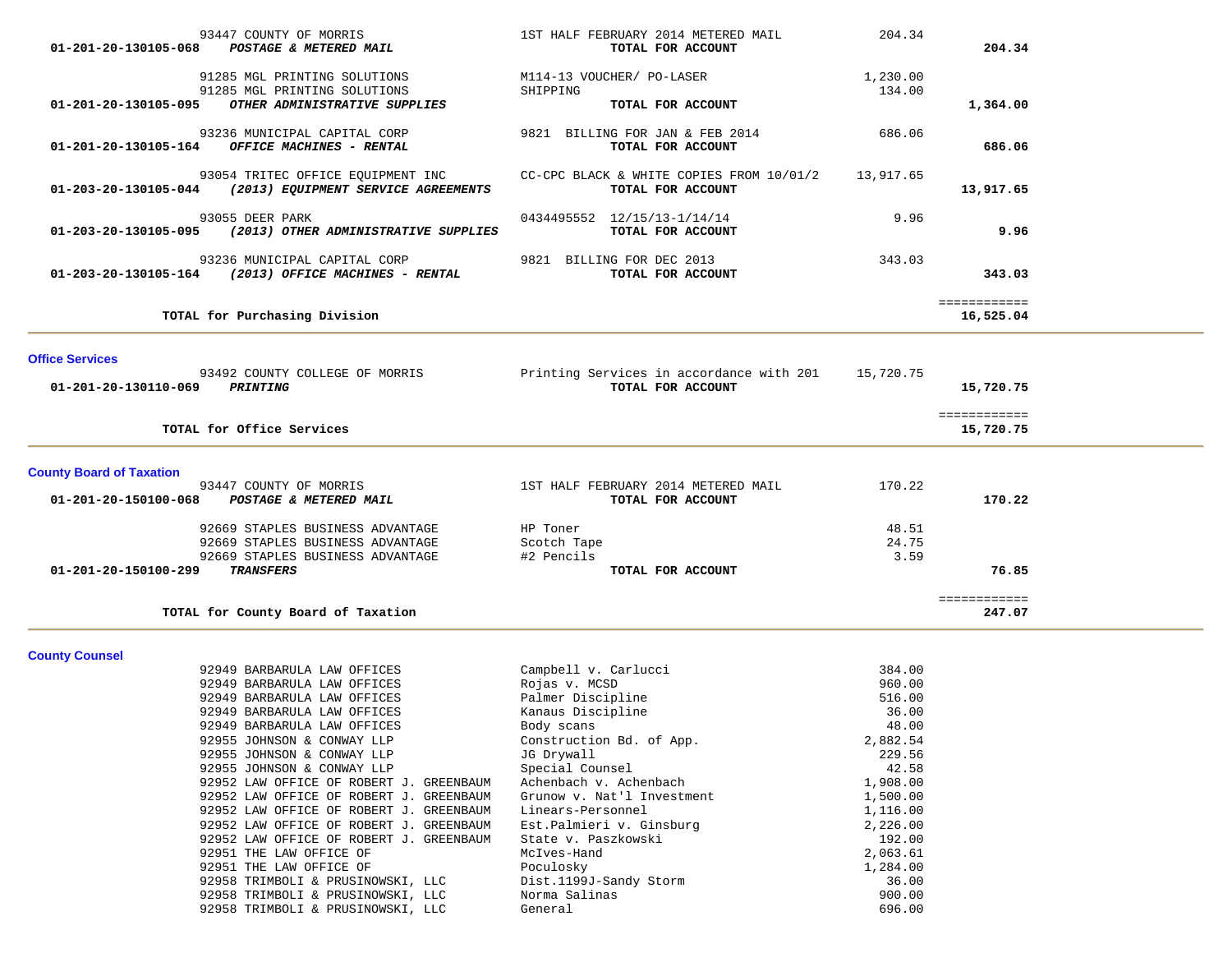| 01-201-20-155100-051                               | 92961 TRIMBOLI & PRUSINOWSKI, LLC<br>92961 TRIMBOLI & PRUSINOWSKI, LLC<br>93388 O'MULLAN & BRADY P.C.<br>LEGAL | PBA298(2011contract neg)<br>Melissa Fratella (Disc.App)<br>Professional Services - January 2014<br>TOTAL FOR ACCOUNT | 1,344.00<br>1,104.00<br>18,785.00 | 38,253.29                 |  |
|----------------------------------------------------|----------------------------------------------------------------------------------------------------------------|----------------------------------------------------------------------------------------------------------------------|-----------------------------------|---------------------------|--|
| 01-201-20-155100-068                               | 93447 COUNTY OF MORRIS<br>POSTAGE & METERED MAIL                                                               | 1ST HALF FEBRUARY 2014 METERED MAIL<br>TOTAL FOR ACCOUNT                                                             | 32.60                             | 32.60                     |  |
| 01-201-20-155100-164                               | 91257 MUNICIPAL CAPITAL CORP<br>OFFICE MACHINES - RENTAL                                                       | Copier rental - Jan-Feb 2014<br>TOTAL FOR ACCOUNT                                                                    | 718.24                            | 718.24                    |  |
| 01-203-20-155100-050                               | 91258 WEST PAYMENT CENTER<br>91262 WEST PAYMENT CENTER<br>(2013) LAW BOOKS                                     | 1003671819 Information charges - Decembe<br>1003671819 Discount plan charges: 11/5/1<br>TOTAL FOR ACCOUNT            | 539.07<br>162.00                  | 701.07                    |  |
| 01-203-20-155100-051                               | 92950 MCMANIMON, SCOTLAND & BAUMANN LLC<br>(2013) LEGAL                                                        | legal services<br>TOTAL FOR ACCOUNT                                                                                  | 716.50                            | 716.50                    |  |
|                                                    | 91257 MUNICIPAL CAPITAL CORP<br>01-203-20-155100-164 (2013) OFFICE MACHINES - RENTAL                           | Copier rental - December 2013<br>TOTAL FOR ACCOUNT                                                                   | 359.12                            | 359.12                    |  |
|                                                    | TOTAL for County Counsel                                                                                       |                                                                                                                      |                                   | ============<br>40,780.82 |  |
| <b>County Surrogate</b><br>01-201-20-160100-068    | 93447 COUNTY OF MORRIS<br><b>POSTAGE &amp; METERED MAIL</b>                                                    | 1ST HALF FEBRUARY 2014 METERED MAIL<br>TOTAL FOR ACCOUNT                                                             | 246.83                            | 246.83                    |  |
|                                                    | TOTAL for County Surrogate                                                                                     |                                                                                                                      |                                   | ============<br>246.83    |  |
| <b>Engineering</b><br>01-201-20-165100-068         | 93447 COUNTY OF MORRIS<br>93447 COUNTY OF MORRIS<br>POSTAGE & METERED MAIL                                     | 1ST HALF FEBRUARY 2014 METERED MAIL<br>1ST HALF FEBRUARY 2014 METERED MAIL<br>TOTAL FOR ACCOUNT                      | 7.25<br>1.92                      | 9.17                      |  |
| 01-201-20-165100-082                               | 93048 CLIFF WOLFE<br>TRAVEL EXPENSE                                                                            | New Jersey Society of Professional Land<br>TOTAL FOR ACCOUNT                                                         | 227.92                            | 227.92                    |  |
| 01-203-20-165100-068                               | 90344 FEDEX<br>(2013) POSTAGE & METERED MAIL                                                                   | 1487-7249-5 correspondence to Maser Con<br>TOTAL FOR ACCOUNT                                                         | 41.77                             | 41.77                     |  |
|                                                    | TOTAL for Engineering                                                                                          |                                                                                                                      |                                   | ============<br>278.86    |  |
| <b>Heritage Commission</b><br>01-201-20-175100-068 | 93447 COUNTY OF MORRIS<br>POSTAGE & METERED MAIL                                                               | 1ST HALF FEBRUARY 2014 METERED MAIL<br>TOTAL FOR ACCOUNT                                                             | 3.22                              | 3.22                      |  |
|                                                    | TOTAL for Heritage Commission                                                                                  |                                                                                                                      |                                   | ============<br>3.22      |  |
| <b>Planning Board</b><br>01-201-20-180100-039      | 92584 ANTHONY SORIANO<br>EDUCATION SCHOOLS & TRAINING                                                          | NJCPA meeting fee for January 17, 2014<br>TOTAL FOR ACCOUNT                                                          | 15.00                             | 15.00                     |  |
|                                                    |                                                                                                                |                                                                                                                      |                                   |                           |  |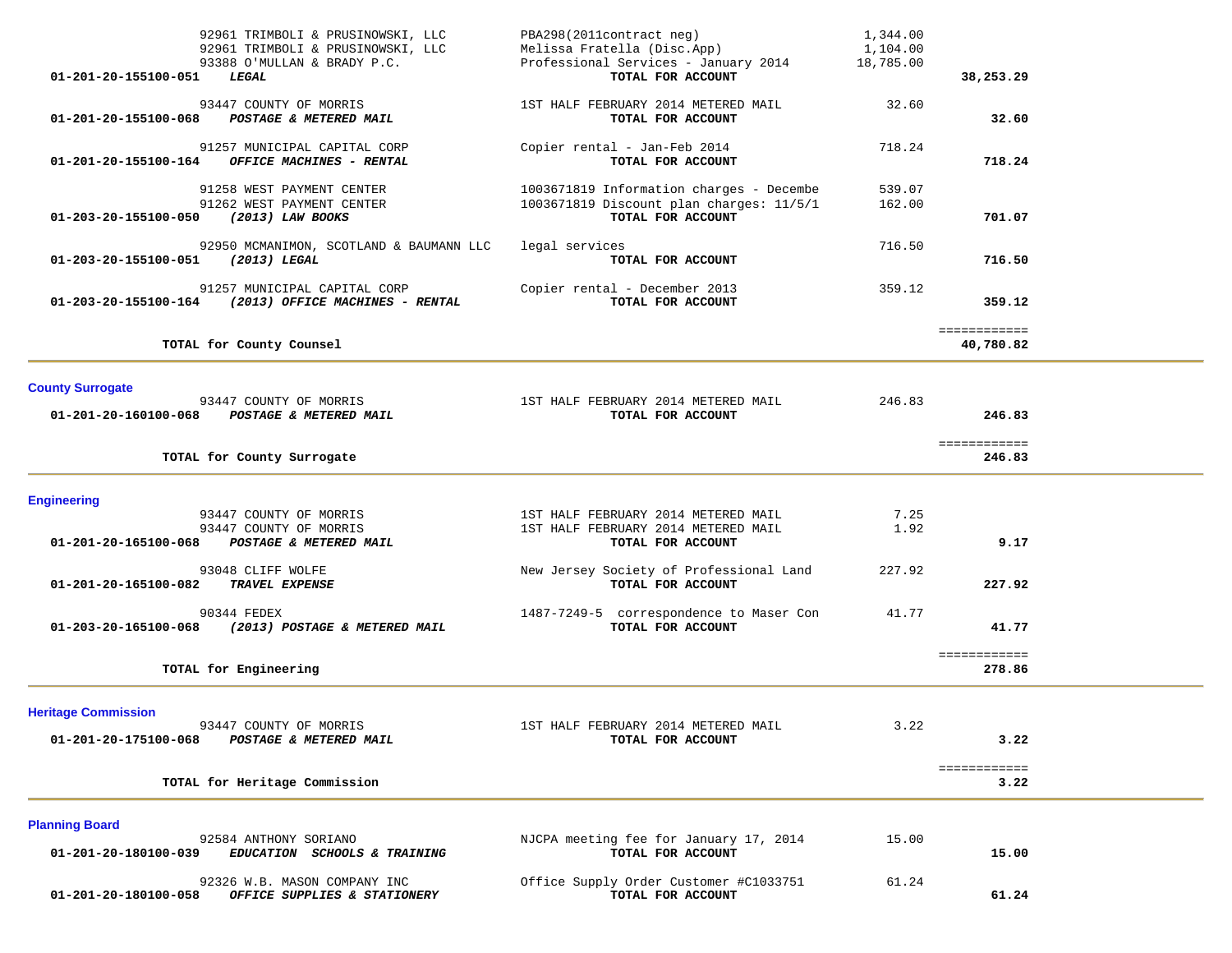| 93447 COUNTY OF MORRIS<br>01-201-20-180100-068 POSTAGE & METERED MAIL                    | 1ST HALF FEBRUARY 2014 METERED MAIL<br>TOTAL FOR ACCOUNT                                         | 77.83         | 77.83                        |  |
|------------------------------------------------------------------------------------------|--------------------------------------------------------------------------------------------------|---------------|------------------------------|--|
| 92584 ANTHONY SORIANO<br>92584 ANTHONY SORIANO<br>TRAVEL EXPENSE<br>01-201-20-180100-082 | NJAPA Conference Parking for 1/23/14 - 1<br>NJCPA meeting tolls for 1/17/14<br>TOTAL FOR ACCOUNT | 22.00<br>2.50 | 24.50                        |  |
| 92331 MUNICIPAL CAPITAL CORP<br>01-201-20-180100-164 OFFICE MACHINES - RENTAL            | MC Planning & PreservationRicoh MPC5502A<br>TOTAL FOR ACCOUNT                                    | 991.58        | 991.58                       |  |
| TOTAL for Planning Board                                                                 |                                                                                                  |               | ============<br>1,170.15     |  |
| <b>PDT - General Admin</b>                                                               |                                                                                                  |               |                              |  |
| 92324 MUNICIPAL CAPITAL CORP<br>01-203-20-180115-164 (2013) OFFICE MACHINES - RENTAL     | Back Office Lease for the Ricoh MPC5502A<br>TOTAL FOR ACCOUNT                                    | 495.79        | 495.79                       |  |
| TOTAL for PDT - General Admin                                                            |                                                                                                  |               | <b>EEEEEEEEEEE</b><br>495.79 |  |
| <b>County Weights &amp; Measures</b>                                                     |                                                                                                  |               |                              |  |
| 93447 COUNTY OF MORRIS<br>01-201-22-201100-068 POSTAGE & METERED MAIL                    | 1ST HALF FEBRUARY 2014 METERED MAIL<br>TOTAL FOR ACCOUNT                                         | 4.74          | 4.74                         |  |
| 92832 HESS CORPORATION<br>01-201-22-201100-141 NATURAL GAS                               | WEIGHTS & MEASURES (62830/612936)<br>TOTAL FOR ACCOUNT                                           | 1,201.65      | 1,201.65                     |  |
| 92820 JERSEY CENTRAL POWER & LIGHT<br>01-203-22-201100-137 (2013) ELECTRICITY            | 10 00 07 0512 7 7/ WEIGHTS & MEASURES<br>TOTAL FOR ACCOUNT                                       | 1,029.43      | 1,029.43                     |  |
| 92822 PSE&G CO<br>01-203-22-201100-141 (2013) NATURAL GAS                                | REF # MOMBAG/ 65-513-961-00 W & M<br>TOTAL FOR ACCOUNT                                           | 786.98        | 786.98                       |  |
| 91687 NORTHEAST COMMUNICATIONS, INC.<br>01-203-22-201100-258 (2013) EQUIPMENT            | LABOR TO INSTALL EMERG. LIGHTS-VERTEX LE<br>TOTAL FOR ACCOUNT                                    | 530.00        | 530.00                       |  |
| TOTAL for County Weights & Measures                                                      |                                                                                                  |               | ============<br>3,552.80     |  |
| <b>Employee Group Insurance</b>                                                          |                                                                                                  |               |                              |  |

| 91813 AGNES STRUBLE       | Medicare Part B Reimbursement July, 2013 | 629.40   |
|---------------------------|------------------------------------------|----------|
| 91795 AILEEN OZDEN        | Medicare Part B Reimbursement July, 2013 | 629.40   |
| 91809 ALFRED SMITH        | Medicare Part B Reimbursement July, 2013 | 629.40   |
| 91145 ALICE REDFIELD      | Medicare B July, 2013 to December, 2013  | 629.40   |
| 91752 ALMA ACEVEDO        | Medicare Part B Reimbursement July, 2013 | 629.40   |
| 91796 AMELIA PALAZZO      | Medicare Part B Reimbursement July, 2013 | 629.40   |
| 91201 ANJU THAKUR         | Medicare B July, 2013 to December, 2013  | 629.40   |
| 91821 ANNA VOLPE          | Medicare Part B Reimbursement July, 2013 | 629.40   |
| 91754 ANNABELLE BECKER    | Medicare Part B Reimbursement July, 2013 | 629.40   |
| 91834 ANNE CACCAMO        | Medicare B July, 2013 to December, 2013  | 1,258.80 |
| 91782 ANNE MARIE KOECK    | Medicare Part B Reimbursement July, 2013 | 629.40   |
| 91108 ANTOINETTE MENNELLA | Medicare B July, 2013 to December, 2013  | 629.40   |
| 91830 ANTHONY LORI        | Medicare Part B Reimbursement July, 2013 | 429.90   |
| 91472 ANTHONY SALERNO     | Medicare B July, 2013 to December, 2013  | 1,258.80 |
| 90993 ARLENE FOGARTY      | Medicare B July, 2013 to December, 2013  | 629.40   |
| 91129 ARLENE PANN         | Medicare B July, 2013 to December, 2013  | 629.40   |
| 90957 ARTHUR COHEN        | Medicare B July, 2013 to December, 2013  | 629.40   |
| 91775 AUDREY GOLDBERG     | Medicare Part B Reimbursement July, 2013 | 629.40   |
| 91769 BARBARA FLINT       | Medicare Part B Reimbursement July, 2013 | 629.40   |
| 91449 BARBARA OREFICE     | Medicare B July, 2013 to December, 2013  | 1,258.80 |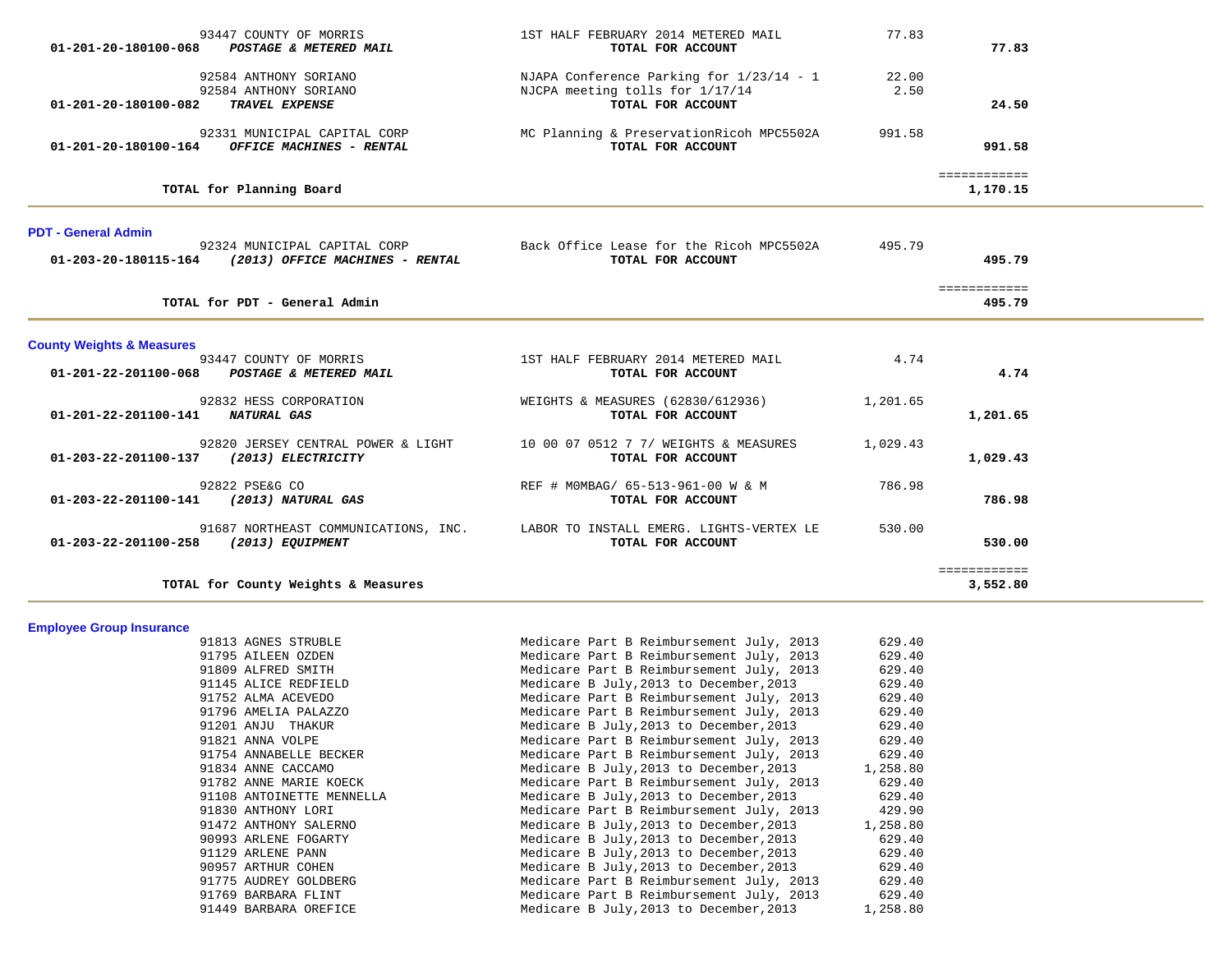91798 BARBARA POBURSKI Medicare Part B Reimbursement July, 2013 629.40 91166 BARBARA SANGSTER Medicare B July,2013 to December,2013 629.40 91358 BEATRICE DANIEL Medicare B July, 2013 to December, 2013 1, 258.80 91197 BENJAMIN STRUBLE Medicare B July,2013 to December,2013 629.40 91835 BERTRAM PALK 610 Medicare B July, 2013 to December, 2013 910.80 91765 BETTY DIXON Medicare Part B Reimbursement July, 2013 629.40 91430 BETTY MCBURNEY Medicare B July,2013 to December,2013 1,258.80 91772 CARMEN FRANKLIN Medicare Part B Reimbursement July, 2013 629.40 90976 CAROL DI ANTHONY Medicare B July,2013 to December,2013 629.40 91793 CAROLYN O'GRADY Medicare Part B Reimbursement July, 2013 629.40 91776 CHARLOTTE GREEN Medicare Part B Reimbursement July, 2013 629.40 91404 CLARENCE HOLLENBECK Medicare B July,2013 to December,2013 1,258.80 91399 CLARITA HARRISON Medicare B July,2013 to December,2013 1,258.80 90943 CLAUDIA BUDDY Medicare B July,2013 to December,2013 629.40 91758 DENNIS COLDITZ Medicare Part B Reimbursement July, 2013 629.40 91376 DOMINICK ESPOSITO Medicare B July,2013 to December,2013 1,258.80 91789 DOROTHY MCGARVA Medicare Part B Reimbursement January 20 629.40 91789 DOROTHY MCGARVA Medicare Part B Reimbursement July, 2013 629.40 91195 DOROTHY STEPHENS Medicare B July,2013 to December,2013 629.40 91820 DOROTHY VALLEAU Medicare Part B Reimbursement July, 2013 629.40 91524 DUDLEY WOODBRIDGE Medicare B July,2013 to December,2013 1,258.80 91773 EDWARD FRONZUTO Medicare Part B Reimbursement July, 2013 629.40 91760 ELAINE COOPER Medicare Part B Reimbursement July, 2013 629.40 91757 ELEANOR CARROLL Medicare Part B Reimbursement July, 2013 629.40 91481 ELEANOR SGRO Medicare B July,2013 to December,2013 1,258.80 91177 ELEANOR SHANN Medicare B July,2013 to December,2013 629.40 91832 ELEANOR SYLVESTER Medicare Part B Reimbursement July, 2013 1,067.40 90917 ELIZABETH N. BELZ Medicare B July,2013 to December,2013 629.40 91072 ELIZABETH LASSITER Medicare B July,2013 to December,2013 629.40 91831 ELIZABETH LORI Medicare Part B Reimbursement July, 2013 429.90 91366 ELLEN DODD Medicare B July, 2013 to December, 2013 1,258.80 91231 ELVA WEININGER Medicare B July,2013 to December,2013 629.40 90885 ENID YEARWOOD Medicare B July,2013 to December,2013 629.40 91748 ERNEST H FITZHERBERT JR Medicare Part B Reimbursement July, 2013 629.40 91462 ESTHER ROBERTS Medicare B July,2013 to December,2013 1,258.80 91379 ETHEL FENTZLAFF Medicare B July, 2013 to December, 2013 1,258.80 90939 EVELYN BROWN Medicare B July,2013 to December,2013 629.40 91815 FAY TEIXEIRA Medicare Part B Reimbursement July, 2013 629.40 91812 FAYE STEELE Medicare Part B Reimbursement July, 2013 629.40 91761 FISHER CRAIGE Medicare Part B Reimbursement July, 2013 629.40 91784 GAIL LAWRENCE THE Medicare Part B Reimbursement July, 2013 629.40 91202 GAILE THOMPSON Medicare B July,2013 to December,2013 629.40 91804 GAJENDRAKU SANDESARA Medicare Part B Reimbursement July, 2013 629.40 91803 GARY RIETH Medicare Part B Reimbursement July, 2013 629.40 91331 GEORGE BAYLOR Medicare B July, 2013 to December, 2013 1, 258.80 91780 GENEVA JACKSON Medicare Part B Reimbursement July, 2013 629.40 91375 GEORGE ERATH Medicare B July,2013 to December,2013 1,258.80 91514 GERHARD VIENNA Medicare B July,2013 to December,2013 1,258.80 91792 GLORIA NIEC Medicare Part B Reimbursement July, 2013 629.40 91373 HENRY ELLIOTT Medicare B July,2013 to December,2013 1,258.80 91744 HERMA I. MCNAB Medicare Part B Reimbursement July, 2013 629.40 91801 IDA RANDLE Medicare Part B Reimbursement July, 2013 629.40 91491 ILENE M. ST. JOHN Medicare B July, 2013 to December, 2013 1, 258.80 91163 ISABEL RUIZ Medicare B July,2013 to December,2013 629.40 91424 JACK LUCAS **Medicare B July, 2013** to December, 2013 1,258.80 91360 JAMES DEACON 1.258.80 91393 JAMES GRUBBS 60 Medicare B July, 2013 to December, 2013 1,258.80 91737 JAMES J ROSENBERG Medicare B July, 2013 to December, 2013 1, 258.80 91120 JANET NIENSTADT Medicare B July,2013 to December,2013 629.40 91819 JANET TRIGGS Medicare Part B Reimbursement July, 2013 629.40 91745 JEFFREY C MCLEAR Medicare Part B Reimbursement July, 2013 629.40 91741 JOAN CARUSO **Medicare B July,2013** to December, 2013 1,258.80 91518 JOANN WEINSTEIN Medicare B July,2013 to December,2013 1,888.20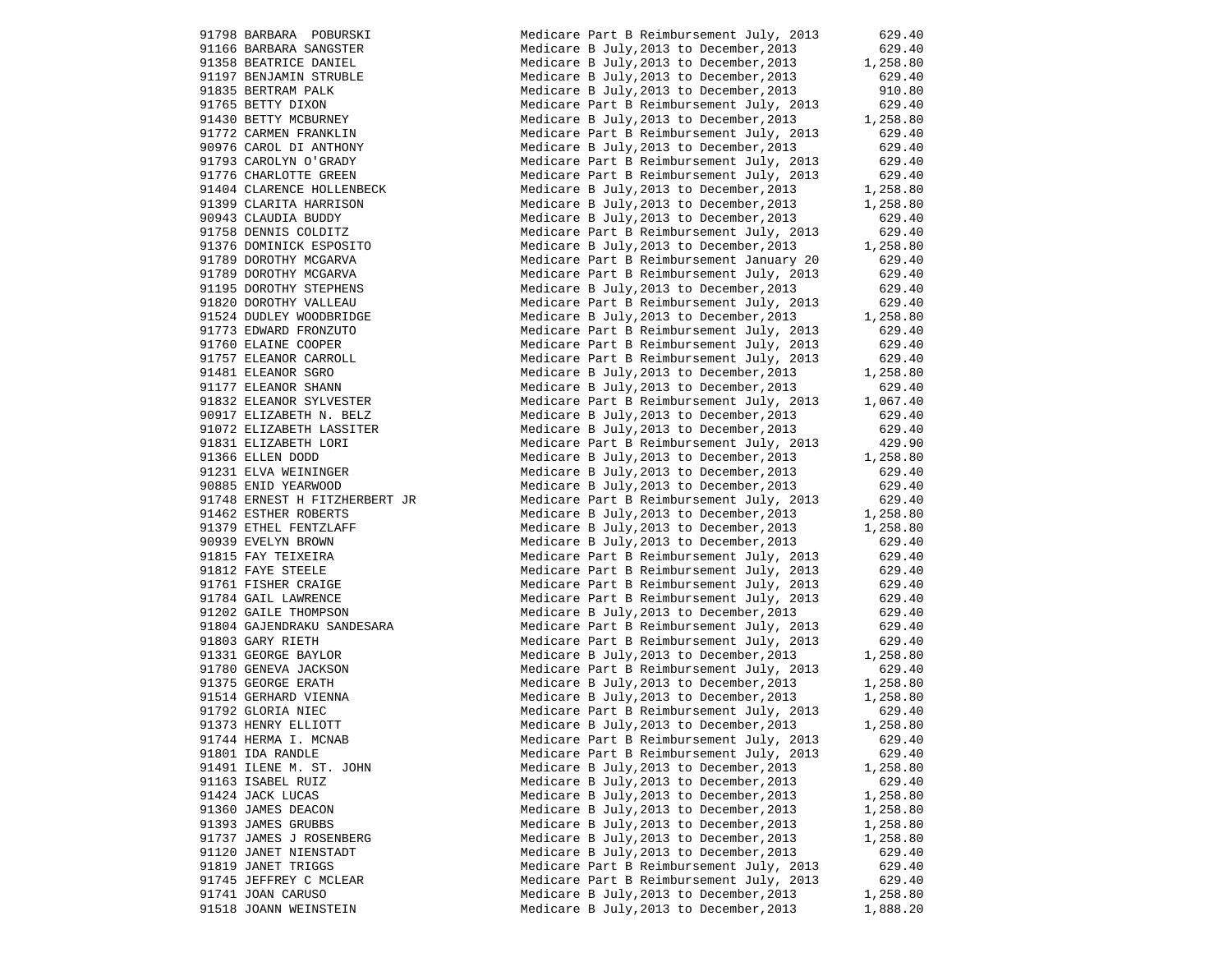90919 JOHN BERNI JR Medicare B July,2013 to December,2013 629.40 91349 JOHN CIARAMELLA Medicare B July, 2013 to December, 2013 1,258.80 91051 JOHN JUSULAVAGE Medicare B July,2013 to December,2013 629.40 91785 JOSEPH LOSAPIO Medicare Part B Reimbursement July, 2013 629.40 91124 JOSEPH NOTOWICZ Medicare B July,2013 to December,2013 629.40 91448 JOSEPH OLIVIA, MD. Medicare B July,2013 to December,2013 1,258.80 91484 JOSEPHINE SIKORA Medicare B July,2013 to December,2013 1,258.80 91823 JOYCE WALL Medicare Part B Reimbursement July, 2013 629.40 91117 JUAN MULERO Medicare B July,2013 to December,2013 629.40 91755 JUDITH BEECHER Medicare Part B Reimbursement July, 2013 629.40 91199 JUNE TAYLOR **Medicare B July, 2013** to December, 2013 629.40 91476 KATHLEEN SCANLON Medicare B July, 2013 to December, 2013 1,258.80 91751 LENORA ABENE Medicare Part B Reimbursement July, 2013 629.40 91811 LINDA SPANN Medicare Part B Reimbursement July, 2013 629.40 91344 LORENZO CAMPOLI Medicare B July,2013 to December,2013 1,258.80<br>91779 LORETTA HENDRICKSON Medicare Part B Reimbursement July, 2013 629.40 Medicare Part B Reimbursement July, 2013 629.40 91206 LORI TRAETTINO Medicare B July,2013 to December,2013 629.40 91764 LUCILLE DEZENZO **Medicare Part B Reimbursement July, 2013** 629.40 91778 LUIS HENAO Medicare Part B Reimbursement July, 2013 629.40 91806 LUCILLE SCERBO Medicare Part B Reimbursement July, 2013 629.40 91781 MAMIE JACOBUS Medicare Part B Reimbursement January, 2 629.40 91456 MARIA PLA Medicare B July,2013 to December,2013 1,258.80 91763 MARIE DEMATTEO Medicare Part B Reimbursement July, 2013 629.40 91350 MARILYN L CIOFFI THE Medicare B July, 2013 to December, 2013 1,258.80 90961 MARY CONKLIN Medicare B July,2013 to December,2013 629.40 91739 MARY A MONGEY THE Medicare B July, 2013 to December, 2013 1, 258.80 91817 MARY ELAINE TODD Medicare Part B Reimbursement July, 2013 629.40 91818 MARY TOGNO 681.40 Medicare Part B Reimbursement July, 2013 881.40 91386 MATILDE GARCERAN Medicare B July, 2013 to December, 2013 1,258.80 90910 MAUREEN BARRATT MEDICAL Medicare B July, 2013 to December, 2013 629.40 91139 MICHAEL POPOVICH Medicare B July, 2013 to December, 2013 881.40 91786 MICHAEL LOWE Medicare Part B Reimbursement July, 2013 629.40 90980 NANCY DUNLEAVY Medicare B July,2013 to December,2013 629.40 91397 TRUCHSIA HANABERGH Medicare B July,2013 to December,2013 1,258.80 91787 VINCENT MASSALONGO Medicare Part B Reimbursement July, 2013 629.40 91742 WILFRIED SMITH Medicare Part B Reimbursement July , 201 629.40 91829 WILLIAM CALLERY Medicare Part B Reimbursement July, 2013 450.00 91746 WILLIAM LAMOREAUX Medicare Part B Reimbursement July, 2013 629.40 91794 WILLIAM OSA Medicare Part B Reimbursement July, 2013 629.40 91085 YVONNE LYKEN Medicare B July,2013 to December,2013 629.40 91005 ZERISH FYFFE Medicare B July, 2013 to December, 2013 629.40 91109 SYLVIA MIDLER MEDICAL Medicare B July, 2013 to December, 2013 629.40 93491 HORIZON BLUE CROSS BLUE SHIELD Minimum Premium County Main - November 2 105,624.38 91759 NORMAN COMLY Medicare Part B Reimbursement July, 2013 629.40 91406 OEGLAIRE INGRAM Medicare B July, 2013 to December, 2013 1, 258.80 91433 OKCHIN MEERBERGER Medicare B July, 2013 to December, 2013 1,258.80 91768 OLIVE EICK Medicare Part B Reimbursement July, 2013 629.40 91345 PAUL CARIFI **Medicare B July, 2013** to December, 2013 1, 258.80 91825 PAULA WARGO Medicare Part B Reimbursement July, 2013 629.40 91030 PATRICIA HALLIGAN Medicare B July,2013 to December,2013 629.40 91475 PEARL SAVAGE Medicare B July,2013 to December,2013 1,258.80 91400 PETER HEYWANG Medicare B July, 2013 to December, 2013 1,258.80 91766 CHRISTINA DORR Medicare Part B Reimbursement July, 2013 629.40 91168 PRISCILLA SAWYER Medicare B July,2013 to December,2013 629.40 91783 R. GAYLE KRANZ Medicare Part B Reimbursement July, 2013 629.40 91099 RALPH MCGRANE Medicare B July,2013 to December,2013 629.40 91750 RAYMOND DRAKE Medicare Part B Reimbursement July, 2013 629.40 91337 REGINA BRENDLE Medicare B July,2013 to December,2013 1,258.80 90986 RICHARD ESTLER Medicare B July,2013 to December,2013 629.40 91408 RICHARD JENNINGS Medicare B July,2013 to December,2013 1,258.80 91770 RITA FORTENBERRY Medicare Doury, 2015 to Becember, 2013 629.40 91797 ROBERT PECK Medicare Part B Reimbursement July, 2013 629.40 91808 ROBERT SHEEHAN Medicare Part B Reimbursement July, 2013 629.40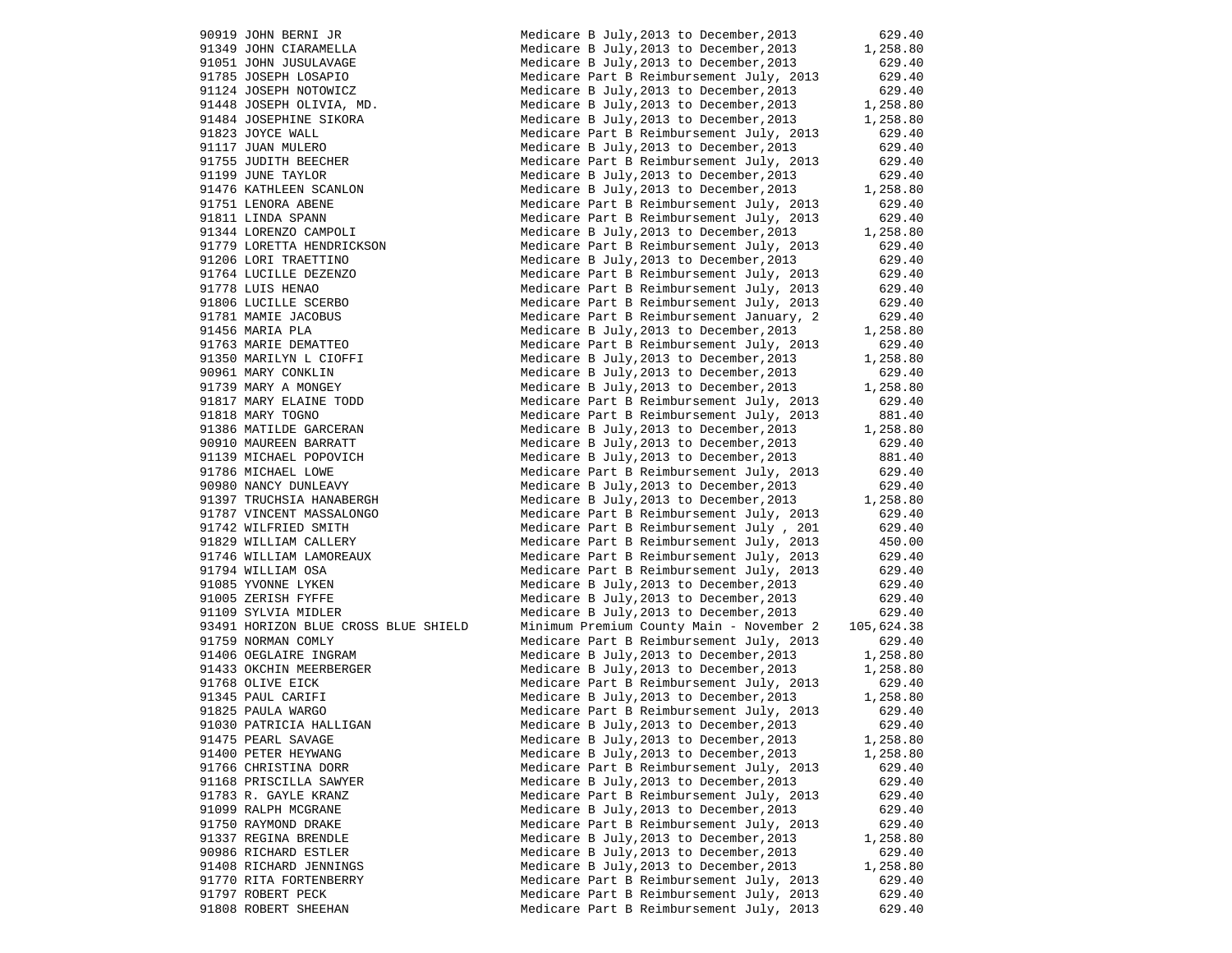| 91826 ROBERT WHITMORE<br>91799 ROSA QUICENO<br>91805 ROSAMOND SANTELLA<br>93536 HORIZON BLUE CROSS BLUE SHIELD<br>90994 DOROTHY FONG<br>91747 LUZ GOMEZ<br>01-203-23-220100-090<br>(2013) EMPLOYEE GROUP INSURANCE EXPENDIT | Medicare Part B Reimbursement July, 2013<br>Medicare Part B Reimbursement July, 2013<br>Medicare Part B Reimbursement July, 2013<br>Minimum Premium PBA - November 2013.<br>Medicare B July, 2013 to December, 2013<br>Medicare Part B Reimbursement July, 2013<br>TOTAL FOR ACCOUNT | 629.40<br>629.40<br>629.40<br>25, 242.99<br>629.40<br>839.20 | 252,566.97                 |  |
|-----------------------------------------------------------------------------------------------------------------------------------------------------------------------------------------------------------------------------|--------------------------------------------------------------------------------------------------------------------------------------------------------------------------------------------------------------------------------------------------------------------------------------|--------------------------------------------------------------|----------------------------|--|
| TOTAL for Employee Group Insurance                                                                                                                                                                                          |                                                                                                                                                                                                                                                                                      |                                                              | ============<br>252,566.97 |  |
|                                                                                                                                                                                                                             |                                                                                                                                                                                                                                                                                      |                                                              |                            |  |
| <b>Office of Emergency Management</b>                                                                                                                                                                                       |                                                                                                                                                                                                                                                                                      |                                                              |                            |  |
| 92854 JEFFREY PAUL<br>91723 JEFFREY PAUL                                                                                                                                                                                    | EOC supplies for required for planning a<br>OEM Supplies 2014                                                                                                                                                                                                                        | 345.25<br>32.98                                              |                            |  |
| 01-201-25-252100-058<br>OFFICE SUPPLIES & STATIONERY                                                                                                                                                                        | TOTAL FOR ACCOUNT                                                                                                                                                                                                                                                                    |                                                              | 378.23                     |  |
| 92785 ATHOME MEDICAL                                                                                                                                                                                                        | Ticket#341305, MRN#429307, 1/24/14 Oxyge                                                                                                                                                                                                                                             | 90.00                                                        |                            |  |
| 01-201-25-252100-059<br>OTHER GENERAL EXPENSES                                                                                                                                                                              | TOTAL FOR ACCOUNT                                                                                                                                                                                                                                                                    |                                                              | 90.00                      |  |
|                                                                                                                                                                                                                             |                                                                                                                                                                                                                                                                                      |                                                              |                            |  |
| 93447 COUNTY OF MORRIS<br>93447 COUNTY OF MORRIS                                                                                                                                                                            | 1ST HALF FEBRUARY 2014 METERED MAIL<br>1ST HALF FEBRUARY 2014 METERED MAIL                                                                                                                                                                                                           | 6.28<br>0.96                                                 |                            |  |
| 01-201-25-252100-068<br>POSTAGE & METERED MAIL                                                                                                                                                                              | TOTAL FOR ACCOUNT                                                                                                                                                                                                                                                                    |                                                              | 7.24                       |  |
| 92787 COPPER SERVICES                                                                                                                                                                                                       | AC#600947, 1/31/14                                                                                                                                                                                                                                                                   | 7.31                                                         |                            |  |
| 01-201-25-252100-146<br><b>TELEPHONE</b>                                                                                                                                                                                    | TOTAL FOR ACCOUNT                                                                                                                                                                                                                                                                    |                                                              | 7.31                       |  |
|                                                                                                                                                                                                                             |                                                                                                                                                                                                                                                                                      |                                                              |                            |  |
| 92786 LASHEN ELECTRONICS INC<br>92786 LASHEN ELECTRONICS INC                                                                                                                                                                | Cust# MORISD, 1/31/14, 7'Mod M-M Ivory<br>Cust#MORISD, 1/31/14, RJ11/4 Mod Jack-Wh                                                                                                                                                                                                   | 11.96<br>10.80                                               |                            |  |
| 01-201-25-252100-258<br><i>EQUIPMENT</i>                                                                                                                                                                                    | TOTAL FOR ACCOUNT                                                                                                                                                                                                                                                                    |                                                              | 22.76                      |  |
|                                                                                                                                                                                                                             |                                                                                                                                                                                                                                                                                      |                                                              |                            |  |
| 91725 TRITEC OFFICE EQUIPMENT INC<br>91723 JEFFREY PAUL                                                                                                                                                                     | Impression Fee - OEM, Machine ID 6215<br>OEM Supplies 2013                                                                                                                                                                                                                           | 424.48<br>33.90                                              |                            |  |
| 01-203-25-252100-058 (2013) OFFICE SUPPLIES & STATIONERY                                                                                                                                                                    | TOTAL FOR ACCOUNT                                                                                                                                                                                                                                                                    |                                                              | 458.38                     |  |
| 88794 TELVENT DTN, LLC                                                                                                                                                                                                      | OEM - Weather Sentry Online Platinum Ser                                                                                                                                                                                                                                             | 3,864.00                                                     |                            |  |
| 93010 ALL COUNTY RENTAL CENTER                                                                                                                                                                                              | 30 lb propane refill AC#61631, 11/29/13                                                                                                                                                                                                                                              | 33.00                                                        |                            |  |
| 01-203-25-252100-059<br>(2013) OTHER GENERAL EXPENSES                                                                                                                                                                       | TOTAL FOR ACCOUNT                                                                                                                                                                                                                                                                    |                                                              | 3,897.00                   |  |
| 87290 MOTOROLA SOLUTIONS INC                                                                                                                                                                                                | Model BDN6783 Adapters for APX6000 Porta                                                                                                                                                                                                                                             | 292.00                                                       |                            |  |
| 91716 ROYAL COMMUNICATIONS INC.                                                                                                                                                                                             | Repair Work per attached invoice dated 8                                                                                                                                                                                                                                             | 301.00                                                       |                            |  |
| 01-203-25-252100-072 (2013) RADIO REPAIRS                                                                                                                                                                                   | TOTAL FOR ACCOUNT                                                                                                                                                                                                                                                                    |                                                              | 593.00                     |  |
|                                                                                                                                                                                                                             |                                                                                                                                                                                                                                                                                      |                                                              | ============               |  |
| TOTAL for Office of Emergency Management                                                                                                                                                                                    |                                                                                                                                                                                                                                                                                      |                                                              | 5,453.92                   |  |
|                                                                                                                                                                                                                             |                                                                                                                                                                                                                                                                                      |                                                              |                            |  |
| <b>Communications Center</b><br>90382 APCO INTERNATIONAL                                                                                                                                                                    | 261961 CALEA Accreditation Manager                                                                                                                                                                                                                                                   | 499.00                                                       |                            |  |
| 01-201-25-252105-039<br>EDUCATION SCHOOLS & TRAINING                                                                                                                                                                        | TOTAL FOR ACCOUNT                                                                                                                                                                                                                                                                    |                                                              | 499.00                     |  |
|                                                                                                                                                                                                                             |                                                                                                                                                                                                                                                                                      |                                                              |                            |  |
| 93447 COUNTY OF MORRIS<br>01-201-25-252105-068<br>POSTAGE & METERED MAIL                                                                                                                                                    | 1ST HALF FEBRUARY 2014 METERED MAIL<br>TOTAL FOR ACCOUNT                                                                                                                                                                                                                             | 12.83                                                        | 12.83                      |  |
|                                                                                                                                                                                                                             |                                                                                                                                                                                                                                                                                      |                                                              |                            |  |
| 92844 CURTIS JAMES                                                                                                                                                                                                          | LogMe In Pro yearly subscription for tra                                                                                                                                                                                                                                             | 229.00                                                       |                            |  |
| 92844 CURTIS JAMES<br>01-201-25-252105-070                                                                                                                                                                                  | LogMe In Pro yearly subscription for tra<br>TOTAL FOR ACCOUNT                                                                                                                                                                                                                        | 229.00                                                       | 458.00                     |  |
| PUBLICATION & SUBSCRIPTIONS                                                                                                                                                                                                 |                                                                                                                                                                                                                                                                                      |                                                              |                            |  |

91683 AMERICAN TOWER CORPORATION TOWER TOWER Rental February 2014 Green Pond Ro 1,836.00<br>1 COUNTY WIDE RADIO SYSTEM  **01-201-25-252105-131** *COUNTY WIDE RADIO SYSTEM* **TOTAL FOR ACCOUNT 1,836.00**

92650 JERSEY CENTRAL POWER & LIGHT 100 078 770 714 1/27 Conklin Rd Flanders 539.83<br>92650 JERSEY CENTRAL POWER & LIGHT 100 078 774 427 1/28 Ross Dr Boonton (12 679.22 92650 JERSEY CENTRAL POWER & LIGHT 100 078 774 427 1/28 Ross Dr Boonton (12 679.22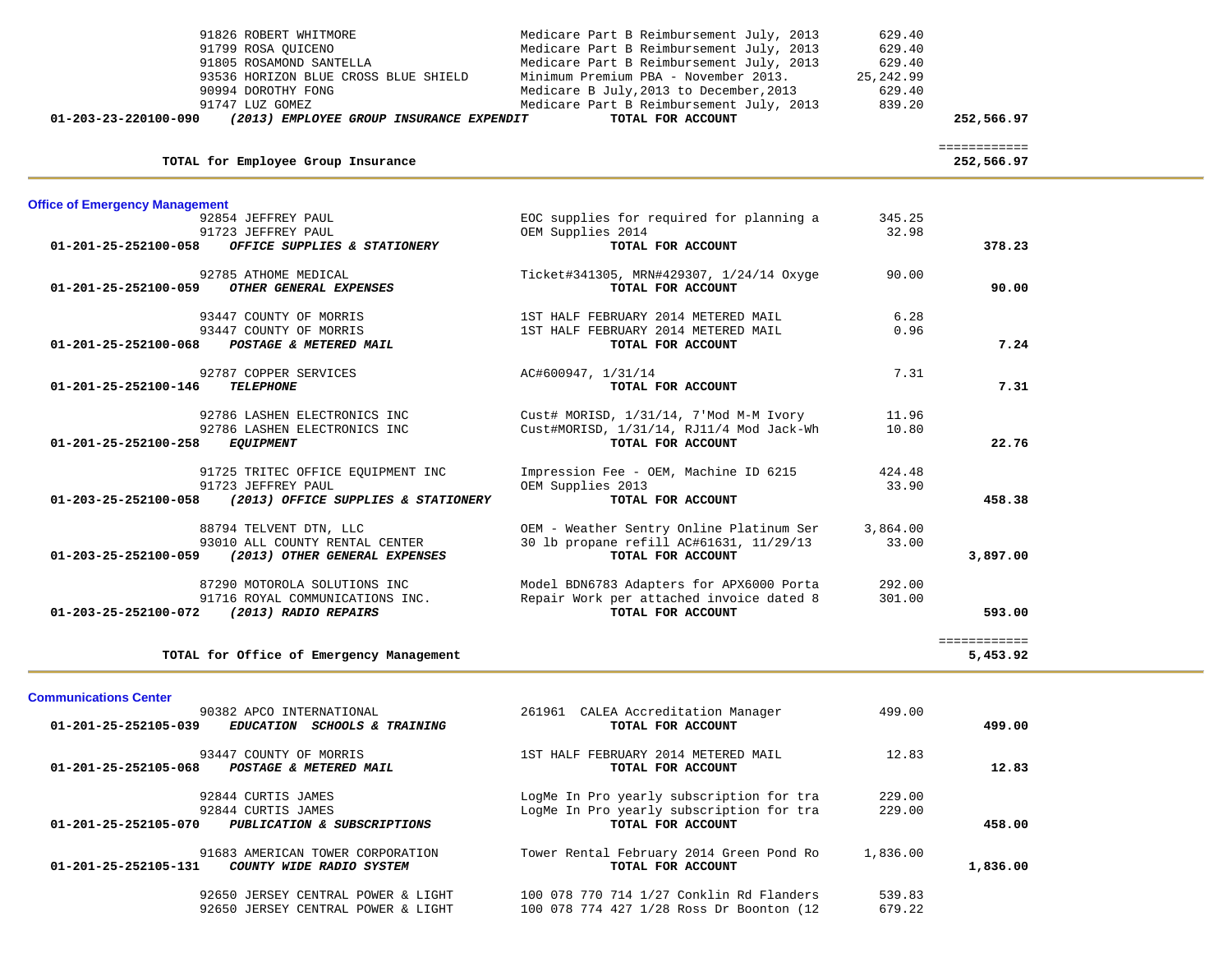| 92258 FFI PROFESSIONAL SAFETY SERVICES                                    | Lezcano - Uniform & accessories                               | 722.84   |              |
|---------------------------------------------------------------------------|---------------------------------------------------------------|----------|--------------|
| 92258 FFI PROFESSIONAL SAFETY SERVICES                                    | Snyder - Uniform & accessories                                | 756.59   |              |
| 92258 FFI PROFESSIONAL SAFETY SERVICES                                    | Moore - accessories                                           | 129.00   |              |
| 92258 FFI PROFESSIONAL SAFETY SERVICES                                    | Pepe - accessories                                            | 89.99    |              |
| 01-201-25-252105-202<br>UNIFORM AND ACCESSORIES                           | TOTAL FOR ACCOUNT                                             |          | 1,698.42     |
| 92643 DAVID DECOONS<br>$01 - 201 - 25 - 252105 - 258$<br><b>EQUIPMENT</b> | Reimbursement emerg purchase - thermalta<br>TOTAL FOR ACCOUNT | 129.99   | 129.99       |
|                                                                           |                                                               |          |              |
| 91628 JOBTARGET, LLC                                                      | APCO posting 911 Operations System Coord                      | 225.00   |              |
| 01-203-25-252105-070<br>(2013) PUBLICATION & SUBSCRIPTIONS                | TOTAL FOR ACCOUNT                                             |          | 225.00       |
| 92261 JERSEY CENTRAL POWER & LIGHT                                        | 100 097 970 519 1/22 W Hanover Randolph                       | 805.54   |              |
| 92150 JERSEY CENTRAL POWER & LIGHT                                        | 100 097 920 035, 1/21 W Springtown Rd Lo                      | 313.74   |              |
| 92150 JERSEY CENTRAL POWER & LIGHT                                        | 100 100 194 933, 12/19 High Ridge Rd Lon                      | 324.25   |              |
| 92150 JERSEY CENTRAL POWER & LIGHT                                        | 100 078 772 421, 1/16 Hickory Tavern Rd                       | 459.86   |              |
| 92150 JERSEY CENTRAL POWER & LIGHT                                        | 100 078 771 605, 1/17 George St Dover (1                      | 376.89   |              |
| 01-203-25-252105-137<br>(2013) ELECTRICITY                                | TOTAL FOR ACCOUNT                                             |          | 2,280.28     |
| 91655 THE INSTITUTE FOR FORENSIC                                          | Psychological Examinations and Reports f                      | 2,275.00 |              |
| 91655 THE INSTITUTE FOR FORENSIC                                          | Psychological Examinations and Reports f                      | 1,625.00 |              |
| 90381 TABB INC.                                                           | 3059 Pre-employment invest Dic. 31,2013                       | 572.50   |              |
| (2013) MEDICAL<br>01-203-25-252105-189                                    | TOTAL FOR ACCOUNT                                             |          | 4,472.50     |
| 91630 R & J CONTROL, INC.                                                 | Generator Randolph Tower site temp gauge                      | 1,050.00 |              |
| 91630 R & J CONTROL, INC.                                                 | Labor                                                         | 2,445.00 |              |
| 86769 GARDEN STATE OFFICE SYSTEMS                                         | open shelf sorting per quote 16-101513-0                      | 1,012.32 |              |
| 86769 GARDEN STATE OFFICE SYSTEMS                                         | open shelf sorting per quote 16-101513-0                      | 1,544.32 |              |
| 86769 GARDEN STATE OFFICE SYSTEMS                                         | door for fixed or movable 16-101513-01                        | 1,659.12 |              |
| 86769 GARDEN STATE OFFICE SYSTEMS                                         | wall cabinets, base cabinets, desk area                       | 5,946.05 |              |
| $01 - 203 - 25 - 252105 - 258$<br>(2013) EOUIPMENT                        | TOTAL FOR ACCOUNT                                             |          | 13,656.81    |
|                                                                           |                                                               |          | ------------ |

 **01-201-25-252105-137** *ELECTRICITY* **TOTAL FOR ACCOUNT 1,219.05**

26,487.88

**TOTAL for Communications Center 26,487.88**

## **County Medical Examiner Office**

| 92666 MICHALSKI FUNERAL HOME<br>01-201-25-254100-030<br><b>CARTAGE</b>                   | Case 14-14-0043<br>TOTAL FOR ACCOUNT                         | 1,150.00 | 1,150.00 |
|------------------------------------------------------------------------------------------|--------------------------------------------------------------|----------|----------|
|                                                                                          |                                                              |          |          |
| 91956 MORRISTOWN PATHOLOGY ASSOCIATES<br>01-201-25-254100-035<br><b>CONSULTATION FEE</b> | Case 19-13-0229, 1/10/14<br>TOTAL FOR ACCOUNT                | 500.00   | 500.00   |
| 93142 STAPLES BUSINESS ADVANTAGE<br>01-201-25-254100-058<br>OFFICE SUPPLIES & STATIONERY | AC#1032179, Cust#NYC1054187, 2/7/14<br>TOTAL FOR ACCOUNT     | 80.28    | 80.28    |
| 92667 FEDEX<br>01-201-25-254100-059<br>OTHER GENERAL EXPENSES                            | AC#164215938, 1/27/14<br>TOTAL FOR ACCOUNT                   | 99.08    | 99.08    |
| 93447 COUNTY OF MORRIS<br>01-201-25-254100-068<br>POSTAGE & METERED MAIL                 | 1ST HALF FEBRUARY 2014 METERED MAIL<br>TOTAL FOR ACCOUNT     | 6.96     | 6.96     |
| 92666 MICHALSKI FUNERAL HOME                                                             | Case 14-13-0750 Decedent passed in 2013                      | 1,150.00 |          |
| 92666 MICHALSKI FUNERAL HOME<br>01-203-25-254100-030<br>$(2013)$ CARTAGE                 | Case 19-13-0145 Decedent passed in 2013<br>TOTAL FOR ACCOUNT | 1,950.00 | 3,100.00 |
| 91955 NMS LABS                                                                           | Morris Toxicology, 12/13                                     | 2,672.00 |          |
| 91955 NMS LABS                                                                           | Sussex Toxicology, 12/13                                     | 620.00   |          |
| 91955 NMS LABS                                                                           | Warren Toxicology, 12/13                                     | 709.00   |          |
| 01-203-25-254100-084<br>(2013) OTHER OUTSIDE SERVICES                                    | TOTAL FOR ACCOUNT                                            |          | 4,001.00 |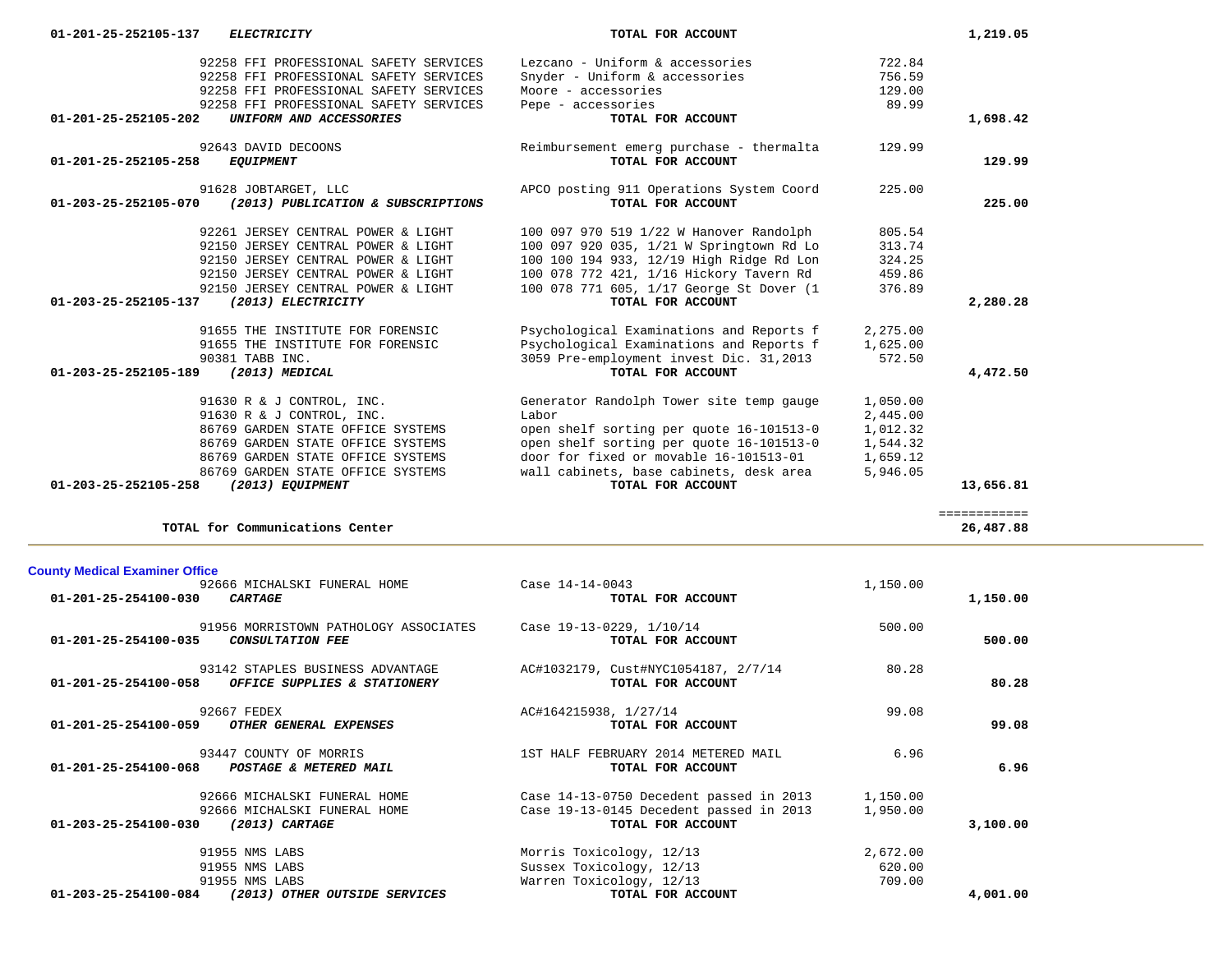| <b>County Sheriff's Department</b>                             |                                                                    |           |           |
|----------------------------------------------------------------|--------------------------------------------------------------------|-----------|-----------|
| 91647 COANJ                                                    | Edward Rochford - Dues Constitutional Of                           | 750.00    |           |
| 91648 NJ PUBLIC SAFETY ACCREDITATION                           | "2014" annual dues: entitles online supp                           | 300.00    |           |
| $01 - 201 - 25 - 270100 - 023$<br>ASSOCIATIONS AND MEMBERSHIPS | TOTAL FOR ACCOUNT                                                  |           | 1,050.00  |
|                                                                |                                                                    | 460.00    |           |
| 91649 ATLANTIC TRAINING CENTER                                 | CPR Card Fee, Inv dtd 1/2/14                                       |           |           |
| EDUCATION SCHOOLS & TRAINING<br>01-201-25-270100-039           | TOTAL FOR ACCOUNT                                                  |           | 460.00    |
| 93447 COUNTY OF MORRIS                                         | 1ST HALF FEBRUARY 2014 METERED MAIL                                | 251.24    |           |
| 01-201-25-270100-068 POSTAGE & METERED MAIL                    | TOTAL FOR ACCOUNT                                                  |           | 251.24    |
|                                                                |                                                                    |           |           |
| 91645 KEYSTONE PUBLIC SAFETY INC.                              | Police Mobile A/N pmobile (38 Users), In                           | 11,650.00 |           |
| 01-201-25-270100-078<br><b>SOFTWARE MAINTENANCE</b>            | TOTAL FOR ACCOUNT                                                  |           | 11,650.00 |
|                                                                |                                                                    |           |           |
| 91583 ATLANTIC TRAINING CENTER                                 | CPR Card Fee, Inv dtd 11/12/13                                     | 230.00    |           |
| 92680 GERALD PENNINO                                           | Course "Contemp Social Issue", Morris Co                           | 527.75    |           |
| 01-203-25-270100-039<br>(2013) EDUCATION SCHOOLS & TRAINING    | TOTAL FOR ACCOUNT                                                  |           | 757.75    |
|                                                                |                                                                    |           |           |
| 91642 LAWYERS DIARY AND MANUAL LLC                             | Embossed Manuals, Item#NJLD2014, Inv dtd                           | 475.00    |           |
| 01-203-25-270100-050<br>(2013) LAW BOOKS                       | TOTAL FOR ACCOUNT                                                  |           | 475.00    |
| 87146 ALL JERSEY FENCE CO.                                     | 6 x 8 Panel                                                        | 120.00    |           |
| 87146 ALL JERSEY FENCE CO.                                     |                                                                    | 350.00    |           |
|                                                                | 6 x 8 Panels with 2-Gates                                          |           |           |
| 87146 ALL JERSEY FENCE CO.                                     | Delivery Charge                                                    | 100.00    |           |
| 82807 SAFARILAND LLC                                           | Item#1008065, TRK-CSE/Trajectory Kit Car                           | 49.40     |           |
| 82807 SAFARILAND LLC                                           | shipping                                                           | 9.99      |           |
| 01-203-25-270100-059<br>(2013) OTHER GENERAL EXPENSES          | TOTAL FOR ACCOUNT                                                  |           | 629.39    |
| 91586 LEXISNEXIS RISK DATA                                     | Month - $(12/1/13-12/31/13)$ , Inv dtd $12/3$                      | 155.00    |           |
| 91586 LEXISNEXIS RISK DATA                                     |                                                                    | 155.00    |           |
|                                                                | Month - $(11/1/13-11/30/13)$ , Inv dtd $11/3$<br>TOTAL FOR ACCOUNT |           | 310.00    |
| 01-203-25-270100-078<br>(2013) SOFTWARE MAINTENANCE            |                                                                    |           |           |
| 91577 STAPLES BUSINESS ADVANTAGE                               | Supplies for CIS/K. Rogers, Inv dtd 12/1                           | 864.03    |           |
| 91577 STAPLES BUSINESS ADVANTAGE                               | Supplies for CIS/K. Rogers, Inv dtd 12/1                           | 36.33     |           |
|                                                                | Brother 4750e Laser Fax for Warrants/S.                            | 460.74    |           |
| 91577 STAPLES BUSINESS ADVANTAGE                               |                                                                    |           |           |
| 91577 STAPLES BUSINESS ADVANTAGE                               | (12) Desktop Calendars for Warrants/S. G                           | 74.04     |           |
| 91577 STAPLES BUSINESS ADVANTAGE                               | HP Laserjet PRINTER p2035,                                         | 237.49    |           |
| 01-203-25-270100-095<br>(2013) OTHER ADMINISTRATIVE SUPPLIES   | TOTAL FOR ACCOUNT                                                  |           | 1,672.63  |
| 91576 PAVIA KRIEGMAN                                           | Quareterly 2 Months - $7/1/13$ - $9/30/13$ &                       | 400.00    |           |
| 01-203-25-270100-161 (2013) COMMUNICATIONS EQUIPMENT           | TOTAL FOR ACCOUNT                                                  |           | 400.00    |
|                                                                |                                                                    |           |           |
| 91690 RIOS' ENGRAVING                                          | (9) Bronze Tablet & Holder various sizes                           | 1,440.00  |           |
| 91690 RIOS' ENGRAVING                                          | (5) Wood and Brass plates & (4) Clock Wo                           | 865.00    |           |
| (2013) FURNITURE & FIXTURES<br>01-203-25-270100-162            | TOTAL FOR ACCOUNT                                                  |           | 2,305.00  |
|                                                                |                                                                    |           |           |
| 91582 STEVEN B. HODES, DVM PA                                  | Willie - Physical Exam Aspirate Elbow (1                           | 600.00    |           |
| 91582 STEVEN B. HODES, DVM PA                                  | Finn - Marsupialize Ranula (11/18/13), I                           | 826.50    |           |
| 01-203-25-270100-189 (2013) MEDICAL                            | TOTAL FOR ACCOUNT                                                  |           | 1,426.50  |
|                                                                |                                                                    |           |           |
| 91585 GILBY'S                                                  | PT Gear for New Recurits, Inv dtd 12/31/                           | 1,476.00  |           |
| 91585 GILBY'S                                                  |                                                                    | 166.00    |           |
| (2013) UNIFORM AND ACCESSORIES<br>01-203-25-270100-202         | TOTAL FOR ACCOUNT                                                  |           | 1,642.00  |
|                                                                |                                                                    |           |           |
| 91584 MIRION TECHNOLOGIES (GDS) INC                            | Film - Inv dtd $11/30/13$ , Acct#11512S                            | 369.24    |           |
| 01-203-25-270100-203<br>(2013) X-RAY & MEDICAL SUPPLIES        | TOTAL FOR ACCOUNT                                                  |           | 369.24    |
|                                                                |                                                                    |           |           |
| 91575 ACE COM                                                  | Repair to truck 8-30 pcomputer power sup                           | 72.25     |           |
| 01-203-25-270100-262 (2013) MACHINERY REPAIRS & PARTS          | TOTAL FOR ACCOUNT                                                  |           | 72.25     |

 ============ 8,937.32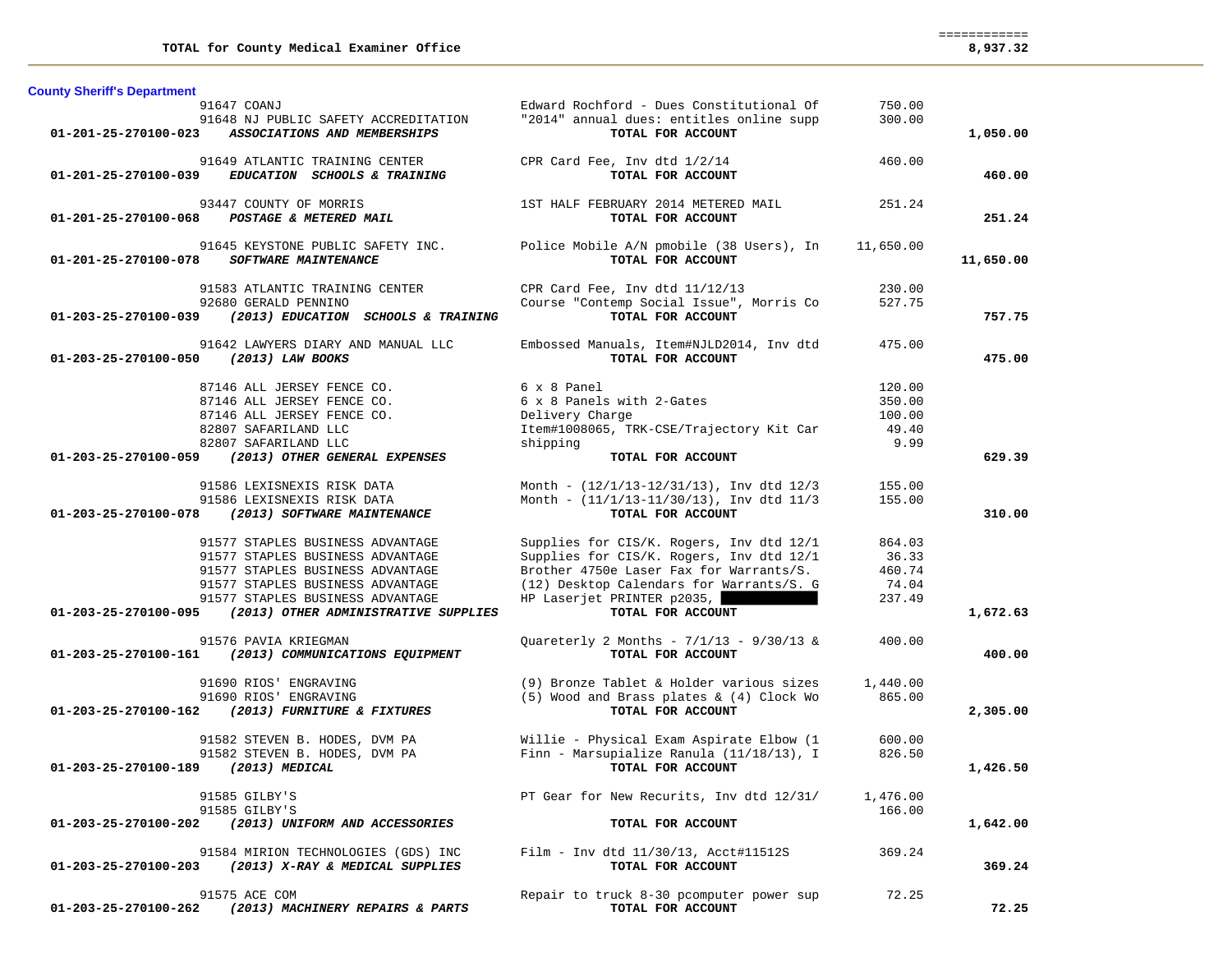| <b>County Prosecutor's Office</b>     |                                                                                      |                                                               |          |              |  |
|---------------------------------------|--------------------------------------------------------------------------------------|---------------------------------------------------------------|----------|--------------|--|
| 01-201-25-275100-031                  | 93033 VERIZON WIRELESS<br>CELLULAR PHONES/PAGERS                                     | Account #242004961-00001 (12/24-1/23)<br>TOTAL FOR ACCOUNT    | 6,224.11 | 6,224.11     |  |
|                                       | 91982 RIOS' ENGRAVING<br>01-201-25-275100-058 OFFICE SUPPLIES & STATIONERY           | 9x12 Plaque- RE: Jack Dempsey Retirement<br>TOTAL FOR ACCOUNT | 89.00    | 89.00        |  |
|                                       | 91984 FEDEX                                                                          | Account #1051-0576-2 Express mail from                        | 164.44   |              |  |
|                                       | 91984 FEDEX                                                                          | Account #1051-0576-2 Express Mail Dec.1                       | 73.23    |              |  |
| 01-201-25-275100-068                  | 93447 COUNTY OF MORRIS<br>POSTAGE & METERED MAIL                                     | 1ST HALF FEBRUARY 2014 METERED MAIL<br>TOTAL FOR ACCOUNT      | 1,028.56 | 1,266.23     |  |
|                                       | 92172 THE STAR LEDGER                                                                | Account #10100-0002722551 Daily & Sunday                      | 361.40   |              |  |
|                                       | 01-201-25-275100-118 INVESTIGATION EXPENSE                                           | TOTAL FOR ACCOUNT                                             |          | 361.40       |  |
|                                       | 92109 FEDEX                                                                          | Account #1051-0576-2 (12/30/2013)                             | 175.68   |              |  |
|                                       | 92109 FEDEX                                                                          | Account#1051-0576-2 (12/23/2013)                              | 223.35   |              |  |
|                                       | 92109 FEDEX                                                                          | Account#1051-0576-2 (12/16/2013)                              | 123.06   |              |  |
|                                       | 92109 FEDEX                                                                          | Account#1051-0576-2 (12/9/2013)                               | 191.17   |              |  |
|                                       | 01-203-25-275100-068 (2013) POSTAGE & METERED MAIL                                   | TOTAL FOR ACCOUNT                                             |          | 713.26       |  |
|                                       | 92108 COMMUNICATIONS SERVICE<br>01-203-25-275100-161 (2013) COMMUNICATIONS EQUIPMENT | Installation-remote mount radio, antenna<br>TOTAL FOR ACCOUNT | 77.50    | 77.50        |  |
|                                       |                                                                                      |                                                               |          | ============ |  |
|                                       | TOTAL for County Prosecutor's Office                                                 |                                                               |          | 8,731.50     |  |
|                                       |                                                                                      |                                                               |          |              |  |
| <b>County Jail</b>                    |                                                                                      |                                                               |          |              |  |
|                                       | 93447 COUNTY OF MORRIS                                                               | 1ST HALF FEBRUARY 2014 METERED MAIL                           | 25.62    |              |  |
|                                       | 01-201-25-280100-068 POSTAGE & METERED MAIL                                          | TOTAL FOR ACCOUNT                                             |          | 25.62        |  |
|                                       | 90849 INTERSATE WASTE SERVICES, INC.                                                 | FACILITY REFUSE REMOVAL FOR DEC.2013 DAT                      | 614.60   |              |  |
|                                       | 90441 INTERSATE WASTE SERVICES, INC.                                                 | FACILITY REFUSE REMOVAL FOR DEC. 2013 DAT                     | 1,505.49 |              |  |
|                                       | 01-203-25-280100-084 (2013) OTHER OUTSIDE SERVICES                                   | TOTAL FOR ACCOUNT                                             |          | 2,120.09     |  |
|                                       |                                                                                      |                                                               | 65.47    |              |  |
|                                       | 90408 GALLS, LLC<br>01-203-25-280100-266 (2013) SAFETY ITEMS                         | FLASHLIGHTS PLUS SHIPPING DATED 12.3.13<br>TOTAL FOR ACCOUNT  |          | 65.47        |  |
|                                       |                                                                                      |                                                               |          |              |  |
|                                       |                                                                                      |                                                               |          | ============ |  |
|                                       | TOTAL for County Jail                                                                |                                                               |          | 2,211.18     |  |
|                                       |                                                                                      |                                                               |          |              |  |
|                                       |                                                                                      |                                                               |          |              |  |
| <b>County Youth Detention Facilit</b> |                                                                                      |                                                               |          |              |  |
|                                       | 93447 COUNTY OF MORRIS                                                               | 1ST HALF FEBRUARY 2014 METERED MAIL                           | 52.20    | 52.20        |  |
|                                       | 01-201-25-281100-068 POSTAGE & METERED MAIL                                          | TOTAL FOR ACCOUNT                                             |          |              |  |
|                                       | 91557 ALERE TOXICOLOGY SERVICES INC.                                                 | Drug testing Resident O.K.                                    | 31.00    |              |  |

| 01-203-25-281100-189 | (2013) MEDICAL<br>91951 BATTERIES PLUS | TOTAL FOR ACCOUNT<br>Batteries for two-way radios, batteries | 400.70 | 415.03 |
|----------------------|----------------------------------------|--------------------------------------------------------------|--------|--------|
| 01-203-25-281100-258 | (2013) EOUIPMENT                       | TOTAL FOR ACCOUNT                                            |        | 400.70 |

# **01-203-25-270100-291** *(2013) VEHICLE REPAIRS* **TOTAL FOR ACCOUNT 160.00**

**TOTAL for County Sheriff's Department 23,631.00**

# 91571 EAGLE AUTOMOTIVE Tow & Winch Vehicle to Police Academy, I 160.00<br>1 (2013) VEHICLE REPAIRS TOTAL FOR ACCOUNT

============

23,631.00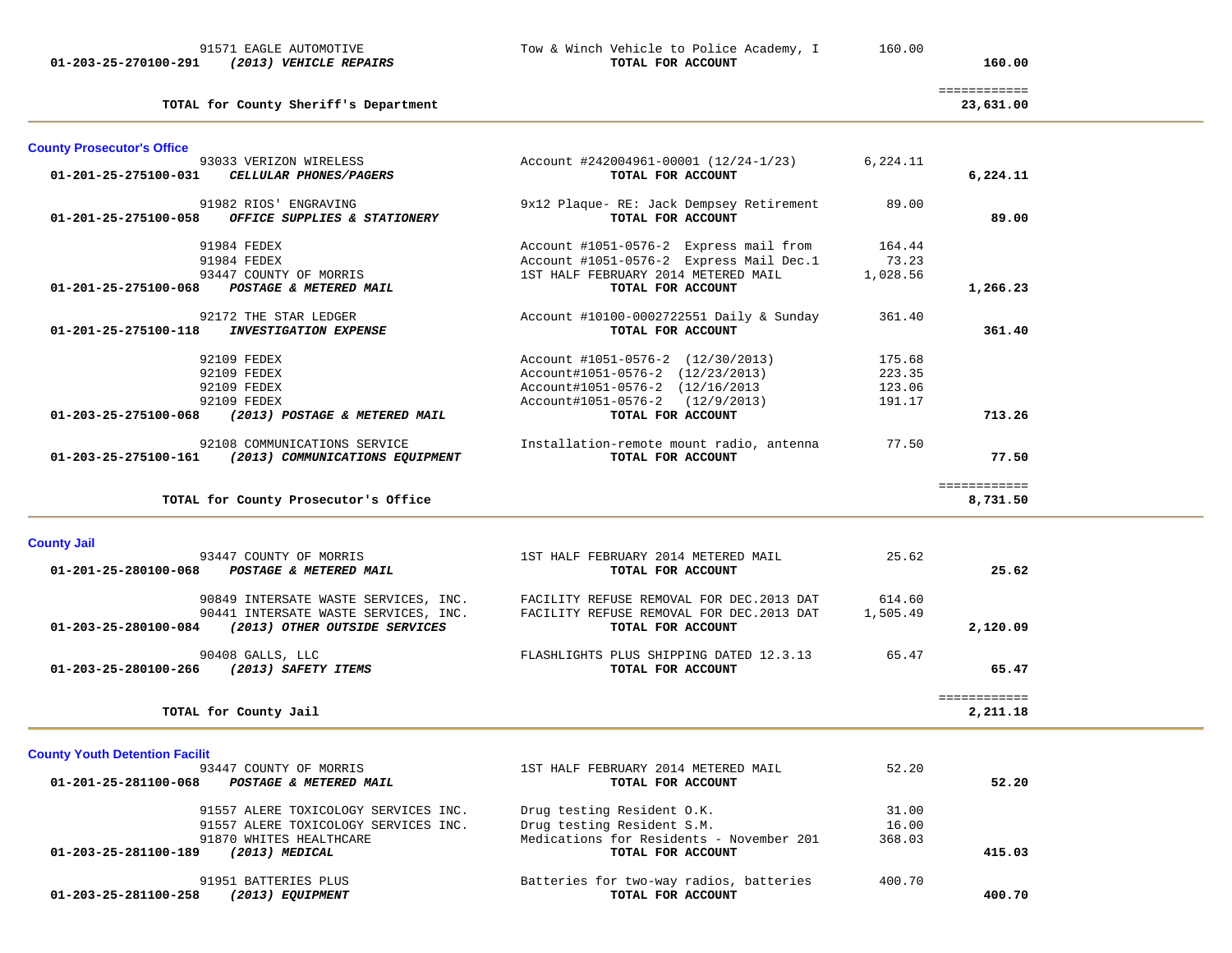============ 867.93

| <b>Road Repairs</b> |  |
|---------------------|--|
|                     |  |

| 5.93                       | 5.93       | 1ST HALF FEBRUARY 2014 METERED MAIL<br>TOTAL FOR ACCOUNT | 93447 COUNTY OF MORRIS<br>POSTAGE & METERED MAIL | 01-201-26-290100-068 |
|----------------------------|------------|----------------------------------------------------------|--------------------------------------------------|----------------------|
|                            |            |                                                          |                                                  |                      |
|                            | 449.40     | 09574-838524-01-2 Jan-June 2014                          | 92335 COMCAST                                    |                      |
|                            |            | Wharton Garage Phone 973 361 2726 132 16 285.30          | 92509 VERIZON                                    |                      |
| 734.70                     |            | TOTAL FOR ACCOUNT                                        | <b>TELEPHONE</b>                                 | 01-201-26-290100-146 |
|                            | 97,415.00  | Storm #6 Sections 5, 10, 17, 22, 23, 26, 30, 34          | 93437 TREE KING INC                              |                      |
|                            | 2,167.50   | Date of service 1/10/2014                                | 93437 TREE KING INC                              |                      |
|                            | 10,837.50  | Storm #11                                                | 93437 TREE KING INC                              |                      |
|                            | 2,000.00   | Insurance Reimbursement                                  | 92499 SUPREME-METRO CORP.                        |                      |
|                            | 2,000.00   | Insurance Reimbursement                                  | 92647 ANDY MATT INC                              |                      |
|                            | 32, 412.50 | Storm 1/2-1/3/2014 Sections 1, 14, 16, 20, 2             | 92647 ANDY MATT INC                              |                      |
|                            | 5,272.50   | Storm 1/2/2014                                           | 92490 CIPOLLINI CARTING                          |                      |
|                            | 2,000.00   | insurance reimbursement                                  | 92770 CIPOLLINI CARTING                          |                      |
|                            | 21,500.00  | Storm 1/21/2014 Sections 24, 28, 31                      | 92483 FRANK BRODEEN OLC                          |                      |
|                            | 2,000.00   | Insurance Reimbursement                                  | 92491 GREEN OUTLOOK LANDSCAPING &                |                      |
|                            | 9,625.00   | Storm 1/2/2014 Rt 2                                      | 92078 GREEN OUTLOOK LANDSCAPING &                |                      |
|                            | 8,662.50   | Storm 1/2/2014 Rt 8                                      | 92078 GREEN OUTLOOK LANDSCAPING &                |                      |
|                            | 2,000.00   | Insurance Reimbursement                                  | 92492 JJS SERVICES, INC.                         |                      |
|                            | 5,735.00   | Storm 1/2-1/3/2014 Section 3,9                           | 91962 MARJORIE GOELLER &                         |                      |
|                            | 2,000.00   | Insurance Reimbursement                                  | 92493 M & B TRUCKING INC                         |                      |
|                            | 4,810.00   | Storm 1/21-1/22/2014 Section 3                           | 92493 M & B TRUCKING INC                         |                      |
|                            | 3,885.00   | Section 9                                                | 92493 M & B TRUCKING INC                         |                      |
|                            | 2,000.00   | Insurance Reimbursement                                  | 92497 MOUNTAIN VIEW DEVELOPMENT                  |                      |
|                            | 2,000.00   | Insurance Reimbursement                                  | 92494 TREE KING INC                              |                      |
|                            | 2,000.00   | Insurance Reimbursement                                  | 92498 V.A. SPATZ & SONS INC.                     |                      |
| 220,322.50                 |            | TOTAL FOR ACCOUNT                                        | CONTRACTED SNOW/ICE REMOVAL                      | 01-201-26-290100-228 |
|                            | 4,678.83   | 12/1-12/31/2013 Deer Removal                             | 91240 D&N ANIMAL RECOVERY                        |                      |
| 4,678.83                   |            | TOTAL FOR ACCOUNT                                        | (2013) CONTRACTED SERVICES                       | 01-203-26-290100-036 |
|                            |            | Savin C9120/Ricoh C2051 quarterly for De 195.61          | 92080 MUNICIPAL CAPITAL CORP                     |                      |
| 195.61                     |            | TOTAL FOR ACCOUNT                                        | (2013) OFFICE SUPPLIES & STATIONERY              | 01-203-26-290100-058 |
|                            | 709.80     | Bituminous Concrete                                      | 91675 TILCON NEW YORK INC.                       |                      |
| 709.80                     |            | TOTAL FOR ACCOUNT                                        | (2013) BITUMINOUS CONCRETE                       | 01-203-26-290100-222 |
|                            | 20,669.89  | Salt Montville Garage                                    | 92077 INTERNATIONAL SALT CO. LLC.                |                      |
|                            | 10,235.34  | Salt Montville                                           | 92077 INTERNATIONAL SALT CO. LLC.                |                      |
|                            | 29,612.18  | Salt Hanover Garage                                      | 92079 INTERNATIONAL SALT CO. LLC.                |                      |
| 60,517.41                  |            | TOTAL FOR ACCOUNT                                        | (2013) SNOW REMOVAL & ICE CONTROL                | 01-203-26-290100-242 |
|                            | 382.19     | disposable recycling 12/2/2013                           | 91674 GRINNELL RECYCLING INC.                    |                      |
|                            | 307.23     |                                                          | 91674 GRINNELL RECYCLING INC.                    |                      |
| 689.42                     |            | TOTAL FOR ACCOUNT                                        | (2013) CONSTRUCTION MATERIALS                    | 01-203-26-290100-260 |
|                            | 9,832.00   | various standard blk/orange rollup signs                 | 90890 GARDEN STATE HIGHWAY                       |                      |
|                            |            |                                                          | 90890 GARDEN STATE HIGHWAY                       |                      |
|                            | 132.50     | left only, straight only straight-right s                |                                                  |                      |
| 9,964.50                   |            | TOTAL FOR ACCOUNT                                        | (2013) SAFETY ITEMS                              | 01-203-26-290100-266 |
| ============<br>297,818.70 |            |                                                          | TOTAL for Road Repairs                           |                      |

**Bridges and Culverts** 

91567 STAPLES BUSINESS ADVANTAGE Avy 1x2 5/8 i j 1bl 25sh 9.52<br>91567 STAPLES BUSINESS ADVANTAGE HP 951 Color ink 3 pack 57.79 91567 STAPLES BUSINESS ADVANTAGE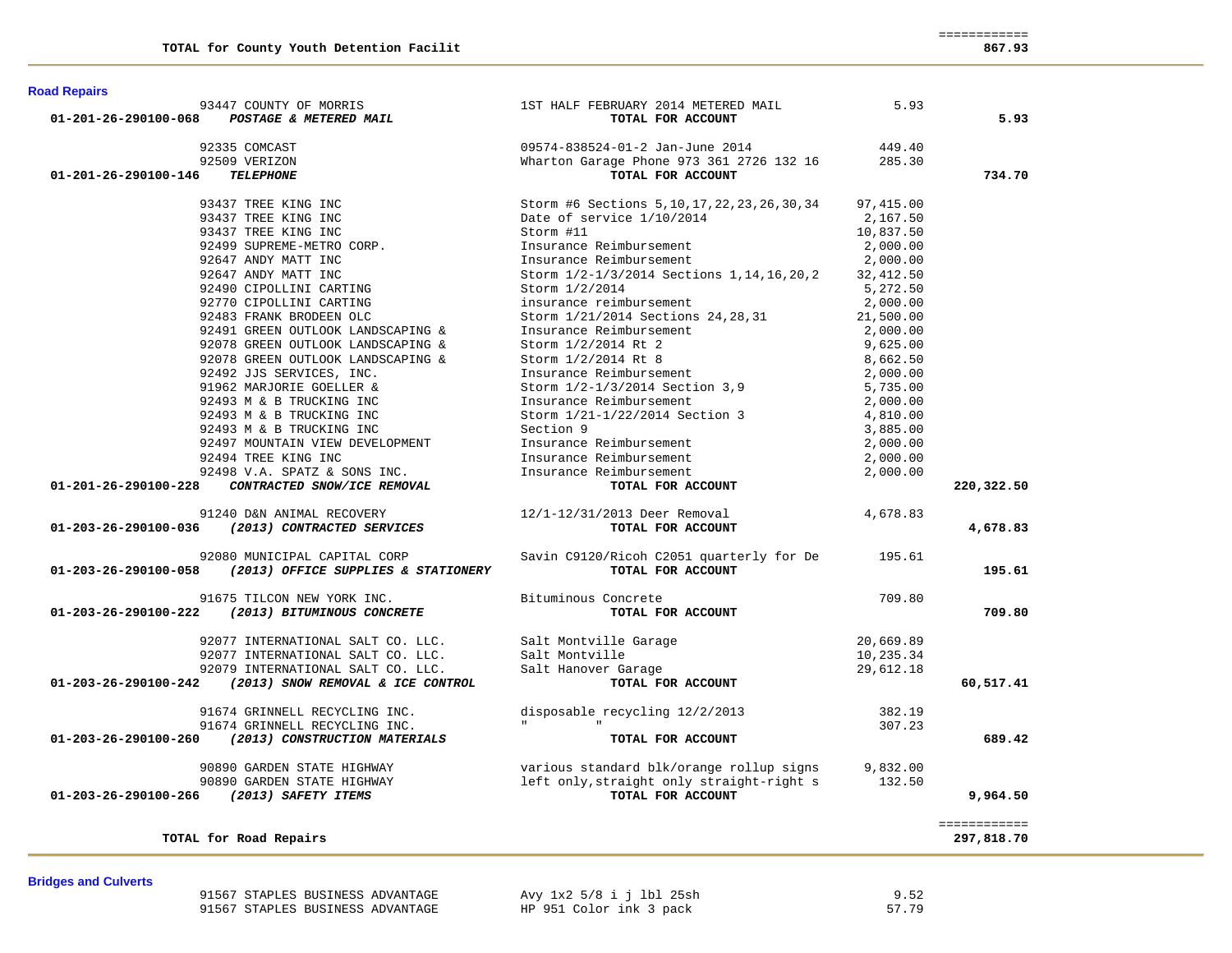| 91567 STAPLES BUSINESS ADVANTAGE                                         |                                                                |                 |              |  |
|--------------------------------------------------------------------------|----------------------------------------------------------------|-----------------|--------------|--|
|                                                                          | HP 950 Black ink                                               | 27.39           |              |  |
| 91567 STAPLES BUSINESS ADVANTAGE                                         | Brother TZE -S231 12MM BKWHT ES                                | 9.45            |              |  |
| 91567 STAPLES BUSINESS ADVANTAGE                                         | Sharpie Chisel DZ Blk                                          | 6.00            |              |  |
| OFFICE SUPPLIES & STATIONERY<br>01-201-26-292100-058                     | TOTAL FOR ACCOUNT                                              |                 | 110.15       |  |
|                                                                          |                                                                |                 |              |  |
| 92090 VERIZON                                                            | Billing Date: 1/1/2014 Acct# 973-361-668                       | 388.51          |              |  |
| 01-201-26-292100-146<br><b>TELEPHONE</b>                                 | TOTAL FOR ACCOUNT                                              |                 | 388.51       |  |
| 90547 CABLEVISION                                                        | Cable for the Wharton Garage. Billing Pe                       | 464.52          |              |  |
| 01-201-26-292100-259<br><b>EQUIPMENT RENTAL</b>                          | TOTAL FOR ACCOUNT                                              |                 | 464.52       |  |
|                                                                          |                                                                |                 |              |  |
| 90553 KENVIL POWER EQUIPMENT, INC.                                       | Gasket                                                         | 3.80            |              |  |
| 90553 KENVIL POWER EQUIPMENT, INC.                                       | Sleeve                                                         | 1.04            |              |  |
| 90553 KENVIL POWER EQUIPMENT, INC.                                       | X Line 31b.                                                    | 43.69           |              |  |
| 90553 KENVIL POWER EQUIPMENT, INC.                                       | Processing Chg.                                                | 0.49            |              |  |
| 91568 SHEAFFER SUPPLY INC.                                               | F5078 12x1/8x20MMMET                                           | 59.20           |              |  |
| 91568 SHEAFFER SUPPLY INC.                                               | STA30-4551X25 Stanley Tape Rule                                | 22.61           |              |  |
| 91568 SHEAFFER SUPPLY INC.                                               | F5653 14x1/8x20MM metal                                        | 102.56          |              |  |
| 01-203-26-292100-239 (2013) SMALL TOOLS                                  | TOTAL FOR ACCOUNT                                              |                 | 233.39       |  |
|                                                                          |                                                                |                 |              |  |
| 91565 MUNICIPAL CAPITAL CORP                                             | Ricoh MPC 2051 Digital Copier, for the mo                      | 522.78          |              |  |
| 01-203-26-292100-259 (2013) EQUIPMENT RENTAL                             | TOTAL FOR ACCOUNT                                              |                 | 522.78       |  |
|                                                                          |                                                                |                 | ============ |  |
| TOTAL for Bridges and Culverts                                           |                                                                |                 | 1,719.35     |  |
|                                                                          |                                                                |                 |              |  |
|                                                                          |                                                                |                 |              |  |
| <b>Shade Tree Commission</b>                                             |                                                                |                 |              |  |
| 91654 KENVIL POWER EQUIPMENT, INC.                                       | cover, filler cap, pads, chain catcher                         | 255.90          |              |  |
| 91654 KENVIL POWER EQUIPMENT, INC.                                       | oil                                                            | 48.44           |              |  |
| 91654 KENVIL POWER EQUIPMENT, INC.                                       | muffler, screws, gaskets                                       | 89.22           |              |  |
| 01-203-26-300100-262 (2013) MACHINERY REPAIRS & PARTS                    | TOTAL FOR ACCOUNT                                              |                 | 393.56       |  |
|                                                                          |                                                                |                 | ============ |  |
|                                                                          |                                                                |                 |              |  |
|                                                                          |                                                                |                 |              |  |
| TOTAL for Shade Tree Commission                                          |                                                                |                 | 393.56       |  |
|                                                                          |                                                                |                 |              |  |
| <b>Buildings &amp; Grounds</b>                                           |                                                                |                 |              |  |
| 93203 LOVEYS PIZZA & GRILL                                               | RE: MEAL RECEIPTS/ 01-02-14 THRU 01-05-0                       | 700.00          |              |  |
| 01-201-26-310100-084<br>OTHER OUTSIDE SERVICES                           | TOTAL FOR ACCOUNT                                              |                 | 700.00       |  |
|                                                                          |                                                                |                 |              |  |
| 92935 TRI-COUNTY SEWER & DRAIN                                           | RE: MV3 - PREVENTIVE MAINT/ DATED 01-23-                       | 1,155.00        |              |  |
| 01-201-26-310100-235 PIPES - OTHERS                                      | TOTAL FOR ACCOUNT                                              |                 | 1,155.00     |  |
| 92936 LAZ PARKING                                                        |                                                                | 3,682.00        |              |  |
| 01-203-26-310100-062 (2013) PARKING LOT RENTAL                           | 590803109/ JUROR PARKING - DECEMBER 2013<br>TOTAL FOR ACCOUNT  |                 | 3,682.00     |  |
|                                                                          |                                                                |                 |              |  |
| 93203 LOVEYS PIZZA & GRILL                                               | RE: MEAL RECEIPTS/ 11-09-13 THRU 12-15-1                       | 1,240.00        |              |  |
| 93203 LOVEYS PIZZA & GRILL                                               | RE: MEAL RECEIPTS/ 12-15-13 THRU 12-20-1                       | 580.00          |              |  |
| 01-203-26-310100-084<br>(2013) OTHER OUTSIDE SERVICES                    | TOTAL FOR ACCOUNT                                              |                 | 1,820.00     |  |
|                                                                          |                                                                |                 |              |  |
| 92085 MC MUA TRANSFER STATION                                            | 100055/ WASTE COLLECTION - NOVEMBER 2013                       | 5,330.00        |              |  |
| 92085 MC MUA TRANSFER STATION                                            | 100055/ TIPPING FEES - NOVEMBER 2013/ 12                       | 1,456.70        |              |  |
| 92085 MC MUA TRANSFER STATION                                            | 100055/ WASTE COLLECTION - DECEMBER 2013                       | 5,330.00        |              |  |
| 92085 MC MUA TRANSFER STATION                                            | 100055/ TIPPING FEES - DECEMBER 2013/ 01                       | 1,776.02        |              |  |
| 92116 MC MUA TRANSFER STATION                                            | 000291/ RE: REFUSE REMOVAL/ DECEMBER 201                       | 170.93          |              |  |
| 01-203-26-310100-143<br>(2013) RUBBISH & TRASH REMOVAL                   | TOTAL FOR ACCOUNT                                              |                 | 14,063.65    |  |
|                                                                          |                                                                |                 |              |  |
| 92941 TRITEC OFFICE EQUIPMENT INC                                        | ID# 6233/ COLOR COPIES/ 01-02-14-13                            | 33.18           |              |  |
| 01-203-26-310100-164<br>(2013) OFFICE MACHINES - RENTAL                  | TOTAL FOR ACCOUNT                                              |                 | 33.18        |  |
|                                                                          |                                                                |                 |              |  |
| 92122 GENERAL PLUMBING SUPPLY INC.<br>92122 GENERAL PLUMBING SUPPLY INC. | WO71011/ RE: LIBRARY/ 12-16-13<br>WO71020/ RE: A & R/ 12-18-13 | 43.81<br>906.66 |              |  |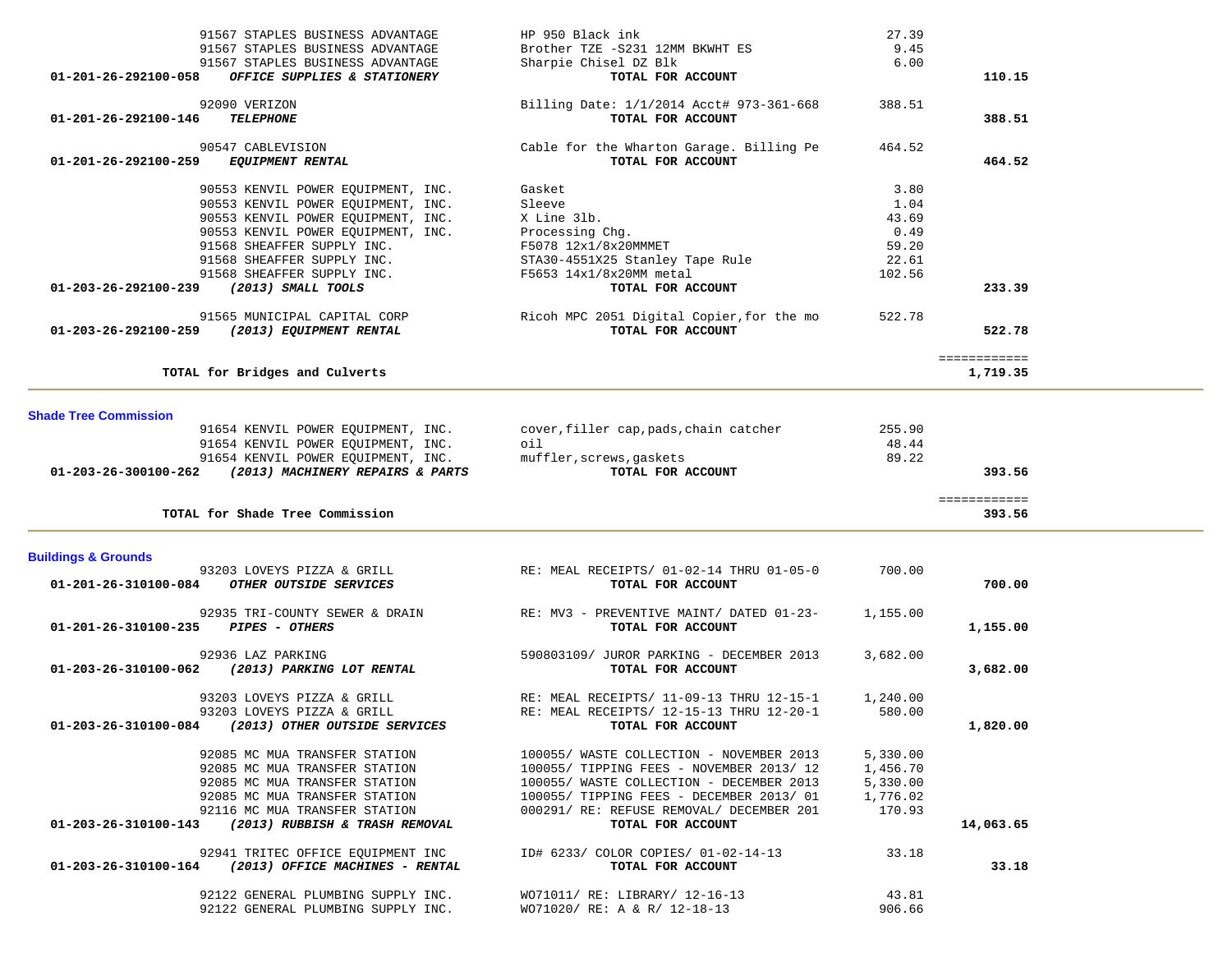| 92587 BINSKY & SNYDER SERVICES LLC<br>92817 JOHNSTONE SUPPLY<br>92817 JOHNSTONE SUPPLY<br>01-203-26-310100-264<br>$(2013)$ HEAT & A/C | RE: ADMIN/COURT HOUSE 12-10-13<br>WO70937/ RE: WARRANTS/ 11-22-13<br>WO70937/ RE: WARRANTS/ 11-26-13<br>TOTAL FOR ACCOUNT | 9,097.24<br>128.36<br>211.24 | 9,436.84                  |
|---------------------------------------------------------------------------------------------------------------------------------------|---------------------------------------------------------------------------------------------------------------------------|------------------------------|---------------------------|
| TOTAL for Buildings & Grounds                                                                                                         |                                                                                                                           |                              | ============<br>36,938.53 |
|                                                                                                                                       |                                                                                                                           |                              |                           |
| <b>Motor Services Center</b>                                                                                                          |                                                                                                                           |                              |                           |
| 91606 CABLEVISION                                                                                                                     | $1/8/14 - 2/7/14$                                                                                                         | 59.95                        |                           |
| 92762 MORRISTOWN LUMBER &                                                                                                             | HOSE                                                                                                                      | 37.99                        |                           |
| 92053 MY TOOL LADY                                                                                                                    | NUTS, BOLTS                                                                                                               | 1,260.00                     |                           |
| 91605 BOONTON AUTO PARTS                                                                                                              | ADHESIVE REMOVER                                                                                                          | 299.40                       |                           |
| 91605 BOONTON AUTO PARTS                                                                                                              | CHROMABASE                                                                                                                | 94.04                        |                           |
| 92060 WHITEMARSH CORPORATION                                                                                                          | SERVICE CALL                                                                                                              | 518.00                       |                           |
| OTHER OPERATING&REPAIR SUPPLY<br>01-201-26-315100-098                                                                                 | TOTAL FOR ACCOUNT                                                                                                         |                              | 2,269.38                  |
| 92025 AMERICAN WEAR INC.                                                                                                              | UNIFORMS AND MATS                                                                                                         | 270.74                       |                           |
| 92025 AMERICAN WEAR INC.                                                                                                              | UNIFORMS                                                                                                                  | 202.75                       |                           |
| 01-201-26-315100-207<br>UNIFORM & CLOTHING ALLOWANCE                                                                                  | TOTAL FOR ACCOUNT                                                                                                         |                              | 473.49                    |
| 91587 PETROCHOICE                                                                                                                     | HYD OIL                                                                                                                   | 2,264.09                     |                           |
| LUBRICANTS & ANTI FREEZE<br>01-201-26-315100-232                                                                                      | TOTAL FOR ACCOUNT                                                                                                         |                              | 2,264.09                  |
|                                                                                                                                       |                                                                                                                           |                              |                           |
| 91604 AUTOZONE, INC.                                                                                                                  | FLUID EVACUATOR                                                                                                           | 139.99                       |                           |
| 92053 MY TOOL LADY                                                                                                                    | DRILL                                                                                                                     | 187.99                       |                           |
| 01-201-26-315100-239<br>SMALL TOOLS                                                                                                   | TOTAL FOR ACCOUNT                                                                                                         |                              | 327.98                    |
| 92043 INTER CITY TIRE                                                                                                                 | TIRES                                                                                                                     | 1,698.53                     |                           |
| 92757 INTER CITY TIRE                                                                                                                 | TIRES                                                                                                                     | 570.48                       |                           |
| 92757 INTER CITY TIRE                                                                                                                 | TIRES                                                                                                                     | 320.86                       |                           |
| 92757 INTER CITY TIRE                                                                                                                 | TIRES                                                                                                                     | 331.65                       |                           |
| 92757 INTER CITY TIRE                                                                                                                 | TIRES                                                                                                                     | 1,028.18                     |                           |
| 91611 INTER CITY TIRE                                                                                                                 | TIRES                                                                                                                     | 537.05                       |                           |
| 91611 INTER CITY TIRE                                                                                                                 | TIRES                                                                                                                     | 1,215.71                     |                           |
| 91611 INTER CITY TIRE                                                                                                                 | TIRES                                                                                                                     | 1,577.03                     |                           |
| 01-201-26-315100-245<br><b>TIRES</b>                                                                                                  | TOTAL FOR ACCOUNT                                                                                                         |                              | 7,279.49                  |
| 92758 J & D SALES & SERVICE LLC                                                                                                       | AIR COMPRESSOR                                                                                                            | 454.54                       |                           |
| TOOLS - OTHERS<br>01-201-26-315100-246                                                                                                | TOTAL FOR ACCOUNT                                                                                                         |                              | 454.54                    |
|                                                                                                                                       |                                                                                                                           |                              |                           |
| 91594 TOMAR INDUSTRIES INC                                                                                                            | GLOVE, BAG, TISSUE, TOWEL,                                                                                                | 291.90                       |                           |
| 91594 TOMAR INDUSTRIES INC                                                                                                            | TAP A DROP                                                                                                                | 20.00                        |                           |
| 91596 ZEP MANUFACTURING CO                                                                                                            | ZEP TKO, ZEP 2000                                                                                                         | 276.68                       |                           |
| 01-201-26-315100-252<br><b>JANITORIAL SUPPLIES</b>                                                                                    | TOTAL FOR ACCOUNT                                                                                                         |                              | 588.58                    |
| 92746 AIR BRAKE & EQUIPMENT                                                                                                           | WIPER BLADE                                                                                                               | 315.35                       |                           |
| 92746 AIR BRAKE & EQUIPMENT                                                                                                           | CONTROL, MOTOR A/C DOOR, ACTUATOR                                                                                         | 353.60                       |                           |
| 92746 AIR BRAKE & EQUIPMENT                                                                                                           | INJECTOR, GASKET                                                                                                          | 4,545.36                     |                           |
| 92746 AIR BRAKE & EQUIPMENT                                                                                                           | V/C GASKET                                                                                                                | 36.75                        |                           |
| 92026 AIR BRAKE & EQUIPMENT                                                                                                           | SWITCH                                                                                                                    | 41.24                        |                           |
| 92026 AIR BRAKE & EQUIPMENT                                                                                                           | LIGHT                                                                                                                     | 47.69                        |                           |
| 92026 AIR BRAKE & EQUIPMENT                                                                                                           | FILTER                                                                                                                    | 31.56                        |                           |
| 92026 AIR BRAKE & EQUIPMENT                                                                                                           | PIPE                                                                                                                      | 83.32                        |                           |

| 92122 GENERAL PLUMBING SUPPLY INC.                           | WO71020/ RE: A & R/ 12-20-13             | 18.93    |          |
|--------------------------------------------------------------|------------------------------------------|----------|----------|
| 92122 GENERAL PLUMBING SUPPLY INC.                           | WO71205/ RE: A & R/ 12-3113              | 66.96    |          |
| $01 - 203 - 26 - 310100 - 235$<br>(2013) PIPES - OTHERS      | TOTAL FOR ACCOUNT                        |          | 1,036.36 |
| 92083 ALLEN PAPER & SUPPLY CO                                | WO70904/ RE: JANITORIAL SUPPLIES/ 11-21- | 3,691.50 |          |
| 92586 JERSEY PAPER PLUS INC                                  | WO70905/ RE: JANITORIAL SUPPLIES/ 12-11- | 1,320.00 |          |
| $01 - 203 - 26 - 310100 - 252$<br>(2013) JANITORIAL SUPPLIES | TOTAL FOR ACCOUNT                        |          | 5,011.50 |
| 92587 BINSKY & SNYDER SERVICES LLC                           | RE: ADMIN/COURT HOUSE 12-10-13           | 9,097.24 |          |
| 92817 JOHNSTONE SUPPLY                                       | WO70937/ RE: WARRANTS/ 11-22-13          | 128.36   |          |
| 92817 JOHNSTONE SUPPLY                                       | WO70937/ RE: WARRANTS/ 11-26-13          | 211.24   |          |
| 01-203-26-310100-264<br>$(2013)$ HEAT & A/C                  | TOTAL FOR ACCOUNT                        |          | 9,436.84 |
|                                                              |                                          |          |          |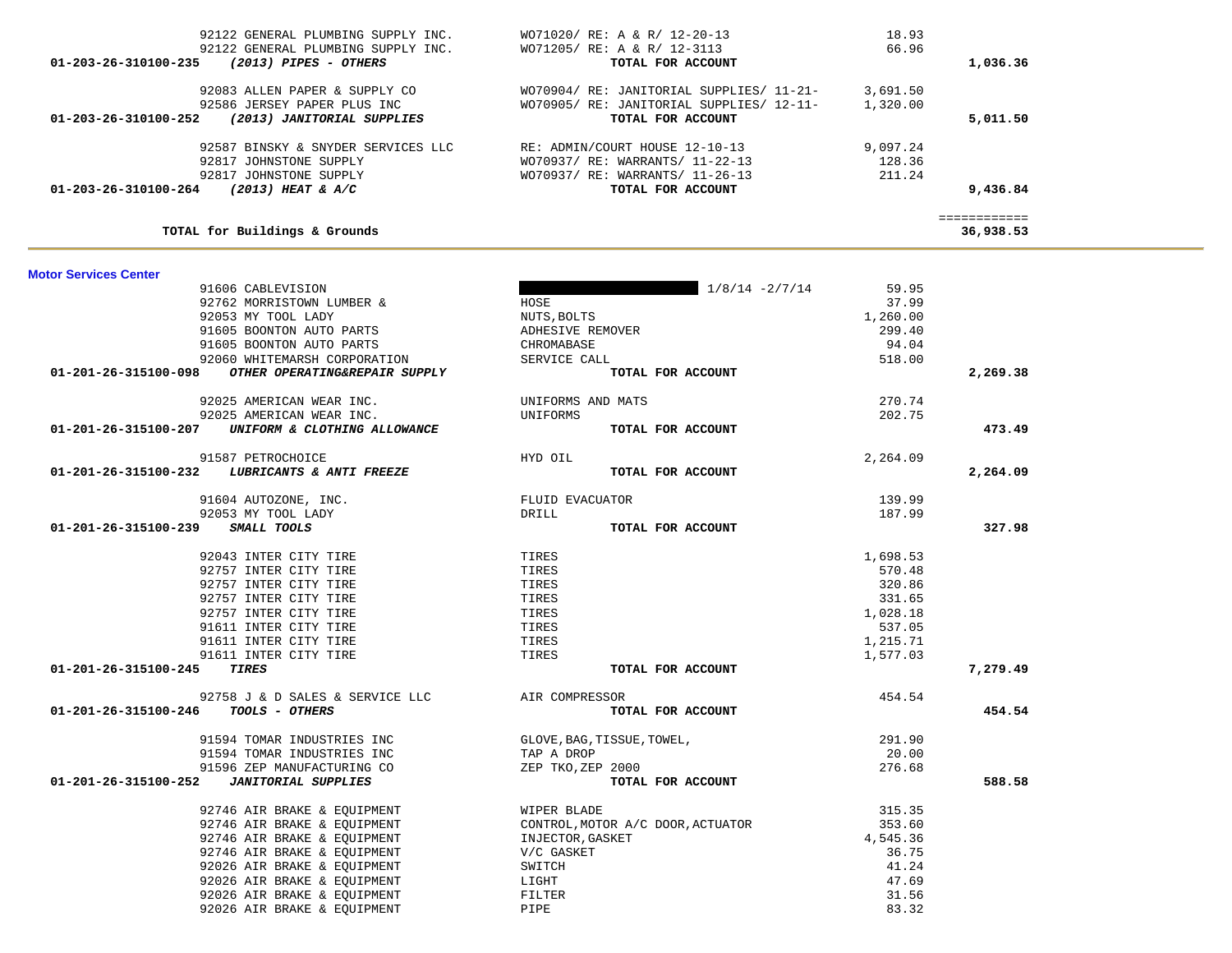|                      |                                                       |                                                                                                                                                                                                                                                                                                                                                                                                                                                                                                                                                                                                                                                             |        | 17,379.42 |
|----------------------|-------------------------------------------------------|-------------------------------------------------------------------------------------------------------------------------------------------------------------------------------------------------------------------------------------------------------------------------------------------------------------------------------------------------------------------------------------------------------------------------------------------------------------------------------------------------------------------------------------------------------------------------------------------------------------------------------------------------------------|--------|-----------|
|                      |                                                       | 92779 TRICO EQUIPMENT SERVICES LLC (FIN, MALL, BOLL, MASHEK, BUSHLIN, TRIN, CUSHLON 2021.76<br>91610 HOVER TRUCK CENTERS INC<br>91610 HOVER TRUCK CENTERS INC<br>91610 HOVER TRUCK CENTERS INC<br>91610 HOVER TRUCK CENTERS INC<br>9159<br>$[11.5874\text{R} \textbf{R} \textbf{R} \textbf{R} \textbf{R} \textbf{R} \textbf{R} \textbf{R} \textbf{R} \textbf{R} \textbf{R} \textbf{R} \textbf{R} \textbf{R} \textbf{R} \textbf{R} \textbf{R} \textbf{R} \textbf{R} \textbf{R} \textbf{R} \textbf{R} \textbf{R} \textbf{R} \textbf{R} \textbf{R} \textbf{R} \textbf{R} \textbf{R} \textbf{R} \textbf{R} \textbf{R} \textbf{R} \textbf{R} \textbf{R} \textbf$ |        |           |
|                      |                                                       |                                                                                                                                                                                                                                                                                                                                                                                                                                                                                                                                                                                                                                                             |        |           |
|                      |                                                       |                                                                                                                                                                                                                                                                                                                                                                                                                                                                                                                                                                                                                                                             |        |           |
|                      |                                                       |                                                                                                                                                                                                                                                                                                                                                                                                                                                                                                                                                                                                                                                             |        |           |
|                      |                                                       |                                                                                                                                                                                                                                                                                                                                                                                                                                                                                                                                                                                                                                                             |        |           |
|                      |                                                       |                                                                                                                                                                                                                                                                                                                                                                                                                                                                                                                                                                                                                                                             |        |           |
|                      |                                                       |                                                                                                                                                                                                                                                                                                                                                                                                                                                                                                                                                                                                                                                             |        |           |
|                      |                                                       |                                                                                                                                                                                                                                                                                                                                                                                                                                                                                                                                                                                                                                                             |        |           |
|                      |                                                       |                                                                                                                                                                                                                                                                                                                                                                                                                                                                                                                                                                                                                                                             |        |           |
|                      |                                                       |                                                                                                                                                                                                                                                                                                                                                                                                                                                                                                                                                                                                                                                             |        |           |
|                      |                                                       |                                                                                                                                                                                                                                                                                                                                                                                                                                                                                                                                                                                                                                                             |        |           |
|                      |                                                       |                                                                                                                                                                                                                                                                                                                                                                                                                                                                                                                                                                                                                                                             |        |           |
|                      |                                                       |                                                                                                                                                                                                                                                                                                                                                                                                                                                                                                                                                                                                                                                             |        |           |
|                      |                                                       |                                                                                                                                                                                                                                                                                                                                                                                                                                                                                                                                                                                                                                                             |        |           |
|                      |                                                       |                                                                                                                                                                                                                                                                                                                                                                                                                                                                                                                                                                                                                                                             |        |           |
|                      |                                                       |                                                                                                                                                                                                                                                                                                                                                                                                                                                                                                                                                                                                                                                             |        |           |
|                      |                                                       |                                                                                                                                                                                                                                                                                                                                                                                                                                                                                                                                                                                                                                                             |        |           |
|                      |                                                       |                                                                                                                                                                                                                                                                                                                                                                                                                                                                                                                                                                                                                                                             |        |           |
|                      |                                                       |                                                                                                                                                                                                                                                                                                                                                                                                                                                                                                                                                                                                                                                             |        |           |
|                      |                                                       |                                                                                                                                                                                                                                                                                                                                                                                                                                                                                                                                                                                                                                                             |        |           |
|                      |                                                       |                                                                                                                                                                                                                                                                                                                                                                                                                                                                                                                                                                                                                                                             |        |           |
|                      |                                                       |                                                                                                                                                                                                                                                                                                                                                                                                                                                                                                                                                                                                                                                             |        |           |
|                      |                                                       |                                                                                                                                                                                                                                                                                                                                                                                                                                                                                                                                                                                                                                                             |        |           |
|                      |                                                       |                                                                                                                                                                                                                                                                                                                                                                                                                                                                                                                                                                                                                                                             |        |           |
|                      | 91588 QUALITY AUTO GLASS, INC WINDSHIELD (20-22)      |                                                                                                                                                                                                                                                                                                                                                                                                                                                                                                                                                                                                                                                             | 212.12 |           |
|                      | 90824 ROUTE 23 AUTOMALL LLC                           | TRANS FLUID                                                                                                                                                                                                                                                                                                                                                                                                                                                                                                                                                                                                                                                 | 43.09  |           |
|                      | 90824 ROUTE 23 AUTOMALL LLC                           | MANIFOLD, GASKET, STUD, NUT, INDICATOR, TUBE                                                                                                                                                                                                                                                                                                                                                                                                                                                                                                                                                                                                                | 401.03 |           |
|                      | 91593 SUMMIT TRANSMISSION BRAKE                       | TRANS REPAIR (5-52)                                                                                                                                                                                                                                                                                                                                                                                                                                                                                                                                                                                                                                         | 541.45 |           |
| 01-201-26-315100-291 | <b>VEHICLE REPAIRS</b>                                | TOTAL FOR ACCOUNT                                                                                                                                                                                                                                                                                                                                                                                                                                                                                                                                                                                                                                           |        | 8,633.54  |
|                      |                                                       |                                                                                                                                                                                                                                                                                                                                                                                                                                                                                                                                                                                                                                                             |        |           |
|                      | 89491 CABLEVISION                                     | $12/8/13 - 1/7/1$                                                                                                                                                                                                                                                                                                                                                                                                                                                                                                                                                                                                                                           | 59.95  |           |
|                      | 90081 DEER PARK                                       | $11/15/13 - 12/14/13$                                                                                                                                                                                                                                                                                                                                                                                                                                                                                                                                                                                                                                       | 285.88 |           |
|                      | 89487 SGS TESTCOM INC                                 | MONTHLY INSPECTION MAINTENANCE, DEC. 201                                                                                                                                                                                                                                                                                                                                                                                                                                                                                                                                                                                                                    | 189.41 |           |
| 01-203-26-315100-098 | (2013) OTHER OPERATING&REPAIR SUPPLY                  | TOTAL FOR ACCOUNT                                                                                                                                                                                                                                                                                                                                                                                                                                                                                                                                                                                                                                           |        | 535.24    |
|                      | 89298 CARGOTEC USA INC                                | HOOK                                                                                                                                                                                                                                                                                                                                                                                                                                                                                                                                                                                                                                                        | 295.82 |           |
|                      | 01-203-26-315100-261 (2013) SPARE PARTS FOR EQUIPMENT | TOTAL FOR ACCOUNT                                                                                                                                                                                                                                                                                                                                                                                                                                                                                                                                                                                                                                           |        | 295.82    |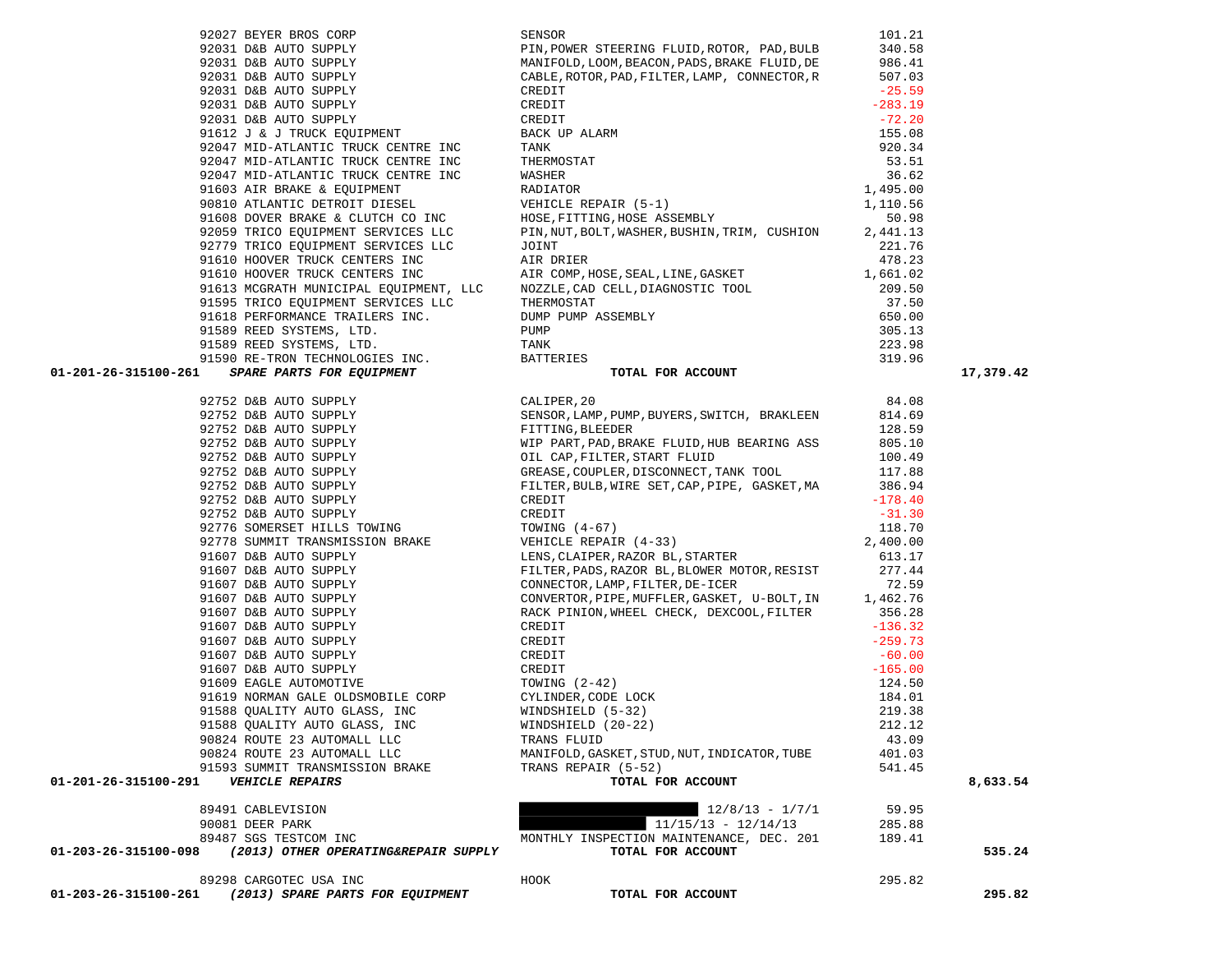|                      |  |  | 88634 ALLIANCE BUS GROUP INC. |  |
|----------------------|--|--|-------------------------------|--|
| 01-203-26-315100-291 |  |  | (2013) VEHICLE REPAIRS        |  |

HANDLE, MOULDING, TRIM, LIGHT 111.98  **017AL FOR ACCOUNT 111.98** 

| TOTAL for Motor Services Center                                       |                                                               |           | ============<br>40,613.55 |
|-----------------------------------------------------------------------|---------------------------------------------------------------|-----------|---------------------------|
|                                                                       |                                                               |           |                           |
| <b>Mosquito Extermination</b>                                         |                                                               |           |                           |
| 91702 HANOVER POWER SPORTS                                            | Diagnose & Estimate to Repair                                 | 46.00     |                           |
| 91702 HANOVER POWER SPORTS                                            | Needle Valve Set 5UH-14107-20-00                              | 20.99     |                           |
| 91702 HANOVER POWER SPORTS                                            | O-Ring 5DM-14561-00-00                                        | 9.87      |                           |
| 91702 HANOVER POWER SPORTS                                            | Labor to Rebuild Carb                                         | 138.00    |                           |
| 91702 HANOVER POWER SPORTS                                            | Labor to Flush Fuel System                                    | 27.60     |                           |
| 91702 HANOVER POWER SPORTS                                            | Starter Relay Assy 4SV-81940-12-00                            | 80.98     |                           |
| 91702 HANOVER POWER SPORTS                                            | Labor Replace Starter Solenoid                                | 27.60     |                           |
| 91702 HANOVER POWER SPORTS                                            | Shop Supplies                                                 | 7.18      |                           |
| 93007 WALTER JONES                                                    | Reimb. for Work Boots Council #6                              | 90.00     |                           |
| 01-201-26-320100-084<br>OTHER OUTSIDE SERVICES                        | TOTAL FOR ACCOUNT                                             |           | 448.22                    |
|                                                                       |                                                               |           |                           |
| 91545 EXTEL COMMUNICATIONS<br>01-201-26-320100-163<br>OFFICE MACHINES | Telephone System Maintenance 2/28/14 - 2<br>TOTAL FOR ACCOUNT | 822.00    | 822.00                    |
|                                                                       |                                                               |           |                           |
|                                                                       |                                                               |           | ============              |
| TOTAL for Mosquito Extermination                                      |                                                               |           | 1,270.22                  |
|                                                                       |                                                               |           |                           |
| <b>Health Management</b>                                              |                                                               |           |                           |
| 92948 AHS HOSPITAL CORP                                               | For the month of January 2014                                 | 10,000.00 |                           |
| 01-201-27-330100-079<br>SPECIAL PROJECTS                              | TOTAL FOR ACCOUNT                                             |           | 10,000.00                 |
| 88181 RUTGERS UNIVERSITY                                              | Noise Enforcement course Craig Goss 12/1                      | 190.00    |                           |
| 86949 RUTGERS OCPE                                                    | Safe Drinking Water Act Regulatory Updat                      | 255.00    |                           |
| 86949 RUTGERS OCPE                                                    | James Deacon                                                  | 255.00    |                           |
| 01-203-27-330100-210<br>(2013) ENVIRONMENTAL COMPLIANCE               | TOTAL FOR ACCOUNT                                             |           | 700.00                    |
|                                                                       |                                                               |           |                           |
| TOTAL for Health Management                                           |                                                               |           | ============<br>10,700.00 |
|                                                                       |                                                               |           |                           |
| <b>Human Services</b>                                                 |                                                               |           |                           |
| 93447 COUNTY OF MORRIS                                                | 1ST HALF FEBRUARY 2014 METERED MAIL                           | 57.11     |                           |
| 01-201-27-331100-068<br>POSTAGE & METERED MAIL                        | TOTAL FOR ACCOUNT                                             |           | 57.11                     |
|                                                                       |                                                               |           |                           |
| 92375 SODEXO INC & AFFILIATES                                         | Catering for the Jan. 9 2014 MHSAAB Meeti                     | 127.50    |                           |
| 92375 SODEXO INC & AFFILIATES                                         | Catering for the Jan 16, 2014 Advisory c                      | 72.00     |                           |
| 01-201-27-331100-088<br>MEETING EXP ADVISORY BOARD ETC                | TOTAL FOR ACCOUNT                                             |           | 199.50                    |
|                                                                       |                                                               |           |                           |
| 91270 MUNICIPAL CAPITAL CORP                                          | Payment 6 Of 12 billed quarterly Nov, De                      | 872.20    |                           |
| $01 - 203 - 27 - 331100 - 164$<br>(2013) OFFICE MACHINES - RENTAL     | TOTAL FOR ACCOUNT                                             |           | 872.20                    |
|                                                                       |                                                               |           |                           |
| TOTAL for Human Services                                              |                                                               |           | ============<br>1,128.81  |
|                                                                       |                                                               |           |                           |
|                                                                       |                                                               |           |                           |
| <b>Youth Shelter</b><br>90648 STORY TELLING ARTS INC                  |                                                               | 1,040.00  |                           |
| 0.01, 0.0, 0.01110, 0.00<br>$\overline{m}$                            | Staff Professional Development Training                       |           | 1.010.00                  |

| 1,040.00 |        | TOTAL FOR ACCOUNT                        | 01-201-27-331110-039<br><b>EDUCATION SCHOOLS &amp; TRAINING</b>              |
|----------|--------|------------------------------------------|------------------------------------------------------------------------------|
| 394.14   | 394.14 | Petty Cash Expenses<br>TOTAL FOR ACCOUNT | 93108 THOMAS POLLIO<br>01-201-27-331110-059<br><i>OTHER GENERAL EXPENSES</i> |
|          | 16.08  | 1ST HALF FEBRUARY 2014 METERED MAIL      | 93447 COUNTY OF MORRIS                                                       |
| 16.08    |        | TOTAL FOR ACCOUNT                        | 01-201-27-331110-068<br>POSTAGE AND METERED MAIL                             |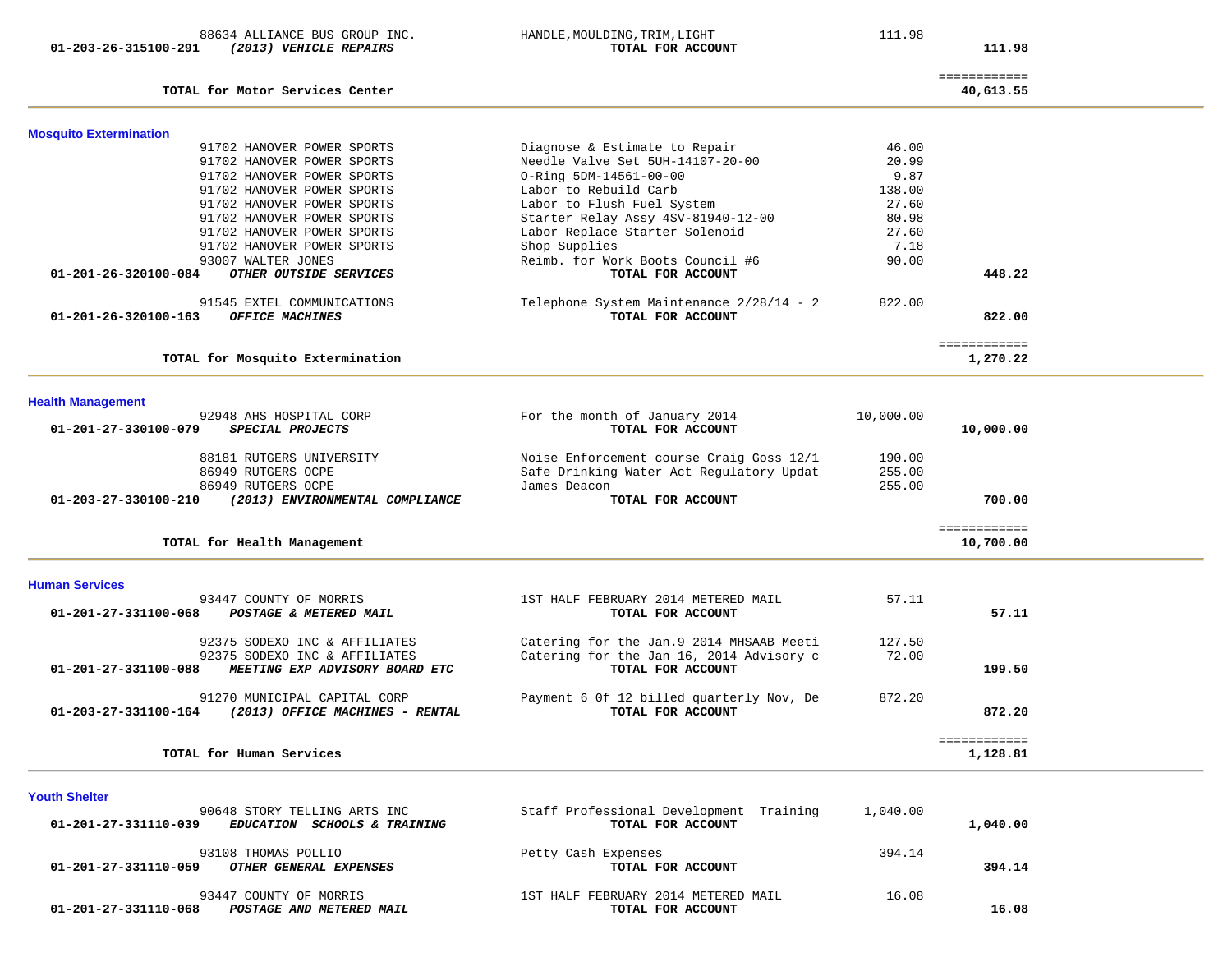|                                           | -------------<br>_____________ |
|-------------------------------------------|--------------------------------|
| <b>TOTAL</b><br>for<br>-Yout h<br>Shelter | 545<br>.                       |

| <b>Office on Aging</b>                                   |                                           |        |              |
|----------------------------------------------------------|-------------------------------------------|--------|--------------|
| 92927 VERA BLOSSOM                                       | Car Insurance Reimbursement for Jan-2014  | 12.00  |              |
| 93170 KAREN WEBSTER                                      | Car Insurance Reimbursement for Jan-2014  | 12.00  |              |
| $01 - 201 - 27 - 333100 - 048$<br>INSURANCE              | TOTAL FOR ACCOUNT                         |        | 24.00        |
| 92640 DAILY RECORD                                       | Public Notice, ACADV and MAPS Meeting Da  | 52.94  |              |
| OTHER GENERAL EXPENSES<br>01-201-27-333100-059           | TOTAL FOR ACCOUNT                         |        | 52.94        |
| 93447 COUNTY OF MORRIS                                   | 1ST HALF FEBRUARY 2014 METERED MAIL       | 188.65 |              |
| $01 - 201 - 27 - 333100 - 068$<br>POSTAGE & METERED MAIL | TOTAL FOR ACCOUNT                         |        | 188.65       |
| 92927 VERA BLOSSOM                                       | Miles reimbursement for Jan-2014          | 32.90  |              |
| 93170 KAREN WEBSTER                                      | Miles reimbursement for January-2014      | 24.50  |              |
| <b>TRAVEL EXPENSE</b><br>$01 - 201 - 27 - 333100 - 082$  | TOTAL FOR ACCOUNT                         |        | 57.40        |
| 92639 HUBER & ASSOCIATES                                 | Competency Evaluation of APS client (J.E. | 400.00 |              |
| $01 - 201 - 27 - 333100 - 084$<br>OTHER OUTSIDE SERVICES | TOTAL FOR ACCOUNT                         |        | 400.00       |
| 92927 VERA BLOSSOM                                       | Car insurance reimbursement for Dec-2013  | 12.00  |              |
| $01 - 203 - 27 - 333100 - 048$<br>(2013) INSURANCE       | TOTAL FOR ACCOUNT                         |        | 12.00        |
| 92927 VERA BLOSSOM                                       | Miles reimbursement for December-2013     | 67.20  |              |
| $01 - 203 - 27 - 333100 - 082$<br>(2013) TRAVEL EXPENSE  | TOTAL FOR ACCOUNT                         |        | 67.20        |
|                                                          |                                           |        | ============ |
| TOTAL for Office on Aging                                |                                           |        | 802.19       |

### **Grant in Aid**

| 887.00    |          | 92530 NEW JERSEY AIDS SERVICES 665 BED DAYS AND 6 EDUCATIONAL WORKSHOPS 887.00<br>01-203-27-342000-454 (2013) GRANT IN AID GIA: ERIC JOHNSON<br>TOTAL FOR ACCOUNT       |
|-----------|----------|-------------------------------------------------------------------------------------------------------------------------------------------------------------------------|
| 3,425.66  |          | 92459 DOVER HOUSING AUTHORITY The child care stipend for 7 children for th 3,425.66<br>01-203-27-342000-455 (2013) GRANT IN AID GIA:DOVER HOUSING AU TOTAL FOR ACCOUNT  |
| 921.52    |          | 92659 MC ORGANIZATION FOR HISPANIC Community outreach program El Primer Rid 921.52<br>01-203-27-342000-459 (2013) GRANT IN AID GIA: HISPANIC AFFAIR TOTAL FOR ACCOUNT   |
| 13,484.00 |          | 92249 EMPLOYMENT HORIZONS, INC. #1324 E&T Period $10/1/$ 13,484.00<br>01-203-27-342000-463 (2013) GRANT IN AID GIA: EMPLOYMENT HORI TOTAL FOR ACCOUNT                   |
| 15,268.00 |          | 92449 ATLANTIC HEALTH SERVICES/MMH 81 units of service 10-1-13 t0 12-31-13 15,268.00<br>01-203-27-342000-464 (2013) GRANT IN AID GIA: MORR MEMOR. HOS TOTAL FOR ACCOUNT |
| 2,839.00  | 2,839.00 | 92448 PARSIPPANY CHILD DAY CARE CTR. 2 Infant scholarships Dec 2013<br>01-203-27-342000-478 (2013) GRANT IN AID GIA: PARSIPPANY CHILD TOTAL FOR ACCOUNT                 |
| 3,687.00  |          | 92456 NEWBRIDGE SERVICES INC clinical case management services and Jo 3,687.00<br>$01-203-27-342000-483$ (2013) GRANT IN AID AID MENT HLTH CNT-NE TOTAL FOR ACCOUNT     |
| 16,828.00 |          | 92454 FAMILY INTERVENTION CONTRACT EXPENSES FOR THE 4TH QUARTER OF 16,828.00<br>01-203-27-342000-489 (2013) GRANT IN AID: FAMILY INTERVENTION TOTAL FOR ACCOUNT         |
| 7,452.00  |          | 92455 STORY TELLING ARTS INC Storytelling worksheet morris county you 7,452.00<br>01-203-27-342000-492 (2013) GRANT IN AID: STORYTELLING ARTS TOTAL FOR ACCOUNT         |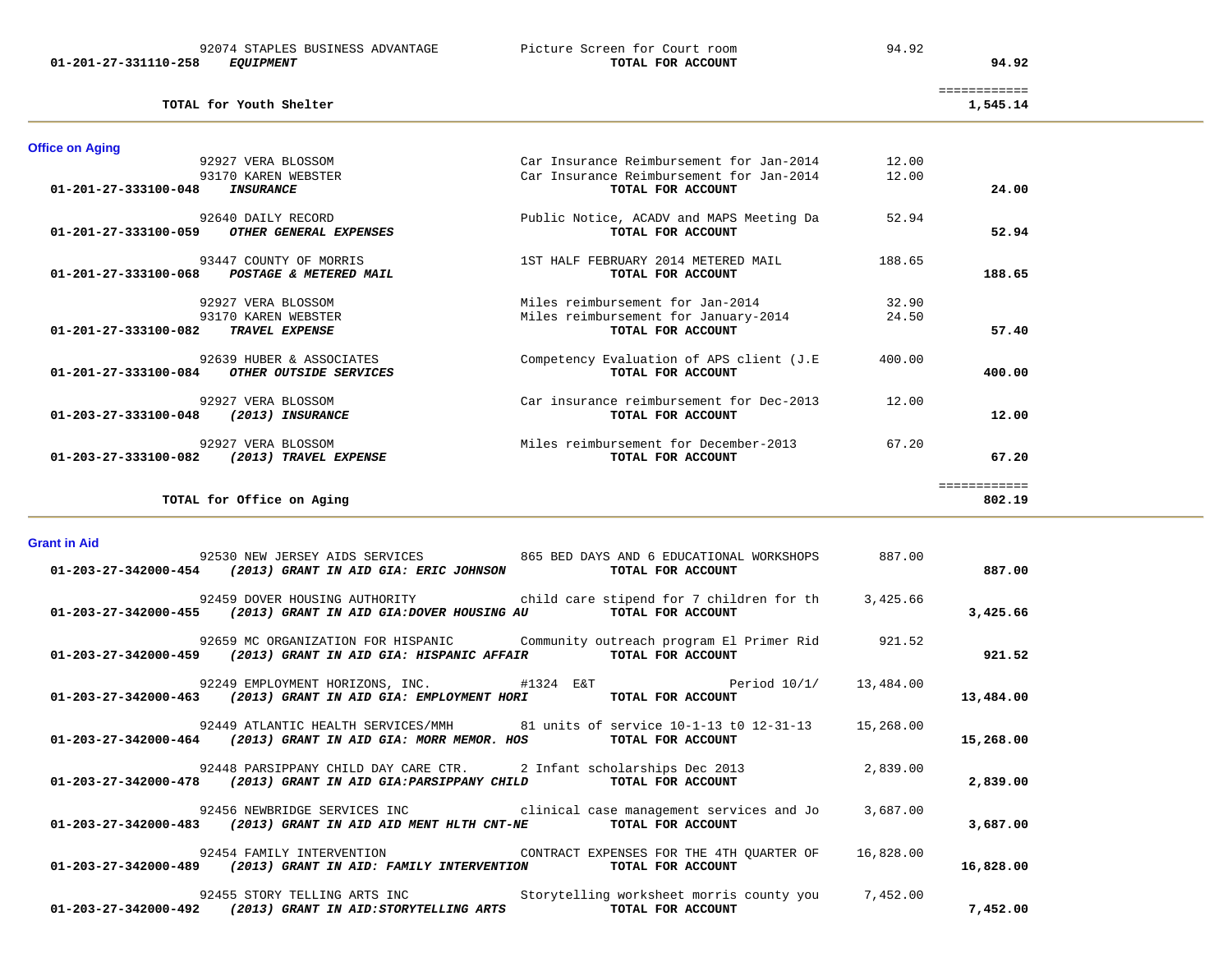| <b>Seniors, Disabled &amp; Veterans</b> | 92248 CORNERSTONE FAMILY PROGRAMS                    | Period $12/1/$<br>MVADC                   | 1,374.48 |                          |
|-----------------------------------------|------------------------------------------------------|-------------------------------------------|----------|--------------------------|
| 01-203-27-343100-036                    | (2013) CONTRACTED SERVICES - ADULT DAY C             | TOTAL FOR ACCOUNT                         |          | 1,374.48                 |
|                                         | TOTAL for Seniors, Disabled & Veterans               |                                           |          | ============<br>1,374.48 |
|                                         |                                                      |                                           |          |                          |
| <b>County Board of Social Service</b>   |                                                      |                                           |          |                          |
|                                         | 90791 NJHMFA-HMIS                                    | Annual Participation fee for NJHMIS Fisc  | 750.00   |                          |
|                                         | 92976 U.S. SECURITY ASSOCIATES, INC.                 | Payment for Security Officer - Client #5  | 638.75   |                          |
| 01-201-27-345100-325                    | SPECIAL SERVICES                                     | TOTAL FOR ACCOUNT                         |          | 1,388.75                 |
|                                         | 92967 HORIZON BLUE CROSS BLUE SHIELD                 | Dental coverage for the month of Februar  | 4,172.86 |                          |
| 01-201-27-345100-329                    | HOSPITAL INSURANCE PREMIUMS                          | TOTAL FOR ACCOUNT                         |          | 4,172.86                 |
|                                         | 92990 JERRY THIEL                                    | SSS - Mileage reimb. for January 2014     | 51.45    |                          |
|                                         | 92982 LASZLO CSENGETO                                | ADM - Mileage reimb. for January 2014     | 15.40    |                          |
| 01-201-27-345100-332                    | <i><b>MILEAGE</b></i>                                | TOTAL FOR ACCOUNT                         |          | 66.85                    |
|                                         | 92977 ANNA KRAUZE                                    | FSS - Insurance reimb. for January to Ju  | 90.00    |                          |
|                                         | 92978 BARBARA KENNEDY                                | Insurance reimb. for January to June 201  | 72.00    |                          |
|                                         | 92979 DALA EKENEZAR                                  | FIS - Insurance reimb. for January to Ju  | 72.00    |                          |
|                                         | 92980 DENES HEIDINGER                                | Insurance reimb. for January to June 201  | 90.00    |                          |
|                                         | 92988 EDILMA ACEVEDO                                 | CSP - Insurance reimb. for January to Ju  | 72.00    |                          |
|                                         | 92989 JEANNE YOUNG                                   | FSS - Insurance reimb. for January to Ju  | 90.00    |                          |
|                                         | 92990 JERRY THIEL                                    | Insurance reimb. for January to June 201  | 72.00    |                          |
|                                         | 92981 KAREN REMUS                                    | ADM - Insurance reimb. for January to Ju  | 72.00    |                          |
|                                         | 92983 LOURDES DEGUZMAN                               | MAP - Insurance reimb. for January to Ju  | 72.00    |                          |
|                                         | 92984 MIRIAM ACEVEDO                                 | MAP - Insurance reimb. for January to Ju  | 90.00    |                          |
|                                         | 92991 SHARI BOEHM                                    | Insurance reimb. for January to June 201  | 72.00    |                          |
|                                         | 92985 SUBHAG KUMAR                                   | FSS - Insurance reimb. for January to Ju  | 72.00    |                          |
|                                         | 92986 SUDESH MEHTA                                   | MAP - Insurance reimb. for January to Ju  | 72.00    |                          |
|                                         | 92987 SUSAN KLEIN                                    | MAP - Insurance reimb. for January to Ju  | 72.00    |                          |
| 01-201-27-345100-333                    | OTHER ALLOWANCES                                     | TOTAL FOR ACCOUNT                         |          | 1,080.00                 |
|                                         | 92969 NJ TRANSIT                                     | Bus pass order                            | 525.00   |                          |
| 01-201-27-345100-340                    | TRANSPORTATION SERVICES                              | TOTAL FOR ACCOUNT                         |          | 525.00                   |
|                                         | 90798 PITNEY BOWES CREDIT CORP                       | Tape Strips & Ink Cartridge / Order #436  | 680.88   |                          |
|                                         | 90832 STAPLES BUSINESS ADVANTAGE                     | Kyocera TK332 Toner cart blk/ 7109983390  | 181.98   |                          |
| 01-203-27-345100-058                    | (2013) OFFICE SUPPLIES & STATIONERY                  | TOTAL FOR ACCOUNT                         |          | 862.86                   |
|                                         | 90796 LANGUAGE LINE SERVICES                         | Over the phone interpretation service -   | 71.40    |                          |
| 01-203-27-345100-059                    | (2013) OTHER GENERAL EXPENSES                        | TOTAL FOR ACCOUNT                         |          | 71.40                    |
|                                         | 90798 PITNEY BOWES CREDIT CORP                       | Charges for schedule for 401 - Acct. #17  | 870.00   |                          |
|                                         | 90798 PITNEY BOWES CREDIT CORP                       | Schedule 402                              | 1,197.00 |                          |
|                                         | 01-203-27-345100-164 (2013) OFFICE MACHINES - RENTAL | TOTAL FOR ACCOUNT                         |          | 2,067.00                 |
|                                         | 92968 JOHNSON & JOHNSON, ESQS                        | Legal services rendered for the month of  | 4,548.00 |                          |
|                                         | 92968 JOHNSON & JOHNSON, ESQS                        | Conklin v. OTA                            | 552.00   |                          |
| 01-203-27-345100-325                    | (2013) SPECIAL SERVICES                              | TOTAL FOR ACCOUNT                         |          | 5,100.00                 |
|                                         | 92978 BARBARA KENNEDY                                | MAP - Mileage reimb. for $9/13$ & $10/13$ | 8.05     |                          |
|                                         | 92980 DENES HEIDINGER                                | SSS - Mileage reimb. for December 2013    | 26.60    |                          |
|                                         | 92991 SHARI BOEHM                                    | ADM - Mileage reimb. for December 2013    | 23.80    |                          |
| 01-203-27-345100-332 (2013) MILEAGE     |                                                      | TOTAL FOR ACCOUNT                         |          | 58.45                    |

============

**TOTAL for Grant in Aid 64,792.18**

64,792.18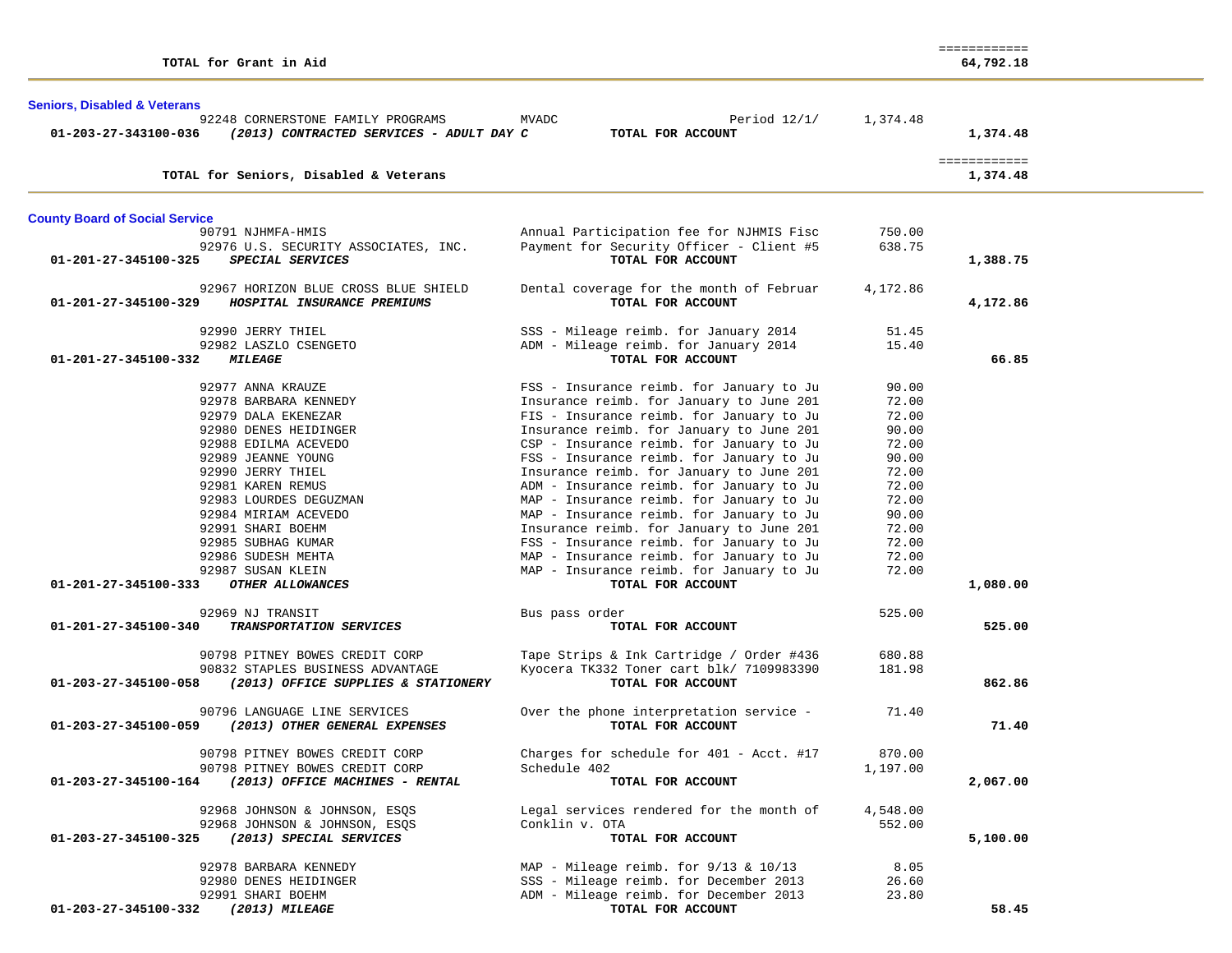**MV:Building Services** 

|                      | TOTAL for MV:Administration                                                                                                                                                                                                                                                                                                                                                                                                                                                                            |                                                                                                                                                                                                                                                            |             | ============<br>114,985.60 |
|----------------------|--------------------------------------------------------------------------------------------------------------------------------------------------------------------------------------------------------------------------------------------------------------------------------------------------------------------------------------------------------------------------------------------------------------------------------------------------------------------------------------------------------|------------------------------------------------------------------------------------------------------------------------------------------------------------------------------------------------------------------------------------------------------------|-------------|----------------------------|
|                      |                                                                                                                                                                                                                                                                                                                                                                                                                                                                                                        | 93309 TRITEC OFFICE EQUIPMENT INC<br>93310 TRITEC OFFICE EQUIPMENT INC CTMORR,4th Qtr. 2014<br>01-203-27-350100-164 (2013) OFFICE EQUIPMENT INC CRMORR,4th Qtr. 2014<br>TOTAL FOR ACCOUNT                                                                  |             | 332.85                     |
|                      | 93447 COUNTY OF MORRIS<br>01-201-27-350100-068 POSTAGE & METERED MAIL                                                                                                                                                                                                                                                                                                                                                                                                                                  | 1ST HALF FEBRUARY 2014 METERED MAIL 83.70                                                                                                                                                                                                                  |             | 83.70                      |
|                      |                                                                                                                                                                                                                                                                                                                                                                                                                                                                                                        |                                                                                                                                                                                                                                                            |             |                            |
| 01-201-27-350100-058 | OFFICE SUPPLIES & STATIONERY                                                                                                                                                                                                                                                                                                                                                                                                                                                                           |                                                                                                                                                                                                                                                            |             | 4,014.13                   |
|                      | 93307 STAPLES BUSINESS ADVANTAGE                                                                                                                                                                                                                                                                                                                                                                                                                                                                       |                                                                                                                                                                                                                                                            |             |                            |
|                      | 93307 STAPLES BUSINESS ADVANTAGE                                                                                                                                                                                                                                                                                                                                                                                                                                                                       |                                                                                                                                                                                                                                                            |             |                            |
|                      | 93306 STAPLES BUSINESS ADVANTAGE                                                                                                                                                                                                                                                                                                                                                                                                                                                                       |                                                                                                                                                                                                                                                            |             |                            |
|                      | 93306 STAPLES BUSINESS ADVANTAGE                                                                                                                                                                                                                                                                                                                                                                                                                                                                       | $\begin{tabular}{lllllllllll} 1032198, \text{February~2014} & & & 1,593.47\\ 1032198, \text{February~2014} & & & 32.86\\ 1032198, January~2014 & & & 2,028.40\\ 1032198, January~2014 & & & 359.40\\ \textbf{TOTL FOR ACCOUNT} & & & & & \\ \end{tabular}$ |             |                            |
| 01-201-27-350100-035 |                                                                                                                                                                                                                                                                                                                                                                                                                                                                                                        | TOTAL FOR ACCOUNT                                                                                                                                                                                                                                          | 68, 361. 64 | 68,361.64                  |
|                      |                                                                                                                                                                                                                                                                                                                                                                                                                                                                                                        |                                                                                                                                                                                                                                                            |             |                            |
| 01-201-27-350100-016 |                                                                                                                                                                                                                                                                                                                                                                                                                                                                                                        | 93284 BARON HR HEALTHCARE LLC<br>5 <b>OUTSIDE SALARIES &amp; WAGES</b> TOTAL FOR ACCOUNT                                                                                                                                                                   |             | 5,469.62                   |
|                      |                                                                                                                                                                                                                                                                                                                                                                                                                                                                                                        |                                                                                                                                                                                                                                                            | 317.20      |                            |
|                      |                                                                                                                                                                                                                                                                                                                                                                                                                                                                                                        | 93281 AEQUOR HEALTHCARE SERVICES, LLC Agency Nursing for 1-19 thru 1-25-2014 5,152.42                                                                                                                                                                      |             |                            |
| 01-201-27-350100-013 | 23 EVELYN TOLENTINO<br><b>TEMPORARY HELP - PER DIEM NURSES</b>                                                                                                                                                                                                                                                                                                                                                                                                                                         | RN, 2-2-2014 thru 2-15-2014<br>RN, 2-2-2014 thru 2-15-2014<br>RN, 2-2-2014 thru 2-15-2014<br>RN, 2-2-2014 thru 2-15-2014<br>RN, 2-2-2014 thru 2-15-2014<br><b>TOTAL FOR ACCOUNT</b>                                                                        |             | 36,723.66                  |
|                      | 93323 EVELYN TOLENTINO                                                                                                                                                                                                                                                                                                                                                                                                                                                                                 |                                                                                                                                                                                                                                                            | 883.75      |                            |
|                      | 93334 MARY JANE M. ARCINAS                                                                                                                                                                                                                                                                                                                                                                                                                                                                             |                                                                                                                                                                                                                                                            | 838.25      |                            |
|                      | 93340 SUZIE COLLIN                                                                                                                                                                                                                                                                                                                                                                                                                                                                                     |                                                                                                                                                                                                                                                            | 2,823.45    |                            |
|                      | 93339 ROSEMARY BATANE COBCOBO                                                                                                                                                                                                                                                                                                                                                                                                                                                                          | RN, 2-2-2014 thru 2-15-2014 1,680.00<br>RN, 2-2-2014 thru 2-15-2014 1,680.00                                                                                                                                                                               |             |                            |
|                      | 93338 ROSE DUMAPIT                                                                                                                                                                                                                                                                                                                                                                                                                                                                                     |                                                                                                                                                                                                                                                            |             |                            |
|                      |                                                                                                                                                                                                                                                                                                                                                                                                                                                                                                        |                                                                                                                                                                                                                                                            | 3,640.00    |                            |
|                      |                                                                                                                                                                                                                                                                                                                                                                                                                                                                                                        |                                                                                                                                                                                                                                                            | 560.00      |                            |
|                      |                                                                                                                                                                                                                                                                                                                                                                                                                                                                                                        |                                                                                                                                                                                                                                                            | 1,126.65    |                            |
|                      |                                                                                                                                                                                                                                                                                                                                                                                                                                                                                                        | LPN, 2-2-2014 thru 2-15-2014<br>RN, 2-2-2014 thru 2-15-2014<br>RN, 2-2-2014 thru 2-15-2014<br>RN, 2-2-2014 thru 2-15-2014<br>RN, 2-2-2014 thru 2-15-2014<br>RN, 2-2-2014 thru 2-15-2014                                                                    | 828.45      |                            |
|                      |                                                                                                                                                                                                                                                                                                                                                                                                                                                                                                        |                                                                                                                                                                                                                                                            | 896.00      |                            |
|                      |                                                                                                                                                                                                                                                                                                                                                                                                                                                                                                        | RN, 2-2-2014 thru 2-15-2014<br>RN, 2-2-2014 thru 2-15-2014                                                                                                                                                                                                 | 2,240.00    |                            |
|                      |                                                                                                                                                                                                                                                                                                                                                                                                                                                                                                        |                                                                                                                                                                                                                                                            | 1,955.45    |                            |
|                      |                                                                                                                                                                                                                                                                                                                                                                                                                                                                                                        |                                                                                                                                                                                                                                                            |             |                            |
|                      |                                                                                                                                                                                                                                                                                                                                                                                                                                                                                                        |                                                                                                                                                                                                                                                            |             |                            |
|                      |                                                                                                                                                                                                                                                                                                                                                                                                                                                                                                        |                                                                                                                                                                                                                                                            |             |                            |
|                      |                                                                                                                                                                                                                                                                                                                                                                                                                                                                                                        |                                                                                                                                                                                                                                                            |             |                            |
|                      |                                                                                                                                                                                                                                                                                                                                                                                                                                                                                                        |                                                                                                                                                                                                                                                            |             |                            |
|                      | 93316 ARNEL P GARCIA<br>93317 BARKEL FLEMMING<br>93318 CARRELLE L CALIXTE<br>93319 CHARLES NADARAJAH<br>93320 DANILO LAPID<br>93321 DAVID JEAN-LOUIS<br>93322 EDITHA MARQUEZ<br>93324 GEORGINA GRAY-HORSLEY<br>9324 GEORGINA GRAY-HORSLEY<br>93324 GEORGINA GRAY-HORSLEY<br>93325 HARRIET VALLECER RN<br>93325 ILLIENE CHARLES, RN<br>93327 JEDDIE A GARCIA<br>93328 JESSY JACOB<br>93329 LOREEN RAFISURA<br>93329 LOREEN RAFISURA<br>93331 MADUKWE IMO IBOKO, RN<br>93331 MADUKWE IMO IBOKO, RN<br>93 |                                                                                                                                                                                                                                                            |             |                            |
|                      |                                                                                                                                                                                                                                                                                                                                                                                                                                                                                                        |                                                                                                                                                                                                                                                            |             |                            |
|                      |                                                                                                                                                                                                                                                                                                                                                                                                                                                                                                        |                                                                                                                                                                                                                                                            |             |                            |
|                      |                                                                                                                                                                                                                                                                                                                                                                                                                                                                                                        |                                                                                                                                                                                                                                                            |             |                            |
|                      |                                                                                                                                                                                                                                                                                                                                                                                                                                                                                                        |                                                                                                                                                                                                                                                            |             |                            |
|                      |                                                                                                                                                                                                                                                                                                                                                                                                                                                                                                        |                                                                                                                                                                                                                                                            |             |                            |
|                      |                                                                                                                                                                                                                                                                                                                                                                                                                                                                                                        |                                                                                                                                                                                                                                                            |             |                            |
|                      | 93316 ARNEL P GARCIA                                                                                                                                                                                                                                                                                                                                                                                                                                                                                   | LPN, 2-2-2014 thru 2-15-2014                                                                                                                                                                                                                               | 2,011.52    |                            |
|                      |                                                                                                                                                                                                                                                                                                                                                                                                                                                                                                        |                                                                                                                                                                                                                                                            |             |                            |

============

**TOTAL for County Board of Social Service 79,856.64**

 **01-203-27-345100-354** *(2013) FAMIS AND ACSES* **TOTAL FOR ACCOUNT 64,463.47**

**MV:Administration** 

90800 TREASURER. ST OF NJ Data processing & EBT Statements for two 64,463.47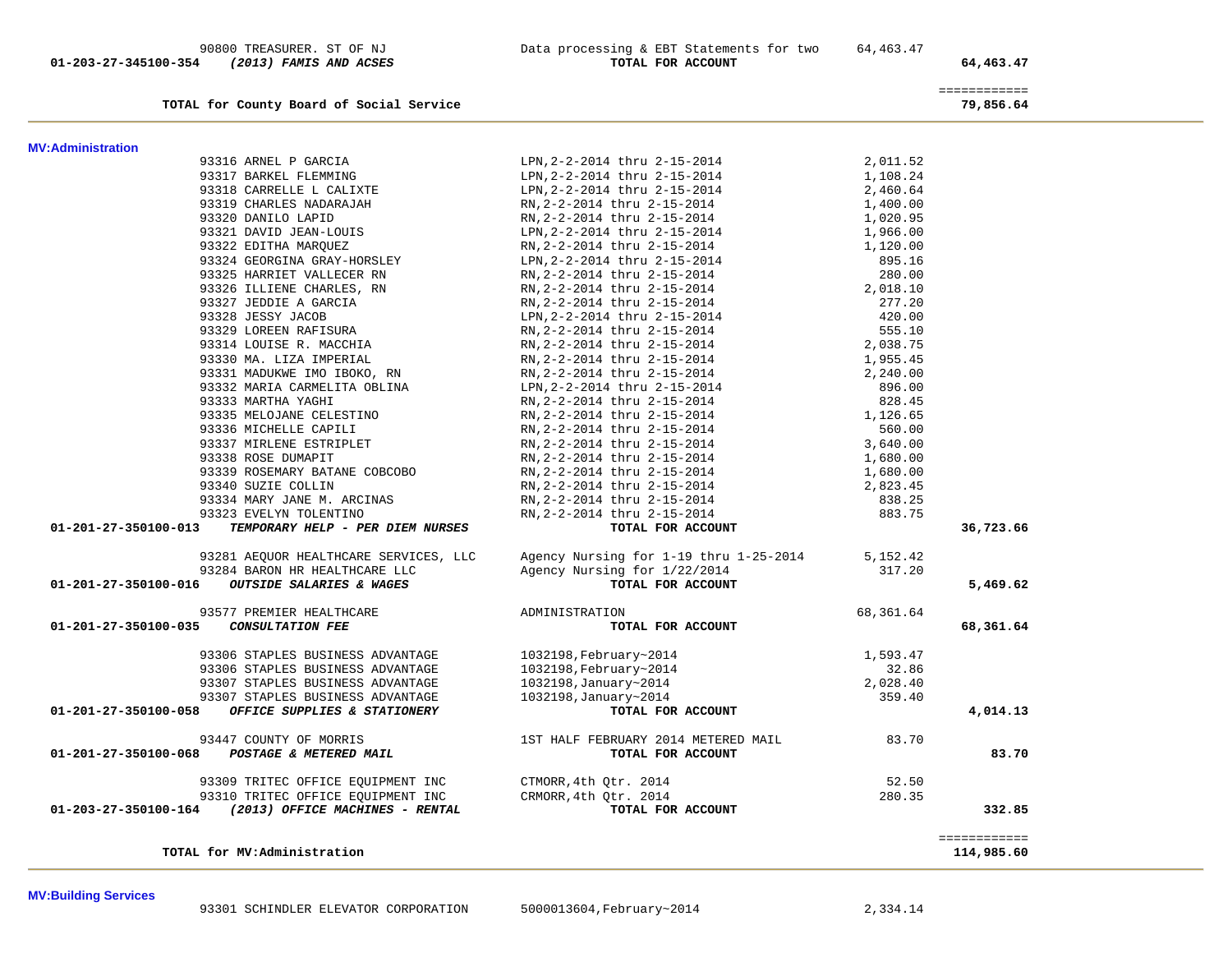| 01-201-27-350110-044 | EQUIPMENT SERVICE AGREEMENTS                    | TOTAL FOR ACCOUNT                     |                   | 2,334.14                  |  |
|----------------------|-------------------------------------------------|---------------------------------------|-------------------|---------------------------|--|
|                      | 93282 AES-NJ COGEN CO INC                       | Co-Generated Electric, January-2014   | 3,507.06          |                           |  |
|                      | 93290 JERSEY CENTRAL POWER & LIGHT              | 100 004 803 738, January~2014         | 43,893.60         |                           |  |
| 01-201-27-350110-137 | <b>ELECTRICITY</b>                              | TOTAL FOR ACCOUNT                     |                   | 47,400.66                 |  |
|                      | 93311 WOODRUFF ENERGY                           | 508579, January~2014                  | 52,271.78         |                           |  |
|                      | 93311 WOODRUFF ENERGY                           | 508584, January~2014                  | 4,778.48          |                           |  |
| 01-201-27-350110-141 | <b>NATURAL GAS</b>                              | TOTAL FOR ACCOUNT                     |                   | 57,050.26                 |  |
|                      | 93303 SHERWIN WILLIAMS                          | $6776 - 8278 - 3, 1 - 31 - 2014$      | 56.09             |                           |  |
|                      | 93303 SHERWIN WILLIAMS                          | $6776 - 8278 - 3, 1 - 24 - 2014$      | 26.48             |                           |  |
|                      | 93303 SHERWIN WILLIAMS                          | $6776 - 8278 - 3, 1 - 15 - 2014$      | 385.55            |                           |  |
| 01-201-27-350110-204 | PLANT OPERATION                                 | TOTAL FOR ACCOUNT                     |                   | 468.12                    |  |
|                      | 92008 CONSOLIDATED ENVIRONMENTAL INC            | 2ne half of 2013, 12/9/2013           | 7,470.00          |                           |  |
| 01-203-27-350110-036 | (2013) CONTRACTED SERVICES                      | TOTAL FOR ACCOUNT                     |                   | 7,470.00                  |  |
|                      | 92845 NJ DEPARTMENT OF TREASURY                 | BLOCK 10 - LOT 1.02 & LOT 1.03        | 21.00             |                           |  |
| 01-203-27-350110-144 | (2013) SEWER                                    | TOTAL FOR ACCOUNT                     |                   | 21.00                     |  |
|                      | 85325 AGWAY MORRISTOWN                          | 104037,8/6/2013                       | 120.00            |                           |  |
|                      | 85325 AGWAY MORRISTOWN                          | 104037,8/6/2013[Credit Memo]          | $-70.00$          |                           |  |
|                      | 92009 MORRISTOWN LUMBER &                       | 1940, 9/20/2013                       | 19.96             |                           |  |
| 01-203-27-350110-204 | (2013) PLANT OPERATION                          | TOTAL FOR ACCOUNT                     |                   | 69.96                     |  |
|                      |                                                 |                                       |                   | ============              |  |
|                      | TOTAL for MV: Building Services                 |                                       |                   | 114,814.14                |  |
|                      |                                                 |                                       |                   |                           |  |
| <b>MV:Dietary</b>    | 93308 STAR LEDGER                               | 947758, w/e 2-01-2014                 | 105.27            |                           |  |
|                      | 93308 STAR LEDGER                               | 947758, w/e 2-08-2014                 | 96.84             |                           |  |
| 01-201-27-350115-186 | COFFEE / GIFT SHOP                              | TOTAL FOR ACCOUNT                     |                   | 202.11                    |  |
|                      |                                                 |                                       |                   |                           |  |
|                      | TOTAL for MV: Dietary                           |                                       |                   | ============<br>202.11    |  |
| <b>MV:Laundry</b>    |                                                 |                                       |                   |                           |  |
|                      | 93287 EMERALD PROFESSIONAL                      | 285632, February~2014                 | 15,132.22         |                           |  |
|                      | 93300 READY SUPPLY                              | B06Q, 1-2-2014                        | 2,220.00          |                           |  |
|                      | 93300 READY SUPPLY                              | B060,1-7-2014                         | 1,296.00          |                           |  |
|                      | 93300 READY SUPPLY                              | $B06Q, 1-6-2014$                      | 216.00            |                           |  |
| 01-201-27-350125-182 | <b>DIAPERS</b>                                  | TOTAL FOR ACCOUNT                     |                   | 18,864.22                 |  |
|                      |                                                 |                                       |                   |                           |  |
|                      | 93276 READY SUPPLY                              | B06Q, 11-7-2013                       | 2,960.00<br>97.60 |                           |  |
| 01-203-27-350125-182 | 93276 READY SUPPLY<br>$(2013)$ DIAPERS          | B06Q, 11-20-2013<br>TOTAL FOR ACCOUNT |                   | 3,057.60                  |  |
|                      |                                                 |                                       |                   |                           |  |
|                      | TOTAL for MV: Laundry                           |                                       |                   | ============<br>21,921.82 |  |
|                      |                                                 |                                       |                   |                           |  |
| <b>MV:Nursing</b>    |                                                 |                                       |                   |                           |  |
|                      | 93288 JAGDISH DANG                              | Psychiatric Services, January~2014    | 2,200.00          |                           |  |
|                      | 93289 JAMES H WOLF                              | Medical Director, 1-30 & 2-10-2014    | 710.00            |                           |  |
| 01-201-27-350130-036 | 93577 PREMIER HEALTHCARE<br>CONTRACTED SERVICES | NURSING<br>TOTAL FOR ACCOUNT          | 9,913.66          | 12,823.66                 |  |
|                      |                                                 |                                       |                   |                           |  |
|                      | 93291 JML MEDICAL INC.                          | 5MOC02, MORPAY for January~2014       | 2,094.82          |                           |  |
|                      | 93294 MEDLINE INDUSTRIES INC                    | 1183053, 1-31-2014                    | 1,401.00          |                           |  |
|                      | 93297 PENN-JERSEY PAPER CO.                     | $20955, 1 - 29 - 2014$                | 2,295.45          |                           |  |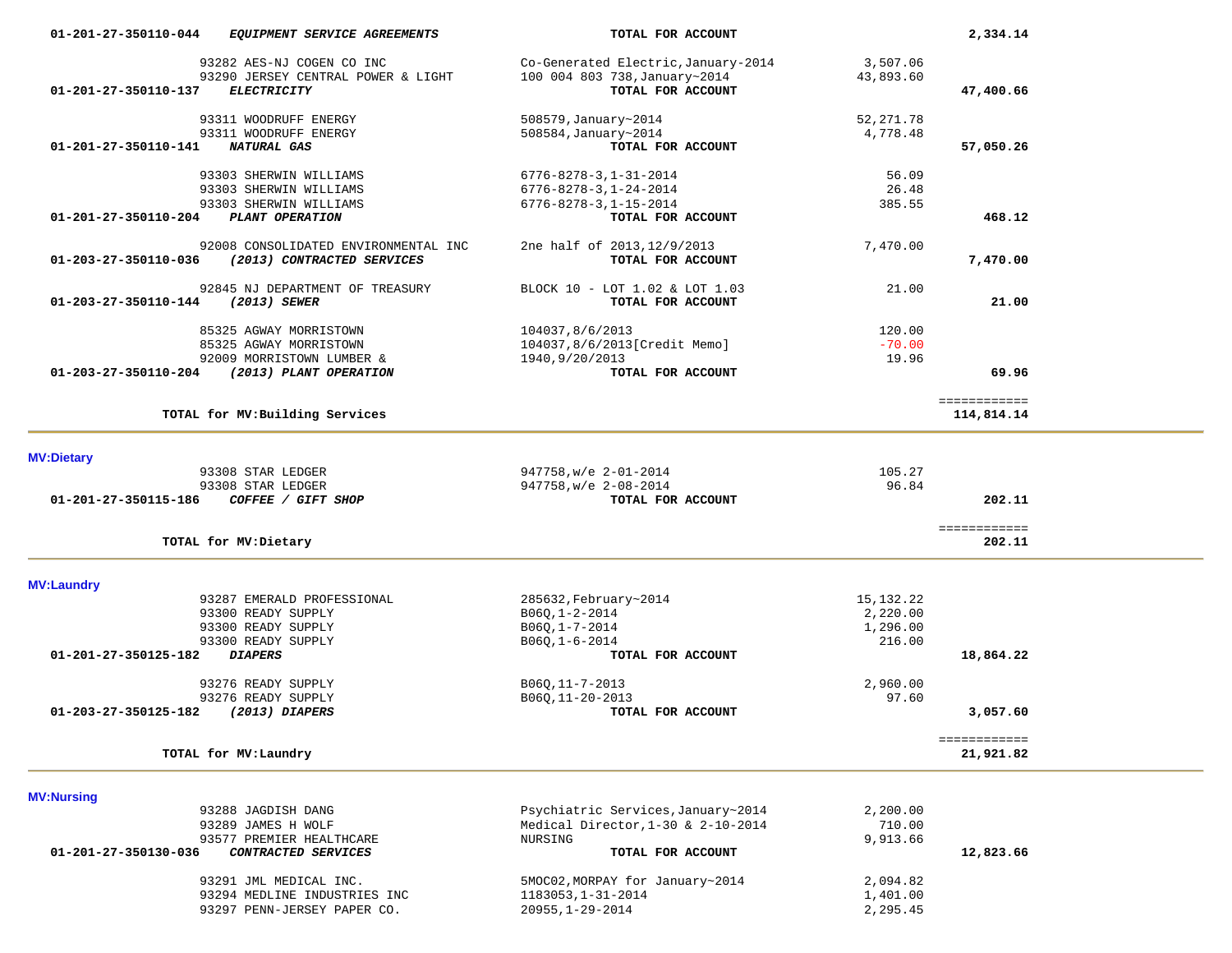| 01-201-27-350130-046<br><i>GENERAL STORES</i>                      | TOTAL FOR ACCOUNT                                    |        | 5,791.27     |
|--------------------------------------------------------------------|------------------------------------------------------|--------|--------------|
| 93280 SHIRLEY M CAMPBELL<br>01-201-27-350130-191<br><i>NURSING</i> | CNA Re-Certification, 2-10-2014<br>TOTAL FOR ACCOUNT | 30.00  | 30.00        |
| 93298 PRAXAIR DISTRIBUTION                                         | LM714, 1-14-2014                                     | 136.82 |              |
| 93298 PRAXAIR DISTRIBUTION                                         | LM714,1-20-2014                                      | 249.14 |              |
| 93298 PRAXAIR DISTRIBUTION                                         | LM714,1-20-2014                                      | 984.44 |              |
| 93298 PRAXAIR DISTRIBUTION                                         | LM714,1-06-2014                                      | 136.82 |              |
| 93298 PRAXAIR DISTRIBUTION                                         | LM714, 1-28-2014                                     | 249.14 |              |
| 01-201-27-350130-193<br><b>OXYGEN</b>                              | TOTAL FOR ACCOUNT                                    |        | 1,756.36     |
| 93286 DIRECT SUPPLY INC                                            | 29406,1/20/2014                                      | 841.47 |              |
| 01-201-27-350130-258<br><i>EQUIPMENT</i>                           | TOTAL FOR ACCOUNT                                    |        | 841.47       |
| 92004 DHS MONITORING SERVICES                                      | MOR00002,10/8/2013                                   | 65.84  |              |
| 01-203-27-350130-046<br>(2013) GENERAL STORES                      | TOTAL FOR ACCOUNT                                    |        | 65.84        |
| 92002 MORRIS COUNTY ORTHOPAEDIC                                    | Miriam J, 2/18/2013                                  | 30.75  |              |
| 01-203-27-350130-189<br>(2013) MEDICAL                             | TOTAL FOR ACCOUNT                                    |        | 30.75        |
|                                                                    |                                                      |        | ============ |
| TOTAL for MV: Nursing                                              |                                                      |        | 21,339.35    |

| <b>MV:Recreation/Volunteer Svc</b>                                               |                                                               |          |                          |
|----------------------------------------------------------------------------------|---------------------------------------------------------------|----------|--------------------------|
| 93400 MUSIC & MEMORY, INC.<br>01-201-27-350135-034<br><b>CONFERENCE EXPENSES</b> | Certification Webinar, 3/11/2014 thru 3/<br>TOTAL FOR ACCOUNT | 1,000.00 | 1,000.00                 |
|                                                                                  |                                                               |          |                          |
| 93302 SENIOR SALON SERVICES LLC                                                  | 6409, January~2014                                            | 5,750.00 |                          |
| $01 - 201 - 27 - 350135 - 036$<br>CONTRACTED SERVICES                            | TOTAL FOR ACCOUNT                                             |          | 5,750.00                 |
| 93283 ARTISTIC AOUARIA INC                                                       | Fish Tank Maintenance, January~2014                           | 598.00   |                          |
| 93285 DENNIS GRAU                                                                | Music Therapy in the Atrium, 1/30/2014                        | 150.00   |                          |
| 93292 KERRY KUBER                                                                | Stretching w/Kerry on Atrium, 1-8-2014                        | 100.00   |                          |
| 93292 KERRY KUBER                                                                | Stretching w/Kerry on 2D, 1-15-2014                           | 100.00   |                          |
| 93292 KERRY KUBER                                                                | Stretching w/Kerry on Atrium, 1-22-2014                       | 100.00   |                          |
| 93293 LOVEYS PIZZA & GRILL                                                       | Resident Superbowl Party, 2-2-2-14                            | 67.50    |                          |
| 93295 MOONLIGHT DESIGNS                                                          | Fine Art Class, 1-14-2014                                     | 165.00   |                          |
| 93296 NICHOLAS L. ROCCAFORTE                                                     | Music Program on 2D, 2-04-2014                                | 75.00    |                          |
| 93304 SOMERSET PATRIOTS                                                          | Tickets for Resident Baseball Outing, 201                     | 255.00   |                          |
| 93279 KAREN HOGAN                                                                | enlargement of Event Calendars for Six R                      | 34.42    |                          |
| 01-201-27-350135-194<br>PATIENT ACTIVITIES                                       | TOTAL FOR ACCOUNT                                             |          | 1,644.92                 |
| 91996 NASCO                                                                      | 157-631-00, 12/5/2013                                         | 176.05   |                          |
| 91995 ORIENTAL TRADING COMPANY INC.                                              | 19407861, 12/7/2013                                           | 207.00   |                          |
| 91995 ORIENTAL TRADING COMPANY INC.                                              | 19407861, 12/12/2013                                          | 5.00     |                          |
| 01-203-27-350135-194<br>(2013) PATIENT ACTIVITIES                                | TOTAL FOR ACCOUNT                                             |          | 388.05                   |
| TOTAL for MV: Recreation/Volunteer Svc                                           |                                                               |          | ============<br>8,782.97 |
|                                                                                  |                                                               |          |                          |
| <b>MV:Rehabilitation</b>                                                         |                                                               |          |                          |
| 93305 SPECIALTY MEDICAL PRODUCTS INC.                                            | MOVMN, 1-28-2014                                              | 348.05   |                          |
| 01-201-27-350140-046<br><b>GENERAL STORES</b>                                    | TOTAL FOR ACCOUNT                                             |          | 348.05                   |
|                                                                                  |                                                               |          |                          |

============

**TOTAL for MV:Rehabilitation 348.05**

**Assistance Dep Child:Local Shr**

348.05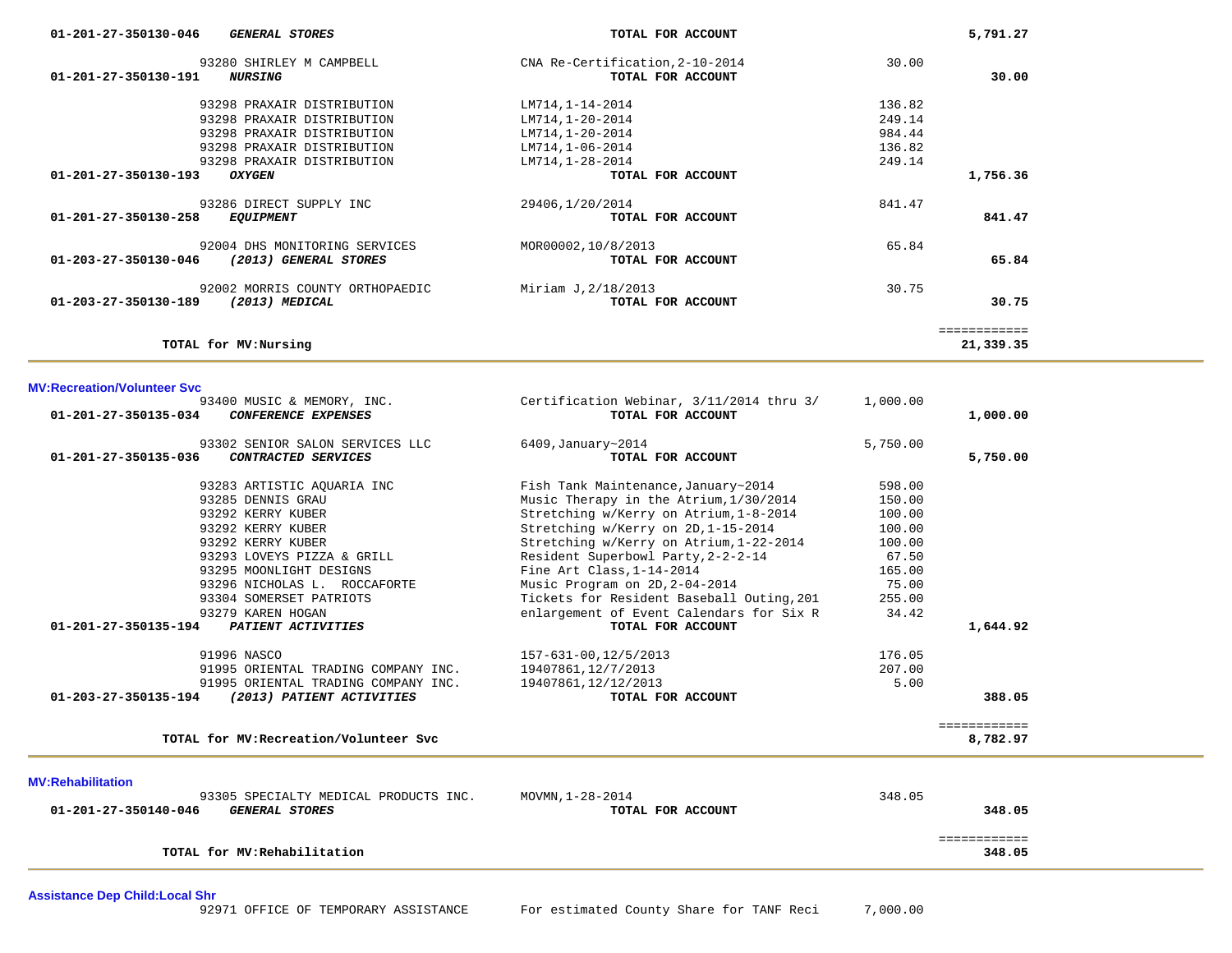| 01-201-27-354100-091                  | ASSISTANCE DEP CHILD: LOCAL SHR PROGRAM E                                   | TOTAL FOR ACCOUNT                                |                | 7,000.00                  |  |
|---------------------------------------|-----------------------------------------------------------------------------|--------------------------------------------------|----------------|---------------------------|--|
|                                       | TOTAL for Assistance Dep Child: Local Shr                                   |                                                  |                | ============<br>7,000.00  |  |
|                                       |                                                                             |                                                  |                |                           |  |
| <b>Assistance SSI Income Recipien</b> |                                                                             |                                                  |                |                           |  |
|                                       | 92970 OFFICE OF TEMPORARY ASSISTANCE                                        | For estimated County Share of Assist. to         | 38,500.00      |                           |  |
| 01-201-27-355100-090                  | ASSISTANCE SSI INCOME RECIPIEN EXPENDITU                                    | TOTAL FOR ACCOUNT                                |                | 38,500.00                 |  |
|                                       | TOTAL for Assistance SSI Income Recipien                                    |                                                  |                | ============<br>38,500.00 |  |
|                                       |                                                                             |                                                  |                |                           |  |
| <b>County Adjuster</b>                |                                                                             |                                                  |                |                           |  |
|                                       | 92517 TELESEARCH INC                                                        | Adjuster's Office Temp Katherine Santiag         | 672.75         |                           |  |
|                                       | 92517 TELESEARCH INC                                                        | Adjuster's Office Temp Katherine Santiag         | 546.00         |                           |  |
|                                       | 92517 TELESEARCH INC                                                        | Adjuster's Office Temp Katherine Santiag         | 497.25         |                           |  |
|                                       | 92370 TELESEARCH INC                                                        | Adjuster temp. Katherine Santiago for we         | 136.50         |                           |  |
| 01-201-27-357100-016                  | OUTSIDE SALARIES & WAGES                                                    | TOTAL FOR ACCOUNT                                |                | 1,852.50                  |  |
|                                       | 93447 COUNTY OF MORRIS                                                      | 1ST HALF FEBRUARY 2014 METERED MAIL              | 182.84         |                           |  |
| 01-201-27-357100-068                  | POSTAGE & METERED MAIL                                                      | TOTAL FOR ACCOUNT                                |                | 182.84                    |  |
|                                       | 92370 TELESEARCH INC                                                        | Adjuster temp. Katherine Santiago for we         | 409.50         |                           |  |
|                                       | 92370 TELESEARCH INC                                                        | Adjuster temp. Katherine Santiago for we         | 672.75         |                           |  |
|                                       | 92370 TELESEARCH INC                                                        | Adjuster temp. Katherine Santiago for we         | 536.25         |                           |  |
|                                       | 92370 TELESEARCH INC                                                        | Adjuster temp. Katherine Santiago for we         | 653.25         |                           |  |
|                                       | 92370 TELESEARCH INC                                                        | Adjuster temp. Katherine Santiago for we         | 75.00          |                           |  |
|                                       | 92370 TELESEARCH INC                                                        | Adjuster temp. Katherine Santiago for we         | 195.00         |                           |  |
|                                       | 92370 TELESEARCH INC                                                        | Adjuster temp. Katherine Santiago for w/         | 273.00         |                           |  |
|                                       | 92370 TELESEARCH INC                                                        | Adjuster temp. Katherine Santiago for w/         | 150.00         |                           |  |
| 01-203-27-357100-016                  | (2013) OUTSIDE SALARIES & WAGES                                             | TOTAL FOR ACCOUNT                                |                | 2,964.75                  |  |
|                                       |                                                                             |                                                  |                | ============              |  |
|                                       | TOTAL for County Adjuster                                                   |                                                  |                | 5,000.09                  |  |
|                                       |                                                                             |                                                  |                |                           |  |
| <b>Dental Clinic</b>                  |                                                                             |                                                  | 60.00          |                           |  |
| 01-201-27-365100-095                  | 93263 ROBERT A. CHARMOY, DMD PA<br>DENTAL CLINIC OTHER ADMINISTRATIVE SUPPL | Walter Zuniga 1/9/14<br>TOTAL FOR ACCOUNT        |                | 60.00                     |  |
|                                       |                                                                             |                                                  |                |                           |  |
|                                       | TOTAL for Dental Clinic                                                     |                                                  |                | ============<br>60.00     |  |
|                                       |                                                                             |                                                  |                |                           |  |
| <b>County Library</b>                 |                                                                             |                                                  |                |                           |  |
|                                       | 92600 INGRAM LIBRARY SERVICES                                               | 20C0083 dated 01/10/14                           | 104.86<br>5.19 |                           |  |
|                                       | 92600 INGRAM LIBRARY SERVICES                                               | 20C0083 dated 01/13/14<br>20C0083 dated 01/13/14 | 29.19          |                           |  |
|                                       | 92600 INGRAM LIBRARY SERVICES<br>92600 INGRAM LIBRARY SERVICES              | 20C0083 dated 01/13/14                           | 15.59          |                           |  |
|                                       | 92600 INGRAM LIBRARY SERVICES                                               | 20C0083 dated 01/15/14                           | 443.45         |                           |  |
|                                       | 92600 INGRAM LIBRARY SERVICES                                               | 20C0083 dated 01/15/14                           | 1,396.46       |                           |  |
|                                       | 92600 INGRAM LIBRARY SERVICES                                               | 20C0083 dated 01/16/14                           | 16.29          |                           |  |
|                                       | 92599 INGRAM LIBRARY SERVICES                                               | 20C0083 dated 01/02/14                           | $-14.37$       |                           |  |
|                                       | 92599 INGRAM LIBRARY SERVICES                                               | 20C0083 dated 01/02/14                           | $-20.99$       |                           |  |
|                                       | 92599 INGRAM LIBRARY SERVICES                                               | 20C0083 dated 01/03/14                           | 103.50         |                           |  |
|                                       | 92599 INGRAM LIBRARY SERVICES                                               | 20C0083 dated 01/07/14                           | $-189.00$      |                           |  |
|                                       |                                                                             |                                                  | 9.57           |                           |  |
|                                       | 92599 INGRAM LIBRARY SERVICES<br>92599 INGRAM LIBRARY SERVICES              | 20C0083 dated 01/08/14<br>20C0083 dated 01/09/14 | 859.55         |                           |  |
|                                       | 92599 INGRAM LIBRARY SERVICES                                               | 20C0083 dated 01/10/14                           | 115.75         |                           |  |
| 01-201-29-390100-028                  | <b>BOOKS &amp; PERIODICALS</b>                                              | TOTAL FOR ACCOUNT                                |                | 2,875.04                  |  |
|                                       |                                                                             |                                                  |                |                           |  |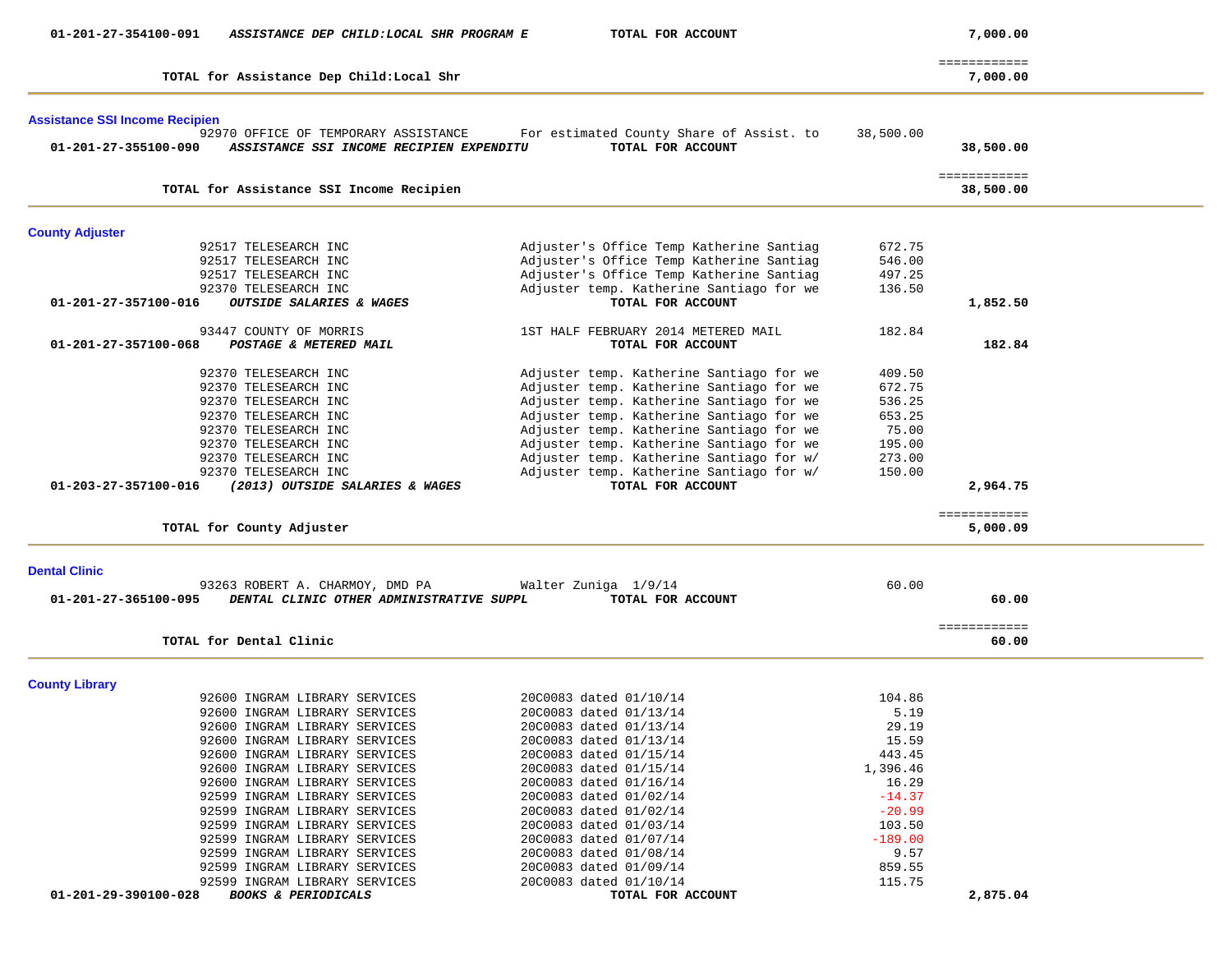| 01-201-29-390100-068                                          | 93447 COUNTY OF MORRIS<br><b>POSTAGE &amp; METERED MAIL</b>                                                                                                                                                                  | 1ST HALF FEBRUARY 2014 METERED MAIL<br>TOTAL FOR ACCOUNT                                                                   | 450.04                                   | 450.04                                       |  |
|---------------------------------------------------------------|------------------------------------------------------------------------------------------------------------------------------------------------------------------------------------------------------------------------------|----------------------------------------------------------------------------------------------------------------------------|------------------------------------------|----------------------------------------------|--|
| 01-203-29-390100-028                                          | 90161 ABC-CLIO<br>92599 INGRAM LIBRARY SERVICES<br>92599 INGRAM LIBRARY SERVICES<br>92599 INGRAM LIBRARY SERVICES<br>(2013) BOOKS & PERIODICALS                                                                              | 00036845 dated 12/20/13<br>20C0083 dated 12/24/13<br>20C0083 dated 12/31/13<br>20C0083 dated 12/31/13<br>TOTAL FOR ACCOUNT | 656.95<br>19.90<br>123.70<br>143.90      | 944.45                                       |  |
| 01-203-29-390100-069                                          | 92095 TRITEC OFFICE EQUIPMENT INC<br>92095 TRITEC OFFICE EQUIPMENT INC<br>(2013) PRINTING                                                                                                                                    | CTMORR Color Copies for Oct-Dec 2013 S/N<br>CTMORR Color Copies Oct-Dec 2013; S/N-W5<br>TOTAL FOR ACCOUNT                  | 21.21<br>86.80                           | 108.01                                       |  |
| 01-203-29-390100-095                                          | 89596 JANWAY COMPANY<br>(2013) OTHER ADMINISTRATIVE SUPPLIES                                                                                                                                                                 | 11085 dated 12/04/13<br>TOTAL FOR ACCOUNT                                                                                  | 671.25                                   | 671.25                                       |  |
|                                                               | TOTAL for County Library                                                                                                                                                                                                     |                                                                                                                            |                                          | ============<br>5,048.79                     |  |
| <b>County Superintendent of Schoo</b><br>01-201-29-392100-068 | 93447 COUNTY OF MORRIS<br><b>POSTAGE &amp; METERED MAIL</b>                                                                                                                                                                  | 1ST HALF FEBRUARY 2014 METERED MAIL<br>TOTAL FOR ACCOUNT                                                                   | 65.02                                    | 65.02<br>============                        |  |
|                                                               | TOTAL for County Superintendent of Schoo                                                                                                                                                                                     |                                                                                                                            |                                          | 65.02                                        |  |
| <b>Contribution to County College</b><br>01-201-29-395100-090 | 93350 COUNTY COLLEGE OF MORRIS<br>93351 COUNTY COLLEGE OF MORRIS<br><b>EXPENDITURES</b><br>TOTAL for Contribution to County College                                                                                          | 1ST HALF 2/14 OPERATING BUDGET<br>2ND HALF 2/14 OPERATING BUDGET<br>TOTAL FOR ACCOUNT                                      | 568,256.75<br>568,256.75                 | 1,136,513.50<br>============<br>1,136,513.50 |  |
| <b>Rutgers Extension Service</b><br>01-201-29-396100-068      | 93447 COUNTY OF MORRIS<br>POSTAGE & METERED MAIL<br>93396 RUTGERS THE STATE UNIVERSITY<br>93396 RUTGERS THE STATE UNIVERSITY<br>93396 RUTGERS THE STATE UNIVERSITY<br>01-203-29-396100-011 (2013) SALARIES & WAGES-FULL TIME | 1ST HALF FEBRUARY 2014 METERED MAIL<br>TOTAL FOR ACCOUNT<br>NITZSCHE, P.<br>POMEL, D.<br>HARM, C.<br>TOTAL FOR ACCOUNT     | 2.63<br>5,498.61<br>4,446.00<br>1,872.00 | 2.63<br>11,816.61                            |  |
| 01-203-29-396100-095                                          | 92670 KELLY DZIAK<br>(2013) OTHER ADMINISTRATIVE SUPPLIES                                                                                                                                                                    | supplies<br>TOTAL FOR ACCOUNT                                                                                              | 47.97                                    | 47.97                                        |  |
|                                                               | TOTAL for Rutgers Extension Service                                                                                                                                                                                          |                                                                                                                            |                                          | ============<br>11,867.21                    |  |
| <b>Rmb Out of Cty Two Yr Coll</b><br>01-203-29-397100-090     | 93490 HUDSON CTY COMMUNITY COLLEGE<br>(2013) RMB OUT OF CTY TWO YR COLL EXPEND                                                                                                                                               | Fall 2013 Chargeback for Krystian J. Kop<br>TOTAL FOR ACCOUNT                                                              | 272.30                                   | 272.30<br>============                       |  |
|                                                               | TOTAL for Rmb Out of Cty Two Yr Coll                                                                                                                                                                                         |                                                                                                                            |                                          | 272.30                                       |  |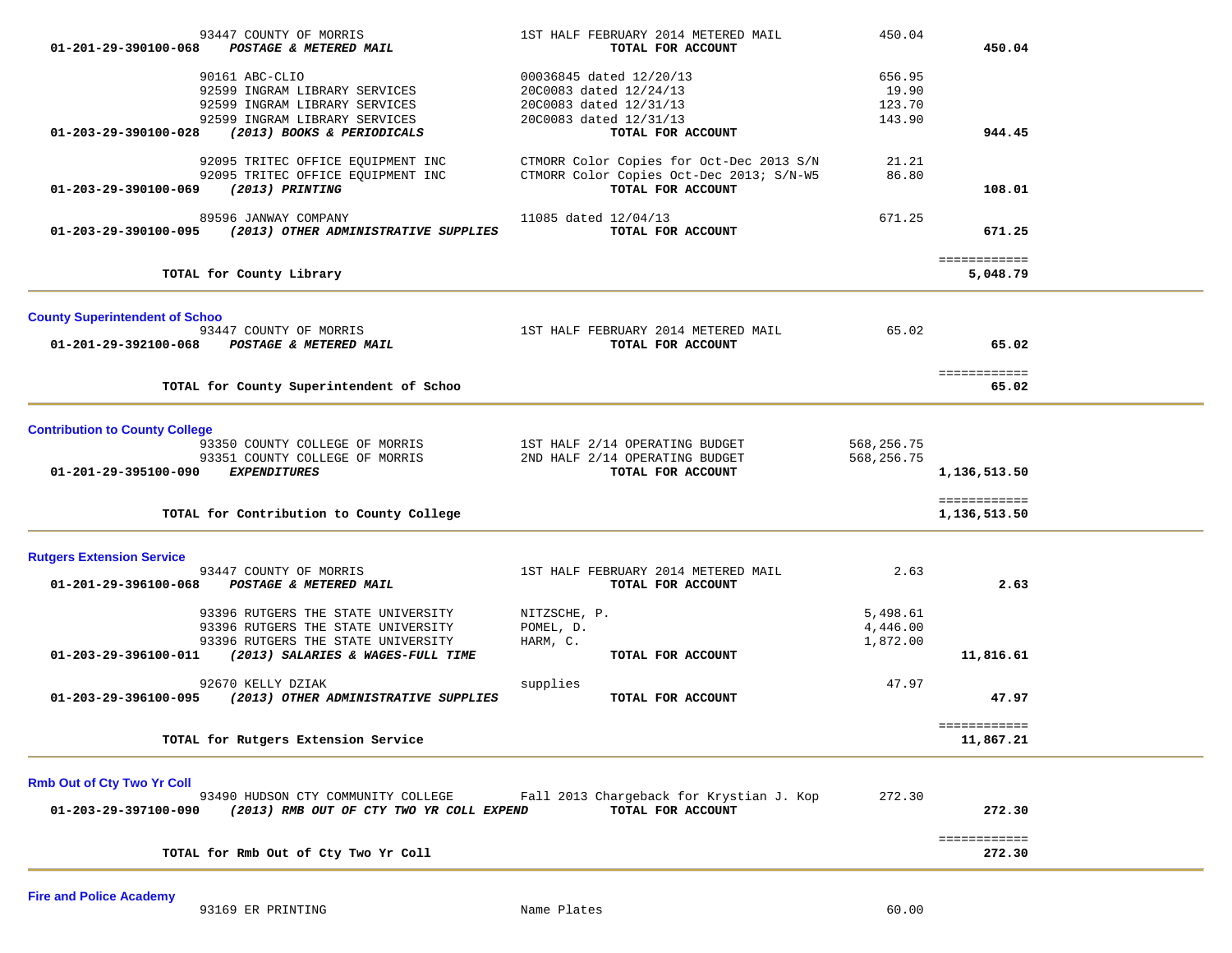92641 VERIZON 201 V03-7261 127 66Y 1/16/14 (1/16-2/15) 10,305.75

| <b>Utilities</b>                              |                                            |           |           |
|-----------------------------------------------|--------------------------------------------|-----------|-----------|
| 92661 BOROUGH OF BUTLER                       | 8496-0 Rt 23 Decker Ave                    | 83.82     |           |
| 92661 BOROUGH OF BUTLER                       | 8495-1 Rt 23 Traffic Light                 | 103.69    |           |
| 92661 BOROUGH OF BUTLER                       | 8495-0 Rt 23 So Light Pole 144             | 126.28    |           |
| 92516 JERSEY CENTRAL POWER & LIGHT            | $10 - 00 - 48 - 4053 - 0 - 0$ $1/28/2014$  | 15.35     |           |
| 92850 JERSEY CENTRAL POWER & LIGHT            | 20-00-00-0539-3-0 1/30/2014                | 635.71    |           |
| 93148 JERSEY CENTRAL POWER & LIGHT            | $10 - 00 - 64 - 2465 - 3 - 9$<br>2/07/2014 | 37.08     |           |
| 01-201-31-430100-137<br><b>ELECTRICITY</b>    | TOTAL FOR ACCOUNT                          |           | 1,001.93  |
| 92832 HESS CORPORATION                        | 1316 - SUMMARY GROUP #/ MORRIS COUNTY (6   | 59,504.22 |           |
| $01 - 201 - 31 - 430100 - 141$<br>NATURAL GAS | TOTAL FOR ACCOUNT                          |           | 59,504.22 |
| 92816 TAX COLLECTOR                           | 502-0 / A & R BLDG                         | 5,565.12  |           |
| 92816 TAX COLLECTOR                           | 2083-0 / COURTHOUSE                        | 8,352.96  |           |
| 92816 TAX COLLECTOR                           | 513-0 / 8 COURT ST                         | 126.75    |           |
| 92816 TAX COLLECTOR                           | 2593-0 / SCHUYLER                          | 1,457.28  |           |
| 92816 TAX COLLECTOR                           | 512-0 / 6 COURT ST                         | 126.75    |           |
| 92816 TAX COLLECTOR                           | 3688-0 / W & M                             | 104.98    |           |
| 92816 TAX COLLECTOR                           | $5537 - 0$ /<br>CORRECTION FACILITY        | 46,886.40 |           |
| 01-201-31-430100-144<br><b>SEWER</b>          | TOTAL FOR ACCOUNT                          |           | 62,620.24 |
|                                               |                                            |           |           |

| ш | ľ |  |  |
|---|---|--|--|
|   |   |  |  |

| 91944 M.C. MUNICIPAL UTILITIES<br>(2013) RUBBISH & TRASH REMOVAL<br>01-203-29-407100-143 | Tipping Fees 12/09/13<br>TOTAL FOR ACCOUNT | 276.12<br>276.12 |
|------------------------------------------------------------------------------------------|--------------------------------------------|------------------|
| 91941 MUNICIPAL CAPITAL CORP<br>(2013) OFFICE MACHINES - RENTAL<br>01-203-29-407100-164  | Quarterly Payment<br>TOTAL FOR ACCOUNT     | 946.02<br>946.02 |
| 91943 VEOLIA ES TECHNICAL SOLUTIONS, LLC                                                 | Filters w/Lead                             | 385.00           |
| 91943 VEOLIA ES TECHNICAL SOLUTIONS, LLC                                                 | CB Yard Box w/Liner                        | 95.00            |
| 91943 VEOLIA ES TECHNICAL SOLUTIONS, LLC                                                 | State Regulatory Fee                       | 10.00            |
| 91943 VEOLIA ES TECHNICAL SOLUTIONS, LLC                                                 | Fuel & Security Surcharge                  | 95.90            |
| 91943 VEOLIA ES TECHNICAL SOLUTIONS, LLC                                                 | Mobilization Fee                           | 150.00           |
| 91943 VEOLIA ES TECHNICAL SOLUTIONS, LLC                                                 | Technical Supervisor                       | 27.50            |
| 91943 VEOLIA ES TECHNICAL SOLUTIONS, LLC                                                 | Technical Assistant                        | 27.50            |
| (2013) HAZARDOUS MATERIAL DISPOSAL<br>01-203-29-407100-231                               | TOTAL FOR ACCOUNT                          | 790.90           |
| 91938 A-V SERVICES, INC.                                                                 | Lamps                                      | 598.00           |
| 91938 A-V SERVICES, INC.                                                                 | Freight                                    | 74.50            |
| 93168 TELE-MEASUREMENTS, INC.                                                            | VGA Cable                                  | 49.00            |
| 01-203-29-407100-258<br>(2013) EQUIPMENT                                                 | TOTAL FOR ACCOUNT                          | 721.50           |
|                                                                                          |                                            |                  |
| TOTAL for Fire and Police Academy                                                        |                                            | 4,679.66         |

| 01-201-29-407100-059<br><i>OTHER GENERAL EXPENSES</i>                    | TOTAL FOR ACCOUNT                                        |               | 60.00    |
|--------------------------------------------------------------------------|----------------------------------------------------------|---------------|----------|
| 93447 COUNTY OF MORRIS<br>01-201-29-407100-068<br>POSTAGE & METERED MAIL | 1ST HALF FEBRUARY 2014 METERED MAIL<br>TOTAL FOR ACCOUNT | 35.34         | 35.34    |
| 93045 MORRISTOWN LUMBER &                                                | Dowels                                                   | 5.94          |          |
| 93045 MORRISTOWN LUMBER &<br>93045 MORRISTOWN LUMBER &                   | Hex Nuts<br>Machine Screws                               | 3.79<br>10.49 |          |
| 01-201-29-407100-239<br>SMALL TOOLS                                      | TOTAL FOR ACCOUNT                                        |               | 20.22    |
| 91947 JONES & BARTLETT LEARNING, LLC                                     | Fire Officer Books 25EA.                                 | 1,217.27      |          |
| 91947 JONES & BARTLETT LEARNING, LLC                                     | Shipping                                                 | 33.29         |          |
| 01-203-29-407100-028<br>(2013) BOOKS & PERIODICALS                       | TOTAL FOR ACCOUNT                                        |               | 1,250.56 |
| 91945 SCANTRON CORPORATION                                               | Maintenance Contract                                     | 579.00        |          |
| 01-203-29-407100-044<br>(2013) EQUIPMENT SERVICE AGREEMENTS              | TOTAL FOR ACCOUNT                                        |               | 579.00   |
| 91944 M.C. MUNICIPAL UTILITIES                                           | Tipping Fees 12/09/13                                    | 276.12        |          |
| 01-203-29-407100-143<br>(2013) RUBBISH & TRASH REMOVAL                   | TOTAL FOR ACCOUNT                                        |               | 276.12   |
| 91941 MUNICIPAL CAPITAL CORP                                             | Ouarterly Payment                                        | 946.02        |          |
| 01-203-29-407100-164<br>(2013) OFFICE MACHINES - RENTAL                  | TOTAL FOR ACCOUNT                                        |               | 946.02   |
|                                                                          |                                                          |               |          |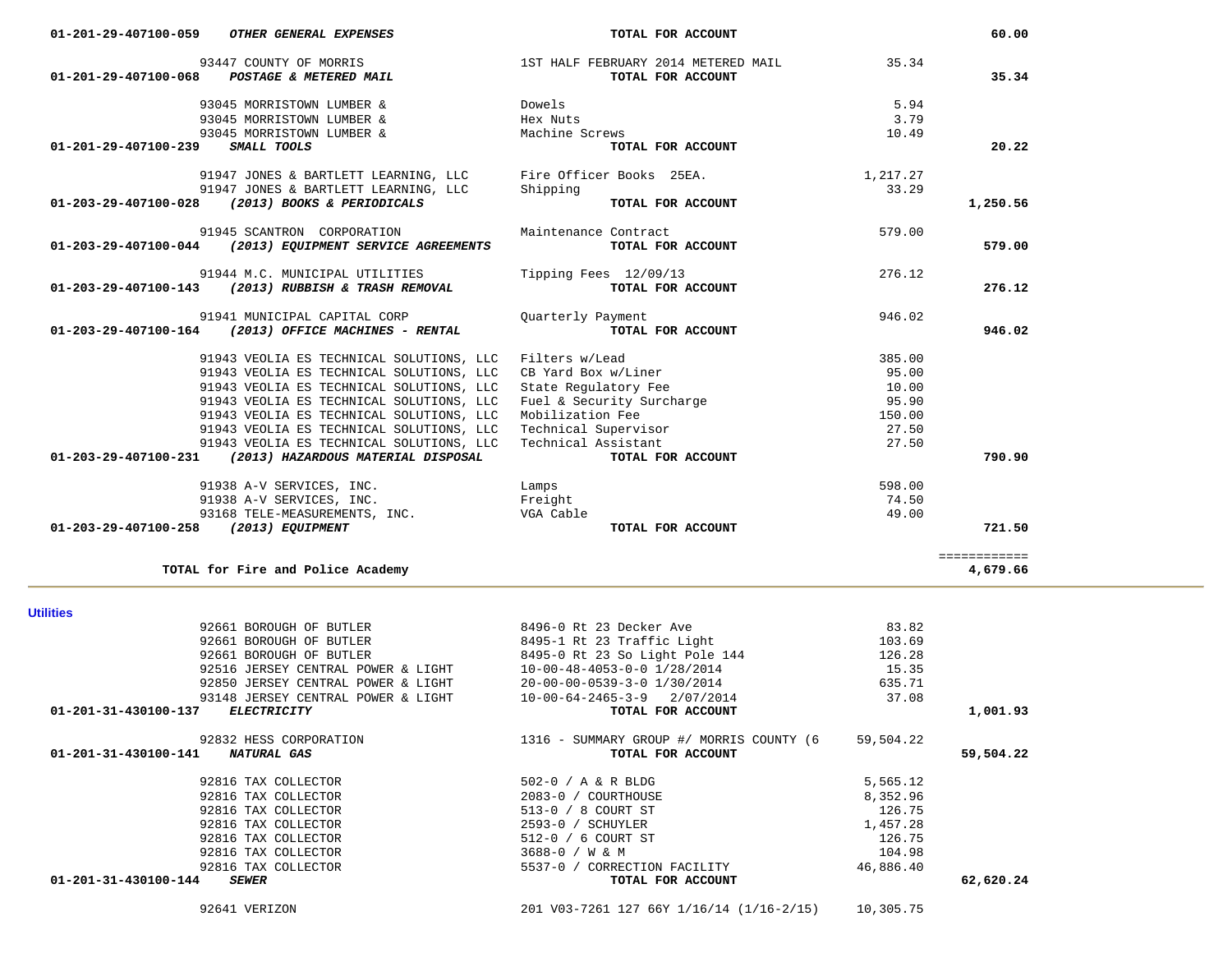| <b>Nutrition</b>                                          |                                                               |          |        |
|-----------------------------------------------------------|---------------------------------------------------------------|----------|--------|
| 92928 VERIZON<br>01-201-41-716100-146<br><b>TELEPHONE</b> | Monthly Service Charge. Jan-2014 Acct# 2<br>TOTAL FOR ACCOUNT | 773.13   | 773.13 |
| 92637 M & J FRANK INC                                     | 55 Cup urn (For Parsippany Nutrition sit                      | 129.00   |        |
| 92635 MONOGRAM MADNESS                                    | Sweatshirts w/embossed logo. 1 small, 15                      | 1,045.00 |        |
| 92635 MONOGRAM MADNESS                                    | Polo shirts w/embossed logo XXl                               | 63.00    |        |
| 92635 MONOGRAM MADNESS                                    | Polo shirts w/embossed logo XXXL                              | 42.00    |        |
| 92635 MONOGRAM MADNESS                                    | Nylon Jackets w/Hood 1 small, 15 med, 22                      | 2,200.00 |        |
| 92635 MONOGRAM MADNESS                                    | Nylon Jackets XXL                                             | 126.00   |        |

| 92820 JERSEY CENTRAL POWER & LIGHT                                | 20-00-00-0528-1-7 MASTER ACCOUNT / MORRI 41,500.10                                                                                                                 |        |            |
|-------------------------------------------------------------------|--------------------------------------------------------------------------------------------------------------------------------------------------------------------|--------|------------|
|                                                                   | 92819 JERSEY CENTRAL POWER & LIGHT<br>92818 JERSEY CENTRAL POWER & LIGHT<br>92818 JERSEY CENTRAL POWER & LIGHT<br>920-000-971-008/RUTH DAVIS DRIVE/ 11-2<br>955.44 |        |            |
|                                                                   |                                                                                                                                                                    |        |            |
| (2013) ELECTRICITY<br>01-203-31-430100-137                        | TOTAL FOR ACCOUNT                                                                                                                                                  |        | 120,300.71 |
|                                                                   |                                                                                                                                                                    |        |            |
|                                                                   |                                                                                                                                                                    |        |            |
| 92830 HESS CORPORATION                                            | 1317 - SUMMARY GROUP #/ MORRIS COUNTY (6 3,172.79                                                                                                                  |        |            |
| 92842 N.J. NATURAL GAS COMPANY                                    | 06-1126-4370-18 RE: WHARTON ROADS/ 12-03 655.19<br>06-1126-4174-12 RE: WHARTON OFF/ 12-03-1 165.15                                                                 |        |            |
| 92841 N.J. NATURAL GAS COMPANY                                    |                                                                                                                                                                    |        |            |
| 92840 N.J. NATURAL GAS COMPANY                                    | 12-1157-4515-09 RE: DOVER PROBATION/ 12- 511.14                                                                                                                    |        |            |
| 92839 N.J. NATURAL GAS COMPANY                                    | 06-1126-4355-14 RE: WHARTON BRIDGES / 12 1,513.17                                                                                                                  |        |            |
|                                                                   | 92838 N.J. NATURAL GAS COMPANY 22-0009-8231-77 RE: WHARTON BRIDGE GEN/ 36.23                                                                                       |        |            |
|                                                                   | REF # MOMBAG/ COUNTY OF MORRIS - MUNICIP 37,823.23                                                                                                                 |        |            |
| $2022$ FORMS CO<br>01-203-31-430100-141 (2013) NATURAL GAS        | TOTAL FOR ACCOUNT                                                                                                                                                  |        | 44,396.20  |
|                                                                   |                                                                                                                                                                    |        |            |
| 91966 VERIZON                                                     | 973 993-1440 628 16Y 12/01/13 65.44                                                                                                                                |        |            |
| 91967 VERIZON                                                     | 973 267-5522 164 81Y 12/19/13 34.75                                                                                                                                |        |            |
| 91967 VERIZON<br>91679 VERIZON BUSINESS<br>91627 VERIZON BUSINESS | Y2618812, Mgt Network December 2013 1,293.62                                                                                                                       |        |            |
|                                                                   | 201 M55-5534 968 E911fiber link (12/25/1 4,439.04                                                                                                                  |        |            |
|                                                                   | Y2618812, monthly charges Mgt Network 1,292.23                                                                                                                     |        |            |
| 90385 VERIZON BUSINESS                                            | 6000057810 X26 - dtd Mthly charge(autoat 459.00                                                                                                                    |        |            |
| 01-203-31-430100-146<br>(2013) TELEPHONE                          | TOTAL FOR ACCOUNT                                                                                                                                                  |        | 7,584.08   |
|                                                                   |                                                                                                                                                                    |        |            |
|                                                                   | 92833 SOUTHEAST MORRIS COUNTY 20-999-622-468/ CENTRAL AVE 611.24                                                                                                   |        |            |
| 92833 SOUTHEAST MORRIS COUNTY                                     | $20-999-918-720/$ H/S-MV1 $1,109.08$                                                                                                                               |        |            |
| 92833 SOUTHEAST MORRIS COUNTY                                     | 20-999-732-446/ LIBRARY                                                                                                                                            | 548.18 |            |
| 92833 SOUTHEAST MORRIS COUNTY                                     | 20-999-790-152/ SEU                                                                                                                                                | 141.33 |            |
| 92833 SOUTHEAST MORRIS COUNTY                                     | 20-999-790-251/ SCHUYLER 623.23                                                                                                                                    |        |            |
| 92835 SOUTHEAST MORRIS COUNTY                                     | 20-999-680-438/ YOUTH SHELTER                                                                                                                                      | 394.13 |            |
| 92836 SOUTHEAST MORRIS COUNTY                                     | 20-999-999-812/ 6 CT ST                                                                                                                                            | 37.80  |            |
| 92836 SOUTHEAST MORRIS COUNTY                                     | $20-999-999-801/8$ CT ST 33.85<br>$20-999-998-987/ W & M$ 145.28                                                                                                   |        |            |
| 92836 SOUTHEAST MORRIS COUNTY                                     |                                                                                                                                                                    |        |            |

91966 VERIZON 973 993-1440 628 16Y 1/01/14 65.27

### 01-201-31-430100-147 *WATER*

| 92837 SOUTHEAST MORRIS COUNTY |  |
|-------------------------------|--|
| 92837 SOUTHEAST MORRIS COUNTY |  |
| 92837 SOUTHEAST MORRIS COUNTY |  |
| 92837 SOUTHEAST MORRIS COUNTY |  |
| 92837 SOUTHEAST MORRIS COUNTY |  |
|                               |  |

### 92147 VERIZON 97<br>92147 VERIZON 97 92147 VERIZON 97<br>92147 VERIZON 97 92147 VERIZON 01-201-31-430100-146 *TELEPHONE*

|            |              | 973-455-0378 979 71Y / RE: PENTHOUSE- A 65.27<br>973 584-2050 195 53Y, dtd 1/11 Roxbury TS 28.13<br>973 644-3258 153 04Y, dtd 1/13 Dialup Mod 150.39<br>973 299-6835 828 04Y, dtd 1/10 Boonton TS 31.83<br>TOTAL FOR ACCOUNT                   | 92831 VERIZON                                            |
|------------|--------------|------------------------------------------------------------------------------------------------------------------------------------------------------------------------------------------------------------------------------------------------|----------------------------------------------------------|
|            |              |                                                                                                                                                                                                                                                | 92147 VERIZON                                            |
|            |              |                                                                                                                                                                                                                                                | 92147 VERIZON                                            |
|            |              |                                                                                                                                                                                                                                                | 92147 VERIZON                                            |
| 10,646.64  |              | TOTAL FOR ACCOUNT                                                                                                                                                                                                                              | 01-201-31-430100-146<br><b>TELEPHONE</b>                 |
|            | 592.45       | 92837 SOUTHEAST MORRIS COUNTY $920-999-919-699/$ A & R BLDG<br>92837 SOUTHEAST MORRIS COUNTY $20-999-919-688/$ CH                                                                                                                              |                                                          |
|            | 1,695.70     |                                                                                                                                                                                                                                                |                                                          |
|            | 5,701.00     | 92837 SOUTHEAST MORRIS COUNTY $20-999-756-272/$ CORRECTION FACILITY<br>92837 SOUTHEAST MORRIS COUNTY $20-999-999-724/$ ADM CTS                                                                                                                 |                                                          |
|            | 280.40       |                                                                                                                                                                                                                                                |                                                          |
|            | 4,747.05     |                                                                                                                                                                                                                                                | 92837 SOUTHEAST MORRIS COUNTY 20-999-753-907/ SHADETREE  |
| 13,016.60  |              | <b>TOTAL FOR ACCOUNT</b>                                                                                                                                                                                                                       | 01-201-31-430100-147<br><b>WATER</b>                     |
|            |              |                                                                                                                                                                                                                                                |                                                          |
|            |              | 92821 JERSEY CENTRAL POWER & LIGHT 20 00 00 0537 8 1 - MASTER ACCT - HILL/ 74,402.22<br>92820 JERSEY CENTRAL POWER & LIGHT 20-00-00-0528-1-7 MASTER ACCOUNT / MORRI 41,500.10                                                                  |                                                          |
|            |              | 92819 JERSEY CENTRAL POWER & LIGHT $20000053849$ -MASTER ACCOUNT#/REMO $4,042.95$<br>92818 JERSEY CENTRAL POWER & LIGHT $200-000-971-008$ /RUTH DAVIS DRIVE/ 11-2 355.44                                                                       |                                                          |
|            |              |                                                                                                                                                                                                                                                |                                                          |
| 120,300.71 |              | TOTAL FOR ACCOUNT                                                                                                                                                                                                                              | 01-203-31-430100-137 (2013) ELECTRICITY                  |
|            | 519.30       | 612830/ 612953 - LONG VALLEY GRG/ 12-07-                                                                                                                                                                                                       | 92829 HESS CORPORATION                                   |
|            | 3,172.79     | 1317 - SUMMARY GROUP #/ MORRIS COUNTY (6                                                                                                                                                                                                       |                                                          |
|            | 655.19       | 06-1126-4370-18 RE: WHARTON ROADS/ 12-03                                                                                                                                                                                                       | 92830 HESS CORPORATION<br>92842 N.J. NATURAL GAS COMPANY |
|            | 165.15       |                                                                                                                                                                                                                                                |                                                          |
|            | 511.14       |                                                                                                                                                                                                                                                |                                                          |
|            | 1,513.17     |                                                                                                                                                                                                                                                |                                                          |
|            | 36.23        |                                                                                                                                                                                                                                                |                                                          |
|            | 37,823.23    |                                                                                                                                                                                                                                                |                                                          |
| 44,396.20  |              | 92841 N.J. NATURAL GAS COMPANY<br>92840 N.J. NATURAL GAS COMPANY<br>92840 N.J. NATURAL GAS COMPANY<br>92839 N.J. NATURAL GAS COMPANY<br>92839 N.J. NATURAL GAS COMPANY<br>92838 N.J. NATURAL GAS COMPANY<br>9282 PSE&G CO<br>12-1157-4515-09   | 01-203-31-430100-141 (2013) NATURAL GAS                  |
|            |              | 973 993-1440 628 16Y 12/01/13 65.44<br>973 993-1440 628 16Y 12/01/13 65.44<br>973 267-5522 164 81Y 12/19/13 34.75<br>91677 VERIZON BUSINESS Y2618812, Mgt Network December 2013 1,293.62<br>91627 VERIZON BUSINESS 201 M55-5534 968 E          |                                                          |
|            |              |                                                                                                                                                                                                                                                |                                                          |
|            |              |                                                                                                                                                                                                                                                |                                                          |
|            |              |                                                                                                                                                                                                                                                |                                                          |
|            |              |                                                                                                                                                                                                                                                |                                                          |
|            |              |                                                                                                                                                                                                                                                |                                                          |
| 7,584.08   |              | TOTAL FOR ACCOUNT                                                                                                                                                                                                                              | 01-203-31-430100-146 (2013) TELEPHONE                    |
|            |              |                                                                                                                                                                                                                                                |                                                          |
|            | 611.24       | 92833 SOUTHEAST MORRIS COUNTY $20-999-622-468$ / CENTRAL AVE<br>92833 SOUTHEAST MORRIS COUNTY 20-999-918-720/ H/S-MV1                                                                                                                          |                                                          |
|            | 1,109.08     | 20-999-918-720/ H/S-MV1                                                                                                                                                                                                                        | 92833 SOUTHEAST MORRIS COUNTY                            |
|            | 548.18       | 20-999-732-446/ LIBRARY                                                                                                                                                                                                                        | 92833 SOUTHEAST MORRIS COUNTY                            |
|            | 141.33       | 20-999-790-152/ SEU                                                                                                                                                                                                                            | 92833 SOUTHEAST MORRIS COUNTY                            |
|            | 623.23       |                                                                                                                                                                                                                                                |                                                          |
|            | 394.13       |                                                                                                                                                                                                                                                |                                                          |
|            | 37.80        |                                                                                                                                                                                                                                                |                                                          |
|            | 33.85        |                                                                                                                                                                                                                                                |                                                          |
|            | 145.28       |                                                                                                                                                                                                                                                |                                                          |
| 3,644.12   |              | 20-999-790-251/ SCHUYLER<br>20-999-680-438/ YOUTH SHELTER<br>20-999-680-438/ YOUTH SHELTER<br>20-999-999-812/ 6 CT ST<br>20-999-999-812/ 6 CT ST<br>20-999-999-801/ 8 CT ST<br>20-999-999-801/ 8 CT ST<br>20-999-999-801/ 8 CT ST<br>20-999-99 | 01-203-31-430100-147 (2013) WATER                        |
|            | ============ |                                                                                                                                                                                                                                                |                                                          |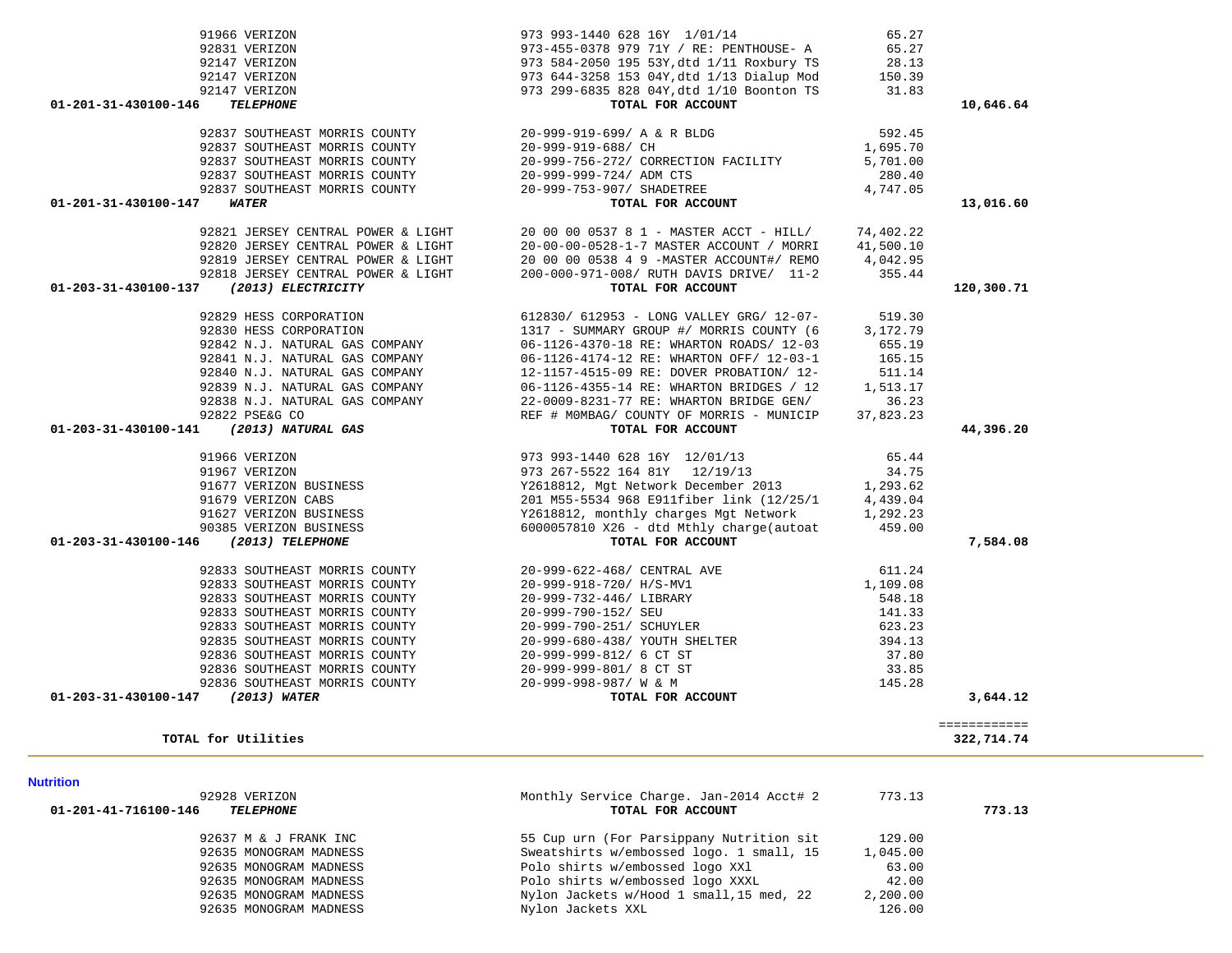| 01-203-41-716100-059       | 92635 MONOGRAM MADNESS<br>(2013) OTHER GENERAL EXPENSES                                 | Nylon Jackets XXXL<br>TOTAL FOR ACCOUNT                                                                 | 88.00              | 3,693.00                  |  |
|----------------------------|-----------------------------------------------------------------------------------------|---------------------------------------------------------------------------------------------------------|--------------------|---------------------------|--|
|                            | TOTAL for Nutrition                                                                     |                                                                                                         |                    | ============<br>4,466.13  |  |
| <b>Area Plan Grant</b>     |                                                                                         |                                                                                                         |                    |                           |  |
| 01-203-41-716110-090       | 92247 VISITING NURSE ASSOC. OF<br>92245 VISITING NURSE ASSOC. OF<br>(2013) EXPENDITURES | 13-14-076 MM Period 10/1/13-12/31/1311 S<br>13-14-076 Resp Care OAA<br>Period 10/1<br>TOTAL FOR ACCOUNT | 988.00<br>8,034.00 | 9,022.00                  |  |
|                            | TOTAL for Area Plan Grant                                                               |                                                                                                         |                    | ============<br>9,022.00  |  |
| <b>ALPN</b>                |                                                                                         |                                                                                                         |                    |                           |  |
| 01-203-41-759000-063       | 92250 EMPLOYMENT HORIZONS, INC.<br>(2013) ALPN PEER GROUPING                            | Period $10/1/$<br>#1304 SE<br>TOTAL FOR ACCOUNT                                                         | 19,254.00          | 19,254.00                 |  |
|                            | TOTAL for ALPN                                                                          |                                                                                                         |                    | ============<br>19,254.00 |  |
|                            |                                                                                         |                                                                                                         |                    |                           |  |
|                            |                                                                                         | <b>Grant Fund</b>                                                                                       |                    |                           |  |
| <b>Bio-Terrorism Grant</b> |                                                                                         |                                                                                                         |                    |                           |  |
|                            | 93409 COUNTY OF MORRIS<br>92795 CABLEVISION                                             | METERED MAIL 1ST 1/2 FEBRUARY 2014<br>07876 616465 01 8 Billing period 2/1/201                          | 8.64<br>218.51     |                           |  |
|                            | 92163 TRITEC OFFICE EQUIPMENT INC                                                       | color copies Machine ID# 6028                                                                           | 131.95             |                           |  |
| 02-213-41-718405-391       | PUBLIC HEALTH EMER GRANT(7/1/13-6/30/14)                                                | TOTAL FOR ACCOUNT                                                                                       |                    | 359.10                    |  |
|                            | TOTAL for Bio-Terrorism Grant                                                           |                                                                                                         |                    | ============<br>359.10    |  |
| <b>DEPARTMENT 741415</b>   |                                                                                         |                                                                                                         |                    |                           |  |
|                            | 92472 EDWARDS LEARNING CENTER<br>92731 JOY SULLIVAN                                     | November 2013 expenses<br>5/20/13 to 12/12/13 travel.                                                   | 4,199.98<br>162.53 |                           |  |
|                            | 92343 MANUELA SCHUSTER                                                                  |                                                                                                         | 7.09               |                           |  |
|                            | 92687 MUNICIPAL CAPITAL CORP                                                            |                                                                                                         | 45.06              |                           |  |
|                            | 92698 MUNICIPAL CAPITAL CORP                                                            |                                                                                                         | 35.86              |                           |  |
|                            | 93104 GREAT WEST LIFE                                                                   |                                                                                                         | 26,814.17          |                           |  |
|                            | 92725 PROJECT SELF SUFFICIENCY<br>92725 PROJECT SELF SUFFICIENCY                        | Angela N.; 30-day retention<br>Yalanda F.                                                               | 435.00<br>435.00   |                           |  |
|                            | 92735 PROJECT SELF SUFFICIENCY                                                          | Erica G.: 60-day retention                                                                              | 200.00             |                           |  |
|                            | 92735 PROJECT SELF SUFFICIENCY                                                          | John D.                                                                                                 | 200.00             |                           |  |
|                            | 92704 STAPLES BUSINESS ADVANTAGE                                                        |                                                                                                         | 36.61              |                           |  |
|                            | 92733 DEER PARK                                                                         |                                                                                                         | 1.48               |                           |  |
|                            | 92710 VERIZON<br>92711 VERIZON                                                          |                                                                                                         | 3.42<br>3.35       |                           |  |
|                            | 92712 VERIZON                                                                           |                                                                                                         | 9.87               |                           |  |
|                            | 92349 VERIZON                                                                           |                                                                                                         | 1.19               |                           |  |
|                            | 87419 VERIZON                                                                           |                                                                                                         | 10.46              |                           |  |
|                            | 92341 VERIZON                                                                           |                                                                                                         | 9.72               |                           |  |
|                            | 92340 VERIZON                                                                           |                                                                                                         | 1.16               |                           |  |
|                            | 87418 VERIZON<br>93089 MANPOWER                                                         | Cost Reimbursement                                                                                      | 1.53<br>2,228.17   |                           |  |
| 02-213-41-741415-392       | WFNJ-TANF (7/1/13-6/30/14)                                                              | TOTAL FOR ACCOUNT                                                                                       |                    | 34,841.65                 |  |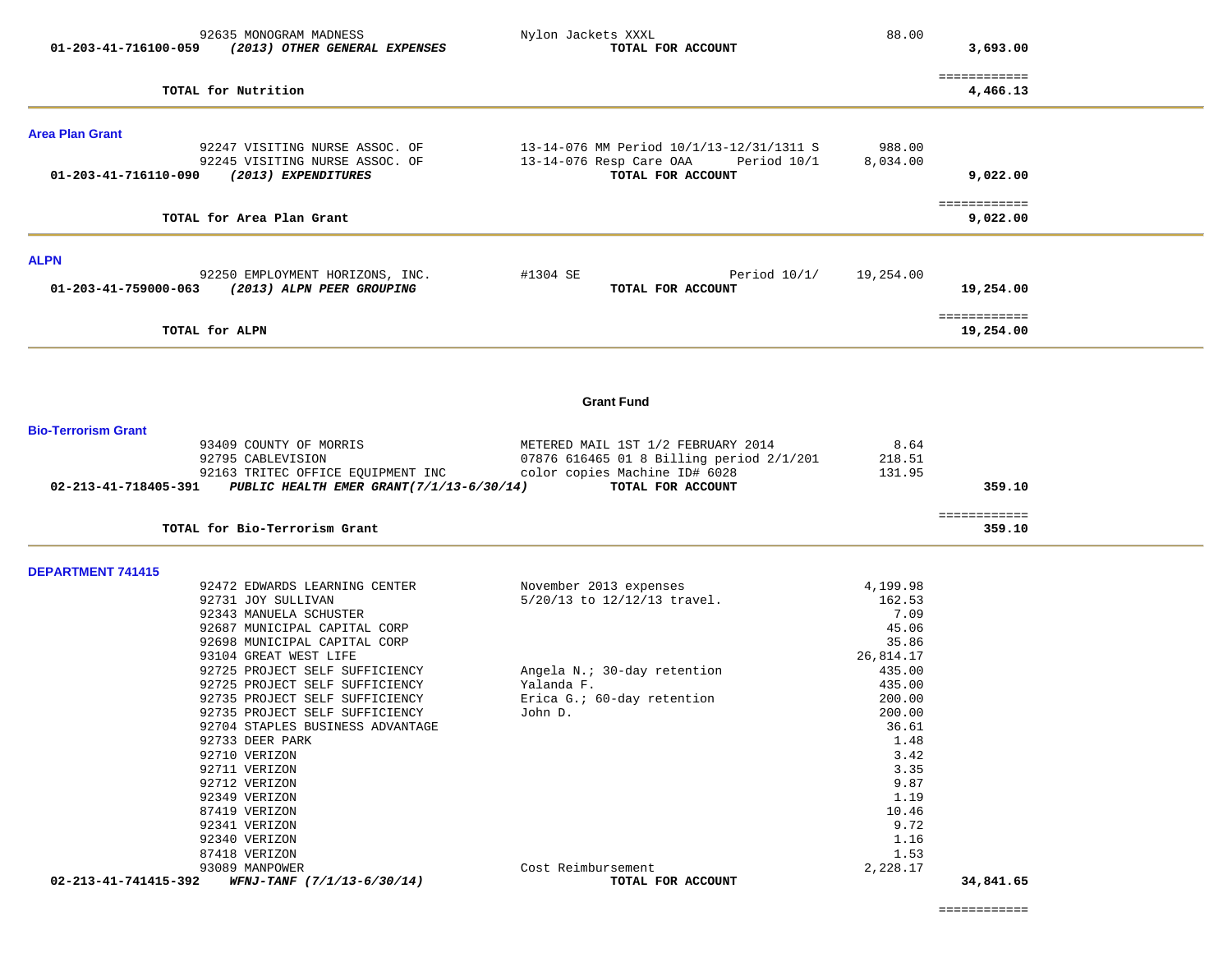| DEPARTMENT 741420                                                              |             |                        |          |              |  |
|--------------------------------------------------------------------------------|-------------|------------------------|----------|--------------|--|
| 92472 EDWARDS LEARNING CENTER                                                  |             | November 2013 expenses | 466.67   |              |  |
| 92475 INFORMATION & TECHNOLOGY                                                 | Yessenia R. |                        | 870.00   |              |  |
| 92343 MANUELA SCHUSTER                                                         |             |                        | 5.32     |              |  |
| 92687 MUNICIPAL CAPITAL CORP                                                   |             |                        | 33.80    |              |  |
| 92698 MUNICIPAL CAPITAL CORP                                                   |             |                        | 26.89    |              |  |
| 93104 GREAT WEST LIFE                                                          |             |                        | 7,376.97 |              |  |
| 92704 STAPLES BUSINESS ADVANTAGE                                               |             |                        | 27.46    |              |  |
|                                                                                |             |                        |          |              |  |
| 92733 DEER PARK                                                                |             |                        | 1.11     |              |  |
| 92710 VERIZON                                                                  |             |                        | 2.57     |              |  |
| 92711 VERIZON                                                                  |             |                        | 2.51     |              |  |
| 92712 VERIZON                                                                  |             |                        | 7.40     |              |  |
| 92349 VERIZON                                                                  |             |                        | 0.89     |              |  |
| 87419 VERIZON                                                                  |             |                        | 8.37     |              |  |
| 92341 VERIZON                                                                  |             |                        | 7.29     |              |  |
| 92340 VERIZON                                                                  |             |                        | 0.87     |              |  |
| 87418 VERIZON                                                                  |             |                        | 1.23     |              |  |
|                                                                                |             |                        | 1,548.39 |              |  |
| 93089 MANPOWER                                                                 |             |                        |          |              |  |
| 93066 WILLIAM PATERSON UNIVERSITY Beth S.                                      |             |                        | 1,276.54 |              |  |
| 02-213-41-741420-392     WFNJ-GENERAL ASSISTANCE(7/1/13-6/30/14)               |             | TOTAL FOR ACCOUNT      |          | 11,664.28    |  |
|                                                                                |             |                        |          | ============ |  |
| TOTAL for DEPARTMENT 741420                                                    |             |                        |          | 11,664.28    |  |
| <b>DEPARTMENT 741430</b>                                                       |             |                        |          |              |  |
|                                                                                |             |                        |          |              |  |
| 93104 GREAT WEST LIFE                                                          |             |                        | 3,120.36 |              |  |
| 02-213-41-741430-392 WFNJ-WLLP (7/1/13-6/30/14)                                |             | TOTAL FOR ACCOUNT      |          | 3,120.36     |  |
|                                                                                |             |                        |          | ============ |  |
| TOTAL for DEPARTMENT 741430                                                    |             |                        |          | 3,120.36     |  |
|                                                                                |             |                        |          |              |  |
| <b>DEPARTMENT 741450</b>                                                       |             |                        |          |              |  |
| 93104 GREAT WEST LIFE                                                          |             |                        | 386.77   |              |  |
| 02-213-41-741450-392 WFNJ-CAREER ADVANCEMENT(7/1/13-6/30/14) TOTAL FOR ACCOUNT |             |                        |          | 386.77       |  |
|                                                                                |             |                        |          |              |  |
|                                                                                |             |                        |          | ============ |  |
| TOTAL for DEPARTMENT 741450                                                    |             |                        |          | 386.77       |  |
|                                                                                |             |                        |          |              |  |
| <b>WIA: Adult</b>                                                              |             |                        |          |              |  |
| 93064 JERSEY TRACTOR-TRAILER                                                   | Juan R.A.   |                        | 800.00   |              |  |
| 02-213-41-742005-391 WIA: ADULT FEDERAL SHARE                                  |             | TOTAL FOR ACCOUNT      |          | 800.00       |  |
|                                                                                |             |                        |          |              |  |
|                                                                                |             |                        |          | ============ |  |
| TOTAL for WIA: Adult                                                           |             |                        |          | 800.00       |  |
|                                                                                |             |                        |          |              |  |
| <b>WIA: Disclocated Worker</b>                                                 |             |                        |          |              |  |
| 92464 JERSEY TRACTOR-TRAILER                                                   | Paul G. M.  |                        | 800.00   |              |  |
| 02-213-41-742010-391<br>WIA: DISCLOCATED WORKER FEDERAL SHARE                  |             | TOTAL FOR ACCOUNT      |          | 800.00       |  |
|                                                                                |             |                        |          |              |  |
|                                                                                |             |                        |          | ============ |  |
| TOTAL for WIA: Disclocated Worker                                              |             |                        |          | 800.00       |  |
|                                                                                |             |                        |          |              |  |
| <b>DEPARTMENT 742135</b>                                                       |             |                        |          |              |  |
| 92461 CLINICAL RESEARCH ACADEMY                                                | Faiza A.    |                        | 5.000.00 |              |  |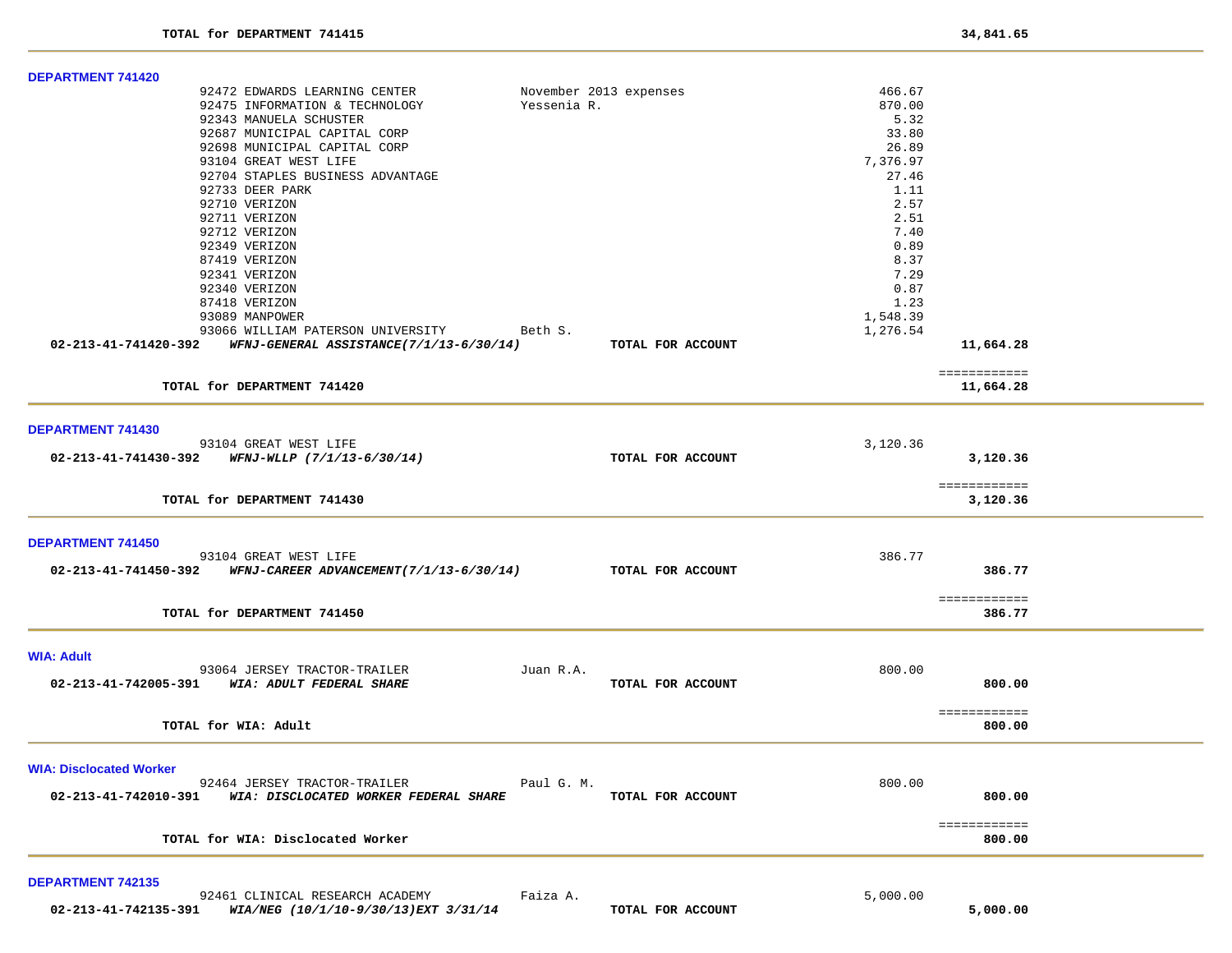| 92734 ACE HEALTHCARE TRAINING                                 | Patricia P.                              | 3,200.00  |           |
|---------------------------------------------------------------|------------------------------------------|-----------|-----------|
| 92723 AVTECH INSTITUTE                                        | Iveta Kramer                             | 933.33    |           |
| 92729 LORI L. KINTNER                                         | Travel reimbursment for 10/4/13 to 12/20 | 28.91     |           |
| 92343 MANUELA SCHUSTER                                        |                                          | 46.12     |           |
| 92687 MUNICIPAL CAPITAL CORP                                  |                                          | 292.91    |           |
| 92698 MUNICIPAL CAPITAL CORP                                  |                                          | 233.06    |           |
| 93104 GREAT WEST LIFE                                         | M/S/W ETS                                | 13,733.55 |           |
| 92704 STAPLES BUSINESS ADVANTAGE                              |                                          | 237.98    |           |
| 92733 DEER PARK                                               |                                          | 9.59      |           |
| 92710 VERIZON                                                 |                                          | 22.26     |           |
| 92711 VERIZON                                                 |                                          | 21.78     |           |
| 92712 VERIZON                                                 |                                          | 64.16     |           |
| 92349 VERIZON                                                 |                                          | 7.62      |           |
| 87419 VERIZON                                                 |                                          | 46.03     |           |
| 92341 VERIZON                                                 |                                          | 63.16     |           |
| 92340 VERIZON                                                 |                                          | 7.56      |           |
| 87418 VERIZON                                                 |                                          | 6.73      |           |
| 93095 JERSEY TRACTOR-TRAILER                                  | Charles G.                               | 3,200.00  |           |
| 93096 JERSEY TRACTOR-TRAILER                                  | Carlos H.                                | 2,210.84  |           |
| 93098 WARREN COUNTY COMMUNITY COLL.                           | Christine M.                             | 3,200.00  |           |
| 93091 WARREN COUNTY TECHNICAL SCHOOL                          | Teresa F.                                | 393.82    |           |
| 93097 RAMAPO COLLEGE OF NJ                                    | Antonio P.                               | 3,200.00  |           |
| $02 - 213 - 41 - 742505 - 391$ WIA ADULT $(7/1/13 - 6/30/15)$ | TOTAL FOR ACCOUNT                        |           | 31,159.41 |
|                                                               |                                          |           |           |
|                                                               |                                          |           |           |

============

**TOTAL for DEPARTMENT 742505 31,159.41**

**DEPARTMENT 742510** 

**DEPARTMENT 742505** 

| 92462 CLINICAL RESEARCH ACADEMY Firal P.    |                                                                                                                                                                                                                                              | 4,000.00  |
|---------------------------------------------|----------------------------------------------------------------------------------------------------------------------------------------------------------------------------------------------------------------------------------------------|-----------|
| 92473 INFORMATION & TECHNOLOGY Blizabeth V. |                                                                                                                                                                                                                                              | 870.00    |
| 92474 INFORMATION & TECHNOLOGY Rosa V.      |                                                                                                                                                                                                                                              | 870.00    |
| 92476 INFORMATION & TECHNOLOGY Jasmina R.   |                                                                                                                                                                                                                                              | 870.00    |
| 92477 INFORMATION & TECHNOLOGY Adriana G    |                                                                                                                                                                                                                                              | 870.00    |
| 92466 INFORMATION & TECHNOLOGY Ruth A       |                                                                                                                                                                                                                                              | 870.00    |
| 92465 INFORMATION & TECHNOLOGY Rosalbina F. | $870.00$<br>3,140.00                                                                                                                                                                                                                         |           |
| 92460 JUMBOOL DRIVING SCHOOL Naldemar G.    |                                                                                                                                                                                                                                              |           |
|                                             | 92730 KAREN GOTTSHALL <b>Travel</b> from 6/28/13 through 12/23/13. 226.10                                                                                                                                                                    |           |
|                                             |                                                                                                                                                                                                                                              |           |
|                                             | 92343 MANUELA SCHUSTER<br>923470 M.C. SCHOOL OF TECHNOLOGY<br>92687 MUNICIPAL CAPITAL CORP<br>92687 MUNICIPAL CAPITAL CORP<br>92688 MUNICIPAL CAPITAL CORP<br>92698 MUNICIPAL CAPITAL CORP<br>92698 MUNICIPAL CAPITAL CORP<br>92698 MUNICIPA |           |
|                                             |                                                                                                                                                                                                                                              |           |
|                                             |                                                                                                                                                                                                                                              |           |
|                                             | 93409 COUNTY OF MORRIS 63 METERED MAIL 1ST 1/2 FEBRUARY 2014 167.63                                                                                                                                                                          |           |
| 93104 GREAT WEST LIFE                       |                                                                                                                                                                                                                                              | 28,597.72 |
|                                             | 93063 NEW PERSPECTIVES HEALTH, Christine S.; Dates: 9/9/13 to 12/20/13. 3,996.00                                                                                                                                                             |           |
|                                             | 92704 STAPLES BUSINESS ADVANTAGE 6 1991 Office supplies for ETS 194.26<br>92733 DEER PARK 19.91<br>92342 TRITEC OFFICE EQUIPMENT INC Per lease agreement, # of copies. 22.54<br>92368 UNEEDA ENTERPRISES, INC. Scott V.; Dates:9/3/1         |           |
|                                             |                                                                                                                                                                                                                                              |           |
|                                             |                                                                                                                                                                                                                                              |           |
|                                             |                                                                                                                                                                                                                                              |           |
| 92710 VERIZON                               | 973-328-1935 826 97Y 12/04/13                                                                                                                                                                                                                | 46.23     |
| 92711 VERIZON                               | $973-328-1935$ 826 $97Y$ $1/04/14$ 45.22                                                                                                                                                                                                     |           |
| 92712 VERIZON                               | 908-859-3220 143 27Y 12/04/13 133.27                                                                                                                                                                                                         |           |
| 92349 VERIZON                               | 973-644-9536 170 55Y 1/13/14 16.04                                                                                                                                                                                                           |           |
| 87419 VERIZON                               | Phillipsburg tel. bill 908-859-3220 143 108.80                                                                                                                                                                                               |           |
| 92341 VERIZON                               | 908-859-3220 143 27Y 1/04/04                                                                                                                                                                                                                 | 131.18    |
| 92340 VERIZON                               | 973-644-9536 170 55y 12/13/13                                                                                                                                                                                                                | 15.69     |
| 87418 VERIZON                               | 973-644-9536 170 55Y 9/13/13                                                                                                                                                                                                                 | 15.92     |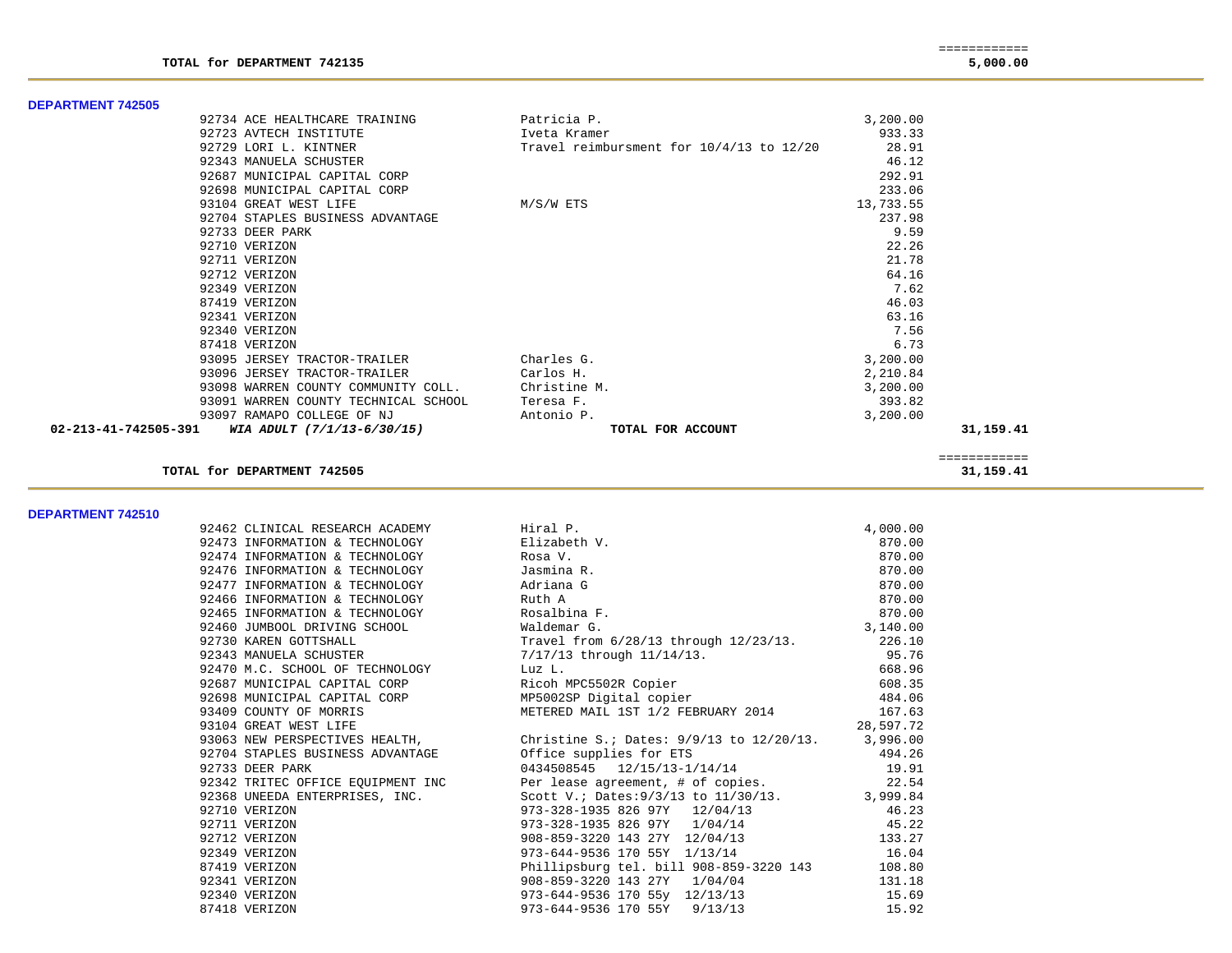|                          | 93070 JERSEY TRACTOR-TRAILER                                     | Darryl K.                                                     | 3,200.00             |                           |  |
|--------------------------|------------------------------------------------------------------|---------------------------------------------------------------|----------------------|---------------------------|--|
|                          | 93082 JERSEY TRACTOR-TRAILER                                     | Vincent M.                                                    | 3,200.00             |                           |  |
|                          | 93083 JERSEY TRACTOR-TRAILER                                     | James N.                                                      | 3,200.00             |                           |  |
|                          | 92467 RUTGERS, THE STATE UNIVERSITY                              | Constanza T.                                                  | 3,200.00             |                           |  |
|                          | 92468 RUTGERS, THE STATE UNIVERSITY                              | Michael V.                                                    | 3,200.00             |                           |  |
|                          | 92469 RUTGERS, THE STATE UNIVERSITY                              | Luigi C.                                                      | 3,200.00             |                           |  |
|                          | 92471 RUTGERS, THE STATE UNIVERSITY                              | Anthony L.                                                    | 3,200.00             |                           |  |
|                          | 93090 M.C. SCHOOL OF TECHNOLOGY                                  | John C.                                                       | 893.65               |                           |  |
|                          | 93065 WILLIAM PATERSON UNIVERSITY                                | Lusitania G.                                                  | 1,637.85             |                           |  |
|                          | 93069 WILLIAM PATERSON UNIVERSITY                                | Michelle S.                                                   | 2,046.15             |                           |  |
|                          | 93068 WILLIAM PATERSON UNIVERSITY                                | Matthew G.                                                    | 1,407.12             |                           |  |
|                          | 93067 WILLIAM PATERSON UNIVERSITY                                | Letticia A.                                                   | 1,773.69             |                           |  |
|                          | 93092 WILLIAM PATERSON UNIVERSITY                                | Diane P.                                                      | 1,760.55             |                           |  |
|                          | 93062 WINSOR'S TRACTOR TRAILER                                   | Bennett F.                                                    | 800.00               |                           |  |
|                          | 93071 RAMAPO COLLEGE OF NJ                                       | Dennis O.<br>INDIVIDUAL TRAINING                              | 3,200.00             |                           |  |
|                          | 93093 RUTGERS CENTER FOR CONTINUING                              | Irina S.                                                      | 3,116.00             |                           |  |
|                          | 93094 RUTGERS, THE STATE UNIVERSITY                              | Janet B.                                                      | 3,196.00             |                           |  |
| 02-213-41-742510-391     | WIA DISLOCATED WORKER (7/1/13-6/30/15)                           | TOTAL FOR ACCOUNT                                             |                      | 94,484.49                 |  |
|                          |                                                                  |                                                               |                      |                           |  |
|                          | TOTAL for DEPARTMENT 742510                                      |                                                               |                      | ============<br>94,484.49 |  |
|                          |                                                                  |                                                               |                      |                           |  |
| <b>DEPARTMENT 742520</b> |                                                                  |                                                               |                      |                           |  |
|                          | 92343 MANUELA SCHUSTER                                           |                                                               | 23.05                |                           |  |
|                          | 92687 MUNICIPAL CAPITAL CORP                                     |                                                               | 146.45               |                           |  |
|                          | 92698 MUNICIPAL CAPITAL CORP                                     |                                                               | 116.53               |                           |  |
|                          | 93104 GREAT WEST LIFE                                            |                                                               | 10,805.24            |                           |  |
|                          | 92722 PROJECT SELF SUFFICIENCY                                   | Jason S.; Benchmark F.                                        | 500.00               |                           |  |
|                          | 92722 PROJECT SELF SUFFICIENCY                                   | Monica R.; Benchmark A                                        | 1,785.00             |                           |  |
|                          | 92724 PROJECT SELF SUFFICIENCY                                   | Monica R., Benchmark B                                        | 1,685.00             |                           |  |
|                          | 92704 STAPLES BUSINESS ADVANTAGE                                 |                                                               | 118.99               |                           |  |
|                          | 92733 DEER PARK                                                  |                                                               | 4.80                 |                           |  |
|                          | 92710 VERIZON                                                    |                                                               | 11.13                |                           |  |
|                          | 92711 VERIZON                                                    |                                                               | 10.89                |                           |  |
|                          | 92712 VERIZON                                                    |                                                               | 32.08                |                           |  |
|                          | 92349 VERIZON                                                    |                                                               | 3.86                 |                           |  |
|                          | 87419 VERIZON                                                    |                                                               | 35.57                |                           |  |
|                          | 92341 VERIZON                                                    |                                                               | 31.58                |                           |  |
|                          | 92340 VERIZON                                                    |                                                               | 3.78                 |                           |  |
|                          | 87418 VERIZON                                                    |                                                               | 5.20                 |                           |  |
| 02-213-41-742520-391     | WIA YOUTH (7/1/13-6/30/15)                                       | TOTAL FOR ACCOUNT                                             |                      | 15,319.15                 |  |
|                          |                                                                  |                                                               |                      | ============              |  |
|                          | TOTAL for DEPARTMENT 742520                                      |                                                               |                      | 15,319.15                 |  |
|                          |                                                                  |                                                               |                      |                           |  |
| <b>SCP: Family Court</b> |                                                                  |                                                               |                      |                           |  |
|                          | 92458 FAMILY INTERVENTION<br>92458 FAMILY INTERVENTION           | Total FCIU CONTRACT EXPENSES FOR FEDERAL                      | 6,320.00<br>1,175.00 |                           |  |
|                          |                                                                  | TOTAL STABILIZATION CONTRACT SERVICES FO                      |                      |                           |  |
| 02-213-41-752315-392     | 92458 FAMILY INTERVENTION<br>SCP - FAMILY COURT(1/1/13-12/31/13) | TOTAL ADOLESCENT GROUP CONTRACT SERVICES<br>TOTAL FOR ACCOUNT | 150.00               | 7,645.00                  |  |
|                          |                                                                  |                                                               |                      |                           |  |
|                          | TOTAL for SCP: Family Court                                      |                                                               |                      | ============<br>7,645.00  |  |
|                          |                                                                  |                                                               |                      |                           |  |
| <b>DEPARTMENT 752320</b> |                                                                  |                                                               |                      |                           |  |
|                          | 92451 JERSEY BATTERED WOMEN'S                                    | For Hours of Service 33.5 hours @ \$40                        | 1,340.00             |                           |  |
|                          | 92453 MORRISTOWN NEIGHBORHOOD HOUSE                              | 3rd quarter 2013 5 youth $x$ \$525.                           | 2,625.00             |                           |  |
|                          | 92453 MORRISTOWN NEIGHBORHOOD HOUSE                              | 4th quarter 2013 5 youth x \$525. Paying                      | 2,325.00             |                           |  |
|                          | 92457 MORRISTOWN NEIGHBORHOOD HOUSE                              | 3RD Quarter 2013, 153 youth x \$16.05                         | 2,456.00             |                           |  |
|                          | 92457 MORRISTOWN NEIGHBORHOOD HOUSE                              | 4th Ouarter, 2013 148 youth x \$16.05                         | 2,360.90             |                           |  |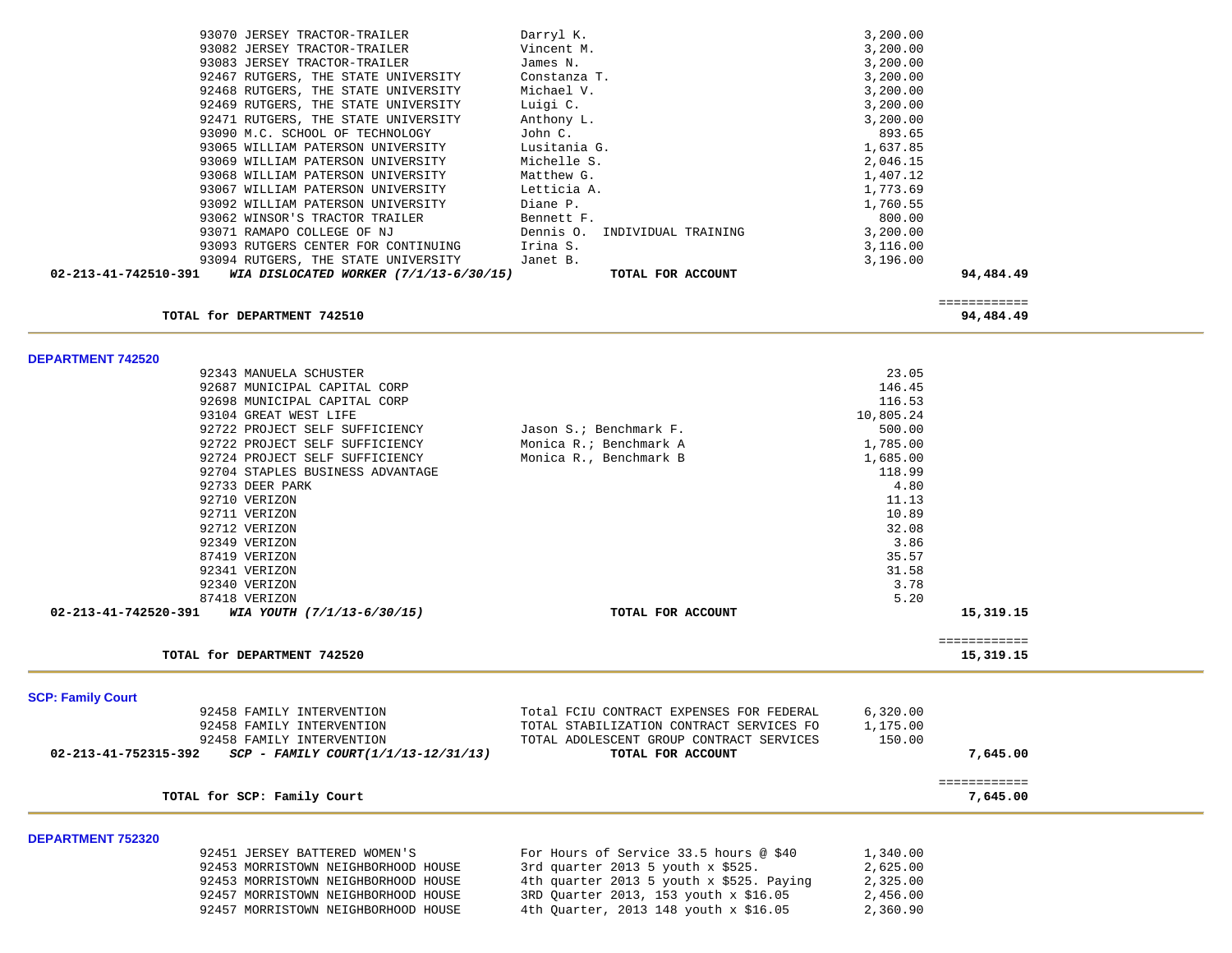| 02-213-41-752320-392                                              | 92450 NEWBRIDGE SERVICES INC<br>SCP-PROGRAM SERVICES(1/1/13-12/31/13)                                                                                                                                                                                                                                                                                                                                                    | For Units of service hours rendered for<br>TOTAL FOR ACCOUNT                                                                                                                                                                                                                                                                                                                                                                    | 13,110.00                                                                                    | 24,216.90                                          |  |
|-------------------------------------------------------------------|--------------------------------------------------------------------------------------------------------------------------------------------------------------------------------------------------------------------------------------------------------------------------------------------------------------------------------------------------------------------------------------------------------------------------|---------------------------------------------------------------------------------------------------------------------------------------------------------------------------------------------------------------------------------------------------------------------------------------------------------------------------------------------------------------------------------------------------------------------------------|----------------------------------------------------------------------------------------------|----------------------------------------------------|--|
|                                                                   | TOTAL for DEPARTMENT 752320                                                                                                                                                                                                                                                                                                                                                                                              |                                                                                                                                                                                                                                                                                                                                                                                                                                 |                                                                                              | ============<br>24,216.90                          |  |
| <b>Juvenile Accountability</b><br>02-213-41-756305-391            | 92452 M.C. JUVENILE DETENTION CENTER<br>JUVENILE ACCOUNTABILITY (1/1/13-12/31/13)                                                                                                                                                                                                                                                                                                                                        | PAYMENT FOR CONTRACT JABG 1214 Dec 2013<br>TOTAL FOR ACCOUNT                                                                                                                                                                                                                                                                                                                                                                    | 2,064.75                                                                                     | 2,064.75<br>============                           |  |
|                                                                   | TOTAL for Juvenile Accountability                                                                                                                                                                                                                                                                                                                                                                                        |                                                                                                                                                                                                                                                                                                                                                                                                                                 |                                                                                              | 2,064.75                                           |  |
| <b>Chapter 51</b><br>02-213-41-757305-392                         | 91268 NEW HOPE FOUNDATION INC.<br>CHAPTER 51 (1/1/13-12/31/13)                                                                                                                                                                                                                                                                                                                                                           | 20 client bed days for october for (4 Cl<br>TOTAL FOR ACCOUNT                                                                                                                                                                                                                                                                                                                                                                   | 4,080.00                                                                                     | 4,080.00                                           |  |
|                                                                   | TOTAL for Chapter 51                                                                                                                                                                                                                                                                                                                                                                                                     |                                                                                                                                                                                                                                                                                                                                                                                                                                 |                                                                                              | ============<br>4,080.00                           |  |
| DEPARTMENT 758310<br>02-213-41-758310-392<br>02-213-41-758310-394 | 92660 KINNELON MUNICIPAL ALLIANCE<br>92520 TOWNSHIP OF MENDHAM<br>92656 SODEXO INC & AFFILIATES<br>91728 STAPLES BUSINESS ADVANTAGE<br>91728 STAPLES BUSINESS ADVANTAGE<br>92662 DOVER/VG MUNICIPAL ALLIANCE<br>92664 TOWNSHIP OF DENVILLE<br>MUNICIPAL ALLIANCE (1/1/13-6/30/14)<br>92371 BOROUGH OF MADISON<br>92663 DOVER/VG MUNICIPAL ALLIANCE<br>MUNICIPAL ALLIANCE (1/1/13-6/30/14)<br>TOTAL for DEPARTMENT 758310 | 2013 Q4 Kinnelon Municipal Alliance Expe<br>Mendham Municipal Alliance Q4 Expenditur<br>Food for CASS training on 1/22/14.<br>ITEM NUMBER 712994 LASER JET PRINT CARTR<br>ITEM NUMBER CASIO CALCULATOR<br>2013 Q4 Dover/Victory Gardens Municipal<br>2013 Denville Municipal Alliance Q4 Excp<br>TOTAL FOR ACCOUNT<br>2013 Madison Municipal Alliance Suppleme<br>2013 Dover/Victory Gardens Municipal All<br>TOTAL FOR ACCOUNT | 4,810.71<br>2,088.54<br>85.20<br>62.02<br>7.69<br>1,868.72<br>4,430.38<br>754.50<br>2,000.00 | 13,353.26<br>2,754.50<br>============<br>16,107.76 |  |
| <b>Domestic Preparedness-Prosecut</b><br>02-213-41-784405-391     | 88122 FFI PROFESSIONAL SAFETY SERVICES<br>88122 FFI PROFESSIONAL SAFETY SERVICES<br>FFY12HOMELAND SECURITY(10/23/12-8/31/14)<br>TOTAL for Domestic Preparedness-Prosecut                                                                                                                                                                                                                                                 | Equipment order per Estimate #134971 Dat<br>Equipment order per Estimate #134963 Dat<br>TOTAL FOR ACCOUNT                                                                                                                                                                                                                                                                                                                       | 10,538.60<br>39,288.90                                                                       | 49,827.50<br>============<br>49,827.50             |  |
| DEPARTMENT 792410<br>02-213-41-792410-391                         | 92726 STATE SHUTTLE INC<br>92478 STATE SHUTTLE INC<br>JARC GRANT ROUND 12(7/1/12-6/30/14)<br>TOTAL for DEPARTMENT 792410                                                                                                                                                                                                                                                                                                 | $1/6/14$ to $1/10/2014$ .<br>Transportation from 12/30/13 to 1/3/14.<br>TOTAL FOR ACCOUNT                                                                                                                                                                                                                                                                                                                                       | 3,686.94<br>2,212.16                                                                         | 5,899.10<br>============<br>5,899.10               |  |

**DEPARTMENT 864395** 

93053 AJM CONTRACTORS INC 600 AU ACCORD 100 AU ACCORD 100 AU ACCORD 100 AU ACCORD 100 AU ACCORD 100 AU ACCORD 10  **02-213-41-864395-391** *2013 ATP - COUNTY AID* **TOTAL FOR ACCOUNT 53,541.72**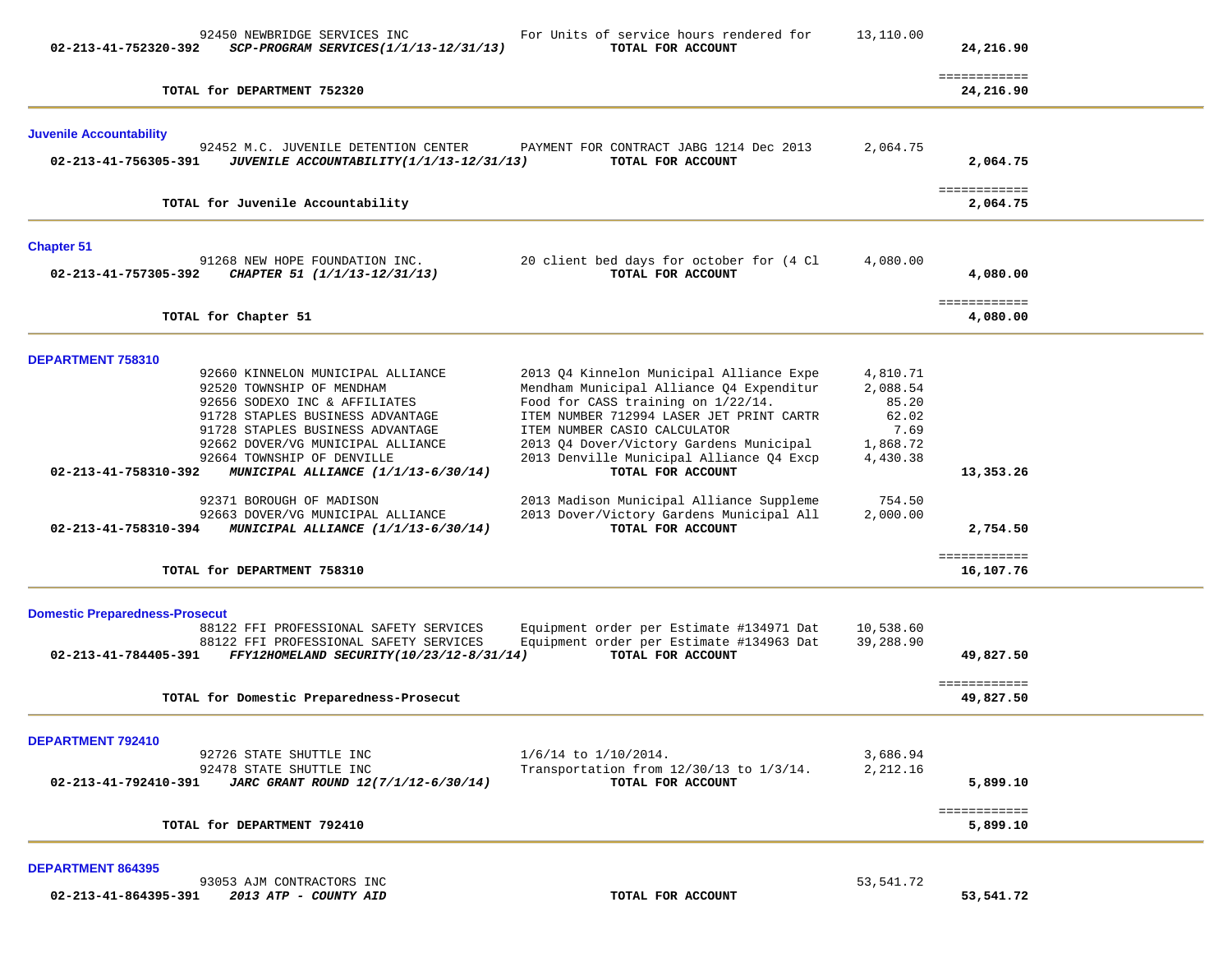| TOTAL for DEPARTMENT 864395                                                                                                     |                                                               |           | ============<br>53,541.72 |  |
|---------------------------------------------------------------------------------------------------------------------------------|---------------------------------------------------------------|-----------|---------------------------|--|
| <b>DEPARTMENT 864510</b><br>93196 RITACCO CONSTRUCTION INC<br>02-213-41-864510-391<br>STP-C00S(242)(9/11/12-9/11/15)            | Replacement of Bridge No. 1400-832 on Be<br>TOTAL FOR ACCOUNT | 29,491.13 | 29,491.13                 |  |
| TOTAL for DEPARTMENT 864510                                                                                                     |                                                               |           | ============<br>29,491.13 |  |
| <b>DEPARTMENT 864515</b><br>92672 HATCH MOTT MACDONALD, LLC<br>UNIONSCHL/STP-C00S(337)(9/11/12-9/11/15)<br>02-213-41-864515-392 | Construction Support services for Morris<br>TOTAL FOR ACCOUNT | 6,456.74  | 6,456.74                  |  |
| TOTAL for DEPARTMENT 864515                                                                                                     |                                                               |           | ============<br>6,456.74  |  |
|                                                                                                                                 | <b>County Capital</b>                                         |           |                           |  |
| DEPARTMENT 040755<br>92966 NISIVOCCIA LLP<br>04-160-05-040755-888<br><b>PARK CAPITAL</b>                                        | GENERAL OBLIGATION BONDS 2013<br>TOTAL FOR ACCOUNT            | 856.19    | 856.19                    |  |
| TOTAL for DEPARTMENT 040755                                                                                                     |                                                               |           | ============<br>856.19    |  |
| <b>Improvement Historic Speedwell</b><br>93440 NISIVOCCIA LLP<br>04-216-55-951129-909<br><i>MISCELLANEOUS - OTHER</i>           | 2013 GENERAL OBLIGATION DEBT SALE<br>TOTAL FOR ACCOUNT        | 41.31     | 41.31<br>============     |  |
| TOTAL for Improvement Historic Speedwell                                                                                        |                                                               |           | 41.31                     |  |
| <b>Acq AutomTimeAttendnc, P/R sys</b><br>93440 NISIVOCCIA LLP<br>04-216-55-951145-909 MISCELLANEOUS - OTHER                     | 2013 GENERAL OBLIGATION DEBT SALE<br>TOTAL FOR ACCOUNT        | 50.37     | 50.37<br>============     |  |
| TOTAL for Acq AutomTimeAttendnc, P/R sys                                                                                        |                                                               |           | 50.37                     |  |
| <b>Abatmnt/demol-Fac on Greystone</b><br>93440 NISIVOCCIA LLP<br>04-216-55-953087-909<br>MISCELLANEOUS - OTHER                  | 2013 GENERAL OBLIGATION DEBT SALE<br>TOTAL FOR ACCOUNT        | 50.37     | 50.37                     |  |
| TOTAL for Abatmnt/demol-Fac on Greystone                                                                                        |                                                               |           | ============<br>50.37     |  |
| <b>Bridge Design/Const Var Cty Br</b><br>93049 T. Y. LIN INTERNATIONAL<br>04-216-55-953089-909<br>MISCELLANEOUS - OTHER         | Replacement of the Ridgedale Avenue Brid<br>TOTAL FOR ACCOUNT | 1,904.00  | 1,904.00                  |  |
| TOTAL for Bridge Design/Const Var Cty Br                                                                                        |                                                               |           | ============<br>1,904.00  |  |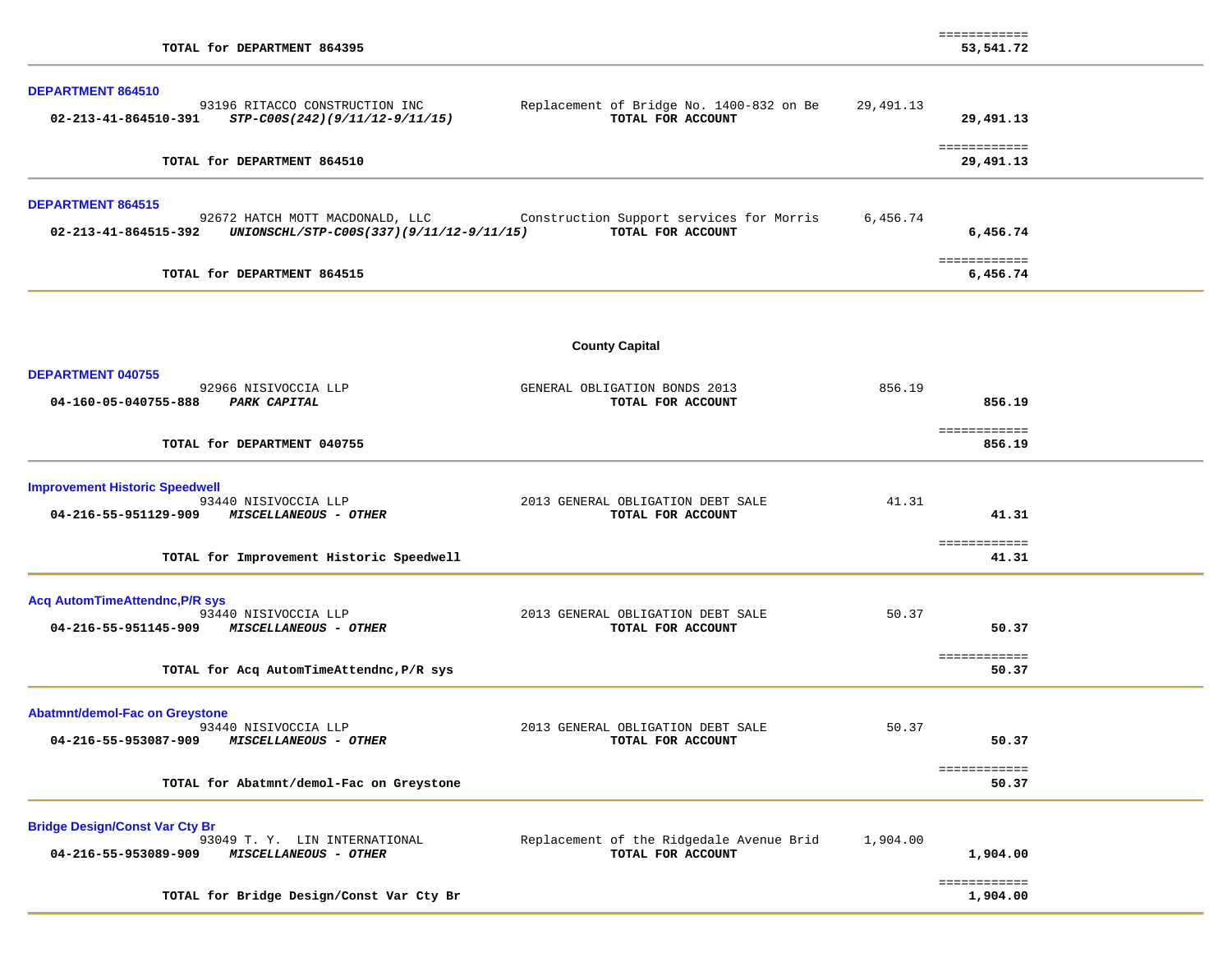| Cty roadwy drainage improv                                                         |                                                        |           |                           |  |
|------------------------------------------------------------------------------------|--------------------------------------------------------|-----------|---------------------------|--|
| 93440 NISIVOCCIA LLP<br>04-216-55-953098-909<br><b>MISCELLANEOUS - OTHER</b>       | 2013 GENERAL OBLIGATION DEBT SALE<br>TOTAL FOR ACCOUNT | 39.29     | 39.29                     |  |
|                                                                                    |                                                        |           |                           |  |
| TOTAL for Cty roadwy drainage improv                                               |                                                        |           | ============<br>39.29     |  |
| <b>Renov CentralAveBldg Greystone</b>                                              |                                                        |           |                           |  |
| 93440 NISIVOCCIA LLP                                                               | 2013 GENERAL OBLIGATION DEBT SALE                      | 65.48     |                           |  |
| 04-216-55-953146-909<br><b>MISCELLANEOUS - OTHER</b>                               | TOTAL FOR ACCOUNT                                      |           | 65.48                     |  |
| TOTAL for Renov CentralAveBldg Greystone                                           |                                                        |           | ============<br>65.48     |  |
| <b>Roof Replacement Various Facil</b>                                              |                                                        |           |                           |  |
| 93440 NISIVOCCIA LLP                                                               | 2013 GENERAL OBLIGATION DEBT SALE                      | 20.15     |                           |  |
| 04-216-55-953172-909<br>MISCELLANEOUS - OTHER                                      | TOTAL FOR ACCOUNT                                      |           | 20.15                     |  |
| TOTAL for Roof Replacement Various Facil                                           |                                                        |           | ============<br>20.15     |  |
|                                                                                    |                                                        |           |                           |  |
| <b>Cty Road Drainage Improvements</b>                                              |                                                        |           |                           |  |
| 93440 NISIVOCCIA LLP                                                               | 2013 GENERAL OBLIGATION DEBT SALE                      | 88.15     |                           |  |
| 92956 JOHNSON & CONWAY LLP<br><b>MISCELLANEOUS - OTHER</b><br>04-216-55-953178-909 | legal services<br>TOTAL FOR ACCOUNT                    | 72.39     | 160.54                    |  |
|                                                                                    |                                                        |           | ============              |  |
| TOTAL for Cty Road Drainage Improvements                                           |                                                        |           | 160.54                    |  |
| <b>Rpl/Upgr Fire/Sprinkler Sys</b>                                                 |                                                        |           |                           |  |
| 93440 NISIVOCCIA LLP                                                               | 2013 GENERAL OBLIGATION DEBT SALE                      | 12.59     |                           |  |
| 93440 NISIVOCCIA LLP<br>04-216-55-953181-909<br>MISCELLANEOUS - OTHER              | 2013 GENERAL OBLIGATION DEBT SALE<br>TOTAL FOR ACCOUNT | 705.22    | 717.81                    |  |
|                                                                                    |                                                        |           |                           |  |
| TOTAL for Rpl/Upgr Fire/Sprinkler Sys                                              |                                                        |           | ============<br>717.81    |  |
|                                                                                    |                                                        |           |                           |  |
| <b>DEPARTMENT 953202</b><br>93047 TRC ENGINEERS INC                                | Traffic Signal/Intersection Design (Ridg               | 8,145.80  |                           |  |
| 04-216-55-953202-909<br>ROAD RESURFACING/CONSTRUCTION/IMPRVMENTS                   | TOTAL FOR ACCOUNT                                      |           | 8,145.80                  |  |
| 93035 CONCRETE CONSTRUCTION CORP.                                                  | Intersection Improvements to Hillside Av               | 36,101.69 |                           |  |
| 93053 AJM CONTRACTORS INC                                                          | Milling & Resurfacing of West Hanover Av               | 20,612.25 |                           |  |
| 04-216-55-953202-951<br>ROAD RESURFACING/CONSTRUCTION/IMPRVMENTS                   | TOTAL FOR ACCOUNT                                      |           | 56,713.94                 |  |
| TOTAL for DEPARTMENT 953202                                                        |                                                        |           | ============<br>64,859.74 |  |
|                                                                                    |                                                        |           |                           |  |
| <b>DEPARTMENT 953224</b><br>93440 NISIVOCCIA LLP                                   | 2013 GENERAL OBLIGATION DEBT SALE                      | 75.56     |                           |  |
| 04-216-55-953224-909<br><i>ROOF REPLACMNT - VARIOUS FACILITIES</i>                 | TOTAL FOR ACCOUNT                                      |           | 75.56                     |  |
|                                                                                    |                                                        |           | ============              |  |
| TOTAL for DEPARTMENT 953224                                                        |                                                        |           | 75.56                     |  |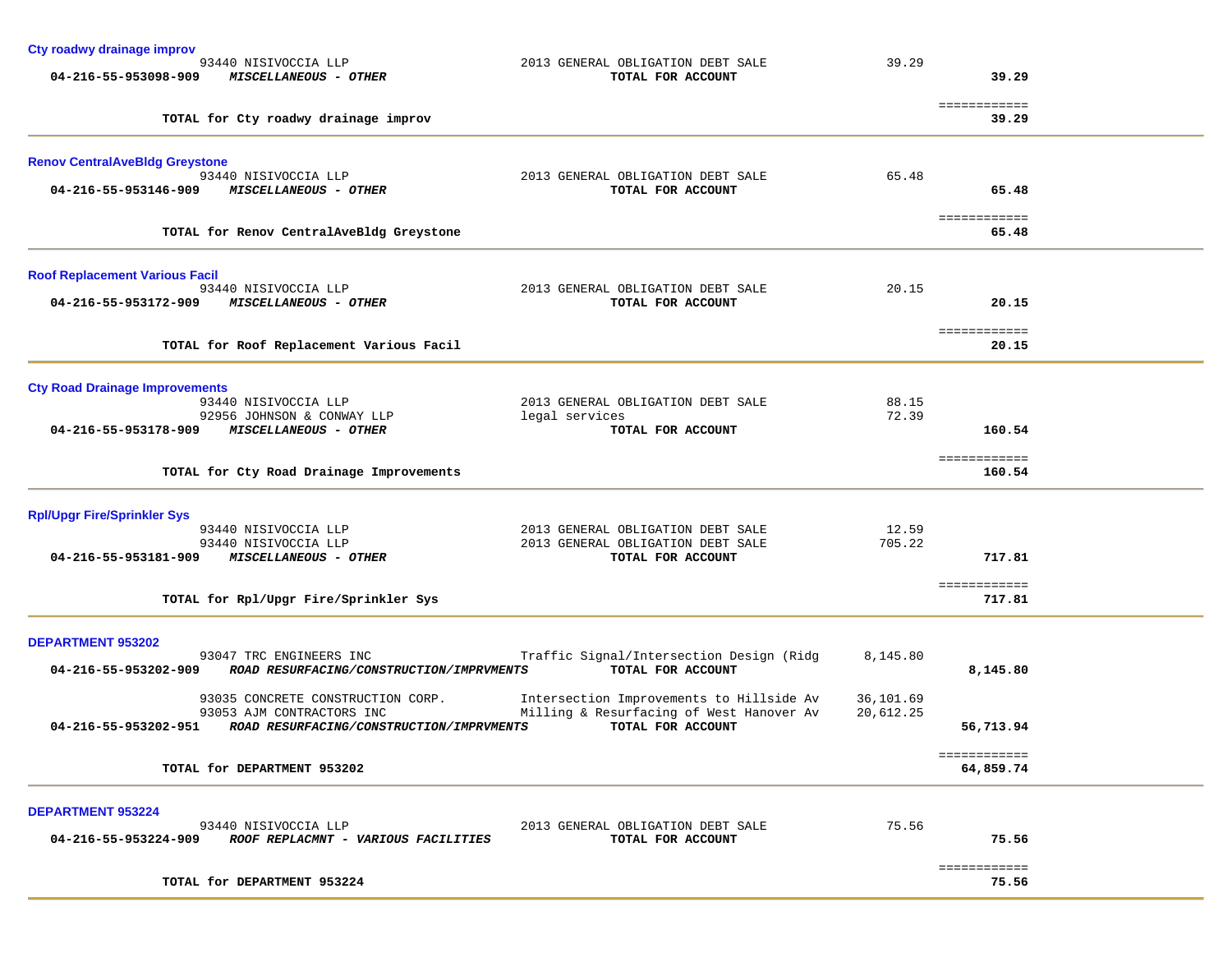| 93440 NISIVOCCIA LLP 2013 GENERAL OBLIGATION DEBT SALE<br>201.49<br>04-216-55-953225-909 BRIDGE DESIGN, RENOV, CONSTRUC - VAR LOC TOTAL FOR ACCOUNT<br>201.49<br>============<br>TOTAL for DEPARTMENT 953225<br>201.49<br><b>DEPARTMENT 953235</b><br>93440 NISIVOCCIA LLP 2013 GENERAL OBLIGATION DEBT SALE 32.74<br>32.74<br>04-216-55-953235-909 UPGRADES TO FIRE/SPRINKLER SYS-VAR FACIL TOTAL FOR ACCOUNT<br>============<br>TOTAL for DEPARTMENT 953235<br>32.74<br><b>DEPARTMENT 953259</b><br>93440 NISIVOCCIA LLP 2013 GENERAL OBLIGATION DEBT SALE 125.93<br>04-216-55-953259-909 RENOVCENTRLAVECOMPLX-STCLARE/NONPROFMALL TOTAL FOR ACCOUNT<br>125.93<br>============<br>TOTAL for DEPARTMENT 953259<br>125.93<br><b>DEPARTMENT 953264</b><br>04-216-55-953264-909 DESIGN/CONSTR CENTRALAVEFIELDS-CENTRALPK TOTAL FOR ACCOUNT<br>352.61<br>============<br>TOTAL for DEPARTMENT 953264<br>352.61<br><b>DEPARTMENT 953266</b><br>2013 GENERAL OBLIGATION DEBT SALE<br>95.71<br>93440 NISIVOCCIA LLP<br>04-216-55-953266-909 COURTHOUSE ASBESTOSABATEMNT-PUBLIC WORKS TOTAL FOR ACCOUNT<br>95.71<br>============<br>TOTAL for DEPARTMENT 953266<br>95.71<br><b>DEPARTMENT 953269</b><br>93440 NISIVOCCIA LLP 2013 GENERAL OBLIGATION DEBT SALE<br>453.36<br>04-216-55-953269-909 BRIDGE DESIGN/CONSTR - VAR LOCATIONS<br>453.36<br>TOTAL FOR ACCOUNT<br>93196 RITACCO CONSTRUCTION INC<br>5,880.60<br>TOTAL FOR ACCOUNT<br>04-216-55-953269-951 BRIDGE DESIGN/CONSTR - VAR LOCATIONS<br>5,880.60<br>============<br>TOTAL for DEPARTMENT 953269<br>6,333.96<br><b>DEPARTMENT 953291</b><br>176.31<br>93440 NISIVOCCIA LLP<br>2013 GENERAL OBLIGATION DEBT SALE<br>04-216-55-953291-909<br>VAR ROADWAY DRAINAGE PROJ - PUBLIC WORKS<br>176.31<br>TOTAL FOR ACCOUNT<br>============<br>TOTAL for DEPARTMENT 953291<br>176.31<br><b>DEPARTMENT 953292</b><br>92934 PANCIELLO CONSTRUCTION LLC<br>RE: SHERIFF'S - REMOVE & RESURFACE BASEM<br>3,840.00<br>7,340.00<br>92934 PANCIELLO CONSTRUCTION LLC<br>RE: PARKING GARAGE - SHERIFF'S / REMOVE<br>11,180.00<br>04-216-55-953292-951<br>RESTORE MASONRY & SIDEWLK/CURB-BLDGGRNDS<br>TOTAL FOR ACCOUNT | <b>DEPARTMENT 953225</b> |  |  |
|--------------------------------------------------------------------------------------------------------------------------------------------------------------------------------------------------------------------------------------------------------------------------------------------------------------------------------------------------------------------------------------------------------------------------------------------------------------------------------------------------------------------------------------------------------------------------------------------------------------------------------------------------------------------------------------------------------------------------------------------------------------------------------------------------------------------------------------------------------------------------------------------------------------------------------------------------------------------------------------------------------------------------------------------------------------------------------------------------------------------------------------------------------------------------------------------------------------------------------------------------------------------------------------------------------------------------------------------------------------------------------------------------------------------------------------------------------------------------------------------------------------------------------------------------------------------------------------------------------------------------------------------------------------------------------------------------------------------------------------------------------------------------------------------------------------------------------------------------------------------------------------------------------------------------------------------------------------------------------------------------------------------------------------------------------------------------------------------------------------------------------------------------------------|--------------------------|--|--|
|                                                                                                                                                                                                                                                                                                                                                                                                                                                                                                                                                                                                                                                                                                                                                                                                                                                                                                                                                                                                                                                                                                                                                                                                                                                                                                                                                                                                                                                                                                                                                                                                                                                                                                                                                                                                                                                                                                                                                                                                                                                                                                                                                              |                          |  |  |
|                                                                                                                                                                                                                                                                                                                                                                                                                                                                                                                                                                                                                                                                                                                                                                                                                                                                                                                                                                                                                                                                                                                                                                                                                                                                                                                                                                                                                                                                                                                                                                                                                                                                                                                                                                                                                                                                                                                                                                                                                                                                                                                                                              |                          |  |  |
|                                                                                                                                                                                                                                                                                                                                                                                                                                                                                                                                                                                                                                                                                                                                                                                                                                                                                                                                                                                                                                                                                                                                                                                                                                                                                                                                                                                                                                                                                                                                                                                                                                                                                                                                                                                                                                                                                                                                                                                                                                                                                                                                                              |                          |  |  |
|                                                                                                                                                                                                                                                                                                                                                                                                                                                                                                                                                                                                                                                                                                                                                                                                                                                                                                                                                                                                                                                                                                                                                                                                                                                                                                                                                                                                                                                                                                                                                                                                                                                                                                                                                                                                                                                                                                                                                                                                                                                                                                                                                              |                          |  |  |
|                                                                                                                                                                                                                                                                                                                                                                                                                                                                                                                                                                                                                                                                                                                                                                                                                                                                                                                                                                                                                                                                                                                                                                                                                                                                                                                                                                                                                                                                                                                                                                                                                                                                                                                                                                                                                                                                                                                                                                                                                                                                                                                                                              |                          |  |  |
|                                                                                                                                                                                                                                                                                                                                                                                                                                                                                                                                                                                                                                                                                                                                                                                                                                                                                                                                                                                                                                                                                                                                                                                                                                                                                                                                                                                                                                                                                                                                                                                                                                                                                                                                                                                                                                                                                                                                                                                                                                                                                                                                                              |                          |  |  |
|                                                                                                                                                                                                                                                                                                                                                                                                                                                                                                                                                                                                                                                                                                                                                                                                                                                                                                                                                                                                                                                                                                                                                                                                                                                                                                                                                                                                                                                                                                                                                                                                                                                                                                                                                                                                                                                                                                                                                                                                                                                                                                                                                              |                          |  |  |
|                                                                                                                                                                                                                                                                                                                                                                                                                                                                                                                                                                                                                                                                                                                                                                                                                                                                                                                                                                                                                                                                                                                                                                                                                                                                                                                                                                                                                                                                                                                                                                                                                                                                                                                                                                                                                                                                                                                                                                                                                                                                                                                                                              |                          |  |  |
|                                                                                                                                                                                                                                                                                                                                                                                                                                                                                                                                                                                                                                                                                                                                                                                                                                                                                                                                                                                                                                                                                                                                                                                                                                                                                                                                                                                                                                                                                                                                                                                                                                                                                                                                                                                                                                                                                                                                                                                                                                                                                                                                                              |                          |  |  |
|                                                                                                                                                                                                                                                                                                                                                                                                                                                                                                                                                                                                                                                                                                                                                                                                                                                                                                                                                                                                                                                                                                                                                                                                                                                                                                                                                                                                                                                                                                                                                                                                                                                                                                                                                                                                                                                                                                                                                                                                                                                                                                                                                              |                          |  |  |
|                                                                                                                                                                                                                                                                                                                                                                                                                                                                                                                                                                                                                                                                                                                                                                                                                                                                                                                                                                                                                                                                                                                                                                                                                                                                                                                                                                                                                                                                                                                                                                                                                                                                                                                                                                                                                                                                                                                                                                                                                                                                                                                                                              |                          |  |  |
|                                                                                                                                                                                                                                                                                                                                                                                                                                                                                                                                                                                                                                                                                                                                                                                                                                                                                                                                                                                                                                                                                                                                                                                                                                                                                                                                                                                                                                                                                                                                                                                                                                                                                                                                                                                                                                                                                                                                                                                                                                                                                                                                                              |                          |  |  |
|                                                                                                                                                                                                                                                                                                                                                                                                                                                                                                                                                                                                                                                                                                                                                                                                                                                                                                                                                                                                                                                                                                                                                                                                                                                                                                                                                                                                                                                                                                                                                                                                                                                                                                                                                                                                                                                                                                                                                                                                                                                                                                                                                              |                          |  |  |
|                                                                                                                                                                                                                                                                                                                                                                                                                                                                                                                                                                                                                                                                                                                                                                                                                                                                                                                                                                                                                                                                                                                                                                                                                                                                                                                                                                                                                                                                                                                                                                                                                                                                                                                                                                                                                                                                                                                                                                                                                                                                                                                                                              |                          |  |  |
|                                                                                                                                                                                                                                                                                                                                                                                                                                                                                                                                                                                                                                                                                                                                                                                                                                                                                                                                                                                                                                                                                                                                                                                                                                                                                                                                                                                                                                                                                                                                                                                                                                                                                                                                                                                                                                                                                                                                                                                                                                                                                                                                                              |                          |  |  |
|                                                                                                                                                                                                                                                                                                                                                                                                                                                                                                                                                                                                                                                                                                                                                                                                                                                                                                                                                                                                                                                                                                                                                                                                                                                                                                                                                                                                                                                                                                                                                                                                                                                                                                                                                                                                                                                                                                                                                                                                                                                                                                                                                              |                          |  |  |
|                                                                                                                                                                                                                                                                                                                                                                                                                                                                                                                                                                                                                                                                                                                                                                                                                                                                                                                                                                                                                                                                                                                                                                                                                                                                                                                                                                                                                                                                                                                                                                                                                                                                                                                                                                                                                                                                                                                                                                                                                                                                                                                                                              |                          |  |  |
|                                                                                                                                                                                                                                                                                                                                                                                                                                                                                                                                                                                                                                                                                                                                                                                                                                                                                                                                                                                                                                                                                                                                                                                                                                                                                                                                                                                                                                                                                                                                                                                                                                                                                                                                                                                                                                                                                                                                                                                                                                                                                                                                                              |                          |  |  |
|                                                                                                                                                                                                                                                                                                                                                                                                                                                                                                                                                                                                                                                                                                                                                                                                                                                                                                                                                                                                                                                                                                                                                                                                                                                                                                                                                                                                                                                                                                                                                                                                                                                                                                                                                                                                                                                                                                                                                                                                                                                                                                                                                              |                          |  |  |
|                                                                                                                                                                                                                                                                                                                                                                                                                                                                                                                                                                                                                                                                                                                                                                                                                                                                                                                                                                                                                                                                                                                                                                                                                                                                                                                                                                                                                                                                                                                                                                                                                                                                                                                                                                                                                                                                                                                                                                                                                                                                                                                                                              |                          |  |  |
|                                                                                                                                                                                                                                                                                                                                                                                                                                                                                                                                                                                                                                                                                                                                                                                                                                                                                                                                                                                                                                                                                                                                                                                                                                                                                                                                                                                                                                                                                                                                                                                                                                                                                                                                                                                                                                                                                                                                                                                                                                                                                                                                                              |                          |  |  |
|                                                                                                                                                                                                                                                                                                                                                                                                                                                                                                                                                                                                                                                                                                                                                                                                                                                                                                                                                                                                                                                                                                                                                                                                                                                                                                                                                                                                                                                                                                                                                                                                                                                                                                                                                                                                                                                                                                                                                                                                                                                                                                                                                              |                          |  |  |
|                                                                                                                                                                                                                                                                                                                                                                                                                                                                                                                                                                                                                                                                                                                                                                                                                                                                                                                                                                                                                                                                                                                                                                                                                                                                                                                                                                                                                                                                                                                                                                                                                                                                                                                                                                                                                                                                                                                                                                                                                                                                                                                                                              |                          |  |  |
|                                                                                                                                                                                                                                                                                                                                                                                                                                                                                                                                                                                                                                                                                                                                                                                                                                                                                                                                                                                                                                                                                                                                                                                                                                                                                                                                                                                                                                                                                                                                                                                                                                                                                                                                                                                                                                                                                                                                                                                                                                                                                                                                                              |                          |  |  |
|                                                                                                                                                                                                                                                                                                                                                                                                                                                                                                                                                                                                                                                                                                                                                                                                                                                                                                                                                                                                                                                                                                                                                                                                                                                                                                                                                                                                                                                                                                                                                                                                                                                                                                                                                                                                                                                                                                                                                                                                                                                                                                                                                              |                          |  |  |
|                                                                                                                                                                                                                                                                                                                                                                                                                                                                                                                                                                                                                                                                                                                                                                                                                                                                                                                                                                                                                                                                                                                                                                                                                                                                                                                                                                                                                                                                                                                                                                                                                                                                                                                                                                                                                                                                                                                                                                                                                                                                                                                                                              |                          |  |  |
|                                                                                                                                                                                                                                                                                                                                                                                                                                                                                                                                                                                                                                                                                                                                                                                                                                                                                                                                                                                                                                                                                                                                                                                                                                                                                                                                                                                                                                                                                                                                                                                                                                                                                                                                                                                                                                                                                                                                                                                                                                                                                                                                                              |                          |  |  |
|                                                                                                                                                                                                                                                                                                                                                                                                                                                                                                                                                                                                                                                                                                                                                                                                                                                                                                                                                                                                                                                                                                                                                                                                                                                                                                                                                                                                                                                                                                                                                                                                                                                                                                                                                                                                                                                                                                                                                                                                                                                                                                                                                              |                          |  |  |
|                                                                                                                                                                                                                                                                                                                                                                                                                                                                                                                                                                                                                                                                                                                                                                                                                                                                                                                                                                                                                                                                                                                                                                                                                                                                                                                                                                                                                                                                                                                                                                                                                                                                                                                                                                                                                                                                                                                                                                                                                                                                                                                                                              |                          |  |  |
|                                                                                                                                                                                                                                                                                                                                                                                                                                                                                                                                                                                                                                                                                                                                                                                                                                                                                                                                                                                                                                                                                                                                                                                                                                                                                                                                                                                                                                                                                                                                                                                                                                                                                                                                                                                                                                                                                                                                                                                                                                                                                                                                                              |                          |  |  |
|                                                                                                                                                                                                                                                                                                                                                                                                                                                                                                                                                                                                                                                                                                                                                                                                                                                                                                                                                                                                                                                                                                                                                                                                                                                                                                                                                                                                                                                                                                                                                                                                                                                                                                                                                                                                                                                                                                                                                                                                                                                                                                                                                              |                          |  |  |
|                                                                                                                                                                                                                                                                                                                                                                                                                                                                                                                                                                                                                                                                                                                                                                                                                                                                                                                                                                                                                                                                                                                                                                                                                                                                                                                                                                                                                                                                                                                                                                                                                                                                                                                                                                                                                                                                                                                                                                                                                                                                                                                                                              |                          |  |  |
|                                                                                                                                                                                                                                                                                                                                                                                                                                                                                                                                                                                                                                                                                                                                                                                                                                                                                                                                                                                                                                                                                                                                                                                                                                                                                                                                                                                                                                                                                                                                                                                                                                                                                                                                                                                                                                                                                                                                                                                                                                                                                                                                                              |                          |  |  |
|                                                                                                                                                                                                                                                                                                                                                                                                                                                                                                                                                                                                                                                                                                                                                                                                                                                                                                                                                                                                                                                                                                                                                                                                                                                                                                                                                                                                                                                                                                                                                                                                                                                                                                                                                                                                                                                                                                                                                                                                                                                                                                                                                              |                          |  |  |
|                                                                                                                                                                                                                                                                                                                                                                                                                                                                                                                                                                                                                                                                                                                                                                                                                                                                                                                                                                                                                                                                                                                                                                                                                                                                                                                                                                                                                                                                                                                                                                                                                                                                                                                                                                                                                                                                                                                                                                                                                                                                                                                                                              |                          |  |  |
|                                                                                                                                                                                                                                                                                                                                                                                                                                                                                                                                                                                                                                                                                                                                                                                                                                                                                                                                                                                                                                                                                                                                                                                                                                                                                                                                                                                                                                                                                                                                                                                                                                                                                                                                                                                                                                                                                                                                                                                                                                                                                                                                                              |                          |  |  |
|                                                                                                                                                                                                                                                                                                                                                                                                                                                                                                                                                                                                                                                                                                                                                                                                                                                                                                                                                                                                                                                                                                                                                                                                                                                                                                                                                                                                                                                                                                                                                                                                                                                                                                                                                                                                                                                                                                                                                                                                                                                                                                                                                              |                          |  |  |
|                                                                                                                                                                                                                                                                                                                                                                                                                                                                                                                                                                                                                                                                                                                                                                                                                                                                                                                                                                                                                                                                                                                                                                                                                                                                                                                                                                                                                                                                                                                                                                                                                                                                                                                                                                                                                                                                                                                                                                                                                                                                                                                                                              |                          |  |  |
|                                                                                                                                                                                                                                                                                                                                                                                                                                                                                                                                                                                                                                                                                                                                                                                                                                                                                                                                                                                                                                                                                                                                                                                                                                                                                                                                                                                                                                                                                                                                                                                                                                                                                                                                                                                                                                                                                                                                                                                                                                                                                                                                                              |                          |  |  |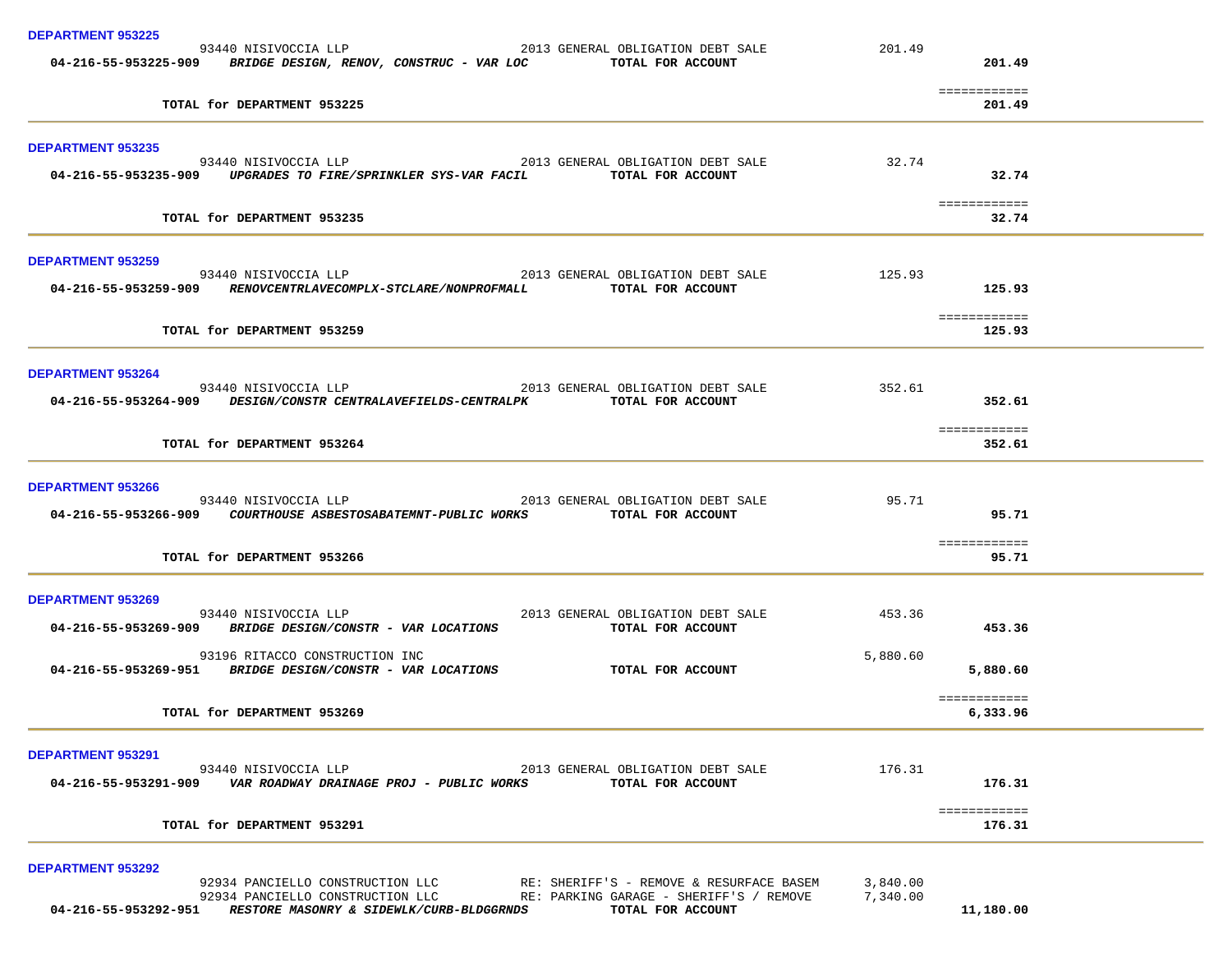| TOTAL for DEPARTMENT 953292                                                                                                                                           |        | ============<br>11,180.00    |  |
|-----------------------------------------------------------------------------------------------------------------------------------------------------------------------|--------|------------------------------|--|
| DEPARTMENT 953314                                                                                                                                                     |        |                              |  |
| 04-216-55-953314-909 REPAIR/RPLCMENT/UPGRD VAREQUIP-BLDGGRNDS TOTAL FOR ACCOUNT                                                                                       |        | 6,183.73                     |  |
| TOTAL for DEPARTMENT 953314                                                                                                                                           |        | ============<br>6,183.73     |  |
| <b>DEPARTMENT 953320</b>                                                                                                                                              |        |                              |  |
| 93440 NISIVOCCIA LLP 2013 GENERAL OBLIGATION DEBT SALE<br>04-216-55-953320-909 INSTALTURFFIELDS/PHASEIICENTRLPK-PBLCWRK TOTAL FOR ACCOUNT                             | 831.15 | 831.15                       |  |
| TOTAL for DEPARTMENT 953320                                                                                                                                           |        | ============<br>831.15       |  |
| <b>DEPARTMENT 953323</b><br>93440 NISIVOCCIA LLP 2013 GENERAL OBLIGATION DEBT SALE                                                                                    | 881.53 |                              |  |
| 04-216-55-953323-909 BRIDGE DESIGN/CONSTR VARLOC-PUBLIC WORKS TOTAL FOR ACCOUNT                                                                                       |        | 881.53<br><b>BEBEEBEEBEE</b> |  |
| TOTAL for DEPARTMENT 953323                                                                                                                                           |        | 881.53                       |  |
| <b>DEPARTMENT 953328</b><br>93440 NISIVOCCIA LLP 2013 GENERAL OBLIGATION DEBT SALE<br>04-216-55-953328-909 PURCHASE OF VARIOUS EQUIP - PUBLICWORKS TOTAL FOR ACCOUNT  | 75.56  | 75.56                        |  |
| TOTAL for DEPARTMENT 953328                                                                                                                                           |        | ============<br>75.56        |  |
| <b>DEPARTMENT 954303</b>                                                                                                                                              |        |                              |  |
| 93440 NISIVOCCIA LLP 2013 GENERAL OBLIGATION DEBT SALE<br>04-216-55-954303-909 DESIGN/CONSTR VEHCL STORAGEFACIL-SHERIFF TOTAL FOR ACCOUNT                             | 119.89 | 119.89                       |  |
| TOTAL for DEPARTMENT 954303                                                                                                                                           |        | ============<br>119.89       |  |
| <b>DEPARTMENT 954305</b><br>93440 NISIVOCCIA LLP<br>2013 GENERAL OBLIGATION DEBT SALE<br>04-216-55-954305-909 SPECIAL RESPONSE VEHICLE - SHERIFF<br>TOTAL FOR ACCOUNT | 59.94  | 59.94                        |  |
| TOTAL for DEPARTMENT 954305                                                                                                                                           |        | ============<br>59.94        |  |
| <b>DEPARTMENT 955244</b>                                                                                                                                              |        |                              |  |
| 93440 NISIVOCCIA LLP<br>2013 GENERAL OBLIGATION DEBT SALE<br>04-216-55-955244-909 IMPROVEMENTS - MORRIS VIEW HEALTHCARECTR<br>TOTAL FOR ACCOUNT                       | 36.77  | 36.77                        |  |
| TOTAL for DEPARTMENT 955244                                                                                                                                           |        | ============<br>36.77        |  |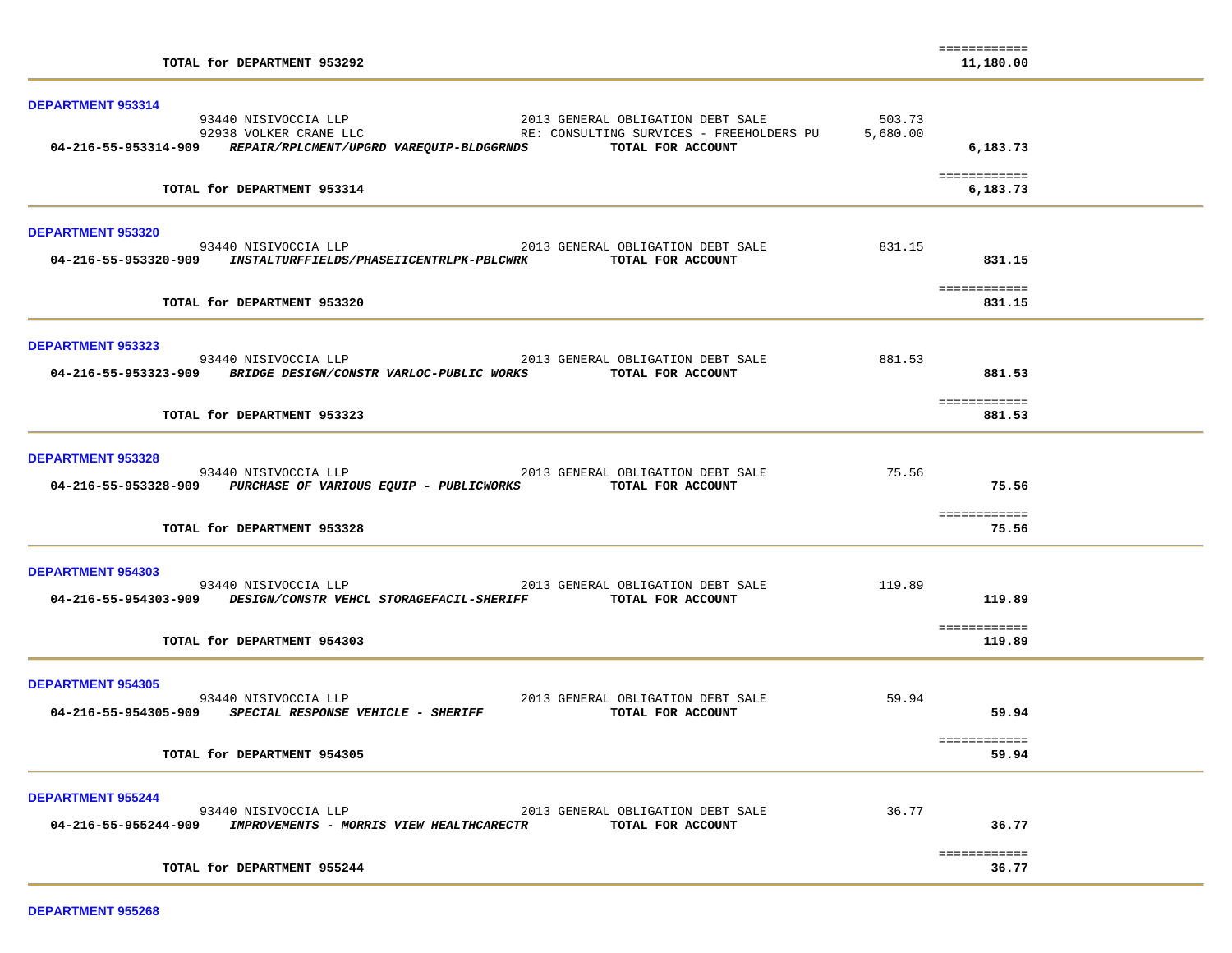| 04-216-55-955268-909     | 93440 NISIVOCCIA LLP<br>VARIOUS HEALTH/LIFE SAFETY UPGRADES-MV                                                                                                              | 2013 GENERAL OBLIGATION DEBT SALE<br>TOTAL FOR ACCOUNT                                                                     | 151.12                                                 | 151.12                    |  |
|--------------------------|-----------------------------------------------------------------------------------------------------------------------------------------------------------------------------|----------------------------------------------------------------------------------------------------------------------------|--------------------------------------------------------|---------------------------|--|
|                          | TOTAL for DEPARTMENT 955268                                                                                                                                                 |                                                                                                                            |                                                        | ============<br>151.12    |  |
| <b>DEPARTMENT 955306</b> |                                                                                                                                                                             |                                                                                                                            |                                                        |                           |  |
|                          | 93440 NISIVOCCIA LLP<br>04-216-55-955306-909 RENOVATE RESIDENT TUB/SHOWER AREA-MV                                                                                           | 2013 GENERAL OBLIGATION DEBT SALE<br>TOTAL FOR ACCOUNT                                                                     | 176.31                                                 | 176.31                    |  |
|                          | TOTAL for DEPARTMENT 955306                                                                                                                                                 |                                                                                                                            |                                                        | ============<br>176.31    |  |
| <b>DEPARTMENT 955321</b> | 93440 NISIVOCCIA LLP                                                                                                                                                        | 2013 GENERAL OBLIGATION DEBT SALE                                                                                          | 138.53                                                 |                           |  |
|                          |                                                                                                                                                                             | TOTAL FOR ACCOUNT                                                                                                          |                                                        | 138.53<br>============    |  |
|                          | TOTAL for DEPARTMENT 955321                                                                                                                                                 |                                                                                                                            |                                                        | 138.53                    |  |
| <b>DEPARTMENT 962230</b> | 93440 NISIVOCCIA LLP                                                                                                                                                        |                                                                                                                            | 78.08                                                  |                           |  |
| 04-216-55-962230-909     | CONTINUE FIBERPROJ-LIBRARY/ARBORETM/JAIL                                                                                                                                    | 2013 GENERAL OBLIGATION DEBT SALE<br>TOTAL FOR ACCOUNT                                                                     |                                                        | 78.08                     |  |
|                          | TOTAL for DEPARTMENT 962230                                                                                                                                                 |                                                                                                                            |                                                        | ============<br>78.08     |  |
| DEPARTMENT 962267        |                                                                                                                                                                             |                                                                                                                            |                                                        |                           |  |
|                          | 93440 NISIVOCCIA LLP<br>04-216-55-962267-909 COMPUTER EQUIP PURCHASE - IT                                                                                                   | 2013 GENERAL OBLIGATION DEBT SALE<br>TOTAL FOR ACCOUNT                                                                     | 251.86                                                 | 251.86                    |  |
|                          | TOTAL for DEPARTMENT 962267                                                                                                                                                 |                                                                                                                            |                                                        | ============<br>251.86    |  |
| <b>DEPARTMENT 962308</b> |                                                                                                                                                                             |                                                                                                                            |                                                        |                           |  |
| 04-216-55-962308-909     | 93440 NISIVOCCIA LLP<br>MEDICAL RECORD SYS FOR MORRIS VIEW - IT                                                                                                             | 2013 GENERAL OBLIGATION DEBT SALE<br>TOTAL FOR ACCOUNT                                                                     | 68.00                                                  | 68.00                     |  |
|                          | 89744 INTEGRATED HEALTH SYSTEMS<br>89744 INTEGRATED HEALTH SYSTEMS<br>89744 INTEGRATED HEALTH SYSTEMS<br>89744 INTEGRATED HEALTH SYSTEMS<br>89744 INTEGRATED HEALTH SYSTEMS | AIO 20" PC<br>Extraction Tool<br>Pre-Config Labor and Shipping<br>Laptop with Touchscreen<br>Pre-Config Labor and Shipping | 26,303.00<br>6.00<br>3,460.00<br>36,117.90<br>3,633.00 |                           |  |
| 04-216-55-962308-955     | MEDICAL RECORD SYS FOR MORRIS VIEW - IT                                                                                                                                     | TOTAL FOR ACCOUNT                                                                                                          |                                                        | 69,519.90                 |  |
|                          | TOTAL for DEPARTMENT 962308                                                                                                                                                 |                                                                                                                            |                                                        | ============<br>69,587.90 |  |
| <b>DEPARTMENT 962317</b> |                                                                                                                                                                             |                                                                                                                            |                                                        |                           |  |
|                          | 93440 NISIVOCCIA LLP<br>04-216-55-962317-909 VAR IT EQUIP, UPGRADES & REPLACEMENTS-IT                                                                                       | 2013 GENERAL OBLIGATION DEBT SALE<br>TOTAL FOR ACCOUNT                                                                     | 755.59                                                 | 755.59                    |  |
|                          | TOTAL for DEPARTMENT 962317                                                                                                                                                 |                                                                                                                            |                                                        | ============<br>755.59    |  |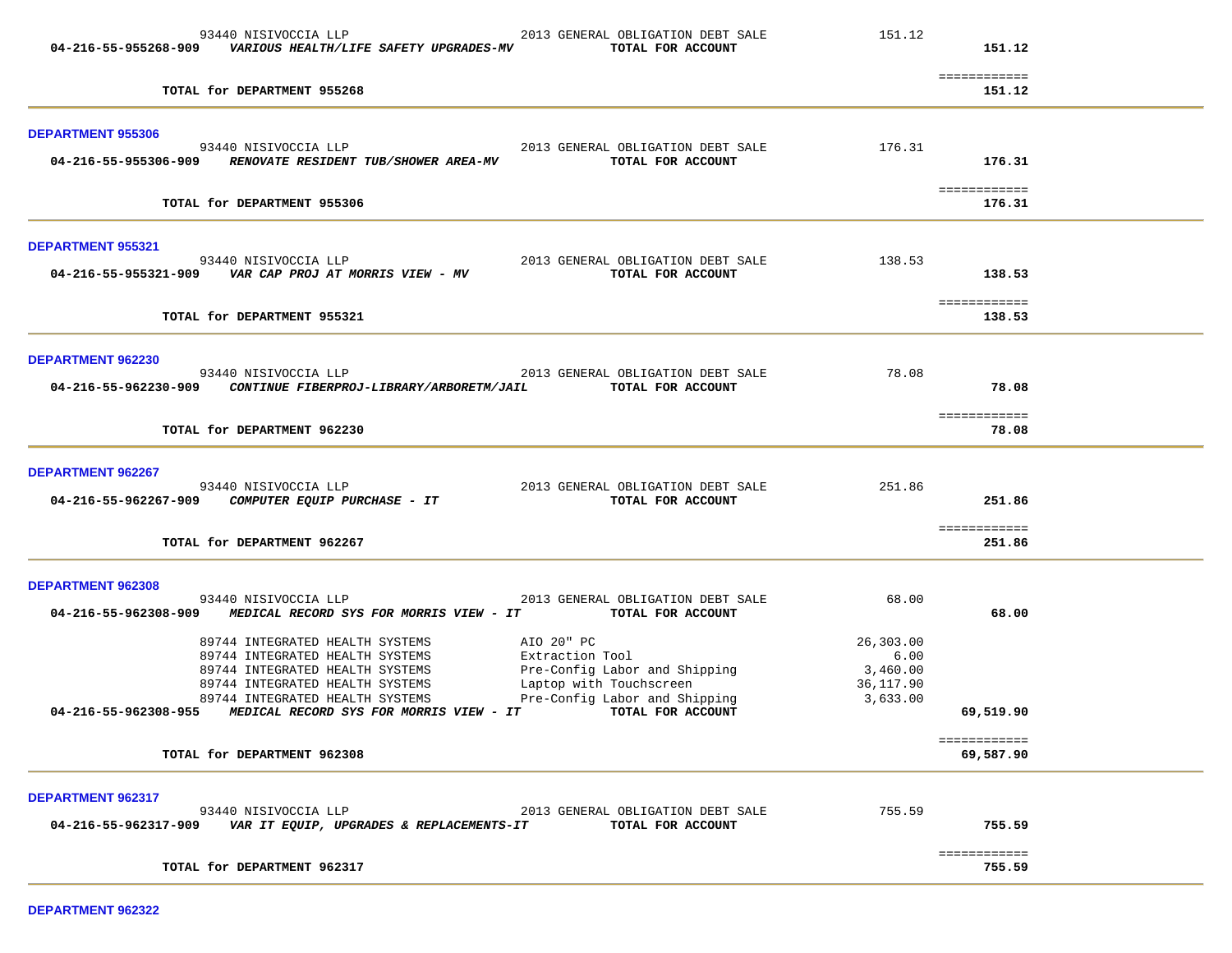| 84585 STATEWIDE COMMUNICATIONS INC<br>Rewiring of OIT Workroom<br>04-216-55-962322-955    VARIOUS IT PROJECTS - IT                                                       | 2,080.00<br>TOTAL FOR ACCOUNT<br>2,080.00                                  |
|--------------------------------------------------------------------------------------------------------------------------------------------------------------------------|----------------------------------------------------------------------------|
| TOTAL for DEPARTMENT 962322                                                                                                                                              | ============<br>2,080.00                                                   |
| <b>Renov Public Safety Train Acad</b><br>93440 NISIVOCCIA LLP<br>04-216-55-963176-909 MISCELLANEOUS - OTHER                                                              | 2013 GENERAL OBLIGATION DEBT SALE<br>49.37<br>TOTAL FOR ACCOUNT<br>49.37   |
| TOTAL for Renov Public Safety Train Acad                                                                                                                                 | ============<br>49.37                                                      |
| <b>DEPARTMENT 963255</b><br>2013 GENERAL OBLIGATION DEBT SALE<br>93440 NISIVOCCIA LLP<br>04-216-55-963255-909 ACQ MOTOROLA MGEG EQUIP-LAWPUBLICSAFETY TOTAL FOR ACCOUNT  | 41.31<br>41.31                                                             |
| TOTAL for DEPARTMENT 963255                                                                                                                                              | ============<br>41.31                                                      |
| <b>DEPARTMENT 963327</b><br>2013 GENERAL OBLIGATION DEBT SALE<br>93440 NISIVOCCIA LLP<br>04-216-55-963327-909 ACQ OF RADIOS & ACCESOR-LAW&PUBLICSAFETY TOTAL FOR ACCOUNT | 25.19<br>25.19                                                             |
| 88108 MOTOROLA SOLUTIONS INC<br>APX4000 Model 2 Digital Trunked Portable 31,927.30<br>04-216-55-963327-952 ACQ OF RADIOS & ACCESOR-LAW&PUBLICSAFETY TOTAL FOR ACCOUNT    | 31,927.30                                                                  |
| TOTAL for DEPARTMENT 963327                                                                                                                                              | ============<br>31,952.49                                                  |
| DEPARTMENT 968307<br>93440 NISIVOCCIA LLP                                                                                                                                | 377.80<br>2013 GENERAL OBLIGATION DEBT SALE<br>377.80<br>TOTAL FOR ACCOUNT |
| TOTAL for DEPARTMENT 968307                                                                                                                                              | ============<br>377.80                                                     |
| <b>DEPARTMENT 969295</b><br>92966 NISIVOCCIA LLP GENERAL OBLIGATION BONDS 2013<br>04-216-55-969295-909 VARIOUS IMPRVMNTS TO GRNDS & BLDGS-CCM                            | 2,143.81<br>2,143.81<br>TOTAL FOR ACCOUNT<br>============                  |
| TOTAL for DEPARTMENT 969295                                                                                                                                              | 2,143.81                                                                   |
| <b>DEPARTMENT 969315</b><br>93440 NISIVOCCIA LLP<br>04-216-55-969315-909<br>HVAC IMPROVEMENTS - CCM                                                                      | 239.77<br>2013 GENERAL OBLIGATION DEBT SALE<br>239.77<br>TOTAL FOR ACCOUNT |
| 93268 COUNTY COLLEGE OF MORRIS<br>DeSesa Engineering<br>04-216-55-969315-951<br>HVAC IMPROVEMENTS - CCM                                                                  | 84,572.80<br>84,572.80<br>TOTAL FOR ACCOUNT                                |
| TOTAL for DEPARTMENT 969315                                                                                                                                              | ============<br>84,812.57                                                  |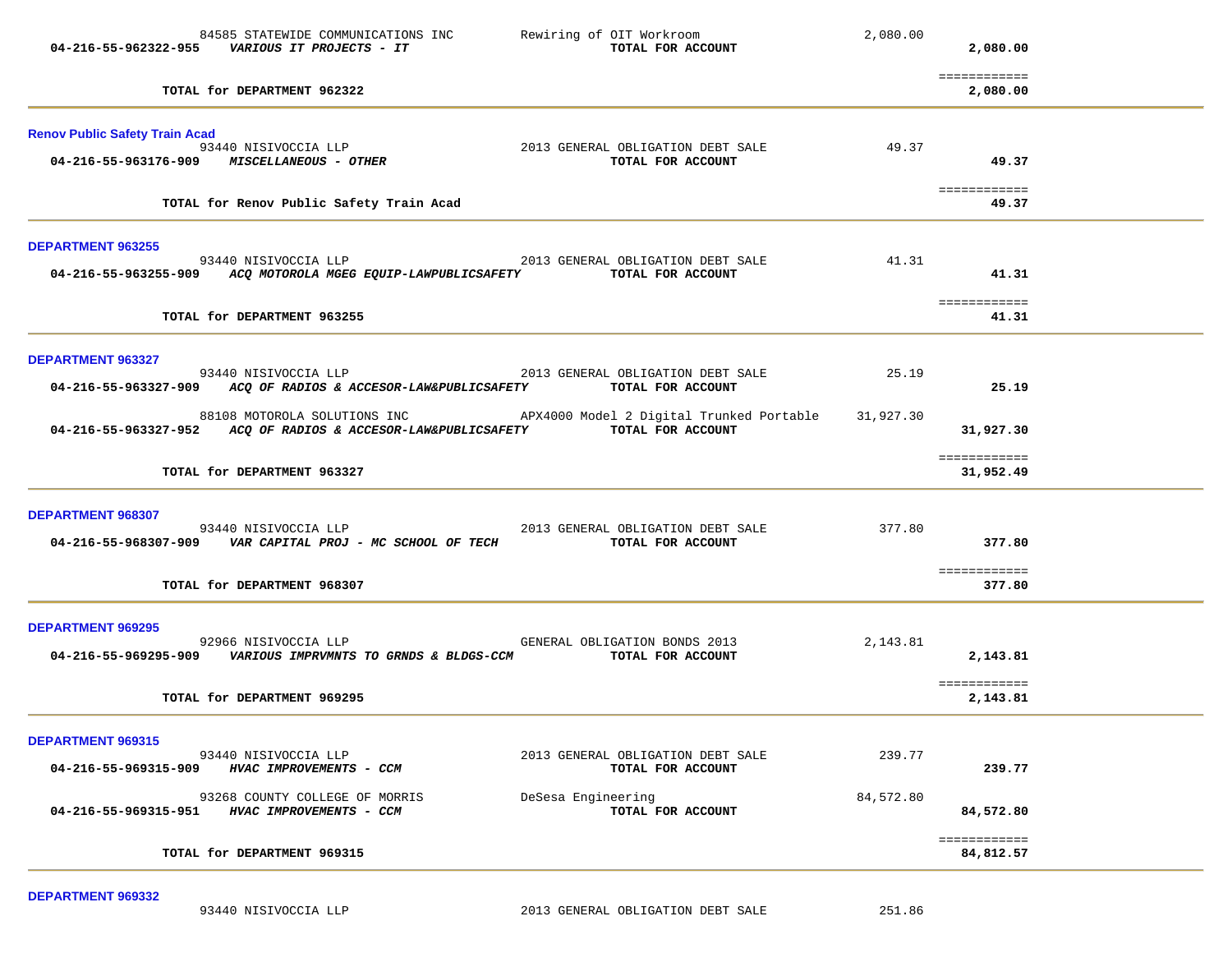| 04-216-55-969332-909<br>EXPANSION/RENOVATION VARIOUS FACIL - CCM                                   | TOTAL FOR ACCOUNT                                                                                                                 |                            | 251.86                   |  |
|----------------------------------------------------------------------------------------------------|-----------------------------------------------------------------------------------------------------------------------------------|----------------------------|--------------------------|--|
| 93268 COUNTY COLLEGE OF MORRIS<br>EXPANSION/RENOVATION VARIOUS FACIL - CCM<br>04-216-55-969332-951 | Promedia Technology Service<br>TOTAL FOR ACCOUNT                                                                                  | 5, 133. 25                 | 5,133.25                 |  |
| TOTAL for DEPARTMENT 969332                                                                        |                                                                                                                                   |                            | ============<br>5,385.11 |  |
|                                                                                                    |                                                                                                                                   |                            |                          |  |
|                                                                                                    | <b>Dedicated Trust</b>                                                                                                            |                            |                          |  |
| <b>Tax Board</b>                                                                                   |                                                                                                                                   |                            |                          |  |
| 90293 OFFICE TEAM<br>91264 OFFICE TEAM<br>90651 OFFICE TEAM<br>13-290-56-577101-888<br>TAX BOARD   | Professional services w/e 12/20/13<br>professional services w/e 1/3/14<br>professional services w/e 12/28/13<br>TOTAL FOR ACCOUNT | 524.61<br>506.52<br>506.52 | 1,537.65                 |  |
| TOTAL for Tax Board                                                                                |                                                                                                                                   |                            | ============<br>1,537.65 |  |
| <b>County Clerk \$1.00 Fund</b>                                                                    |                                                                                                                                   |                            |                          |  |
| 89682 DELL MARKETING L.P.<br>91992 RUG AND FLOOR STORE                                             | vla backup exec2012 server winper server<br>supply and install new carpet in County                                               | 635.56<br>7,900.00         |                          |  |
| 13-290-56-578401-888<br>COUNTY CLERK \$1.00 FUND                                                   | TOTAL FOR ACCOUNT                                                                                                                 |                            | 8,535.56                 |  |
| TOTAL for County Clerk \$1.00 Fund                                                                 |                                                                                                                                   |                            | ============<br>8,535.56 |  |
| <b>Environ Quality &amp; Enforcement</b>                                                           |                                                                                                                                   |                            |                          |  |
| 92358 LUM, DRASCO & POSITAN LLC                                                                    | Legal Services for period ending 12/31/1                                                                                          | 177.68                     |                          |  |
| 92358 LUM, DRASCO & POSITAN LLC                                                                    | CEHA Enforcement Actions                                                                                                          | 337.00                     |                          |  |
| 92358 LUM, DRASCO & POSITAN LLC                                                                    |                                                                                                                                   | 60.00                      |                          |  |
| 92358 LUM, DRASCO & POSITAN LLC                                                                    |                                                                                                                                   | 36.00                      |                          |  |
| 92358 LUM, DRASCO & POSITAN LLC                                                                    |                                                                                                                                   | 36.00                      |                          |  |
| 92358 LUM, DRASCO & POSITAN LLC                                                                    |                                                                                                                                   | 142.84                     |                          |  |
| 92358 LUM, DRASCO & POSITAN LLC                                                                    |                                                                                                                                   | 204.04                     |                          |  |
| 92358 LUM, DRASCO & POSITAN LLC                                                                    |                                                                                                                                   | 192.00                     |                          |  |
| 13-290-56-578901-888<br>ENVIRON QUALITY & ENFORCEMENT                                              | TOTAL FOR ACCOUNT                                                                                                                 |                            | 1,185.56                 |  |
|                                                                                                    |                                                                                                                                   |                            | ============             |  |
| TOTAL for Environ Quality & Enforcement                                                            |                                                                                                                                   |                            | 1,185.56                 |  |
| <b>Dedicated Open Space Taxes</b>                                                                  |                                                                                                                                   |                            |                          |  |
| 92339 CENTRAL JERSEY TITLE CO. INC.                                                                | Professional Services for Angen, LLC 139                                                                                          | 5,503.00                   |                          |  |
| 92953 JOHNSON & CONWAY LLP                                                                         | General                                                                                                                           | 1,614.65                   |                          |  |
| 92953 JOHNSON & CONWAY LLP                                                                         | Long Hill Central Park                                                                                                            | 241.56                     |                          |  |
| 92953 JOHNSON & CONWAY LLP                                                                         | Flood Mitigation program                                                                                                          | 1,359.36                   |                          |  |
| 92585 LONGFELLOWS SANDWICH DELI                                                                    | Assorted sandwiches and refreshments for                                                                                          | 273.86                     |                          |  |
| 92330 SURVET LAND SURVEYORS LLC                                                                    | Update survey of Willow Pond Farm Invoic                                                                                          | 600.00                     |                          |  |
| 92852 PRESERVATION DESIGN                                                                          | Professional services related to the 201                                                                                          | 6,405.00                   |                          |  |
| 92325 SMITH SURVEYING INC                                                                          | Professional services for the period of                                                                                           | 8,800.00                   |                          |  |

 92574 SUBURBAN TITLE & ABSTRACT INC Title Number RD-1036 Seller: Robert W. S 5,490.00  **13-290-56-580550-888** *DEDICATED OPEN SPACE TAXES* **TOTAL FOR ACCOUNT 31,631.18**

92325 SMITH SURVEYING INC Invoice Date 1/8/2013 1,343.75